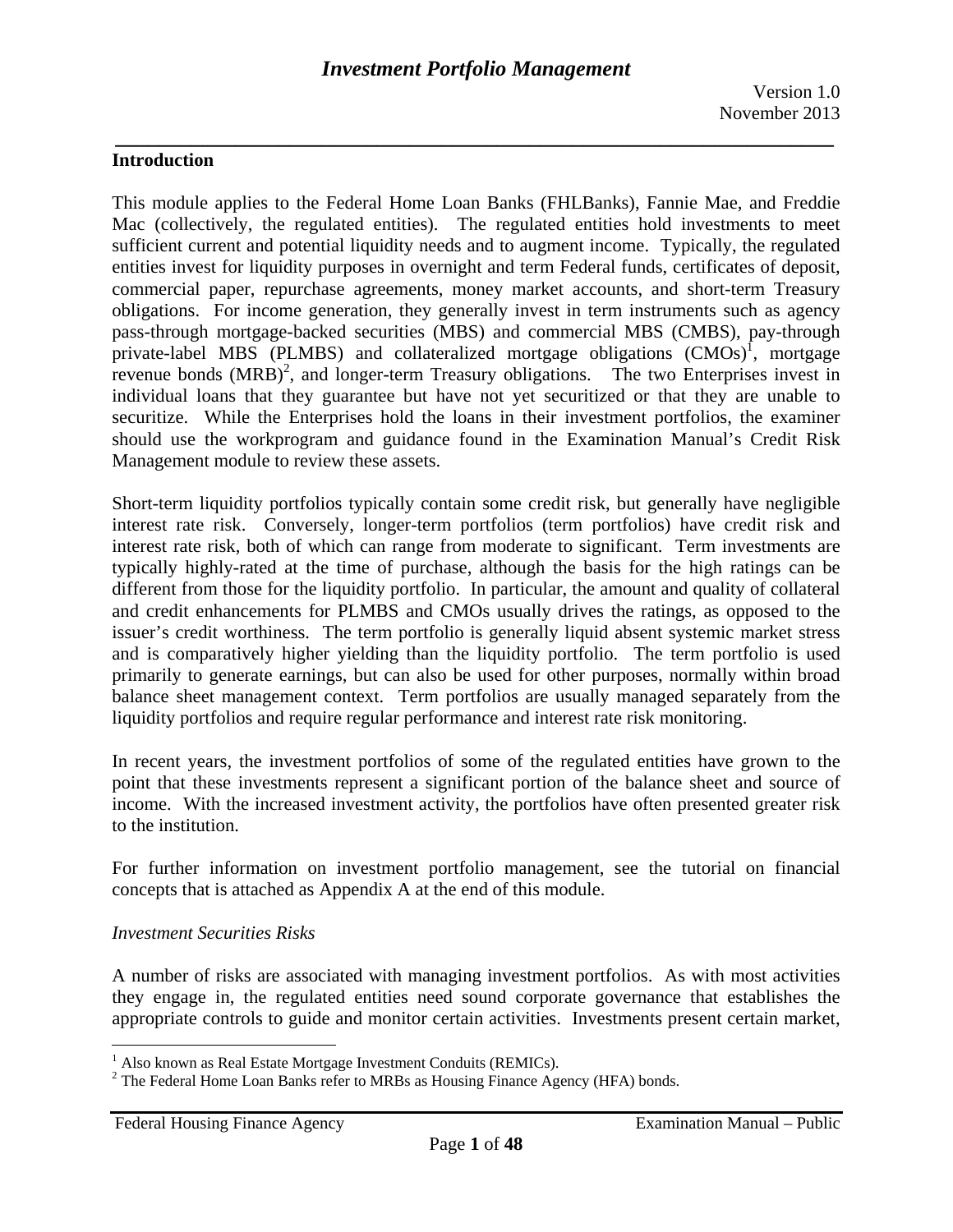*\_\_\_\_\_\_\_\_\_\_\_\_\_\_\_\_\_\_\_\_\_\_\_\_\_\_\_\_\_\_\_\_\_\_\_\_\_\_\_\_\_\_\_\_\_\_\_\_\_\_\_\_\_\_\_\_\_\_\_\_\_\_\_\_\_\_*  credit, operational and country risks to an organization and will affect the regulated entity's overall financial condition and performance. A discussion of the primary risks associated with investment securities and money market assets follows.

## 1) *Corporate Governance (Board and Senior Management Oversight)*

place to monitor potential risks to the institution. The board of directors and senior management are ultimately responsible for the regulated entity's investment activities. Risk management standards for investment portfolio management should be developed and included in policies and procedures. The board and senior management have the responsibility to fully understand the risks involved in the investment management practices and the potential exposure to loss resulting from investment activities. The board and management should determine the tolerance for risk and should ensure risks from investment activities are consistent with the institution's mission, and are effectively measured, monitored, and controlled. The board and management must ensure appropriate, regular reporting is in

Some of the more common weaknesses in a regulated entity's failure to establish a system of sound corporate governance include:

- a) Key risks and controls are not adequately identified, measured, monitored, and controlled.
- b) The regulated entity has not implemented a sound risk management framework composed of policies and procedures, risk measurement and reporting systems, and independent oversight and control processes.
- c) Management has not sufficiently analyzed new products or activities, taking into account pricing, processing, accounting, legal, risk measurement, audit, and technology.
- d) Risk management, monitoring, and control functions are not independent of the positiontaking functions.
- e) Duties, responsibilities, and staff expertise, including segregation of operational and control functions, are not adequately defined.
- f) Independent audit coverage and testing is limited; auditors are inexperienced or lack the technical expertise to test the control environment.

# 2) *Market Risk*

The investment term portfolio, which often contains longer-term, fixed-rate assets, is usually a significant source of interest rate risk.<sup>3</sup> From an interest rate risk standpoint, "price sensitivity" refers to how much a security's price fluctuates when interest rates change. Regardless of the security type, a security's price sensitivity is primarily a function of the following:

a) Maturity;

<sup>&</sup>lt;sup>3</sup> Fannie Mae and Freddie Mac use the term "retained portfolio" when referring to the investment portfolio.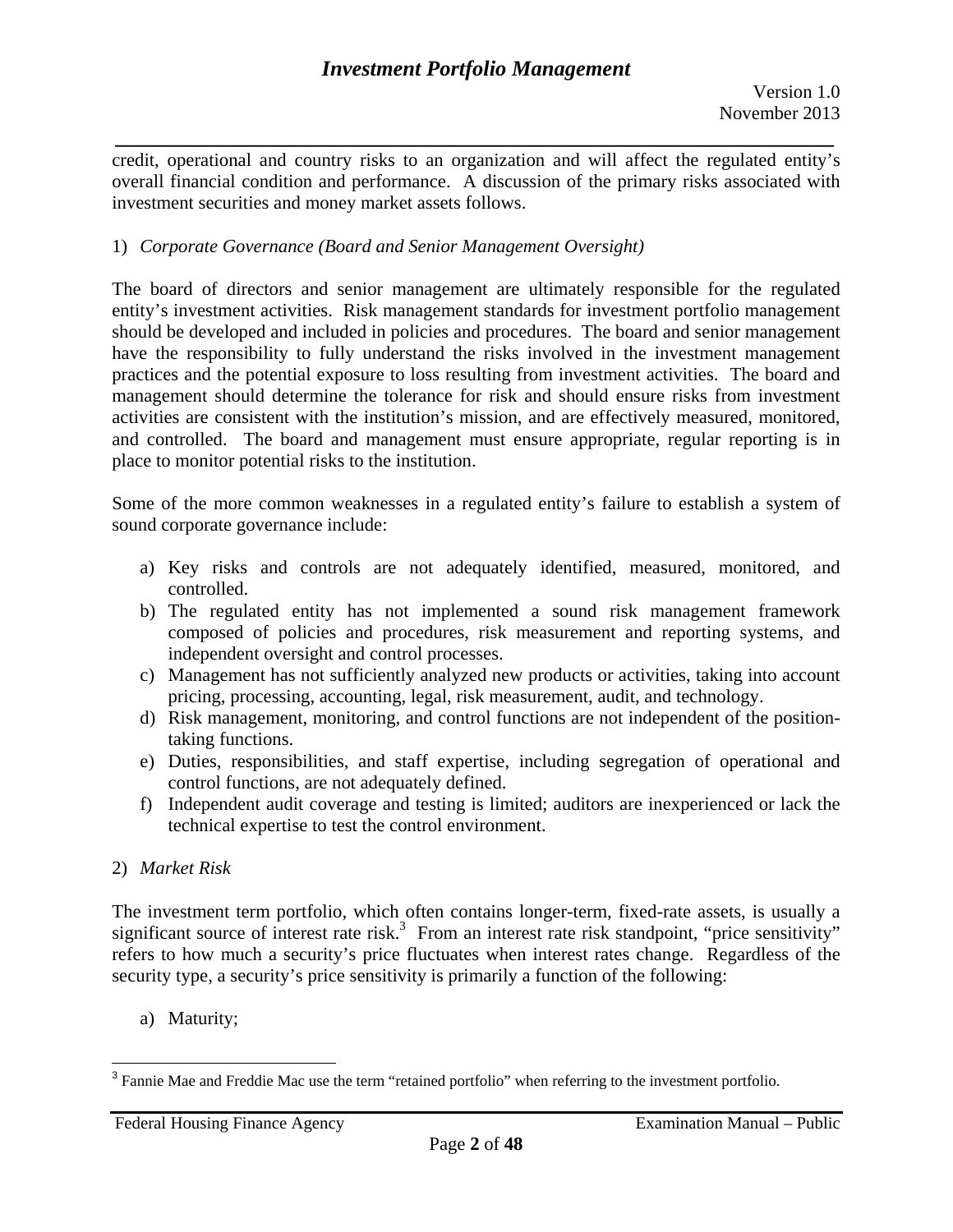- *\_\_\_\_\_\_\_\_\_\_\_\_\_\_\_\_\_\_\_\_\_\_\_\_\_\_\_\_\_\_\_\_\_\_\_\_\_\_\_\_\_\_\_\_\_\_\_\_\_\_\_\_\_\_\_\_\_\_\_\_\_\_\_\_\_\_*  b) Option features;
	- c) Coupon rate; and
	- d) Yield level.

A discussion of how each of these security's price sensitivity functions influences the interest rate risk exposure of a regulated entity follows.

## **Maturity**

For securities, maturity is an important price sensitivity determinant. A long-term security's price will change more than the price of a short-term security under a parallel change in interest rates.

*Example*: If interest rates rise 100 basis points, a 30-year, 5 percent coupon Treasury bond would lose nearly 14 percent of its value, while a two-year, 5 percent coupon Treasury note would lose less than 2 percent.

#### **Option Features**

Options can either increase or decrease a security's potential for price changes, depending upon the option type and who owns it. A call option allows the security's issuer to redeem the full amount of the obligation before its maturity date. When a callable bond is purchased, for example, the investor has sold, or is "short," the option, which means the issuer can call the bond prior to maturity according to the contractual terms. In exchange for selling this option, the investor receives a higher yield. A callable security's price sensitivity will behave differently depending upon whether it is a non-amortizing or amortizing security.

A put option allows the investor to return the bond at par value to the issuer prior to its stated maturity. Here, the investor owns the option and will exercise this right when interest rates have risen, since they can reinvest the proceeds at higher market yields. The put option thus limits price declines when rates rise, because the investor can redeem the bond at par on a specified date. When interest rates fall, however, the security's price will rise like an option-less bond. A put bond's asymmetry gives it an attractive risk-return profile, which is why investors will accept lower yields.

## *Non-Amortizing Securities*

Non-amortizing securities, which are also referred as "bullet" securities, have only one principal payment. That payment sometimes occurs before maturity and it could even exceed par value if it has a call premium. For example, a security could be callable at a dollar price of 102 percent of its par value.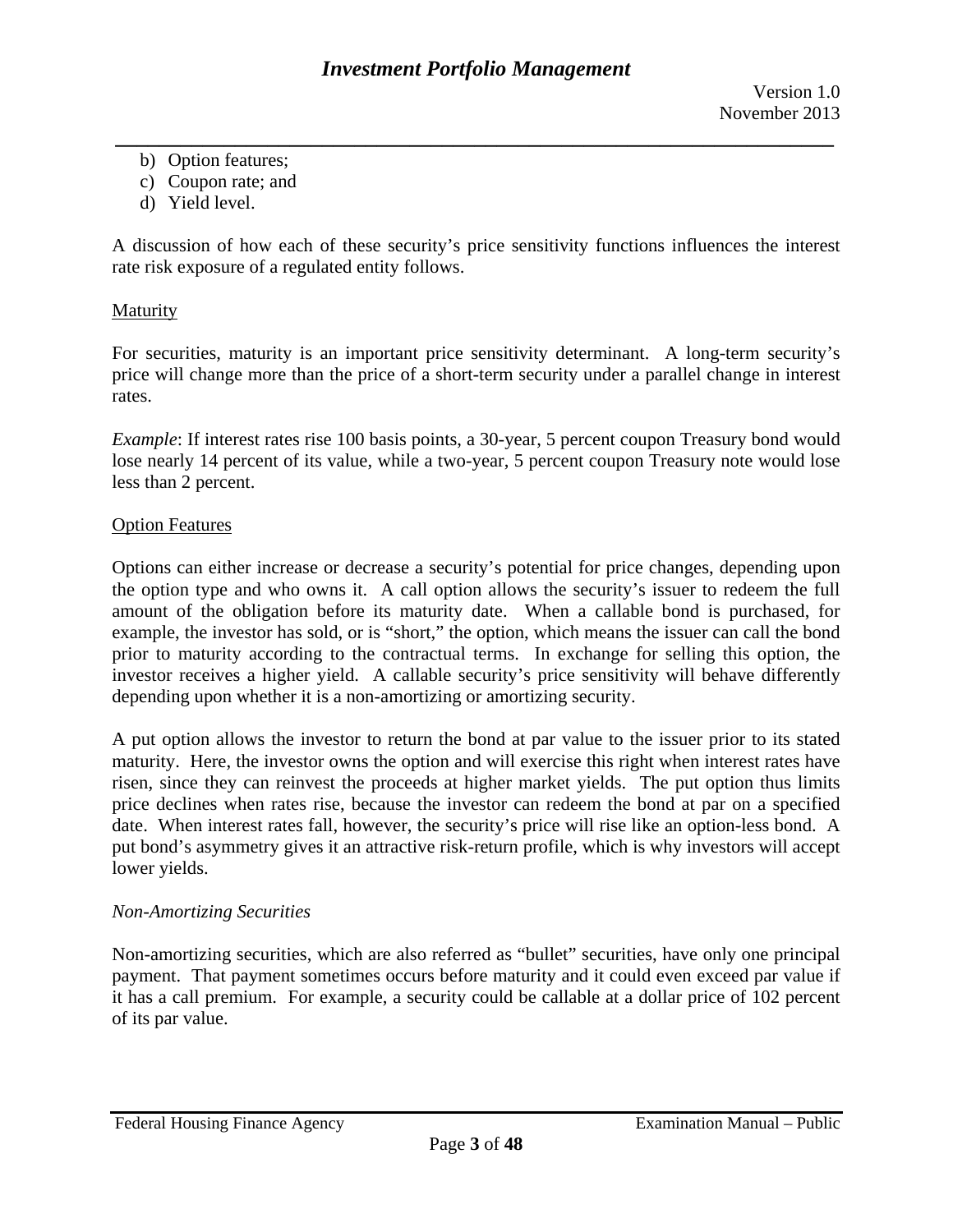*\_\_\_\_\_\_\_\_\_\_\_\_\_\_\_\_\_\_\_\_\_\_\_\_\_\_\_\_\_\_\_\_\_\_\_\_\_\_\_\_\_\_\_\_\_\_\_\_\_\_\_\_\_\_\_\_\_\_\_\_\_\_\_\_\_\_*  The call option on non-amortizing securities limits price increases when rates fall because investors are not willing to pay large premiums if the issuer can redeem the bonds prior to maturity. The three most common types of call options are listed below.

- a) An American call option allows the issuer to call a security at any time prior to the expiration date.
- b) A European call option only permits the issuer to call the security on the option's expiration date.
- c) A Bermudan call allows the issuer to call the security at predetermined intervals over the security's life.

*Example*: The issuer of a five-year bond with a Bermudan call option could allow the issuer to call the bond in two years or on any coupon payment date thereafter. This type of bond is often referred to as a "five non-call two." Every possible call date will have a direct bearing on the security's price sensitivity.

If interest rates rise, a non-amortizing callable bond's price sensitivity will ultimately approach the same sensitivity of non-callable securities with an identical maturity. For instance, the previously described "five non-call two" bond will initially have the price sensitivity of a twoyear non-callable bond. However, if interest rates rise, the bond would eventually depreciate like a non-callable five-year security. Therefore, callable securities can lose value at an increasing rate as the security's effective maturity becomes longer.

## *Amortizing Securities*

Amortizing securities, such as MBS, have some of the non-amortizing securities' performance characteristics. In the case of MBS, the mortgage lender for the MBS's underlying loans sells a call option to the borrower since the borrower has the right to prepay the loan, in essence calling the debt. Likewise, a mortgage security investor has essentially sold a call option to the mortgage borrower since the investor is relying upon the continuation of the underlying loan's cash flow. Homeowners have an economic incentive to exercise the call option when interest rates fall because they can refinance at lower interest rates. The borrower's prepayment option limits a mortgage security's price appreciation when interest rates fall.

When interest rates rise, amortizing securities may also lose value at an increasing rate, as their average lives extend. Average life refers to the average length of time a dollar of principal remains outstanding. For example, a mortgage security could have an estimated average life of five years. However, as rates go up, the average life could extend to seven years because fewer homeowners would have an incentive to prepay and thus, its price sensitivity would become similar to a seven-year security, rather than a five-year security.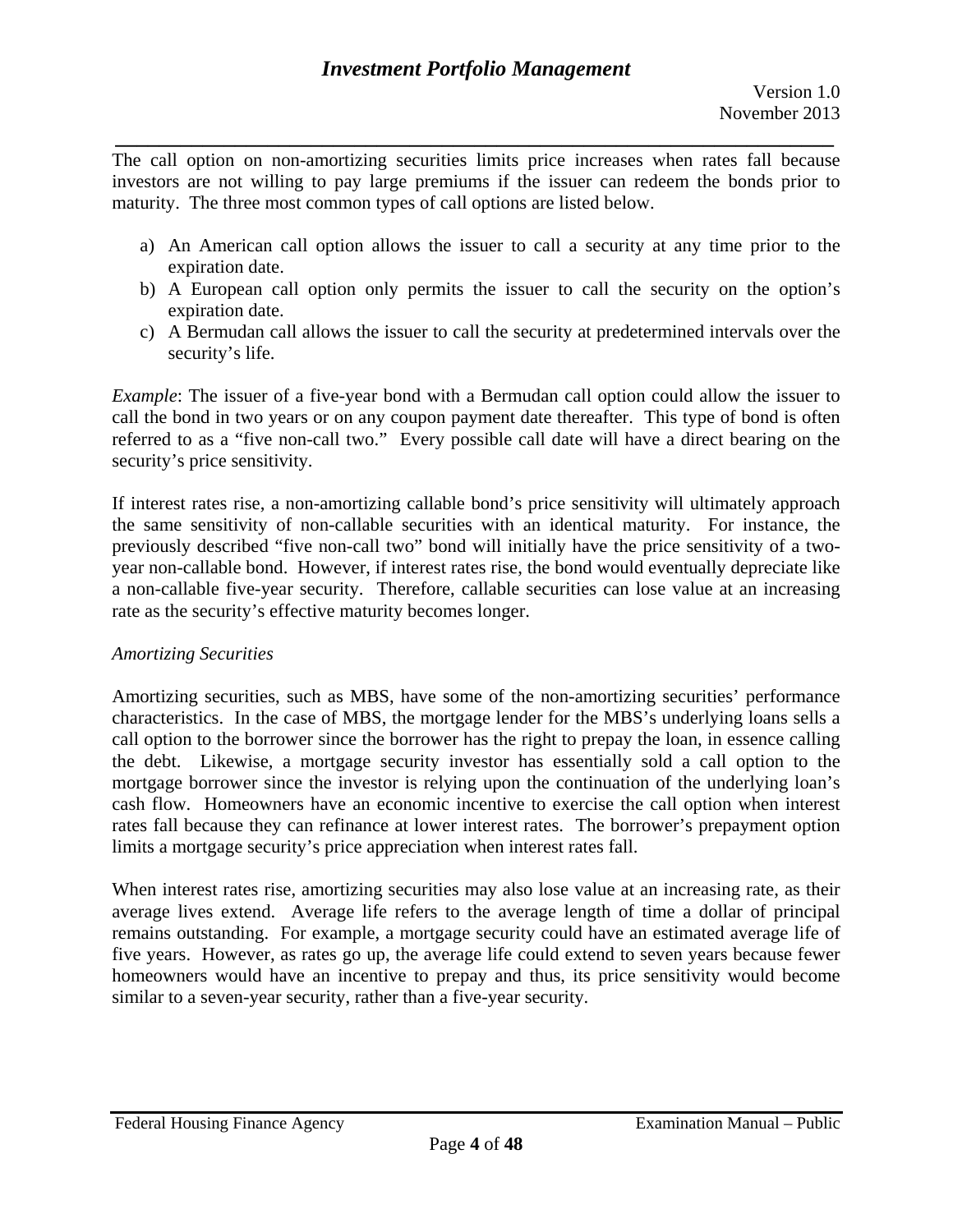*\_\_\_\_\_\_\_\_\_\_\_\_\_\_\_\_\_\_\_\_\_\_\_\_\_\_\_\_\_\_\_\_\_\_\_\_\_\_\_\_\_\_\_\_\_\_\_\_\_\_\_\_\_\_\_\_\_\_\_\_\_\_\_\_\_\_*  Amortizing securities can be pass-through<sup>4</sup> or structured securities. In a pass-through security, investors get their pro rata share of principal and interest payments. If an investor owns one percent of the security's par value, the investor will receive one percent of the cash flow. The underlying mortgages' cash flow "passes through" to investors. In a structured security, investors share the cash flows on a prioritized basis by purchasing into a "tranche" or class. The security's prospectus details when the investor will receive interest, principal, and/or prepayments.

Structured securities like CMOs often have very complex structures and can lose value at a significantly increasing rate. When rates change, a security can be structured so that some tranches could have limited cash flow variability and other tranches could have substantial cash flow uncertainty.

*Example*: A higher-risk CMO tranche could have an average life that changes from 2 years to 20 years with a 200 basis point increase in interest rates. In this example, higher-risk refers to the tranche's cash flow variability, not its credit quality, although underwriters can create structured securities that combine higher average life sensitivity with lower credit quality.

The highest yields go to those tranches that, by design, exhibit the most volatile average lives. Such tranches absorb the prepayment risk from the other tranches by receiving excess principal cash when prepayments rise. When prepayments are slower, these tranches may not receive principal cash flow at all in order to protect or support the CMO's other tranches. The protected tranches could even have lower risk than a pass-through security. Although there are partial calls in the underlying mortgages, some tranche's payment prioritization rules can result in a complete call of the tranche as rates fall, making it similar to a non-amortizing security.

As is illustrated in the above examples, the risk-return profile of callable (non-amortizing) and prepayable (amortizing) securities is not symmetrical. Investors in these securities have limited upside price potential and are therefore unwilling to pay large premiums for callable assets. Investors use the term "price compression" to refer to these securities' inability to trade at prices significantly above par. However, these securities can have significant downside price potential when rates increase. To compensate investors for these asymmetric and unfavorable risk profiles, callable and prepayable securities must offer higher yields. The following table summarizes callable and prepayable securities:

1

<sup>&</sup>lt;sup>4</sup> Sometimes referred to as a pay-through security.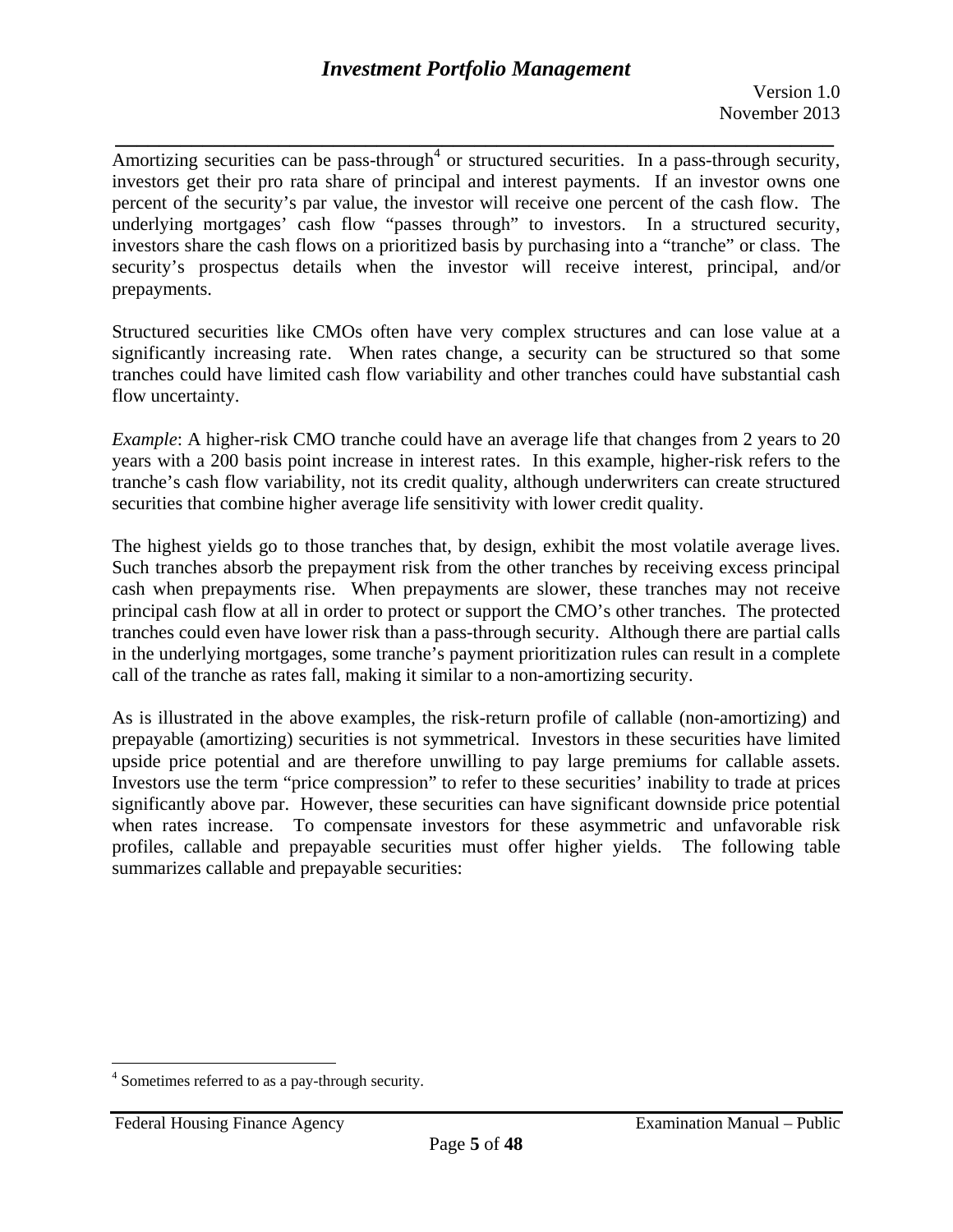Version 1.0 November 2013

| Type                     | <b>Cash Flow Priority</b>     | Sensitivity                           |  |  |
|--------------------------|-------------------------------|---------------------------------------|--|--|
| Callable                 | Not applicable.               | Limited<br>upside;<br>price<br>can    |  |  |
|                          |                               | depreciate at an increasing rate      |  |  |
|                          |                               | when interest rates rise as effective |  |  |
|                          |                               | maturity lengthens.                   |  |  |
| Amortizing: pass-through | Examples: Ginnie<br>Pro-rata. | Limited<br>upside;<br>price<br>can    |  |  |
|                          | Mae, Fannie Mae & Freddie     | depreciate at an increasing rate as   |  |  |
|                          | Mac MBS.                      | effective maturity lengthens.         |  |  |
| Amortizing: structured   | Determined by payment rules.  | Depends upon security structure.      |  |  |
|                          | Examples: CMO tranches.       | Some tranches can have very high      |  |  |
|                          |                               | price and cash flow risk and others   |  |  |
|                          |                               | very low price and cash flow risk.    |  |  |

## **Coupon Rate**

There is an inverse relationship between a security's coupon and price sensitivity. Securities purchased at a discount have more price sensitivity than securities purchased at a premium. A discount security has a coupon lower than the required market yield and will be priced below par value. A premium security has a coupon that exceeds the required market yield and will be priced above par value. The most discounted of all securities is a zero-coupon bond, which is priced at a discount and redeemed for par value at maturity. Its only cash flow is the return of par value at maturity. For any given maturity, a zero-coupon bond will have the most price sensitivity.

The inverse relationship between coupon rate and price sensitivity results from the cash flow distribution. A high-coupon security's cash flows will include more interest payments throughout the security's life than a lower coupon bond. Therefore, a higher-coupon bond will have a higher proportion of its cash flow returned sooner than a lower coupon bond. Securities with earlier cash flow will have less price sensitivity. A zero coupon bond will have the most price sensitivity of bonds with the same maturity because its only cash flow is the par value received at maturity.

## **Yield Level**

1

Non-callable bonds have more price sensitivity when market yields are low as opposed to when market yields are high, because of the curved or "convex" nature of the relationship between price and yield.<sup>5</sup> This relationship means that non-callable bonds rise in value at an increasing rate when interest rates fall and their value declines at a decreasing rate when interest rates rise.

<sup>&</sup>lt;sup>5</sup> Refer to the Interest Rate Risk Management module for information pertaining to convexity.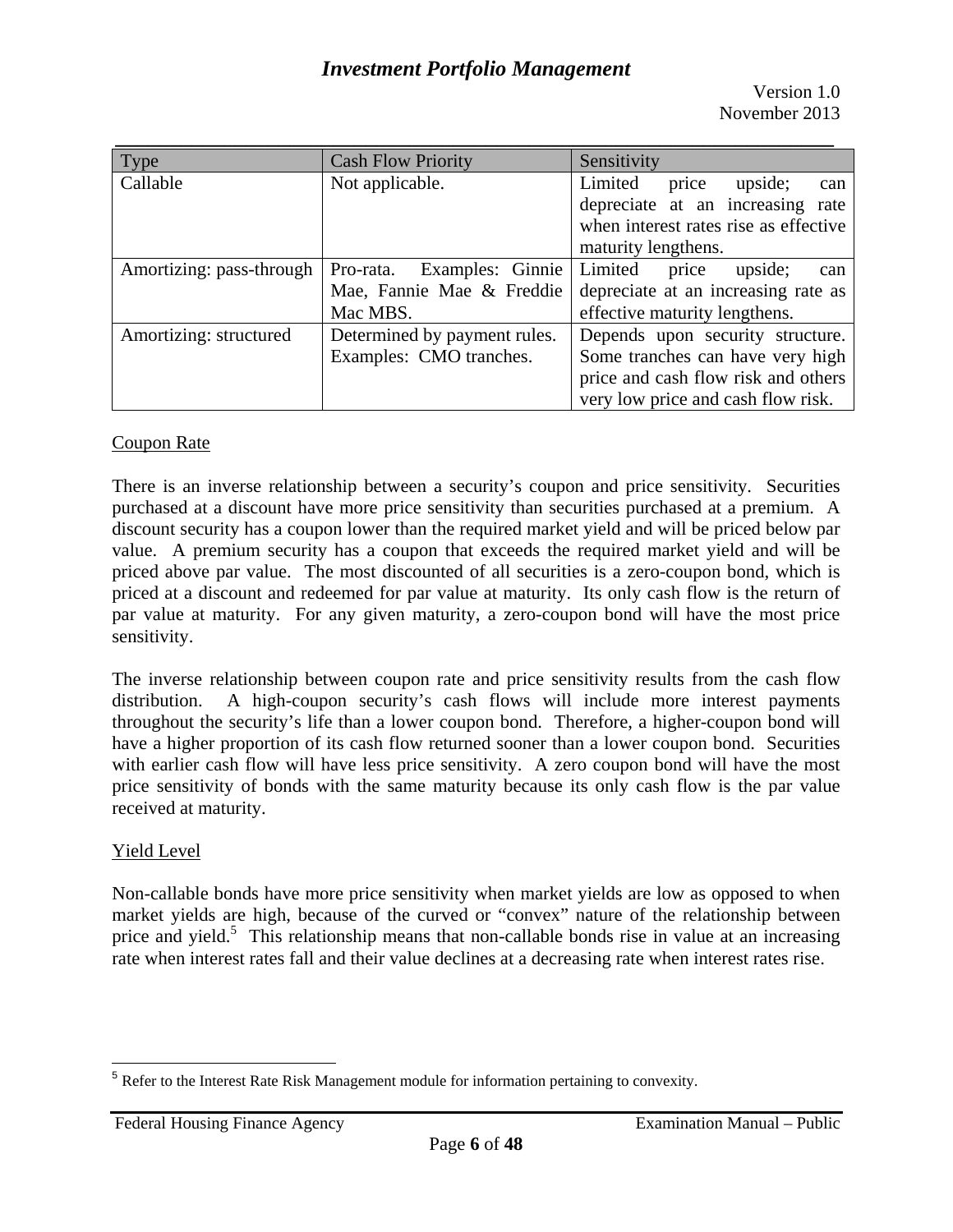*\_\_\_\_\_\_\_\_\_\_\_\_\_\_\_\_\_\_\_\_\_\_\_\_\_\_\_\_\_\_\_\_\_\_\_\_\_\_\_\_\_\_\_\_\_\_\_\_\_\_\_\_\_\_\_\_\_\_\_\_\_\_\_\_\_\_*  The following table summarizes the above price sensitivity factors:

| Factor                    | <b>Higher Sensitivity</b>           | <b>Lower Sensitivity</b>                                                                                       |  |
|---------------------------|-------------------------------------|----------------------------------------------------------------------------------------------------------------|--|
| Maturity                  | Long maturities                     | Short maturities                                                                                               |  |
| Options                   | gains; full downside price exposure | Sold calls: limited upside price Purchased puts: limited downside<br>price losses; full upside price potential |  |
| Coupon                    | Lower coupons                       | Higher coupons                                                                                                 |  |
| Yield Levels   Low yields |                                     | High yields                                                                                                    |  |

#### *Floating-Rate Securities*

Investors often mistakenly assume that floating-rate securities have little price sensitivity risk, although there are features that can cause them to have higher price sensitivity including embedded options, long maturities, and credit risk.

*Example:* Consider a security that has a LIBOR plus 50 basis points coupon with a 7 percent cap. The cap prevents the coupon rate from exceeding 7 percent, even when LIBOR exceeds 6.50 percent.

The longer cash flows remain outstanding on floating-rate securities, the greater their potential price decline, since the investor faces a lengthier period of having the coupon capped at a belowmarket rate. If a floating rate CMO's average life increases from 3 years to 15 years when rates rise, reducing prepayments, the investment's value is likely to fall sharply. This explains why CMO floaters with high average life variability offer greater spreads over LIBOR than floaters with lower average life variability. Adjustable-rate mortgage securities generally have both periodic and lifetime caps and floors.

Floating-rate assets can also have high price sensitivity without caps.

*Example*: An investment with a LIBOR plus 50 basis points coupon, issued at a time when investors demanded 50 basis points over LIBOR. The security will be issued at par, but if at some future date investors demand a 150 basis point spread over LIBOR, then the security's spread is 100 basis points "below the market" and will trade at a discount. This 100 basis points loss would be comparable to a fixed-rate security yielding 5 percent when the market demands a 6 percent yield.

The longer a security's maturity, the more depreciation it will have.

A more complex type of floater is an inverse floating-rate security, which has a coupon that increases when market rates decrease.

*Example*: An inverse floater could have a coupon of 8 percent minus three-month LIBOR. Investors typically purchase these securities when the yield curve is very steep, as the coupon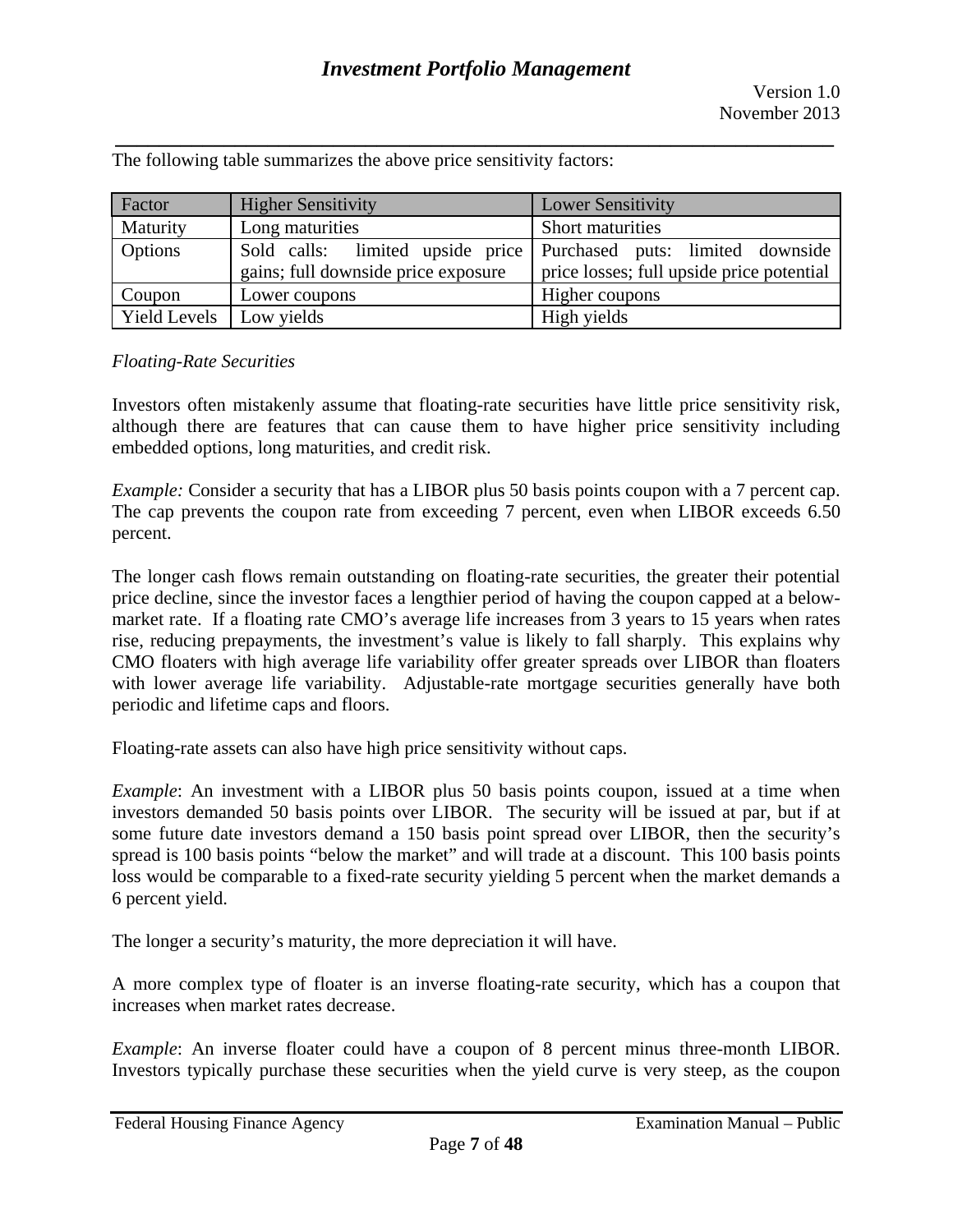*\_\_\_\_\_\_\_\_\_\_\_\_\_\_\_\_\_\_\_\_\_\_\_\_\_\_\_\_\_\_\_\_\_\_\_\_\_\_\_\_\_\_\_\_\_\_\_\_\_\_\_\_\_\_\_\_\_\_\_\_\_\_\_\_\_\_*  formula often creates a rate well above short-term financing rates. However, if LIBOR increases, the coupon could drop very low and possibly to zero.

As inverse floaters could lose significant value depending on the coupon formula, regulated entities should exercise caution with such securities.

Some floating-rate securities have traded with prices well below par value, even without credit problems due to structural risks such as interest rate caps and highly variable cash flows. Regulated entities should therefore fully understand the price sensitivity imposed by the security's structure, maturity, option features, and credit risk.

#### Portfolio Sensitivity Limits and Measurement

The investment portfolio typically has a significant effect on a regulated entity's overall interest rate risk profile. Therefore, the regulated entity should consider instituting investment related sensitivity limits. For example, the regulated entity could establish limits as a percent of capital or earnings. For further interest rate risk management details, refer to the examination module on Interest Rate Risk Management.

The presence of a few securities with high risk may, or may not, be a supervisory concern. Whether a security is an appropriate investment depends upon such factors as the regulated entity's capital level, the security's contribution to the aggregate portfolio's risk, and management's ability to understand, measure, monitor, and manage the security's inherent interest rate risk and potential effects upon liquidity. Additionally, the process and environment that led to acquiring higher-risk securities should be assessed to ascertain if the board's risk appetite has changed or if the regulated entity's risk management process is defective. The assessment should include determining if there were policy exceptions, a breakdown of an internal control process, or a failure to properly report the securities on the board's investment activity reports.

A portfolio sensitivity analysis is an effective way for management to gain an understanding of the portfolio's risks. The analysis can facilitate asset/liability management decisions and the establishment of policies or guidelines to control aggregate portfolio interest rate risk.

## *Asset/Liability Management Issues*

The emergence of the derivatives market led to the creation of securities with complex cash flow profiles. Investment professionals, using derivatives, can customize a security's structure to the investor's risk/reward profile of choice. As a result, investors now have more investment choices. The increasing complexity of these securities, however, has complicated asset/liability risk measurement and management decisions.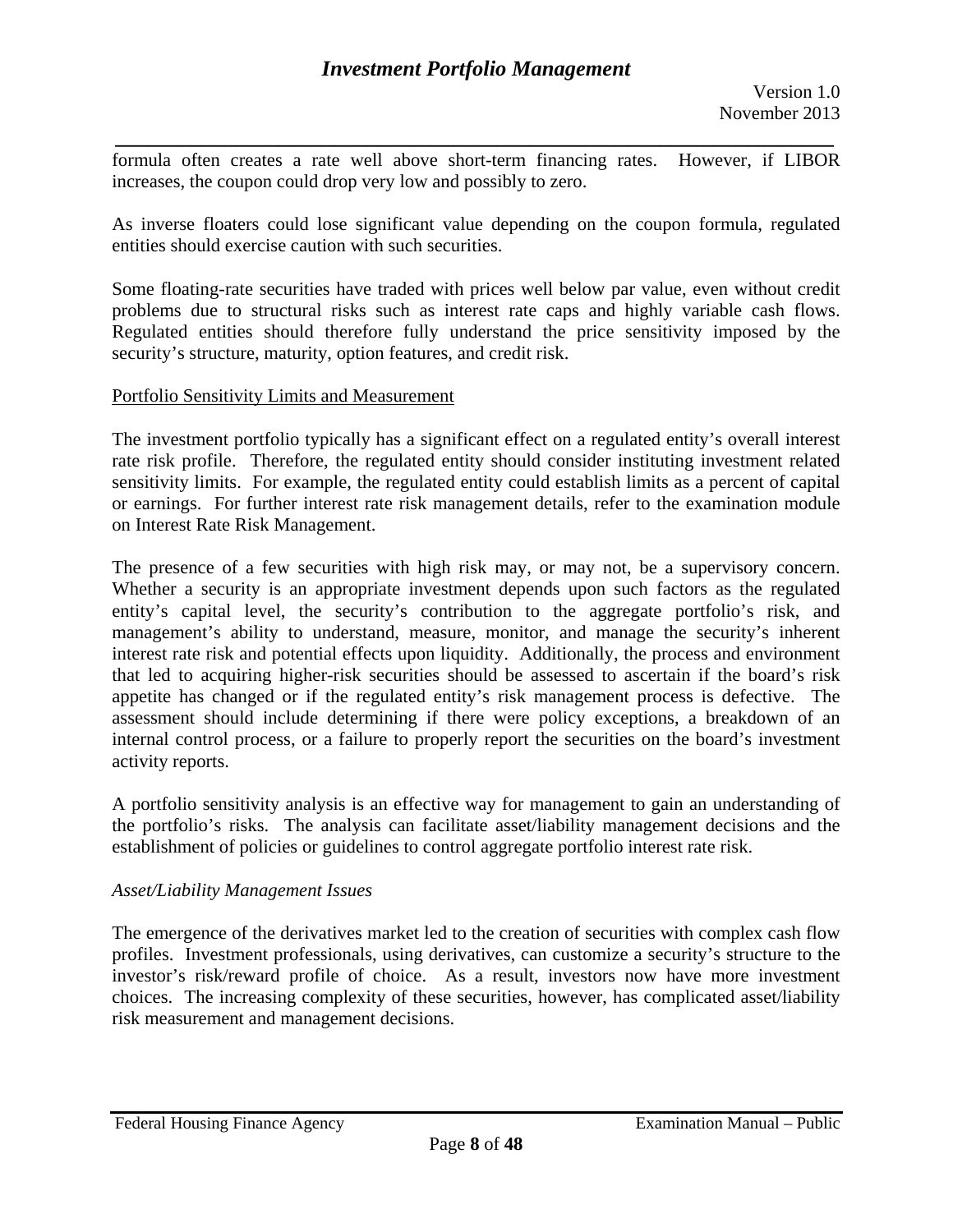*\_\_\_\_\_\_\_\_\_\_\_\_\_\_\_\_\_\_\_\_\_\_\_\_\_\_\_\_\_\_\_\_\_\_\_\_\_\_\_\_\_\_\_\_\_\_\_\_\_\_\_\_\_\_\_\_\_\_\_\_\_\_\_\_\_\_*  A decline in interest rates can cause significant prepayments and early redemptions for regulated entities holding a large percentage of their portfolio in securities with options (*e.g.*, mortgage securities). The portfolio's yields could fall significantly, as high-yielding assets pay off and are reinvested at the lower market yields. In an attempt to replace the high yields lost, management may be tempted to invest in additional securities with more options. This strategy carries significant risks, since a subsequent rise in interest rates could extend maturities, accelerate depreciation, and depress the portfolio's economic value when interest rates change. Therefore, management's evaluation of the investment portfolio's risk should be part of an overall assessment of asset/liability management activities and interest rate risk.

# 3) *Credit Risk*

Credit risk is the risk that an issuer and/or guarantor will default on principal or interest payments or that a collateralized security has insufficient collateral or credit enhancements to maintain full payments of principal and interest. Exposure to credit risk can result in actual credit losses and write-downs or widening credit spreads, which reduces the security's market value. Other sources of investment-related credit risk include those pertaining to securities dealers and custodians. The performance of many securities relies on the quality of the underlying assets. While some securities are collateralized with high-quality loans or investment securities, other securities have poor or marginal quality assets. Credit risk also arises from the fact that the issuer and/or guarantor will fail to pay as agreed; the securities dealer could default prior to the settlement date; or a securities custodian's failure could prevent a regulated entity from recovering all of its assets. The two Enterprises invest in individual loans that they guarantee but have not yet securitized or that they are unable to securitize. While the Enterprises hold the loans in their investment portfolios, the examiner should use the workprogram and guidance found in the Examination Manual's Credit Risk Management module to review these assets.

## Credit Ratings by a Nationally Recognized Statistical Rating Organization

Based on current regulations, the regulated entities may only purchase investment grade securities, which are those in one of the four highest rating categories by a Nationally Recognized Statistical Ratings Organization (NRSRO). The three most widely known NRSRO rating services are Moody's Investors Service (Moody's), Standard & Poor's (S&P), and Fitch Ratings (Fitch). The tables below show a summary of the NRSRO investment-grade and noninvestment grade ratings. In addition to the grades outlined below, the rating agencies have in-grade relative ranking methodologies. Moody's uses 1, 2, and 3 while S&P and Fitch use +/ for in-grade rankings.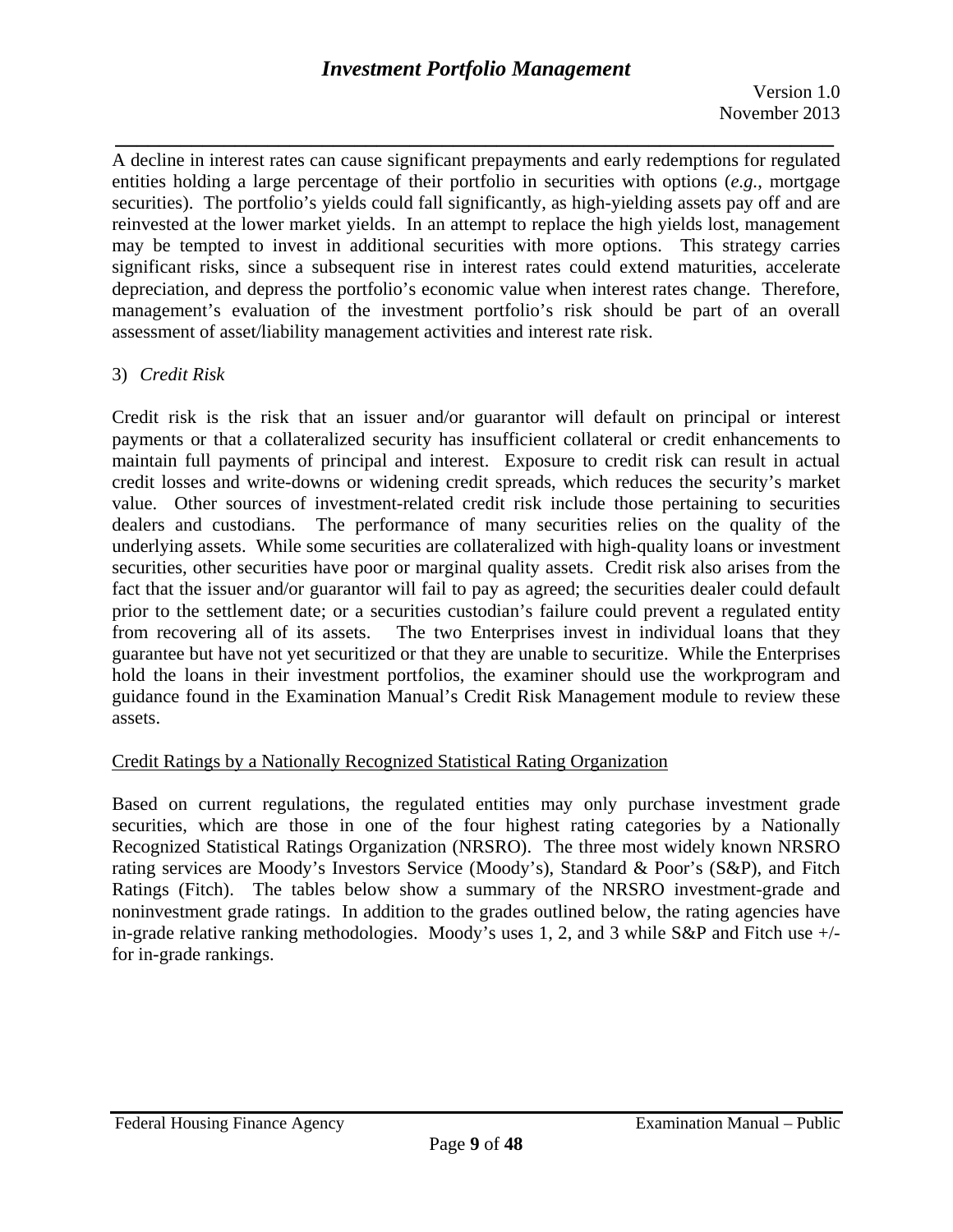| Moody's        | $S\&P$         | Fitch             | Description                                                                      |
|----------------|----------------|-------------------|----------------------------------------------------------------------------------|
| Aaa            | <b>AAA</b>     | <b>AAA</b>        | Extremely strong; Highest quality.                                               |
| Aa             | AA             | AA                | Very strong; high quality by all standards.                                      |
| A              | A              | A                 | Upper medium grade; strong capacity to<br>meet commitments; high credit quality. |
| Baa            | <b>BBB</b>     | <b>BBB</b>        | Medium grade; adequate capacity to meet                                          |
| Lowest         | Lowest         | Lowest            | commitments; good credit quality.                                                |
| eligible grade | eligible grade | eligible<br>grade |                                                                                  |
| is Baa3        | is BBB-        | is BBB-           |                                                                                  |

*Summary of Investment Grade Rating Systems* 

*Summary of Non-Investment Grade Rating Systems* 

| Moody's | S&P        | Fitch      | Description                                                                                                                                                                                                                                   |
|---------|------------|------------|-----------------------------------------------------------------------------------------------------------------------------------------------------------------------------------------------------------------------------------------------|
| Ba      | <b>BB</b>  | <b>BB</b>  | major<br>Speculative elements; faces<br>uncertainties, but deemed likely to meet<br>payments when due.                                                                                                                                        |
| B       | B          | B          | Generally lack desirable investment<br>characteristic. Highly speculative; currently<br>has ability to meet commitments, but faces<br>major uncertainties which could lead to<br>inadequate capacity to<br>meet<br><i>its</i><br>commitments. |
| Caa     | <b>CCC</b> | <b>CCC</b> | Poor standing; may be in default                                                                                                                                                                                                              |
| Ca      | CC         | CC         | (Moody's); currently vulnerable to non-                                                                                                                                                                                                       |
| C       | C          | C          | payment; high default risk.                                                                                                                                                                                                                   |
|         | D          | <b>DDD</b> | In default; Fitch ratings reflect recovery                                                                                                                                                                                                    |
|         |            | <b>DD</b>  | prospects.                                                                                                                                                                                                                                    |
|         |            | D          |                                                                                                                                                                                                                                               |

Management should understand the NRSRO evaluation criteria for the security type under consideration and the credit rating's scope. For most securities, the assigned credit rating applies to both principal and interest. However, underwriters can structure securities with a highly-rated principal component, but with no rating for the interest component. Such securities may offer very high yields because of the uncertainty of collecting interest payments. The inconsistency of the high yields with the principal's rating should serve as a "red flag" for investors.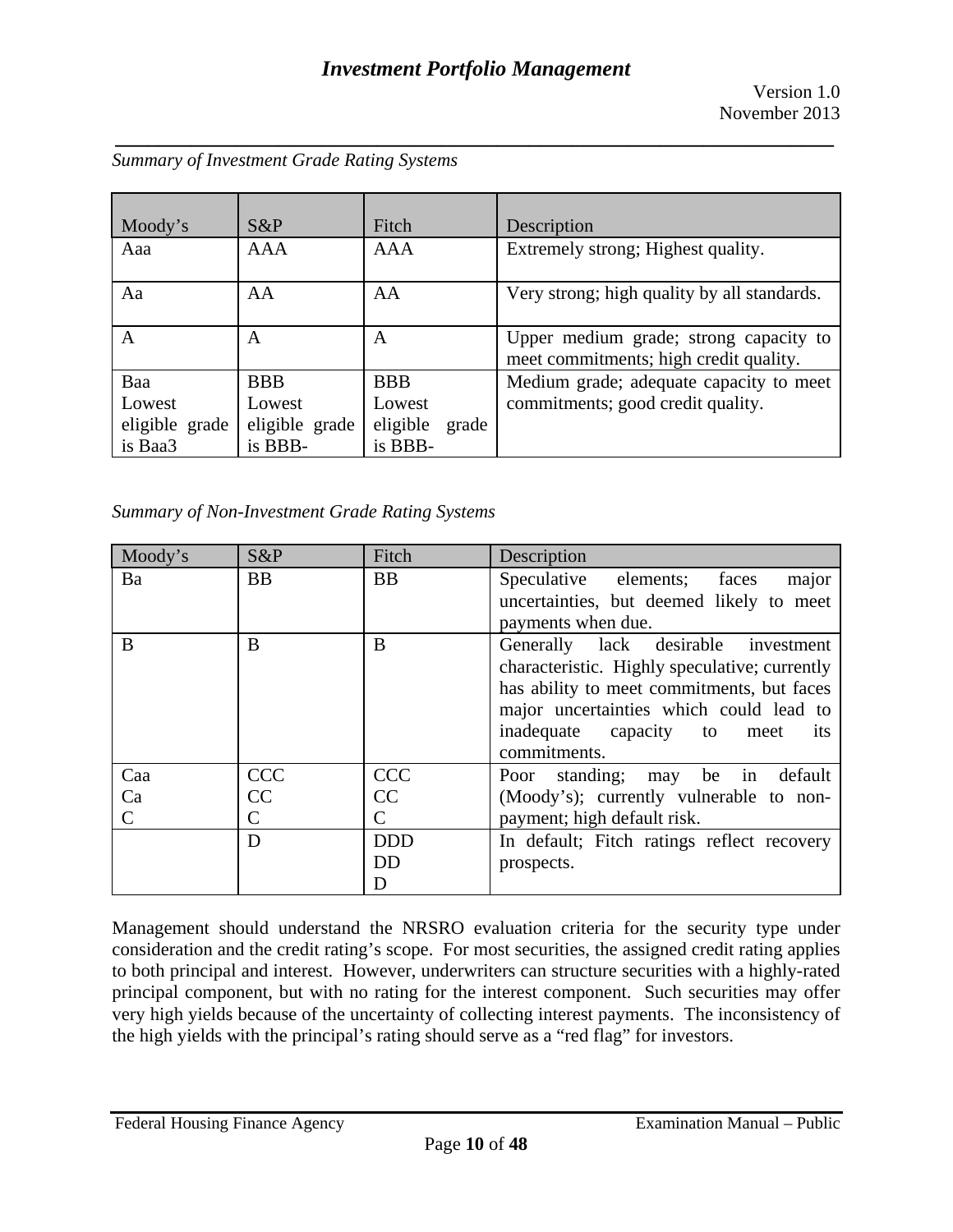*\_\_\_\_\_\_\_\_\_\_\_\_\_\_\_\_\_\_\_\_\_\_\_\_\_\_\_\_\_\_\_\_\_\_\_\_\_\_\_\_\_\_\_\_\_\_\_\_\_\_\_\_\_\_\_\_\_\_\_\_\_\_\_\_\_\_*  unsafe and unsound practice because credit ratings may lag actual changes in credit quality. NRSRO ratings can be used to help make investment decisions and monitor the investment portfolio's credit risk. Ratings are a convenient means of assessing the investment portfolio's credit quality and should be periodically updated. Services are also available that alert management of NRSRO rating changes. However, exclusive reliance on ratings can be an Furthermore, NRSRO ratings only assess credit risk and do not incorporate liquidity or price risk. There have even been instances where issuers maintained investment grade ratings until just before they defaulted. Regulated entities should base their assessment of an investment's credit risk on their own financial analysis and not rely on the ability of the NRSROs to evaluate potential risks.

## *Issuer/Guarantor Credit Risk*

There is a fundamental difference between a bond that was assigned a strong credit rating because of the issuer and/or a third party credit enhancement and a bond given a strong rating because of subordination or excess spread/overcollateralization. The issuer or third-party credit enhancer, such as a guarantor or surety provider, may refuse or be unable to honor its obligation if the issuer defaults. Management should therefore carefully evaluate the issuer and/or thirdparty credit provider to assess their ability to honor their obligation. Likewise, management should understand the security's structural credit support.

Subordination allows some tranches to provide the credit enhancement for other tranches by having a lower claim on the security's cash flows.

suffered a complete loss. *Example*: A \$100 security may have an \$85 senior tranche, a \$12 mezzanine (second loss) tranche, and a \$3 equity (first loss) tranche. The senior tranche may carry an Aaa/AAA rating because of the enhancement the other two tranches provide. In this type of structure, the senior tranche would suffer a loss only after the two subordinated tranches have undergone complete losses. The mezzanine tranche would experience losses only after the equity tranche has

Management should ensure the credit risk monitoring procedures include reviewing the amount of protection still provided by the subordinate tranches for the regulated entity's more senior tranches.

Excess spread is derived from the difference between the underlying collateral's coupon and the security's coupon.

*Example*: A security with a 4 percent coupon could be backed by mortgages paying 7 percent interest. The 3 percent excess spread can be used to absorb collateral losses or build overcollateralization to its target level.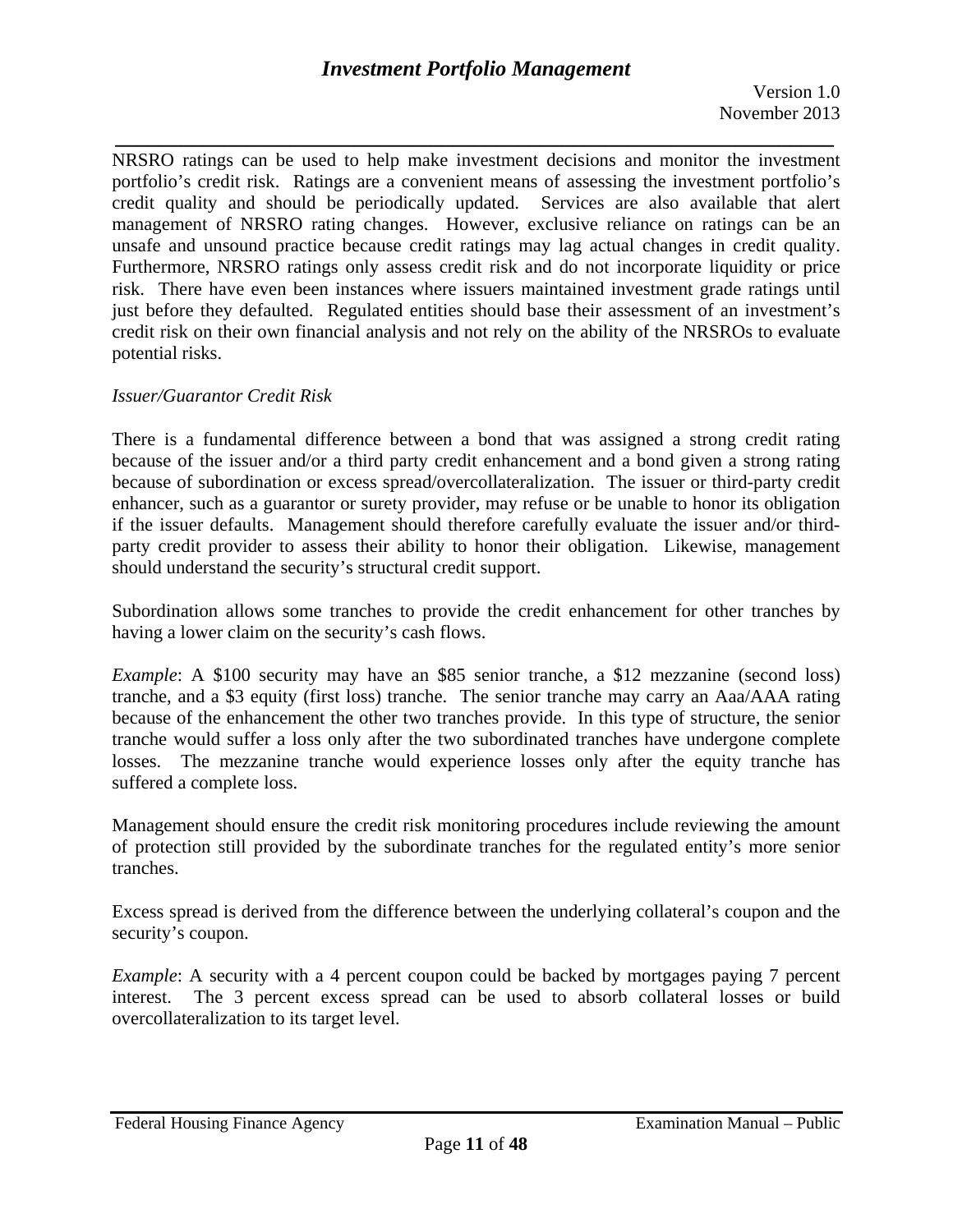*\_\_\_\_\_\_\_\_\_\_\_\_\_\_\_\_\_\_\_\_\_\_\_\_\_\_\_\_\_\_\_\_\_\_\_\_\_\_\_\_\_\_\_\_\_\_\_\_\_\_\_\_\_\_\_\_\_\_\_\_\_\_\_\_\_\_*  Excess spread also allows the security coupon payment to still be made even if some of the underlying loan payments are late or default. However, once the excess spread has been used to cover losses for that month, the remaining monthly excess spread not needed to achieve the overcollateralization target is typically allocated to a residual certificate holder.

Investors do not have a universal preference for the type of credit enhancement. However, structural subordination and excess spread/overcollateralization have become more common over time, due to the declining number of firms rated Aaa/AAA, as well as investors' desire to avoid undue concentrations in any single third-party credit enhancer. Additionally, many firms no longer offer credit enhancement services.

## *Private-Label Mortgage-Backed Securities (PLMBS)*

PLMBS holdings are a significant source of credit risk for a number of the regulated entities. A PLMBS is a residential mortgage-backed security where the underlying loans are not guaranteed by the U.S. government or a government-sponsored agency. The collateral is often referred to as "nonconforming loans" because the loans usually do not meet all the requirements for a government or government agency guarantee. Below is a diagram that depicts some of the nonconforming type collateral used to create PLMBS.



To create PLMBS, the issuer bundles the loans, sells them into a bankruptcy-remote trust, and creates bonds backed by the underlying loans in the trust.<sup>6</sup> The issuer then structures the bonds by separating the underlying mortgages' risk into tranches to spread the risk among investors with assorted risk tolerances. Additionally, the structuring builds in credit support such as subordination, overcollateralization, or excess spread. This support allows the bonds to receive investment grade NRSRO ratings.

1

<sup>&</sup>lt;sup>6</sup> Refer to the Securitization section for additional information on how PLMBS are created.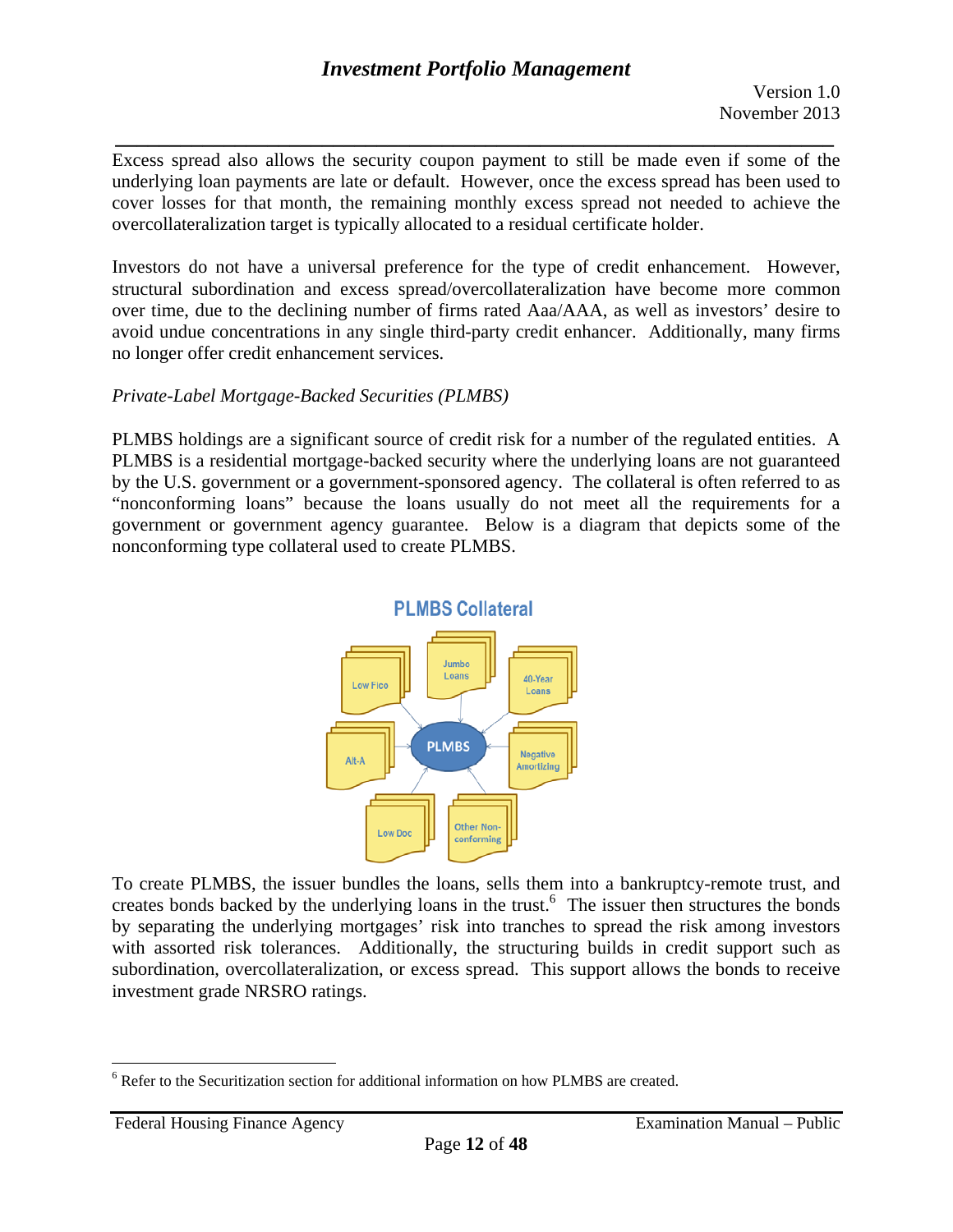#### *Asset-Backed Securities*

Asset-backed securities (ABS) are securities backed by loans or leases such as home equity loans, auto loans, credit cards, aircraft leases, and so on and have some form of credit enhancement embedded into the structure. The Enterprises generally purchase ABS collateralized by credit card receivables, auto loans, and student loans whereas the FHLBanks are only authorized to acquire ABS collateralized by manufactured housing loans and home equity loans. Some ABS are created in a process similar to PLMBS, where the ABS issuer bundles similar loans (*e.g.*, auto loans), sells them into a bankruptcy-remote trust, and creates bonds backed by the underlying loans. ABS can also be created by bundling assets, such as credit card receivables and home equity loans, into a revolving non-amortizing structure, which typically have senior/subordinated tranches. Both structuring types build in credit support such as subordination, overcollateralization, or excess spread that allowed the bonds to receive investment grade NRSRO ratings. Prior to purchase, management should understand the ABS structure's effect on the regulated entity's investment portfolio.

#### *Money Market Asset Counterparty Credit Risk*

Credit risk posed by money market assets, such as Federal funds sold, certificates of deposit, bankers' acceptances, and commercial paper, can be managed by establishing credit lines. Counterparty credit relationships should always involve internal financial analysis, with the depth and frequency of analysis dictated by the exposure size. External ratings can be a part of the analysis, but cannot be exclusively relied upon. The line amount should be lowered as the tenor of the exposure increases, because the longer the term, the greater the credit uncertainty.

*Example*: A regulated entity might give a counterparty a \$5 million overnight facility, but limit its 6-month line to only \$3 million.

The credit limit should cover a counterparty's aggregate credit exposure, and include exposures from investments and derivative contracts.

| Moody's   | S&P   | Fitch | Interpretation              |
|-----------|-------|-------|-----------------------------|
| $A-1$     | $P-1$ | $F-1$ | Superior ability to repay   |
| $A-2$     | $P-2$ | $F-2$ | Strong ability to repay     |
| $A-3$     | $P-3$ | $F-3$ | Acceptable ability to repay |
| Not prime | B     | B     | Speculative                 |
|           |       |       | High default risk           |
|           | D     |       | Default                     |

The following table identifies the short-term ratings scale used by the largest rating agencies:

The rating agencies do not assign short-term ratings using the same methodology as for longterm ratings. Each short-term rating category covers a range of longer-term ratings.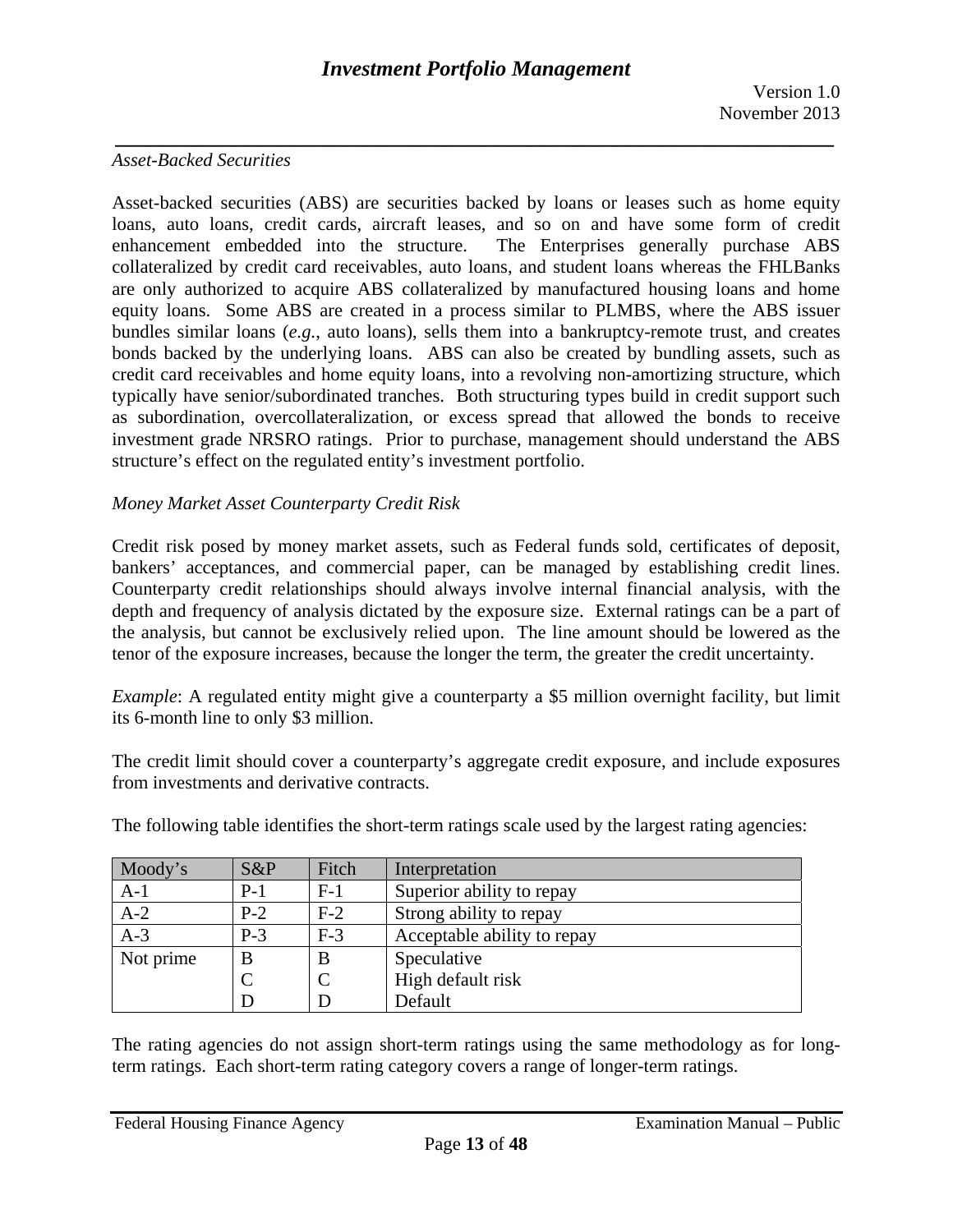*Example*: A P-1 rating could "map" or be equivalent to a long-term rating as high as AAA or as low as A-.

*\_\_\_\_\_\_\_\_\_\_\_\_\_\_\_\_\_\_\_\_\_\_\_\_\_\_\_\_\_\_\_\_\_\_\_\_\_\_\_\_\_\_\_\_\_\_\_\_\_\_\_\_\_\_\_\_\_\_\_\_\_\_\_\_\_\_* 

Because commercial banks and securities dealers with whom a regulated entity may conduct business occasionally fail, credit risk from transactions with the banks and dealers is an important consideration. Regulated entities should establish and enforce credit limits on exposures with the counterparties. While personnel in the regulated entity's treasury unit may execute transactions within these limits, qualified, independent credit personnel should establish and authorize them.

#### *Securities Dealer Credit Risk*

Regulated entities assume credit risk when buying and selling securities to and from a dealer. Credit risk is a function of the length of the settlement period between the trade date and settlement date and the security's price sensitivity. The risk rises as both the settlement period and the security's price sensitivity increase. Securities transactions rarely settle on the trade date, particularly newly issued CMOs, which can take as long as 60 days to settle.

The risk during a purchase is that the dealer will be unable to complete the trade by delivering the security to the regulated entity. If the security's value has risen and the dealer defaults prior to settlement, the regulated entity could lose the appreciation. The credit risk exposure when selling a security is that the dealer could default before the settlement date and that the security's value could have declined between trade date and the default date. The regulated entity's opportunity loss equals the difference between the agreed-upon sale price and the security's lower value at default.

When settling securities trades, regulated entities should use a delivery versus payment (DVP) process whenever possible. In a DVP process, the regulated entity only pays for securities upon delivery.

*Example*: On a Treasury security transaction, the selling dealer delivers the securities per the regulated entity's delivery instructions, such as to the regulated entity's Federal Reserve Bank account. When the dealer delivers the securities, the Federal Reserve Bank simultaneously pays the dealer and charges the regulated entity's account. Similarly, during a sale, the regulated entity should deliver the security against the payment so that payment and delivery occur at the same time. The regulated entity would receive immediate credit to its Federal Reserve account as soon as it has delivered the security to the purchaser.

To control the risk of unsettled trades, regulated entities should establish an approved dealer list and consider dealer limits on the allowable volume of unsettled trades. Periodic review of dealer financial information allows the regulated entity to assess the dealer's continuing ability to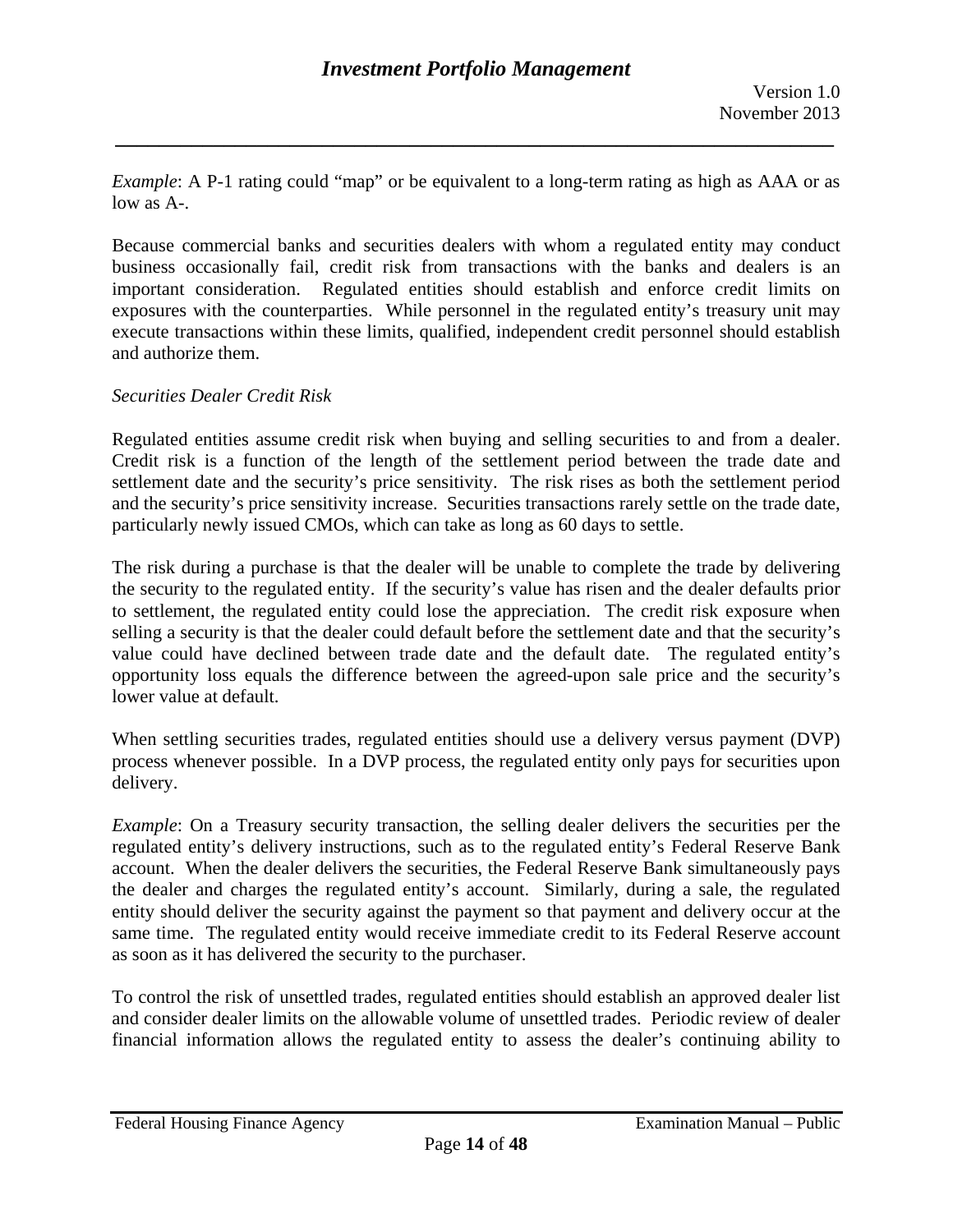*\_\_\_\_\_\_\_\_\_\_\_\_\_\_\_\_\_\_\_\_\_\_\_\_\_\_\_\_\_\_\_\_\_\_\_\_\_\_\_\_\_\_\_\_\_\_\_\_\_\_\_\_\_\_\_\_\_\_\_\_\_\_\_\_\_\_*  perform on securities transactions. Credit reviews are particularly important for thinly capitalized dealers.

FHLBank Adverse Classifications or Criticisms*<sup>7</sup>*

Investment quality securities held by an FHLBank normally do not exhibit weaknesses that justify an adverse classification rating. However, published credit ratings may lag demonstrated changes indicative of credit quality deterioration, and FHLBank examiners may classify or criticize a security notwithstanding an investment grade rating. For securities with split ratings, investment quality ratings by one or more rating agencies and sub-investment-grade ratings by others, examiners will generally classify such securities, particularly when the most recent rating is not investment quality.

The table below reflects the FHFA's general approach for classifying a security. To reflect asset quality properly, however, an examiner has discretion to not adversely classify a belowinvestment-grade security if other analysis indicates the security does not have a well-defined weakness.

| <b>Type of Security</b>                 | Substandard    | Doubtful       | Loss           |
|-----------------------------------------|----------------|----------------|----------------|
|                                         | Classification | Classification | Classification |
| Investment quality debt securities with | N/A            | N/A            | N/A            |
| temporary impairment                    |                |                |                |
| Investment quality debt securities with | N/A            | N/A            | Impairment     |
| Other Than Temporary Impairment         |                |                |                |
| (OTTI)                                  |                |                |                |
| Sub-investment quality debt securities  | Amortized      | N/A            | N/A            |
| with temporary impairment               | Cost           |                |                |
| Sub-investment quality debt securities  | Fair Value     | N/A            | Impairment     |
| with OTTI, including defaulted debt     |                |                |                |
| securities                              |                |                |                |

Examiners should criticize or adversely classify securities using the following categories:

**Substandard** - Exposure classified *Substandard* is protected inadequately by obligor's current net worth and paying capacity or by the collateral pledged, if any. There must be a well-defined weakness or weaknesses jeopardizing the regulated entity's ability to liquidate the security. This exposure level is characterized by the distinct possibility that the regulated entity will sustain some loss if the deficiencies are not corrected.

1

 $<sup>7</sup>$  This section is not applicable to the Enterprises.</sup>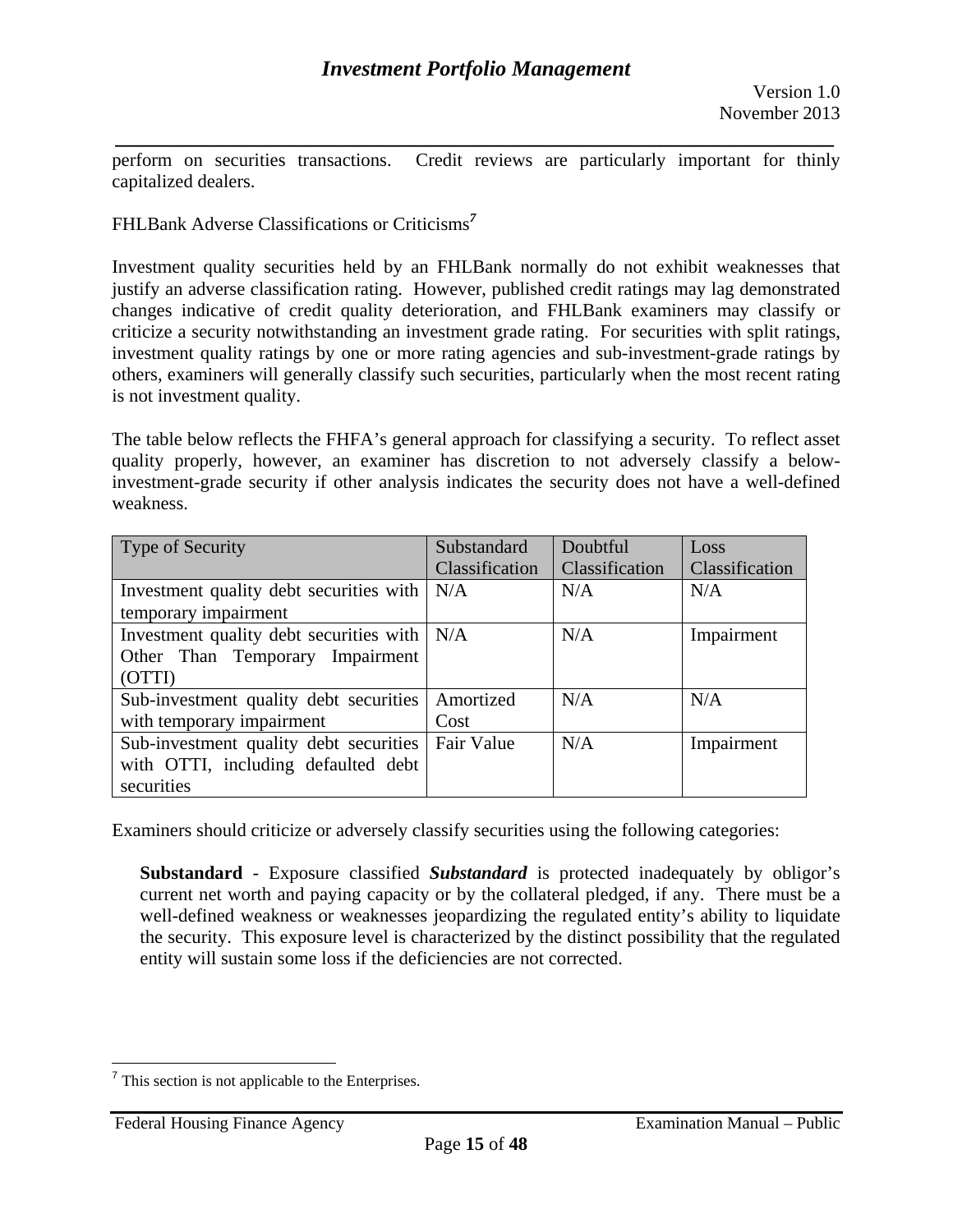*\_\_\_\_\_\_\_\_\_\_\_\_\_\_\_\_\_\_\_\_\_\_\_\_\_\_\_\_\_\_\_\_\_\_\_\_\_\_\_\_\_\_\_\_\_\_\_\_\_\_\_\_\_\_\_\_\_\_\_\_\_\_\_\_\_\_*  **Doubtful** *-* Exposure classified *Doubtful* has all the weaknesses inherent in those exposures classified *Substandard* with the added characteristic that the weaknesses make full collection or liquidation highly questionable and improbable, based upon currently known facts.

**Loss** - Exposure classified *Loss* is considered uncollectible and of such little value that the exposure's continuance as a bankable asset is not warranted. This classification does not mean that the exposure has absolutely no recovery or salvage value; rather, it is not practical or desirable to defer writing off this essentially worthless asset, even though partial recovery may occur in the future.

**Special Mention** - A *Special Mention* exposure has potential weaknesses that deserve management's close attention. If left uncorrected, these potential weaknesses may result in deterioration of the repayment prospects for the exposure or in the regulated entity's credit position at some future date. *Special Mention* is not adversely classified and does not expose a regulated entity to sufficient risk to warrant adverse classification.

## 4) *Operational Risk*

Operational risk is the risk of possible losses resulting from inadequate or failed internal processes, people, and systems or from external events. Operational risk includes potential losses from internal or external fraud, improper business and accounting practices, fiduciary breaches, misrepresentations, unauthorized investment activities, business disruption and system failures, and execution, delivery, and process management failures. A well-managed regulated entity will have a sound internal control system in place to mitigate investment transaction risks. Large dollar volumes of securities can be purchased or sold by telephone, fax, or email exposing the regulated entity to operational losses if the transaction process has insufficient controls. The basic control mechanisms every investment unit should have include:

- a) Separation of duties;
- b) Authorizing specific personnel to conduct portfolio trades;
- c) Timely reconcilements;
- d) Effective reporting processes;
- e) Data integrity checks; and
- f) Competent personnel.

## Separation of Duties

The board and management should establish a control culture that stresses strong operating controls and an independent audit process. In particular, the persons authorized to purchase or sell securities should not have any authority or responsibility to maintain official investment accounting records or risk management reporting.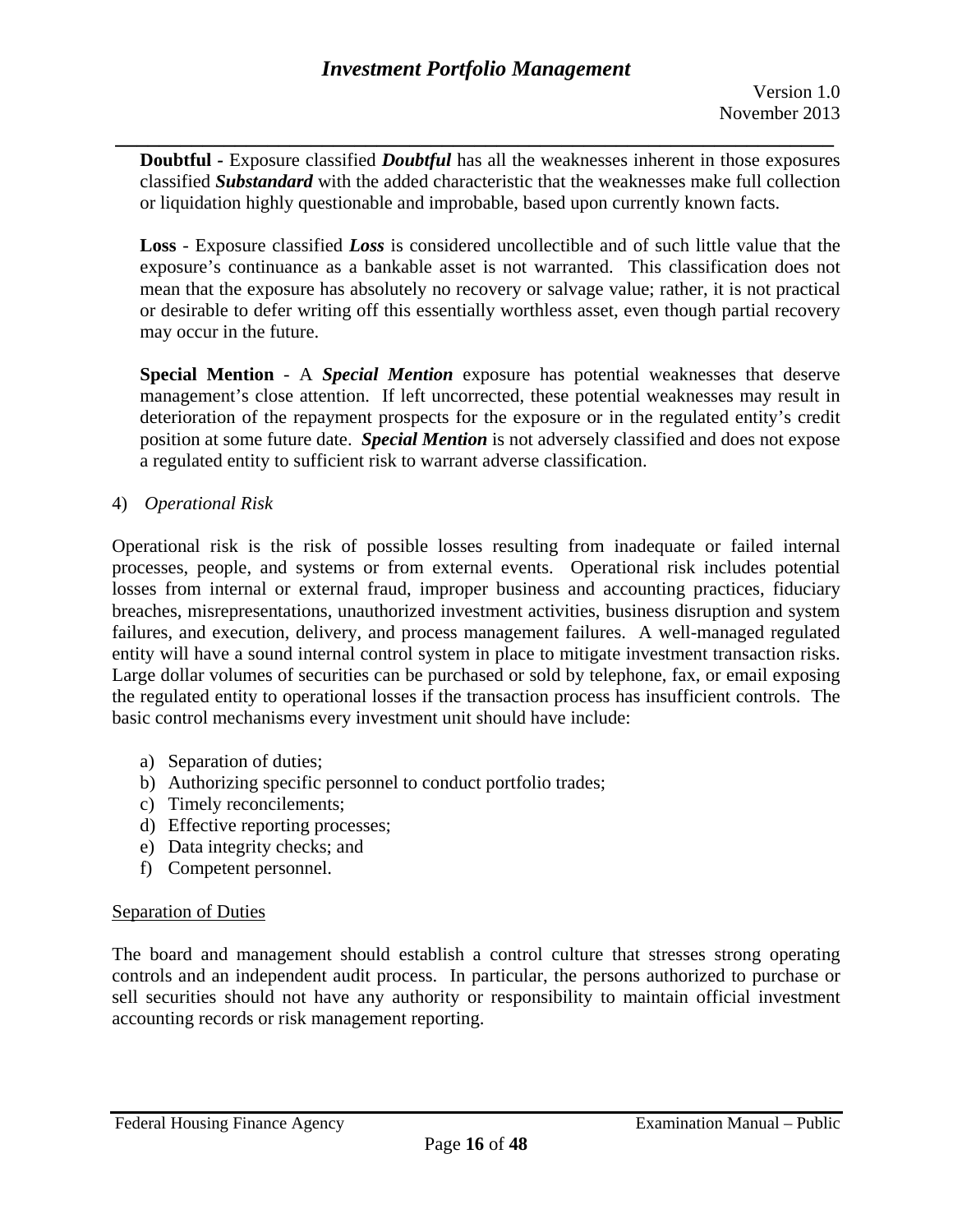*\_\_\_\_\_\_\_\_\_\_\_\_\_\_\_\_\_\_\_\_\_\_\_\_\_\_\_\_\_\_\_\_\_\_\_\_\_\_\_\_\_\_\_\_\_\_\_\_\_\_\_\_\_\_\_\_\_\_\_\_\_\_\_\_\_\_*  Dealer confirmations should be transmitted to operations (mid- or back-office) personnel rather than portfolio (front-office) personnel. The control structure should require portfolio personnel to report immediately all transactions to the operations area, which can compare the transaction details to the security dealer's information. Early comparison of transaction details can avoid costly settlement disputes and permit verification that all activity reported by portfolio personnel and the dealer has in fact occurred.

*Example*: Operations personnel should ensure the dealer's confirmation has a matching trade ticket or other originating documents previously reported by portfolio personnel. Similarly, operations personnel should verify that all internal trade tickets match an incoming deal confirmation.

## Authorization of Investment Personnel

The board or management should designate personnel authorized to conduct investment transactions and place limits on the transaction size based upon the individual's role and responsibilities and the security type. Further, regulated entities should keep the authorization list current and inform securities dealers that only personnel on this list may initiate trades. Securities transactions can quickly commit a large percentage of the regulated entity's capital; therefore, the authority should be strictly limited to designated personnel.

## Timely Reconcilements

Management should implement procedures to ensure timely reconcilements of investment account records and securities holdings.

*Example*: In addition to reconciling investment account records to the general ledger, operations personnel should also reconcile portfolio holdings to custodian safekeeping records.

This procedure ensures that an independent party confirms the existence of the assets on the regulated entity's books. Custodians for investment securities usually include a correspondent bank, a Federal Reserve Bank, or a broker/dealer.

## Effective Reporting Processes

Portfolio personnel should immediately report purchase and sale transactions to operations personnel in order for them to arrange for settlement. A security settles when the buyer receives delivery from the seller and makes payment. As is stated previously, in a DVP settlement the delivery and payment occur simultaneously. The buyer provides its settlement instructions to the seller, who then delivers the securities according to those instructions. Failure to communicate transactions in a timely manner can result in expensive security "fails." A fail occurs when a security settlement does not happen on the scheduled date. Either the seller fails to deliver to the buyer or the buyer fails to receive from the seller.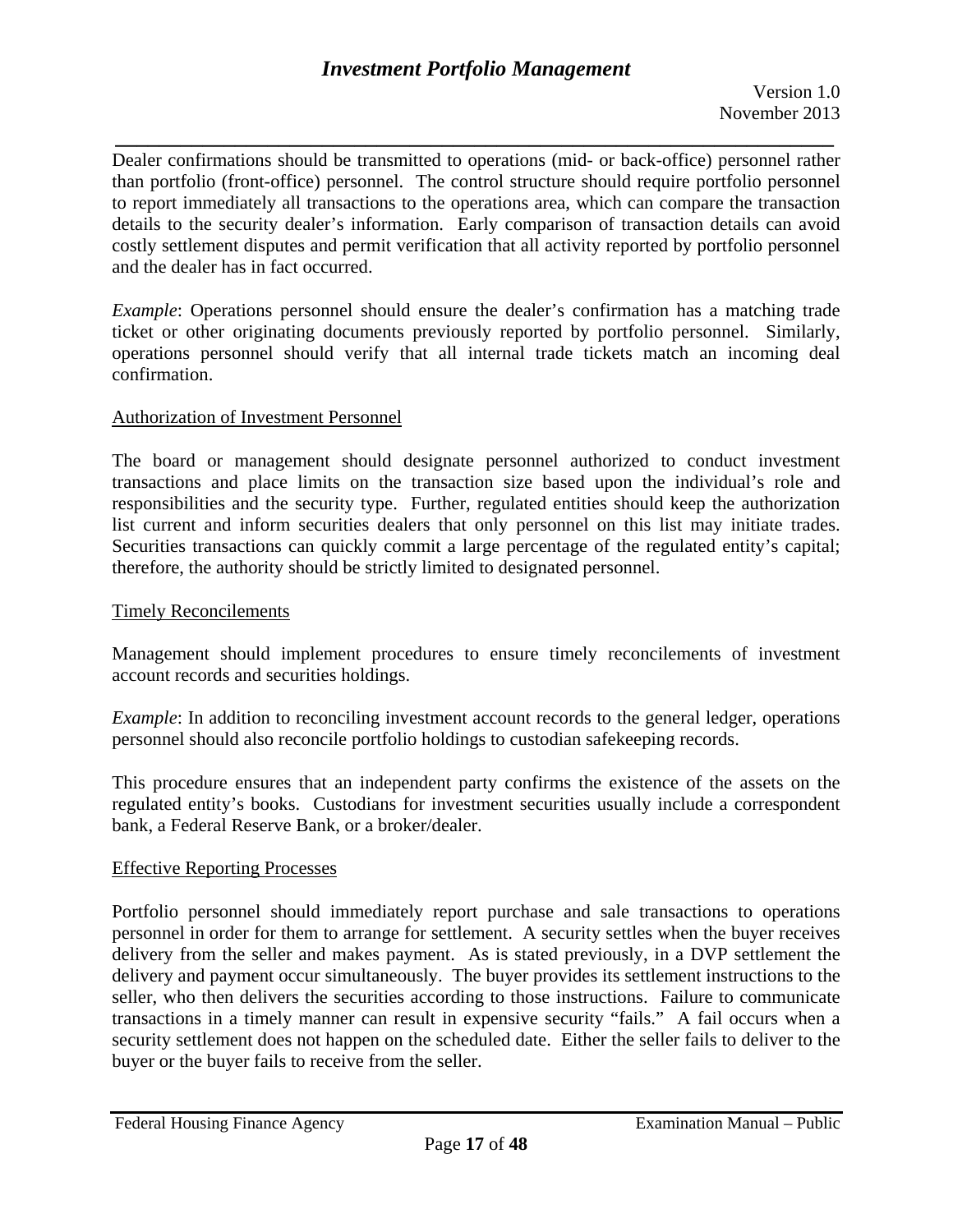"Fails-to-deliver" are expensive because the regulated entity stops accruing interest income on the settlement date. If it delivers the securities a day late, the regulated entity carries the investment as a nonearning asset for that day. A "fail-to-receive" can occur when the portfolio manager purchases a security and does not instruct operations personnel to receive the security. The dealer will attempt to deliver the security but lacking any instructions to receive it, operations personnel may refuse delivery. In a "fail-to-receive" instance, the securities dealer will likely claim compensation or interest due from the regulated entity for the dealer's loss of interest income on the transaction. The dealer, expecting to receive payment for the delivery, will have less cash than expected and may have to borrow funds in the market.

Fails are particularly expensive when they occur on a Friday, because the nonearning asset will cost the regulated entity three days of interest income. The cost of a fail and other securities operations problems underscores the importance of having well-trained securities operations personnel. A regulated entity can minimize its fails expense if management establishes and enforces prudent operating and control procedures.

When a regulated entity transacts securities, portfolio personnel should report these transactions to the regulated entity's funding position manager. Failure to inform the funding desk about a large securities sale could result in large amounts of excess cash in its Federal Reserve Bank account. Large purchases of securities could expose the regulated entity to a shortage in its Federal Reserve Bank account if the funding desk is unaware of the transaction. The regulated entity could be forced to purchase overnight Federal funds, perhaps at disadvantageous rates, or otherwise implement a provision of their liquidity contingency plan.

## Data Integrity Checks

Management makes business decisions based upon an assessment of risks and rewards, which usually starts with an evaluation of financial data. Inaccurate financial data could result in inappropriate management decisions. Given the importance of data integrity, independent risk management personnel and/or internal auditors should routinely verify the accuracy of board and management reports related to investments. Mistakes in public or regulatory filings could necessitate amendments, damage the regulated entity's reputation, and could result in a violation of applicable laws, regulations, and regulatory guidance. To preserve integrity in the management information reporting process, regulated entities should require board and management reporting to be prepared by an independent risk management unit.

## Competent Personnel

Investment personnel should have strong technical skills in order to understand a complex security's risks and rewards as well as to evaluate the reasonableness of the bid/offer. Purchasing a security too high or selling one too cheaply can be very expensive.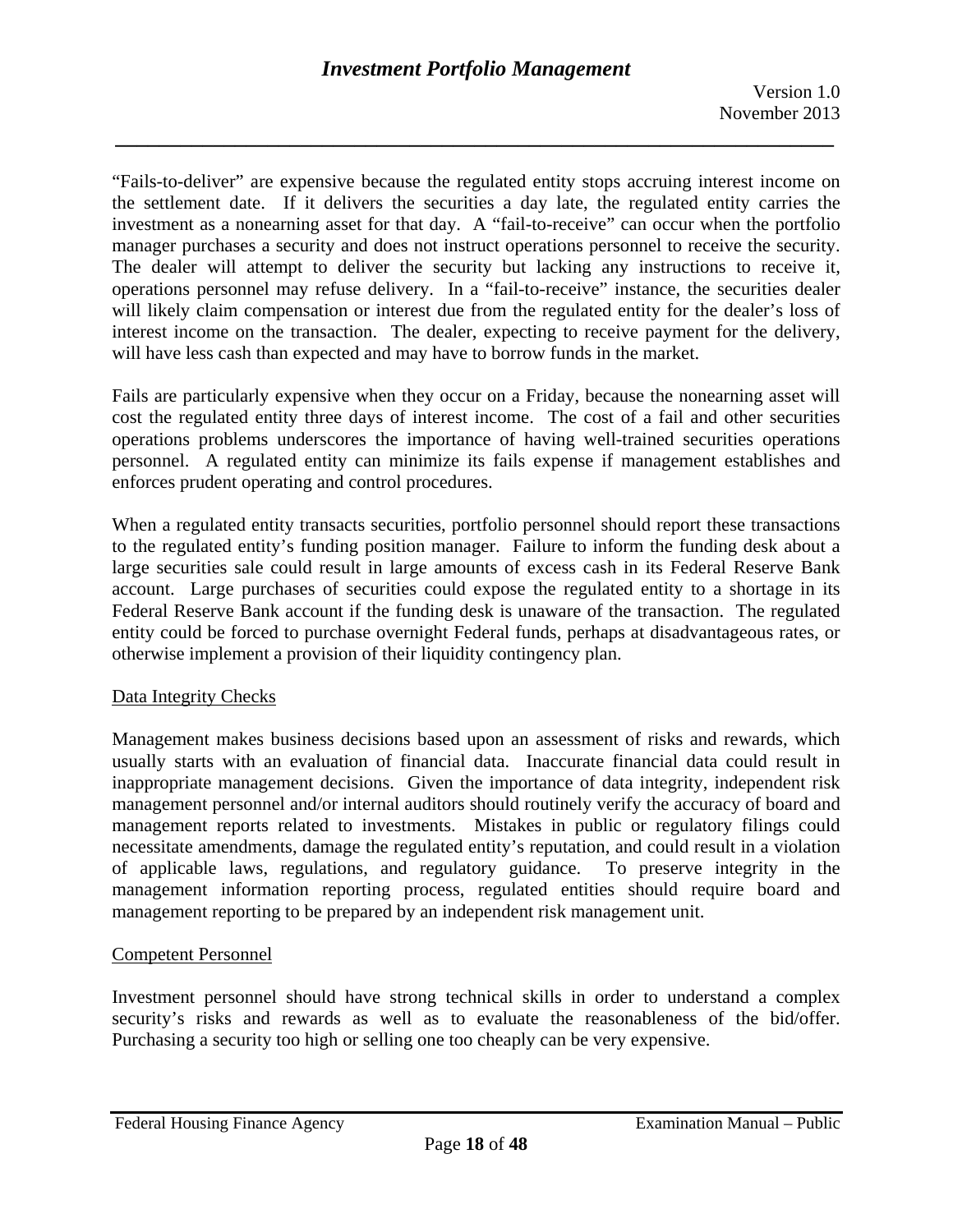*\_\_\_\_\_\_\_\_\_\_\_\_\_\_\_\_\_\_\_\_\_\_\_\_\_\_\_\_\_\_\_\_\_\_\_\_\_\_\_\_\_\_\_\_\_\_\_\_\_\_\_\_\_\_\_\_\_\_\_\_\_\_\_\_\_\_ Example:* A seemingly insignificant mispricing of one-half of 1 percent on a \$5 million transaction would cost \$25,000.

Regulated entities can protect themselves against potential pricing abuses by using reputable securities dealers and adopting a competitive bidding practice of obtaining more than one dealer bid to assure a fair price.

Competitive shopping may not always be possible, because not all dealers will offer the same security. In such cases, portfolio personnel should attempt to determine fair values by comparing the yield offered with yields on similar securities. Portfolio personnel should be wary of comparing yields based on credit ratings, because credit ratings can lag actual credit quality changes. When evaluating a specific issuer's bonds, the appropriate comparison is to the same issuer's other securities. In addition, regulated entities should be similarly wary of making purchase decisions based on the security with the highest reported option adjusted spread (OAS) since investment firms use different OAS calculation methodologies.

Personnel policies should require employees in positions that significantly affect the books and records to take a meaningful amount of consecutive time off each year, typically two weeks. The importance of implementing this control has been confirmed by well publicized losses that occurred because individuals were able to conceal unauthorized transactions for a number of years. These unauthorized activities might have been detected earlier if the individuals had been required to be absent from their duties for a meaningful amount of time. Employees subject to this policy should not be able to effect any transactions while on leave. Exceptions to this policy should be granted only with senior management's approval in accordance with the institution's policies and procedures, and multiple exceptions for the same employee should not be allowed to occur.

## Measuring Relative Value

# *Callable Bond Prices and Yields*

For investors purchasing callable securities, yield should not be the sole measure of the security's value.

*Example*: Suppose a callable security yields 4.61 percent and a Treasury security with a comparable maturity yields 3.82 percent. Although the callable security's nominal yield (yieldto-maturity) is 79 basis points higher than the Treasury, the investor has to consider the option's effect on its yield before determining whether it is a better value.

Any call option an investor sells imposes a cost, since an option limits the bond's price appreciation when rates decline. A regulated entity investing in a callable bond is effectively entering into two separate transactions: the purchase of a bullet bond and the sale of a call option to the issuer. Thus, the price of a callable bond can be stated as: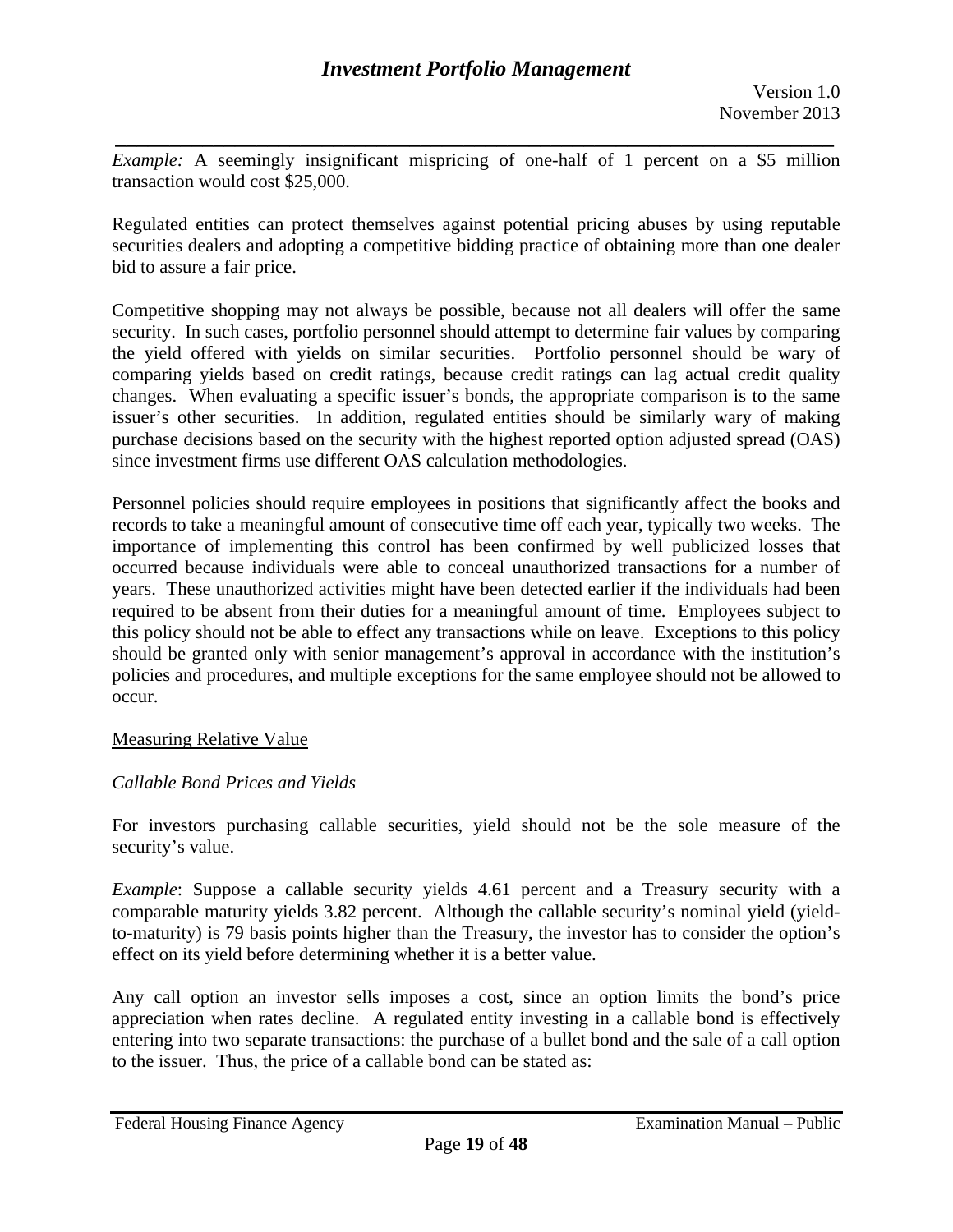## **PRICEcallable = PRICEbullet – PRICEcall option**

*\_\_\_\_\_\_\_\_\_\_\_\_\_\_\_\_\_\_\_\_\_\_\_\_\_\_\_\_\_\_\_\_\_\_\_\_\_\_\_\_\_\_\_\_\_\_\_\_\_\_\_\_\_\_\_\_\_\_\_\_\_\_\_\_\_\_* 

The above equation illustrates two key points. First, the callable bond's price should always be less than or equal to a bullet bond's price with similar terms. Second, the callable bond's price is influenced by both the *same* factors affecting the bullet bond's price and factors affecting *only*  the call option's price. An option's price is primarily influenced by the call's flexibility, which is the ease with which an issuer can exercise the option, and the likelihood that it will be exercised.

A call's flexibility is mainly affected by the option type and lockout period:

- any time after the lockout period, and hence are the most valuable to the issuer. 1) *Option type* - American call options are the most flexible because they can be called at Conversely, European call options are the least valuable because they can only be called at the end of the lockout period.
- 2) *Lockout period* The lockout period begins on the bond's settlement date. Shorter lockout periods give the issuer the greatest call flexibility and are more valuable to the issuer. Therefore, bonds with shorter lockout periods will tend to have higher yields and lower bond prices than those with longer lockout periods.

The likelihood that a call option will be exercised is influenced by volatility and the yield curve:

- 1) *Volatility* In theory, the value of any option increases with the volatility of interest rates. Volatility represents the expected amount of interest-rate fluctuation over a given period. As volatility increases, option values rise, because there is a greater chance that interest rates will decline by a margin sufficient for the issuer to replace the higher yielding debt with lower-cost debt. High volatility also means interest rates have a greater chance of rising, but the issuer has no incremental loss because they can simply choose not to exercise the option. In other words, while the issuer's potential loss is limited as volatility increases, the potential gain is not. Thus, issuers will pay more for call options through higher yields and lower bond prices when volatility is high or expected to be high during the bond's term.
- 2) *Yield Curve* **-** The yield curve shape affects the call option's price because a rising curve implies that rate increases are anticipated and the steeper the curve, the stronger the anticipation. A flat yield curve implies no expected rate changes, while a declining, or inverse curve implies long-term rates are expected to fall. The call's value will be lower for steep slopes because the chance of a profitable interest rate decline is more remote. A nearly flat or negative term structure will tend to result in a larger option value.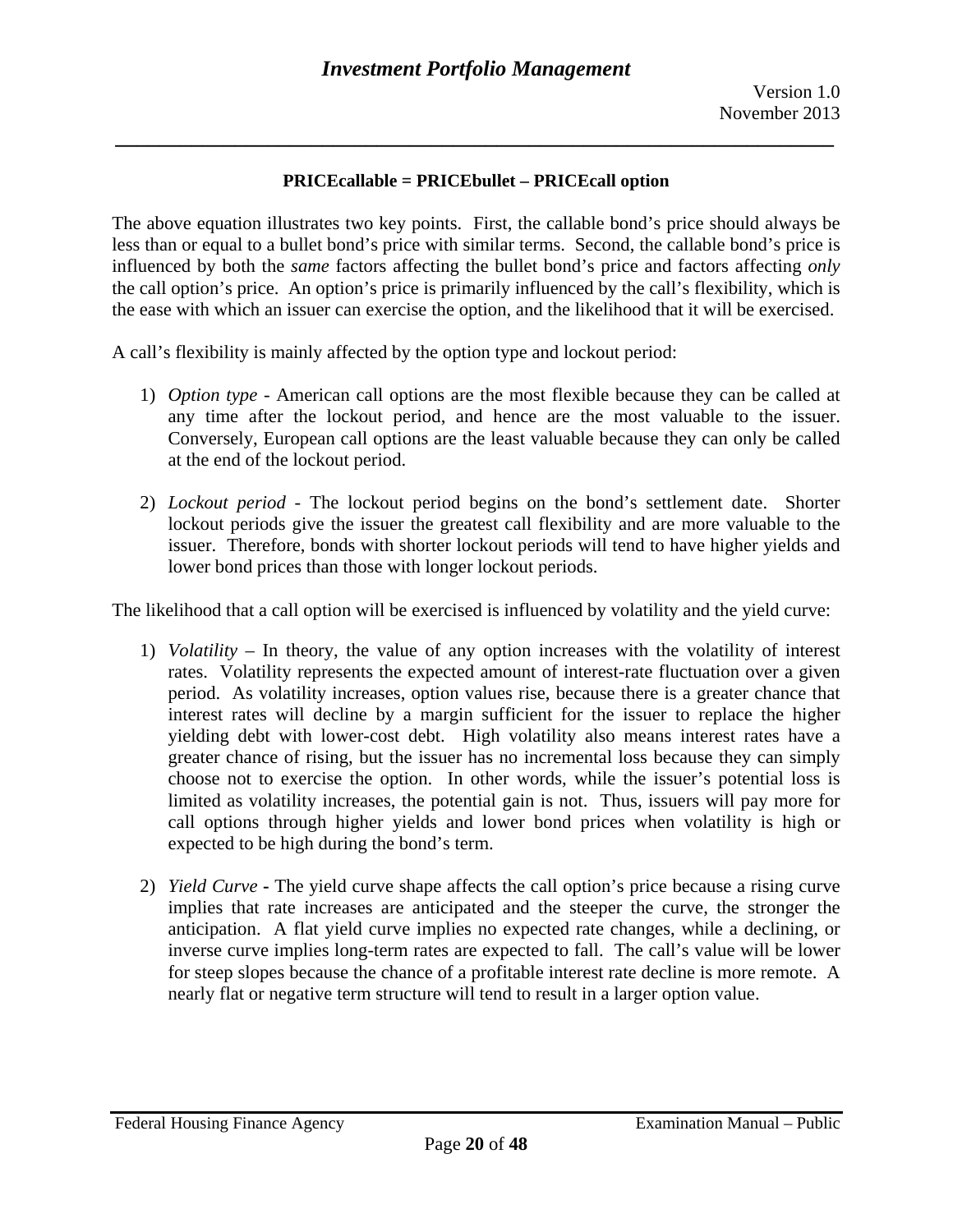*\_\_\_\_\_\_\_\_\_\_\_\_\_\_\_\_\_\_\_\_\_\_\_\_\_\_\_\_\_\_\_\_\_\_\_\_\_\_\_\_\_\_\_\_\_\_\_\_\_\_\_\_\_\_\_\_\_\_\_\_\_\_\_\_\_\_*  An investor's primary motivation for purchasing callable bonds is the incremental yield pickup over bullet securities of comparable risk and maturity. A callable bond's yield should always be greater than or equal to the yield of a similarly termed bullet because:

## **YIELDcallable = YIELDbullet + YIELDcall option**

Option Adjusted Spreads

Many investors analyze a security with embedded options by assessing the security's yield after deducting the options' value. The resulting value measure is called an option-adjusted yield and is expressed as a spread over the Treasury curve. A security's OAS is its yield net of the options' cost, compared with a portfolio of Treasuries having the same expected cash flows. Treasuries are used because they are free of credit risk. If a security has a 25 basis points OAS, for example, its yield net of the options' cost is 25 basis points higher than the portfolio of Treasury securities.

OAS analysis estimates the compensation an investor should receive for assuming a variety of risks such as liquidity, default, and model risk, net of the cost of any embedded options. Investors should therefore expect relatively limited spreads after deducting the cost of the options on high-quality securities. OAS analysis addresses the deficiencies of the simple yield measures like yield-to-maturity and yield-to-call. However, the assumptions used to generate the OAS dictate the measure's outcome. Interest rate volatility is the critical pricing parameter, along with prepayment assumptions for assets such as MBS because the issuer has sold an option. Purchasing option embedded securities when volatility is high can be beneficial, since the issuer will have to pay the investor higher yields to motivate the investor to sell the option.

Just as a securities dealer can make a CMO tranche appear attractive by using prepayment speeds different from the market consensus, a volatility estimate that is below market consensus will result in a higher OAS. Investors who do not carefully evaluate volatility could purchase a security with a negative OAS, even though the nominal spread appears attractive. This possibility underscores the need to assess more than just simple yield measures. Investors should evaluate volatility the same way they do mortgage prepayment speeds, such as by checking market consensus among several dealers.

Securities with large OASs, particularly when there is little credit risk, may indicate the issuer is selling difficult to value options. An investment strategy that focuses purely on maximizing yield can result in a portfolio that fails to accomplish other desired investment activity objectives, such as controlling interest rate risk and producing adequate liquidity. Further, strategies that emphasize accounting yields can, if not managed properly, result in portfolios with excessive interest rate risk exposure (due to, for example, concentrations in options or long maturities) or credit risk. Higher yielding investment assets frequently have greater cash flow uncertainty and wider bid/offer spreads, reducing their potential liquidity. Management should set the investment portfolio's goals and then undertake securities transactions accordingly.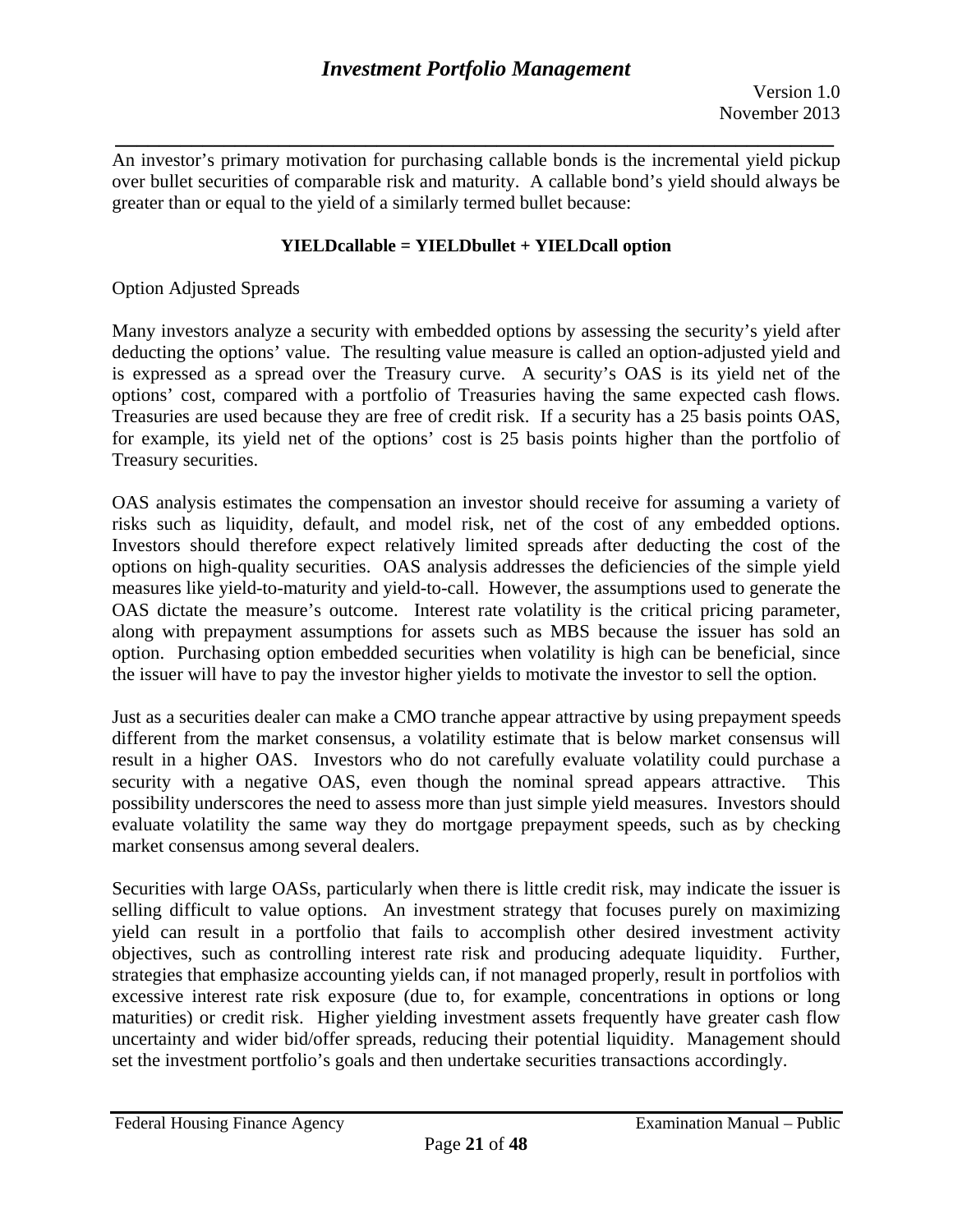## 5) *Country Risk*

Country risk is a collection of risks associated with foreign investments. These risks include political, currency, economic, transfer, and sovereign risks.

**Political Risk** can stem from a change in the political environment, withholding tax laws, or market regulations. These factors can have an adverse impact on the value and liquidity of a foreign investment and should thus be monitored.

**Currency risk** is the risk that exchange rate fluctuations may affect a bond's yield as well as the value of coupons and principal paid in U.S. dollars. A number of factors may influence a country's foreign exchange rate, including its balance of payments and prospective changes in that balance; inflation and interest-rate differentials between that country and the United States; the social and political environment, particularly with regard to the impact on foreign investment; and central bank intervention in the currency markets.

**Economic risk** is that risk that a significant change in the economic structure or growth rate could produce a major reduction in an investment's expected return. Examples include fundamental fiscal or monetary policy changes or a significant change in a country's comparative advantage such as resource depletion, industry decline, or a demographic shift.

**Transfer risk** is the risk arising from a foreign government's decision to restrict capital movements, which could make it difficult to move profits, dividends, or capital out of the country. Since a government can change capital movement rules at any time, transfer risk applies to all types of investments.

**Sovereign risk** is the risk that a government becomes unwilling or unable to meet its loan obligations, or reneges on loans it guarantees.

 corrective actions are taken for identified breaches. 6) *Financial Condition and Performance*  The board needs to ensure that the regulated entity adequately provides for processes and procedures to identify, measure, monitor, and control country risk exposure. Assessing and measuring country risk can be performed by reviewing and assessing country risk reports to ensure that exposures are managed prudently in accordance with the internal policy and that

Term investments and money market assets usually serve as a source of liquidity. In particular, money market assets provide a cushion against unanticipated funding demands because of their short maturities, limited price sensitivity, and more cash flow certainty than term investments. In the case of many term investments such as MBS, the security's cash flow uncertainty is typically a function of options, which cause the timing and cash flow amounts to vary with changes in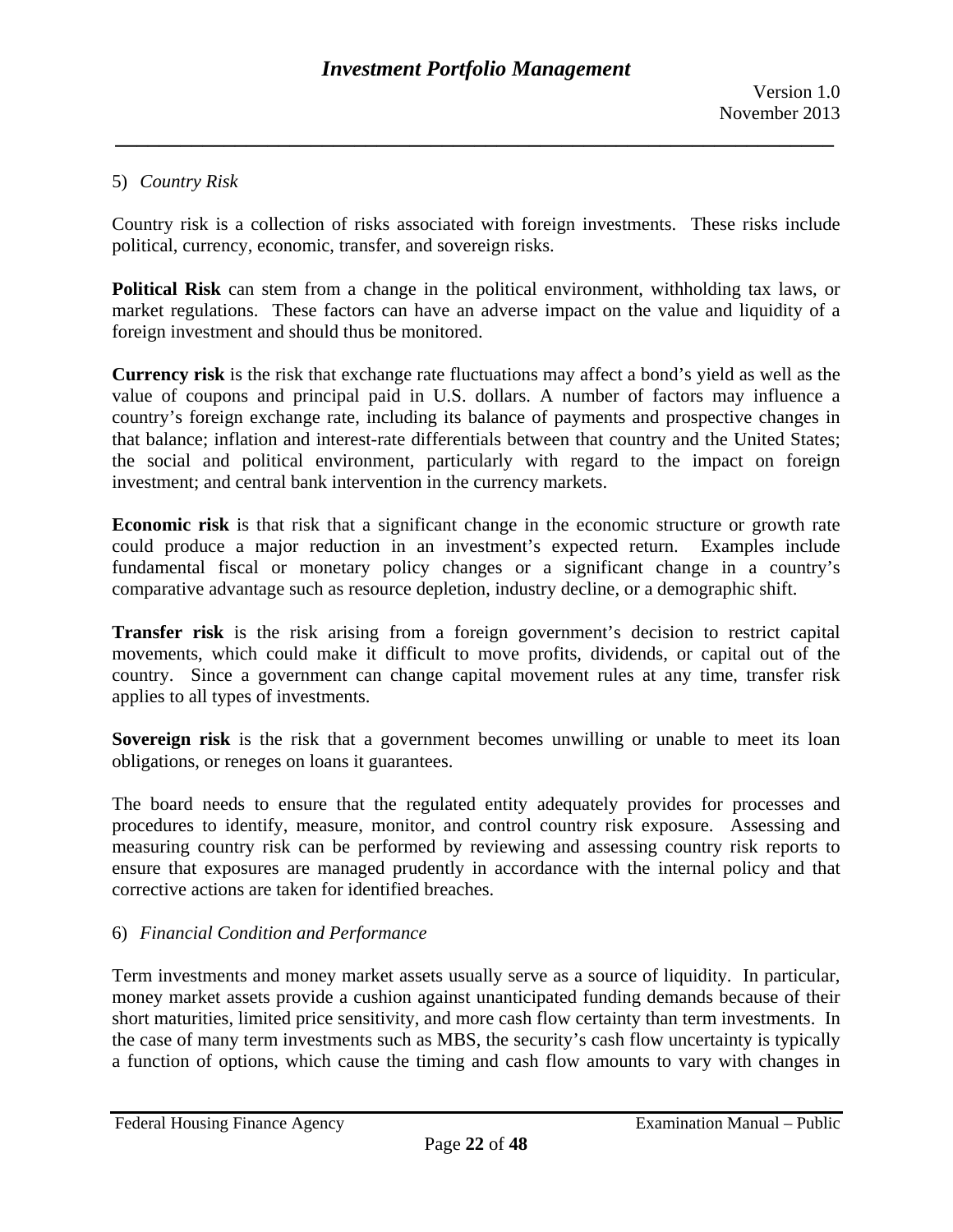*\_\_\_\_\_\_\_\_\_\_\_\_\_\_\_\_\_\_\_\_\_\_\_\_\_\_\_\_\_\_\_\_\_\_\_\_\_\_\_\_\_\_\_\_\_\_\_\_\_\_\_\_\_\_\_\_\_\_\_\_\_\_\_\_\_\_*  interest and prepayment rates. The more optionality in the portfolio, the more cash flow uncertainty exists. In addition, the type of option-sensitive securities in a portfolio has an important effect on the portfolio's cash flow uncertainty. Cash flow volatility will be highest for portfolios with concentrations in callable bonds, followed by portfolios with concentrations in CMOs, PLMBS, CMBS, MBS pass-through securities, and ABS. Conversely, portfolios with limited option embedded securities will have the most cash flow certainty.

A regulated entity should expect that a callable security's issuer would exercise its option whenever it is economically efficient to do so and call the entire security. If it does not, a credit problem may exist. On the other hand, when it is not economically efficient, the issuer will likely leave the bonds outstanding. With an MBS, the investor will experience partial calls. The partial call's size depends upon factors like the difference between current mortgage rates and the underlying mortgages' rates and the seasoning of the loans. Mortgage prepayments also increase when the yield curve slope is steep because homeowners tend to replace their fixed-rate mortgages with adjustable-rate mortgages. Historically homeowners have not exercised their prepay option as efficiently as callable securities issuers. When rates rise, MBS will still experience some prepayments due to homeowners prepaying their mortgage for reasons unrelated to interest rates as well as involuntary payoffs (homeowner defaults).

A CMO is a structured security that uses mortgage pass-through securities as collateral. The predictability of a CMO's cash flow is a function of the CMO tranche's structure. Some CMO types, such as planned amortization classes (PACs), can offer reasonably predictable cash flow profiles. Others, such as support tranches, absorb more of the cash flow uncertainty to support more stable tranches. To assess risk properly, investors must assess the cash flow schedule and evaluate how changes in interest and prepayment rates will alter the estimated cash flow. ABS will tend to have more cash flow certainty because the loan assets tend to have a lower propensity to refinance as rates change.

A portfolio of non-callable securities will have no cash flow volatility, because the cash flow schedules do not change as interest rates change. Regulated entities that use their investment portfolios as a source of liquidity should consider how the different kinds of option-sensitive securities affect cash flow predictability when structuring their portfolios.

Bond dealers tend to widen the bid/offer spread on securities with highly uncertain cash flows, because they are more difficult to analyze and value, and consequently harder to sell. When a dealer buys securities for its own account, it assumes all the attendant price risk, but protects itself against price risk by widening the bid/offer spread. A wide bid/offer spread reduces the security's liquidity, because the price an investor receives to sell the security can be significantly less than the security's purchase price. Liquidity is especially important to consider for securities designated as trading and available-for-sale, since regulated entities mark-to-market both categories. Additionally, a large accumulation of illiquid securities reduces the practical liquidity of the investment portfolio. Examples of illiquid securities include MBS investments with new or unique collateral attributes and MBS with unusual structures. The fact that an issuer

Federal Housing Finance Agency **Examination Manual** – Public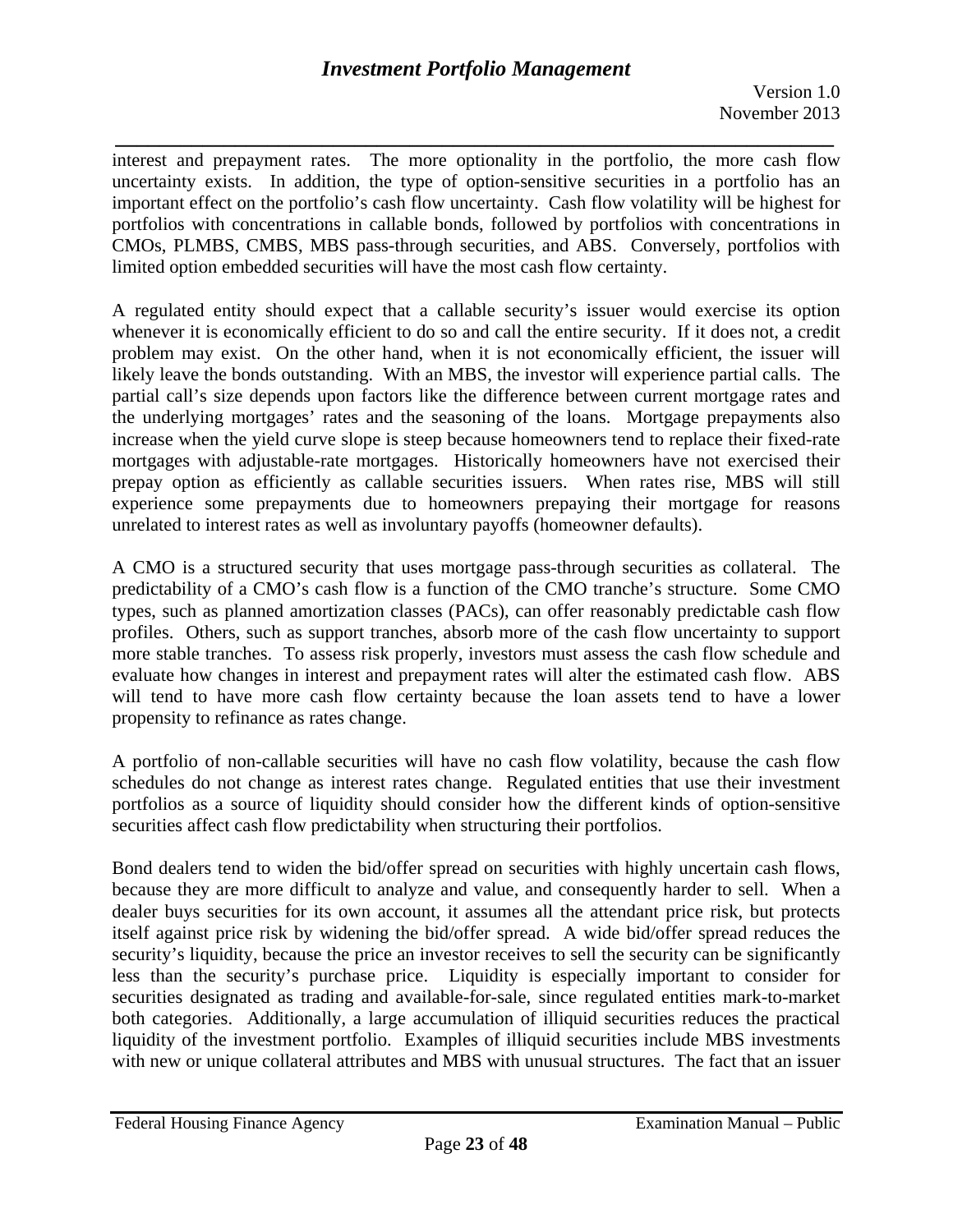*\_\_\_\_\_\_\_\_\_\_\_\_\_\_\_\_\_\_\_\_\_\_\_\_\_\_\_\_\_\_\_\_\_\_\_\_\_\_\_\_\_\_\_\_\_\_\_\_\_\_\_\_\_\_\_\_\_\_\_\_\_\_\_\_\_\_*  has strong financials and a good credit rating simply means the bonds have little credit risk; it does not imply that the bonds carry low interest rate risk or are liquid.

#### *Accounting Issues*

#### ASC 320 *Investments-Debt and Equity Securities*

When regulated entities purchase investment securities, ASC 320 requires them to classify the securities as held-to-maturity (HTM), trading, or available-for-sale (AFS).

*HTM* - The regulated entity has the positive intent and ability to hold the security to maturity and reports the security at amortized cost.

*Trading* – A security that the regulated entity bought and held principally for selling it in the near term and is reported at fair value, with unrealized gains and losses included in earnings.

*AFS* - Securities not classified as either HTM securities or trading securities and are reported at fair value, with unrealized gains and losses excluded from earnings and reported in Accumulated Other Comprehensive Income (AOCI), which is a separate component of equity.

Regulated entities occasionally sell AFS securities either for budget reasons or to reposition the portfolio's risk profile. The AFS account provides the flexibility to buy and sell securities and to manage investment risks. It is important, however, to differentiate between an AFS and a trading portfolio. Trading investments for speculative or market-making purposes is inconsistent with the regulated entity's mission. The regulated entities use the trading designation primarily for the ability to mark trading assets to fair value to offset an associated derivative's fair value changes for instruments that do not meet ASC 815 hedge criteria.

Selecting a security's accounting classification is another strategic investment decision a regulated entity faces. Since ASC 320 requires management to classify most securities as AFS, HTM, or trading, the initial classification is an important decision. The primary reasons are the rules for reclassifying investments between categories. For example, once a security is placed in the HTM category, management cannot usually sell it without adverse consequences. Absent a "safe harbor" exception, selling HTM securities may call into question the suitability of the regulated entity's classification of all securities in the HTM category. The regulated entity could be required to reclassify all of the remaining HTM securities to AFS. The inability to sell longmaturity, price-sensitive securities can significantly weaken management's control over interest rate risk and earnings.

With an AFS portfolio, management can buy or sell securities to restructure the portfolio to make its risk profile more consistent with the regulated entity's interest rate views and asset/liability management objectives. However, the marking to market of AFS securities in AOCI and trading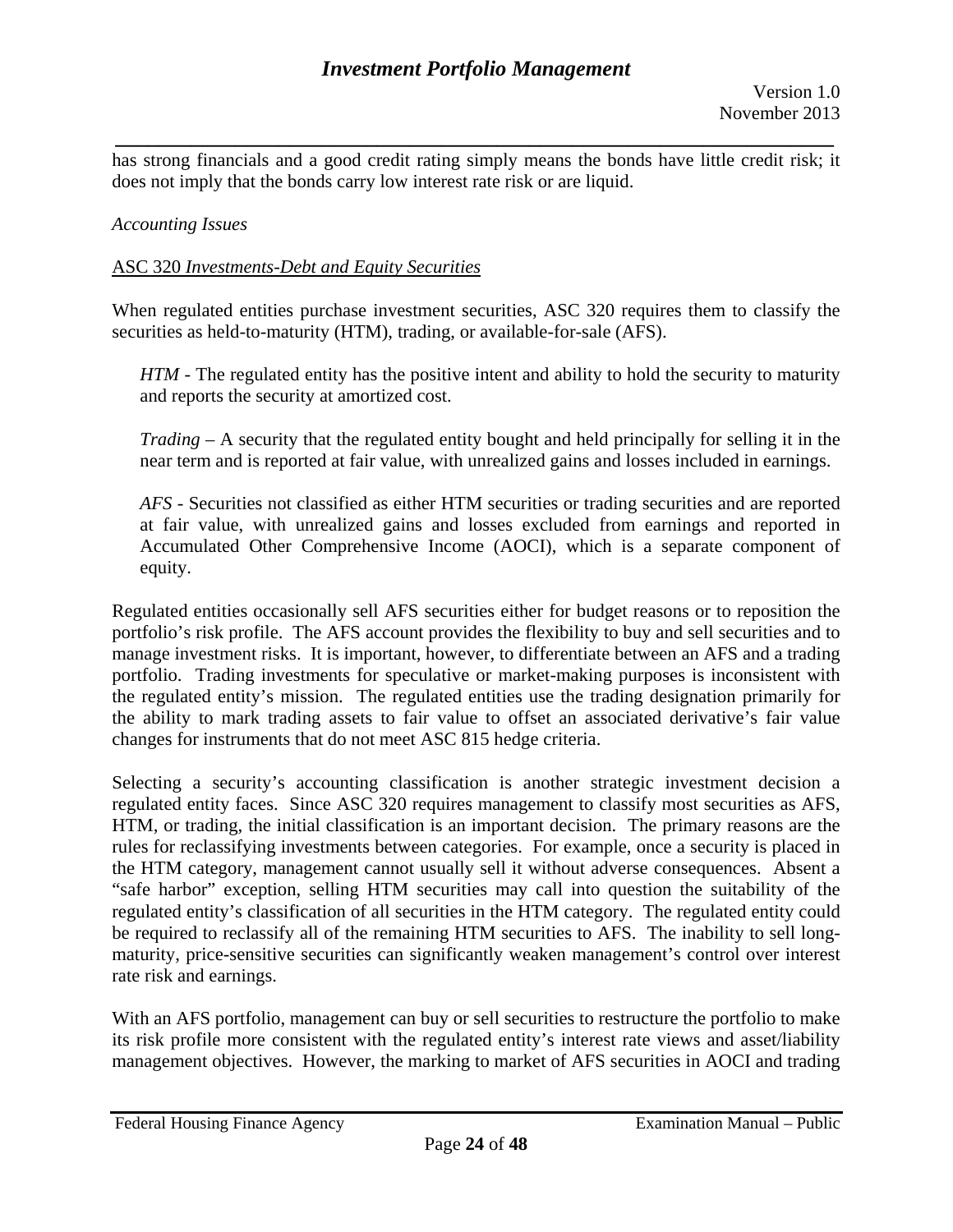*\_\_\_\_\_\_\_\_\_\_\_\_\_\_\_\_\_\_\_\_\_\_\_\_\_\_\_\_\_\_\_\_\_\_\_\_\_\_\_\_\_\_\_\_\_\_\_\_\_\_\_\_\_\_\_\_\_\_\_\_\_\_\_\_\_\_*  securities to income requires appropriate retained earnings levels. The retained earning's adequacy analysis is particularly important for FHLBanks given the par value nature of FHLBank stock.

## *ASC 320-10-35 Security Impairment*

ASC 320 requires an entity to determine whether a decline in fair value below the amortized cost basis is other-than-temporary for securities classified as either AFS or HTM. Providing a general allowance for unidentified impairment in a portfolio of securities is not appropriate.

For debt securities determined other than temporarily impaired, the accounting is driven by whether the entity intends to sell the debt security, determines it's more likely than not it will be required to sell the security, or does not intend to sell the security and determines it is not more likely than not it will be required to sell the security.

- 1) If the regulated entity intends to sell the security *or* it is "more likely than not" that it will be required to sell the security before recovering its amortized cost basis (less any current-period credit loss), it shall recognize in earnings OTTI equal to the entire difference between the security's amortized cost basis and its fair value.
- 2) If, however, the regulated entity does not intend to sell the security, *and* it is not "more likely than not" the regulated entity will be required to sell the security before recovering its amortized cost basis (less any current-period credit loss), *and* it does not expect to recover the entire amortized cost basis, the OTTI shall be separated and recognized as follows:
	- a) The credit loss amount shall be recognized in earnings.
	- b) The non-credit loss shall be recognized in AOCI, net of applicable taxes.
- implicit in the security at the date of acquisition." 3) Determining Credit Loss: ASC 320-10-35-33D captioned under "Impairment of Individual Available for Sale and Held to Maturity Securities" states, "in determining whether a credit loss exists, an entity shall use its best estimate of the present value of cash flows expected to be collected from the debt security. One way of estimating that amount would be to consider the methodology described in Section 310-10-35 for measuring impairment on the basis of the present value of expected future cash flows. Briefly, the entity would discount the expected cash flows at the effective interest rate

## ASC 310-20 Receivables-Non Refundable Fees and Other Costs

When a regulated entity purchases investments, most costs and fees and discounts or premiums on loans at their time of purchase are amortized over the loan's life. Amortization is calculated based on the interest method, using a level yield (constant effective yield method).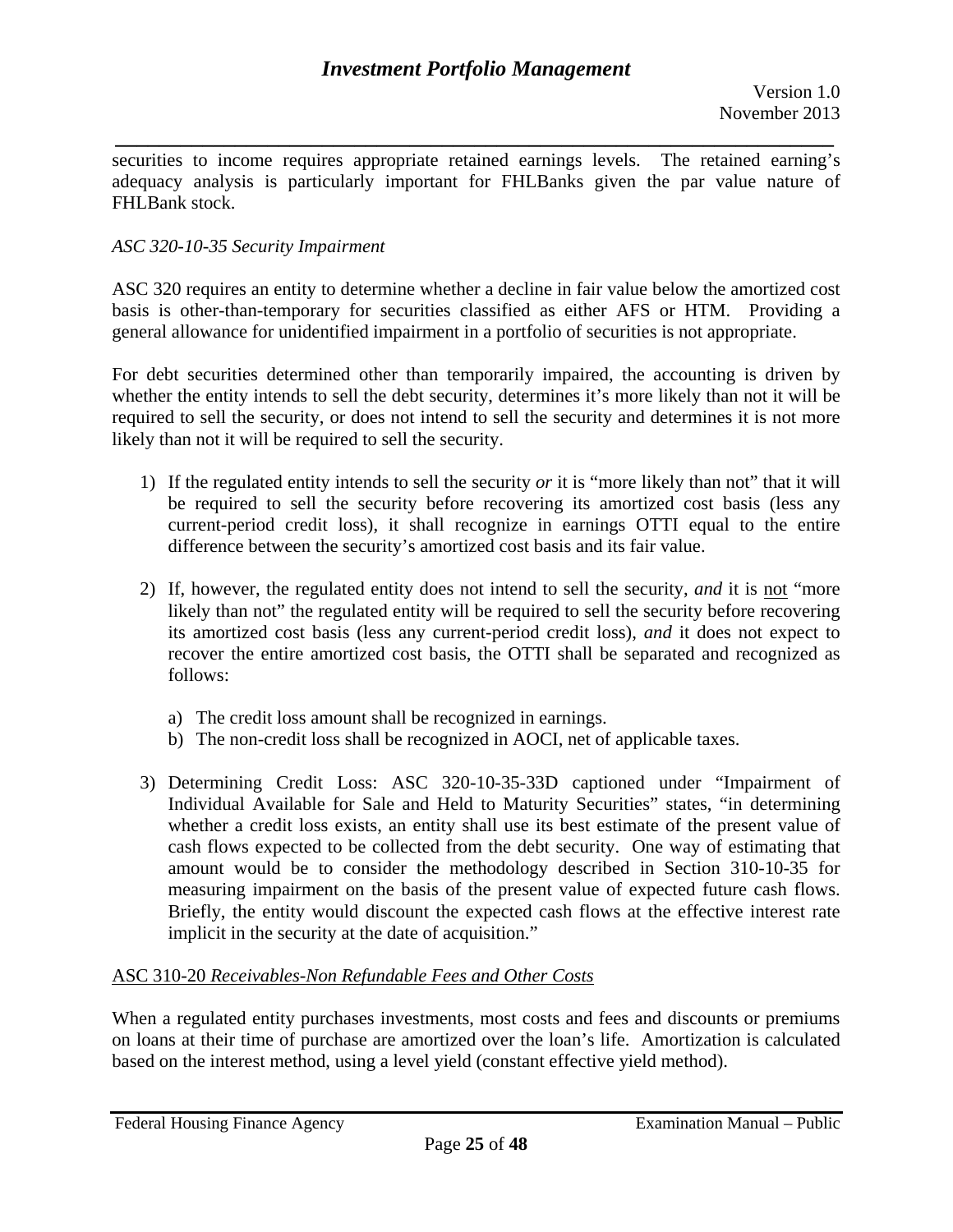Regarding MBS, a regulated entity is permitted to incorporate into its constant effective yield calculation the anticipated principal prepayments if the prepayments' timing and amount may be reasonably estimated. Premiums and discounts are amortized based upon the underlying mortgages' expected prepayments. At least monthly, amortizations should be adjusted to reflect actual prepayments and revised outlook, which could cause the MBSs' accounting yield to change substantially, as recognition of discounts and premiums accelerates or slows. Regulated entities may also use the contractual method for calculating amortization. This method bases the amortization of premiums and discounts upon the instrument's actual terms and does not use estimated prepayments.

## *Specific Risk Controls Related to the Investment Function*

## Risk Management Framework

The diversity and complexity of the regulated entities' investments, the investment portfolios' effect on market and credit risk, and the regulated entities' financial condition and performance underscores the importance of a mechanism to control risk. An effective risk management framework includes:

- 1) Board of directors and senior management oversight;
- 2) Processes to identify, measure, monitor, and control risks; and
- 3) A sound internal control system.

## *1) Board of Directors and Senior Management Oversight*

The oversight of investment portfolio activities is an important part of managing the regulated entity's overall interest rate, liquidity, operational, and credit risk profiles. The board's role in the oversight process is to:

- a) Establish the regulated entity's strategic direction and risk limits;
- b) Review portfolio activity, risk profile, and performance;
- c) Monitor compliance with authorized risk limits;
- d) Approve investment policies; and
- e) Hire capable management.

Management's role is to translate the board's risk tolerance into a set of operating policies and procedures that govern investment activities. Management develops portfolio objectives and strategies, establishes standards for investment acquisition and new product review, oversees portfolio activity, and reports the results of investing activities to the board. Additionally, management is responsible for establishing a sound system of internal controls and holding employees accountable for developing and enforcing such a framework.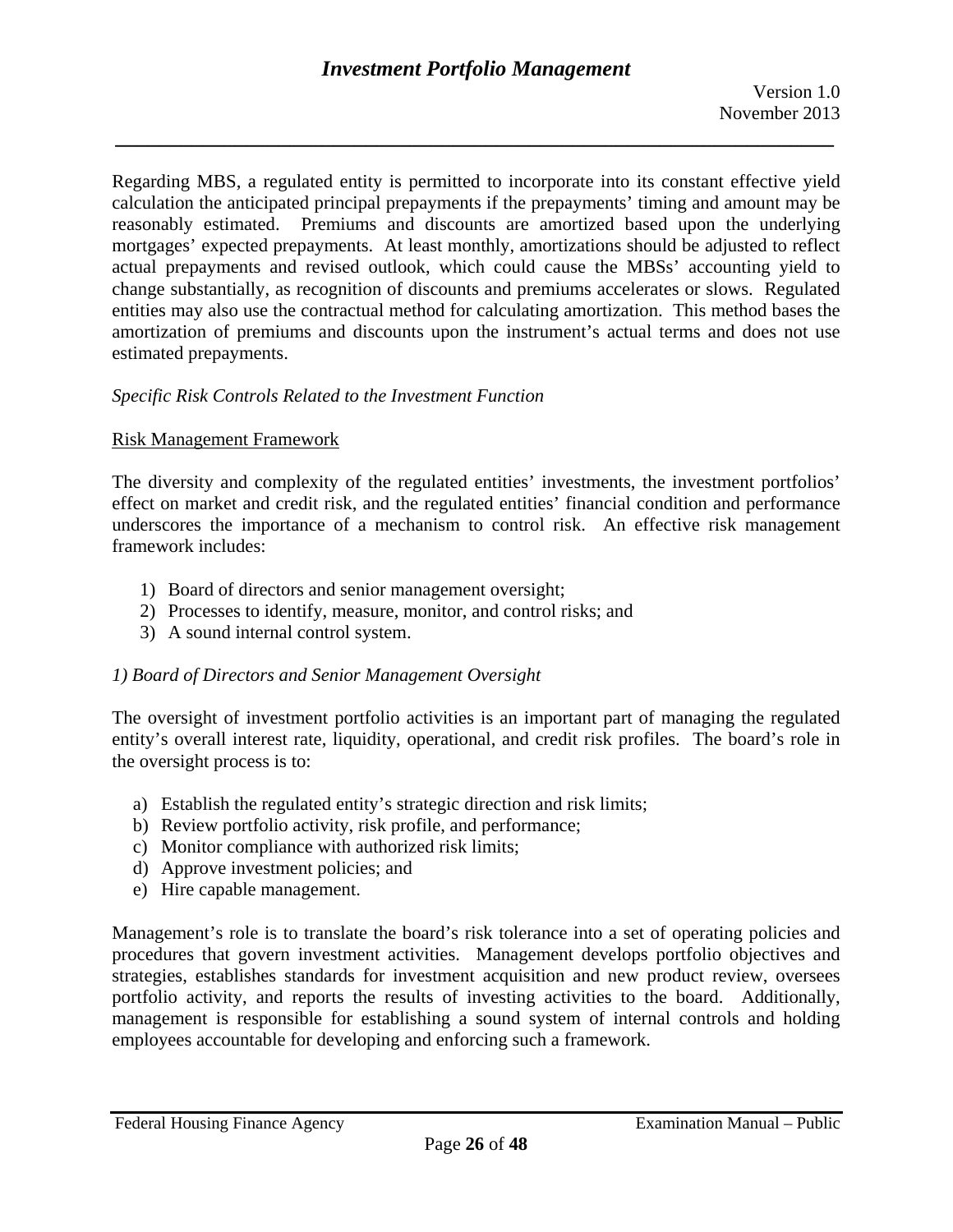# *2) Processes to Identify, Measure, Monitor, and Control Risks*

Regulated entities should effectively identify and measure risks associated with investments. To manage the investment portfolio in a safe and sound manner, management should perform a documented pre-purchase analysis on securities to detect any characteristics that do not fit the regulated entity's objectives. A pre-purchase analysis would quantify a security's interest rate risk and identify any asymmetries, such as a security with embedded option's limited upside price potential. In addition to assessing credit and liquidity risks, investment officers should assess the potential changes in security values over a number of interest rate scenarios.

*Example*: The regulated entity might analyze the security's performance profile or value changes as yields increase and decrease by 50, 100, 200, and 300 basis points, and for selected nonparallel yield curve shifts.

Management should establish standards for documenting the pre-purchase analysis. Although it may not be necessary to document the performance profile of all securities, such as short-term Treasuries, management may find that documenting the analyses imposes a healthy discipline over the investment process.

Some of the more complex securities can change in character as market yields change. For example, certain mortgage securities can have the amount and timing of their expected cash flows change significantly because of their option features and structure. A security's structure refers to how cash flows from the loans underlying an ABS, such as a CMO, are distributed to security owners. While reviewing the price sensitivity of all securities, management should give particular attention to securities with option features, not only prior to purchase but also periodically thereafter.

Regulated entities control investment risks by establishing and enforcing investment policies to provide structure and organization to the regulated entity's investing activities. Regardless of whether the regulated entity has a separate investment policy or incorporates it into the risk management policy, it should address:

- a) Investment objectives;
- b) Minimum credit quality;
- c) Permissible investment types;
- d) Market risk limits;
- e) Maturity limits;
- f) Concentration limits and monitoring;
- g) Risk reporting;
- h) Approved securities dealers; and
- i) Policy exceptions.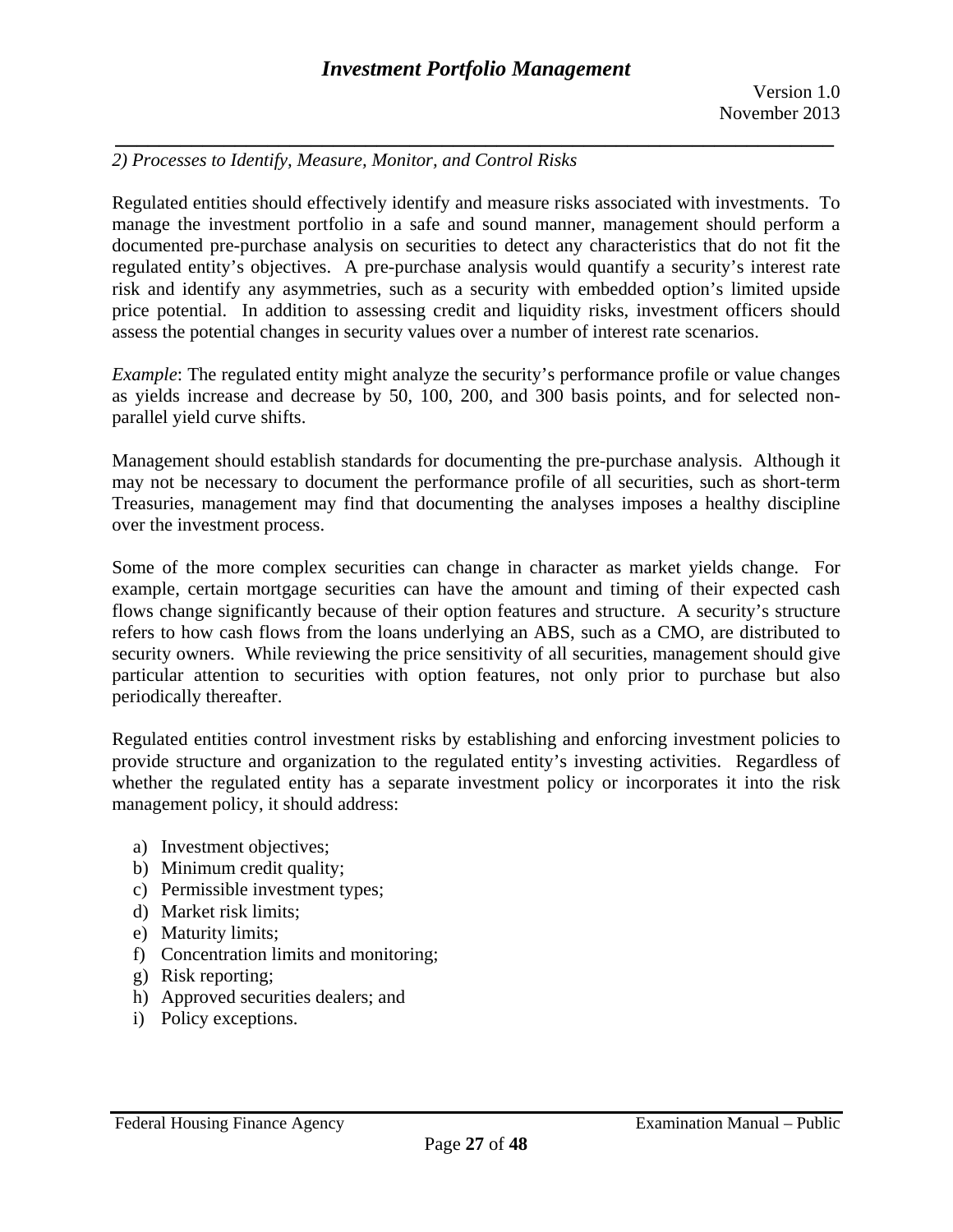*\_\_\_\_\_\_\_\_\_\_\_\_\_\_\_\_\_\_\_\_\_\_\_\_\_\_\_\_\_\_\_\_\_\_\_\_\_\_\_\_\_\_\_\_\_\_\_\_\_\_\_\_\_\_\_\_\_\_\_\_\_\_\_\_\_\_ Objectives:* Most regulated entities' investment objectives include achieving a desired asset/liability management profile, generating earnings, and providing liquidity.

*Credit Quality:* See the "Credit Risk" section above for a detailed discussion of the credit risk of portfolio assets. Minimum quality standards are a key component of any investment policy and outline the regulated entity's tolerance for credit risk in the investment portfolio.

*Permissible Investments:* For a list of permissible investments, see 12 CFR 1267 for the FHLBanks. For Fannie Mae and Freddie Mac, refer to the pertinent provisions of their respective charters.

*Market Risk Limits:* Regulated entities that limit permissible market value of equity (MVE) changes at the macro level (on and off the balance sheet), do not necessarily need individual security and portfolio sensitivity limits. However, they may find that micro limits for securities and the investment portfolio are helpful in achieving overall MVE objectives. The regulated entity should consider and quantify maximum permissible portfolio price sensitivity as a percentage of capital or earnings. Capital-based risk limits illustrate the potential threat to the regulated entity's viability, while earnings-based limits reflect potential profitability effects. In addition, the board may choose to establish limits relative to total assets, total investment securities, or other standards. Further, the FHLBanks are subject to 12 CFR 1267.3, which places restrictions on MBS's price sensitivity.

*Maturity Limits:* While market risk limits are the most effective way to control interest rate risk, regulated entities may find that maturity limits add discipline to the risk control process. Further, longer-term securities have greater interest rate risk, price risk, and cash flow uncertainty than shorter-term instruments. Maturity limit examples include placing restrictions on the maximum stated maturity, weighted average maturity, or duration of instruments.

*Concentration Limits and Monitoring:* When developing the investment policy, management should understand the ramifications of concentration sources and consider whether the board's risk tolerance calls for specific limits. Concentrations can result from:

1) *Geographic Concentrations* – To control risk exposure, the board and management should be aware of geographic concentrations, particularly in states with volatile real estate markets. The concentration should be considered at the bond level, as well as the portfolio level. If the regulated entity purchases an MBS at a premium, the MBS may perform poorly if the state has faster than anticipated prepayments. If it has purchased a MBS at a discount, slower than expected prepayments will also cause the MBS to underperform. In addition, geographic diversification is an especially important credit risk issue for mortgage securities without government agency backing and large municipal bond portfolios.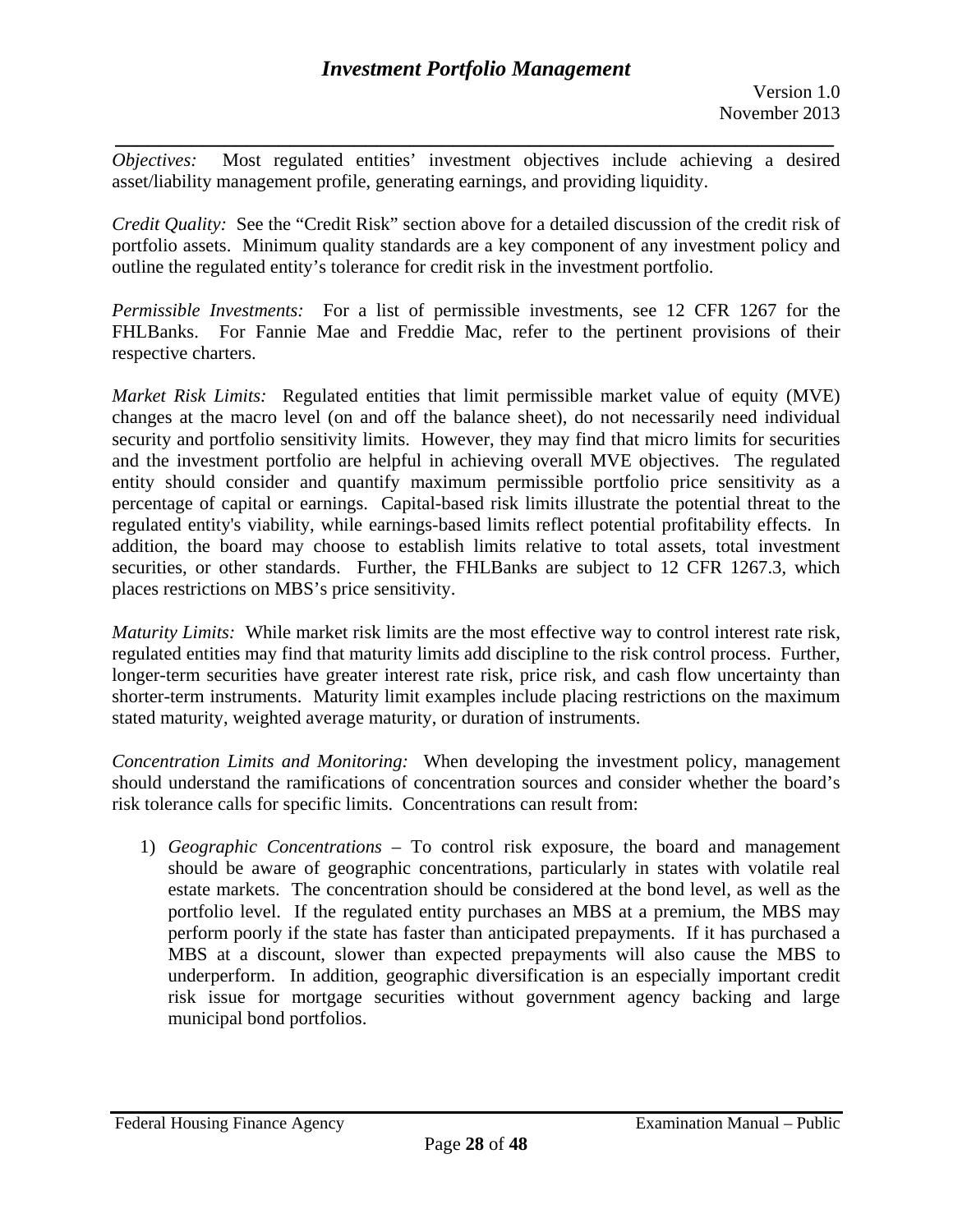# *Investment Portfolio Management*

- *\_\_\_\_\_\_\_\_\_\_\_\_\_\_\_\_\_\_\_\_\_\_\_\_\_\_\_\_\_\_\_\_\_\_\_\_\_\_\_\_\_\_\_\_\_\_\_\_\_\_\_\_\_\_\_\_\_\_\_\_\_\_\_\_\_\_*  2) *Specific Originators, Credit Enhancers, Servicers, and/or Trustees* – These types of concentrations increase the regulated entity's vulnerability to unforeseen credit and liquidity risks. For example, an originator's decline in credit quality could affect its underwriting standards, which in turn could lower the credit quality of the underlying securities. Another example is that the receipt of security cash flows could be delayed if the trustee were to fail.
	- 3) *Concentration of Mortgage Security Characteristics* The regulated entity should consider concentrations such as lien status, coupon and/or cap rates, fixed versus variable rate, and type of floating-rate index and reset period. Second-lien mortgages tend to experience higher default rates and losses given default than first-lien mortgages. Prepayment characteristics will also differ between first- and second-lien mortgages.

*Risk Reporting:* The review of investment activity is one of the most important aspects of management oversight. Regulated entities typically summarize investment activity at the end of the quarter, but often the reports are presented at every board meeting. The investment reports should provide data as well as explain the key risks.

*Example:* An investment activity report that lists each purchased or sold security's par value, issuer, yield, purchase/sale price, and any gain/loss provides important details, but it should also address the associated identified risks and how they have been managed.

A more effective presentation would also report information like price sensitivity measurements under various parallel and non-parallel interest rate scenarios and the rationale for purchases at prices significantly different from par and/or unusual structures. Another valuable report is an aggregate portfolio report that summarizes the portfolio's balances and yields, its sensitivity to yield changes, and unrealized gains/losses. For the current position, risk-focused information might include a breakdown by security type, showing market value, unrealized gain/loss, price sensitivity for selected yield changes, and yield. In addition, portfolio summaries should compare key policy constraints to portfolio performance, identifying any policy exceptions, explaining why they occurred and who approved them.

Investment performance and activity reports to management should provide more detail than board reports. Periodically, management should assess whether the current reporting framework meets their needs. For example, a policy change to purchase more complex securities may require a change to management and board reports to more accurately portray the portfolio's risks.

*Securities Brokers and Dealers:* The regulated entities should not be over-reliant on the securities broker's recommendations of proposed investments, investment strategies, and the timing and relative value of securities transactions. Investment managers should communicate their investment policy and expect dealers to find or structure securities meeting the regulated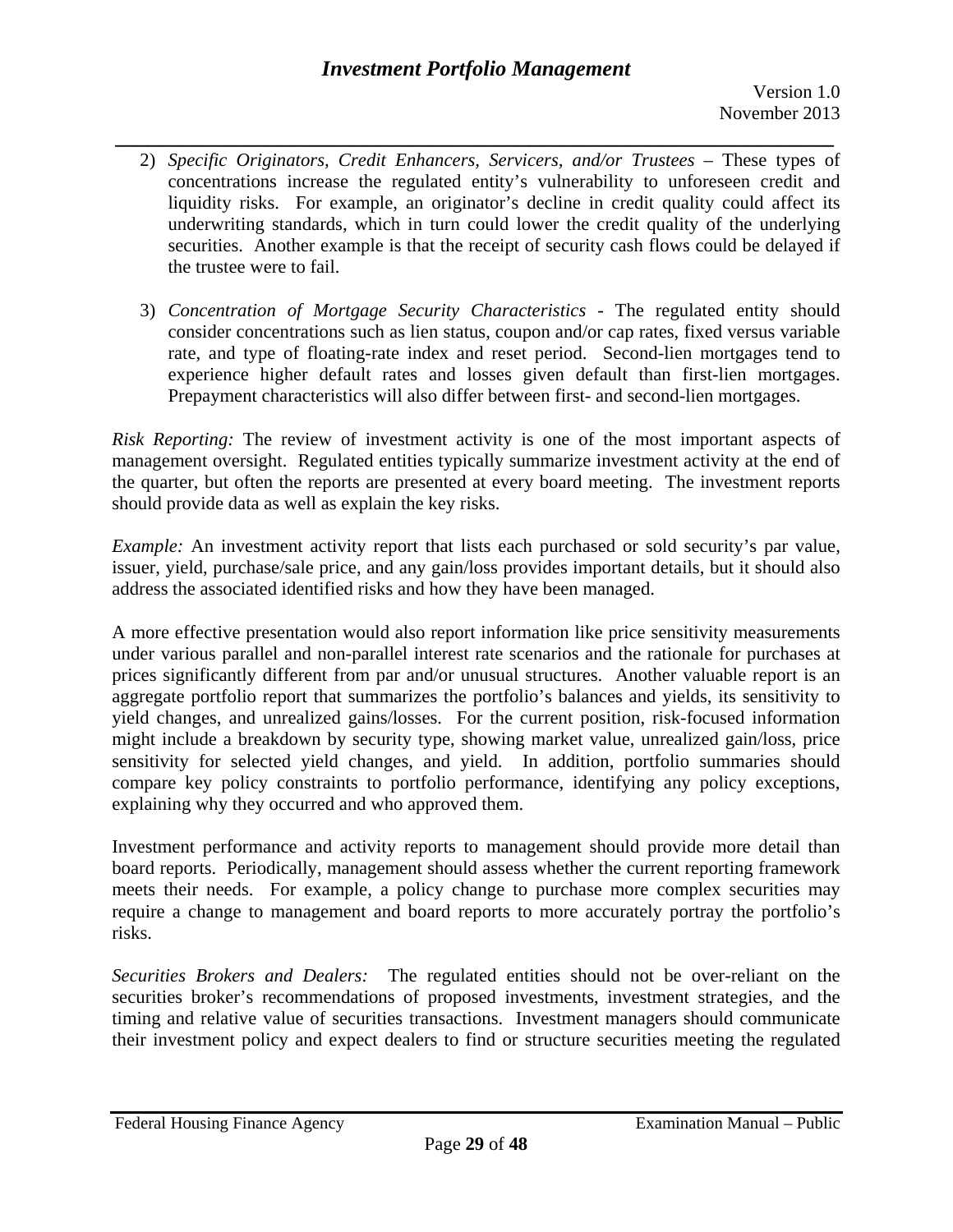*\_\_\_\_\_\_\_\_\_\_\_\_\_\_\_\_\_\_\_\_\_\_\_\_\_\_\_\_\_\_\_\_\_\_\_\_\_\_\_\_\_\_\_\_\_\_\_\_\_\_\_\_\_\_\_\_\_\_\_\_\_\_\_\_\_\_*  entity's objectives. When appropriate, management should inquire into the broker's background to determine his or her experience and expertise.

Management should deal only with board-approved investment firms and should know the reputation of securities firms and the personnel with whom they deal. An investment portfolio manager should not engage in transactions with any securities dealer that is unwilling to provide complete and timely financial statements. Credit personnel, independent of investment management, should make an informed judgment about the dealer and its subsidiaries' or affiliates' financial wherewithal to honor its commitments. The analysis should consider capital strength and operating results disclosed in current financial data, annual reports, credit reports, or other reports. The regulated entity should also inquire into the dealer's reputation by consulting with other customers, including past or current financial institutions. Securities regulators and securities industry self-regulatory organizations, such as the Financial Industry Regulatory Authority, can verify the existence of any enforcement actions against the dealer, its affiliates, or associated personnel.

The board may want to consider prohibiting employees from engaging in personal securities transactions with the regulated entity's approved securities firms to help control conflicts of interest. Another alternative is to prohibit transactions unless the board specifically approves and periodically reviews them. The board should also consider adopting a policy concerning the receipt of gifts, gratuities, or travel expenses from approved dealer firms and their personnel. These types of prohibitions are sometimes included in the regulated entity's code of ethics or conduct rather than in the investment policy. To monitor dealer activities, the regulated entity should consider requiring investment activity reports to list the firm that executed each transaction. A high volume of transactions with one firm may indicate a failure to shop competitively to obtain the best price.

*Policy Exceptions:* Policy documents should be designed to impose discipline on risk-taking. Occasionally, management may determine that an investment policy exception is in the regulated entity's best interests. Policies should address whether exceptions require prior approval, and the appropriate approving level. Additionally, policies should provide for an orderly reporting process for exceptions to review policy compliance on an ongoing basis. If exceptions become too frequent, the board should evaluate whether it is time to revise the policy or insist on more rigorous compliance.

## *3) Independent Review*

A control culture, which senior management and the board must support in policy and practice, is a key component of effective corporate governance and provides the integrity necessary to properly manage risk-taking activities.

Management and the board are responsible for establishing a suitable internal control structure, which is integral to the risk management framework. A good internal control system includes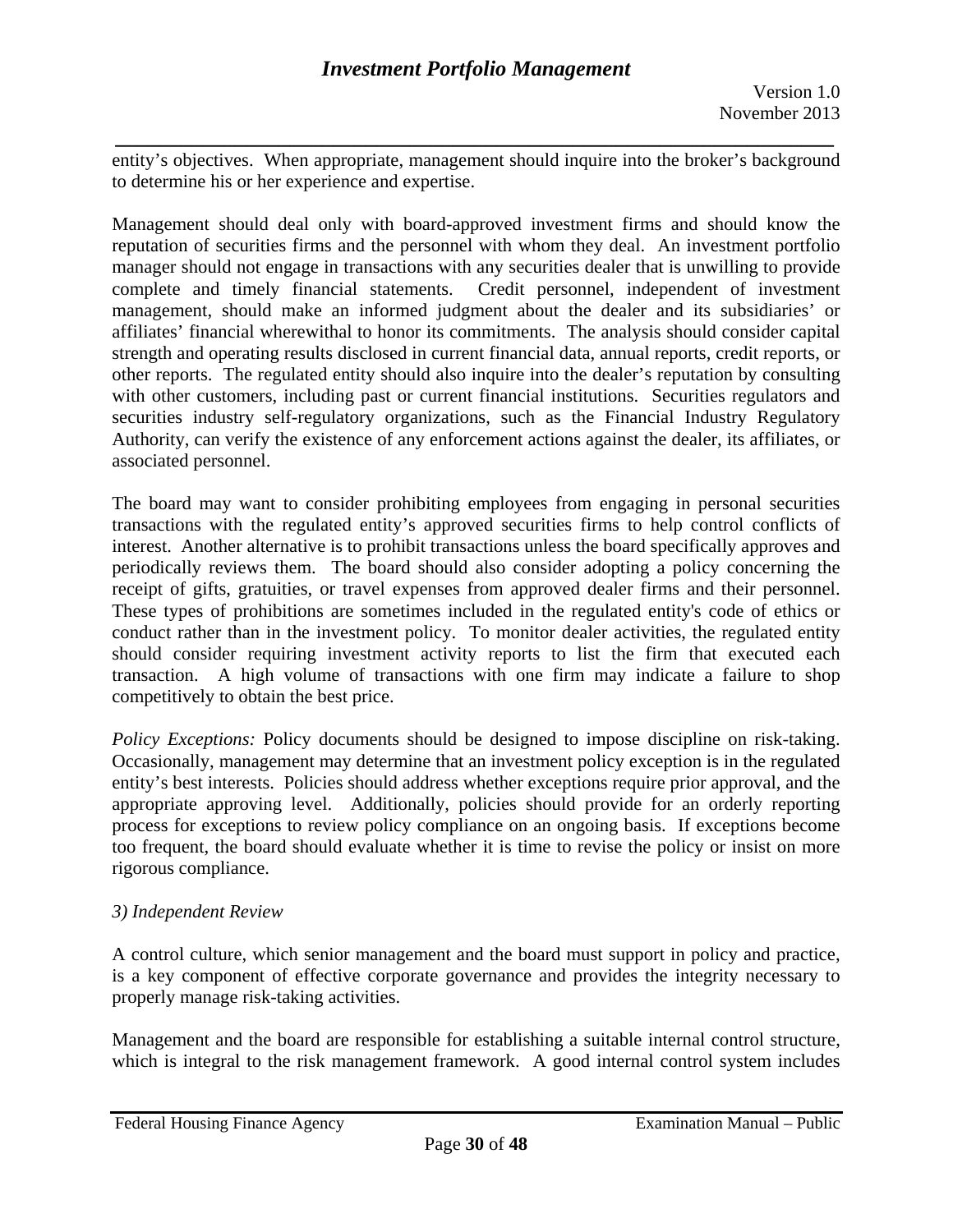*\_\_\_\_\_\_\_\_\_\_\_\_\_\_\_\_\_\_\_\_\_\_\_\_\_\_\_\_\_\_\_\_\_\_\_\_\_\_\_\_\_\_\_\_\_\_\_\_\_\_\_\_\_\_\_\_\_\_\_\_\_\_\_\_\_\_*  policies and procedures, clear lines of authority, separation and rotation of duties, ethical standards, and an independent audit (including testing) of the systems for executing transactions and reporting risks.

Independent reviews are essential to the integrity, accuracy, and reasonableness of the entire risk management framework. Personnel independent of the investment securities function should periodically assess the effectiveness of the internal control system, risk reports, policies, and procedures. The assessment should verify compliance with applicable policies and procedures. The reviewers should immediately bring deficiencies in the control processes and the risk management framework to the attention of senior management and the board. Examiners should assess the timeliness and appropriateness of corrective action.

## **Regulatory Environment**

*1) Rules and Regulations of the predecessor Federal Housing Finance Board (Finance Board), which include the following parts and sections relevant to the FHLBank's investments:* 

12 CFR Part 917 - Powers and Responsibilities of Bank Boards of Directors and Senior Management

12 CFR Part 932 – Limits on Extensions of Unsecured Credit. In particular, Section 932.9 addresses unsecured extensions of credit and limits to various counterparties.

*2) Federal Statues enforced by the Federal Housing Finance Agency (FHFA), that are relevant to the regulated entities' investments include:* 

The Federal Housing Enterprises Financial Safety and Soundness Act of 1992, as amended. (12 U.S.C. 4501 *et seq*.)

The Fannie Mae Charter Act (12 U.S.C. 1716 *et seq*.)

The Freddie Mac Corporation Act (12 U.S.C. 1451 *et seq*.)

The Federal Home Loan Bank Act, as amended (12 U.S.C. 1421 *et seq*.). In particular, 12 U.S.C.  $1431(g)$ , (h), and (j), and 12 U.S.C.  $1436(g)$  and (c).

**3)** *Rules and Regulations of the predecessor Office of Federal Housing Enterprise Oversight (OFHEO), which include the following parts and sections relevant to the Enterprises' investments:* 

12 CFR Part 1710 - Corporate Governance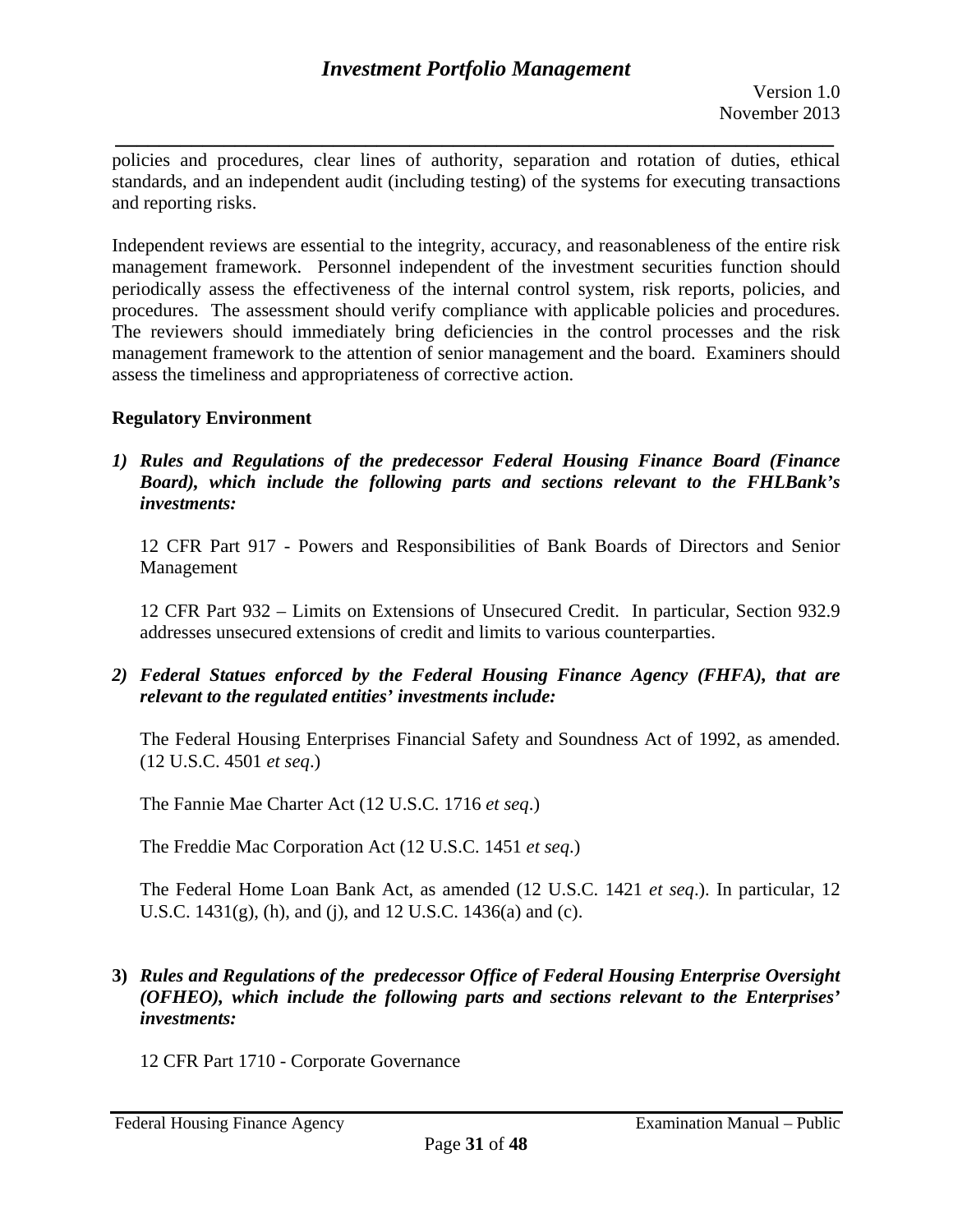12 CFR Part 1720 – Safety and Soundness, Appendix A Policy Guidance: Minimum Safety and Soundness Requirements; Appendix B: Non-Mortgage Liquidity Investments

## *4) Rules and Regulations of the Federal Housing Finance Agency (FHFA), which include the following parts and sections relevant to investments:*

12 CFR Part 1236 - Prudential Management and Operations Standards *(*PMOS*) –*Standard 6 (Management of Asset and Investment Portfolio Growth), Standard 4 (Management of Market Risk—Measurement Systems, Risk Limits, Stress Testing, and Monitoring and Reporting), and Standard 7 (Investments and Acquisitions of Assets). Standard 6 requires the board to ensure that the investment portfolio growth is managed prudently and within regulatory requirements. Further, the board must establish investment policies that include MBS growth limits and make certain that senior management is appropriately trained and competent to manage the investment portfolio within the policy's parameters. Standard 4 emphasizes, among other things, that a regulated entity should have a risk measurement system (a model or models) that captures all material sources of market risk, and should ensure that its models are independently validated on a regular basis. Standard 7 mandates that the regulated entity's investment policy have clear explicit guidelines that are appropriate to the institution's mission and objectives. The policy should establish investment objectives, risk tolerances, investment constraints, and procedures for selecting investments. In addition, the policy should take into account the importance of maintaining the market value of member stock commensurate with the par value of that stock so that the FHLBank is able to redeem and repurchase member stock at par value at all times.

12 CFR Part 1265 – Core Mission Activities

12 CFR Part 1267 - FHL Bank Investments<sup>8</sup>

## 5) *Advisory Bulletins of the Finance Board that provide investment related supervisory guidance:*

*Advisory Bulletin 98-10, dated December 8, 1998* **-** Minimum FHLBank unsecured credit monitoring standards.

*Advisory Bulletin 01-8, dated October 4, 2001 -* Policy and procedures standards for identifying, comparing, reporting, and quantifying problem assets.

 $\overline{a}$ 

 times its capital. The resolution expired on March 31, 2010; however, some FHLBanks may still be holding more <sup>8</sup> On March 24, 2008, the FHFB passed a resolution that allowed the FHLBanks to purchase agency MBS up to six than three times its capital because the MBS have not paid down to three times capital.

Federal Housing Finance Agency **Examination Manual** – Public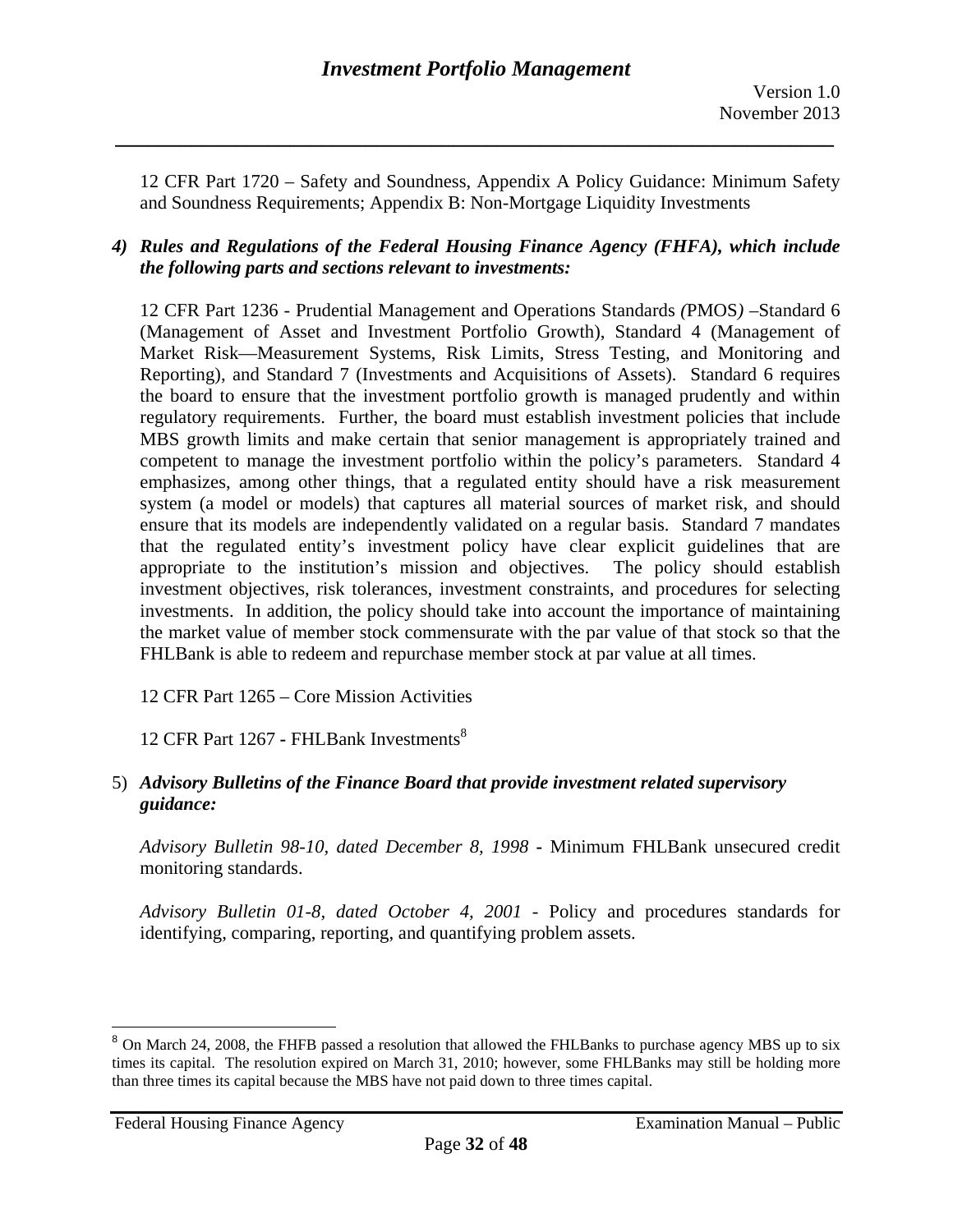*\_\_\_\_\_\_\_\_\_\_\_\_\_\_\_\_\_\_\_\_\_\_\_\_\_\_\_\_\_\_\_\_\_\_\_\_\_\_\_\_\_\_\_\_\_\_\_\_\_\_\_\_\_\_\_\_\_\_\_\_\_\_\_\_\_\_ Advisory Bulletin 02-7, dated August 27, 2002 -* Reporting standards for unsecured credit exposures.

*Advisory Bulletin 05-8, dated August 25, 2005* – FHLBank Anti-predatory lending policies.

*Advisory Bulletin 07-01 dated, April 12, 2007 –* MBS with underlying nontraditional and subprime residential mortgages.

*Advisory Bulletin 08-01, dated April 3, 2008 -* Temporary Increase in Mortgage-Backed Securities Investment Authority.

*Advisory Bulletin 08-02, dated July 1, 2008 -* Application of Guidance on Nontraditional and Subprime Residential Mortgage Loans to Specific FHLBank Assets.

*Advisory Bulletin 10-01, dated April 6, 2010 -* Clarification of Advisory Bulletin 08-02: Application of Guidance on Nontraditional and Subprime Residential Mortgage Loans to Specific FHLBank Assets.

## 6) *Examiner Guidance Bulletins that provide investment related supervisory guidance:*

*Examiner Guidance Bulletin 2010-EGB-01, dated January 7, 2010 –* Framework for Adversely Classifying Investment Securities and Supplemental Framework for Identifying Special Mention and Adversely Classifying Private-Label Mortgage-Backed Securities.

## 7) *OFHEO and FHFA Policy Guidance that provides investment related supervisory guidance:*

*PG-00-001, dated December 19, 2000 -* Minimum Safety and Soundness Requirements

*PG-00-002, dated December 19, 2000* – Non-Mortgage Liquidity Investments

*PG-06-001, dated November 8, 2006 -* Examination for Corporate Governance

*PG-06-002, dated November 8, 2006 -* Examination for Compensation Practices

*PG-06-003, dated November 8, 2006 -* Examination for Accounting Practices (*replaced and updated by unnumbered FHFA Guidance dated October 27, 2009* - Examination for Accounting Practices)

*PG-08-001, dated January 10, 2008 -* Examination of Mortgage Fraud Programs

*PG-08-002, dated April 21, 2008* – Standards for Enterprise use of the Fair Value Option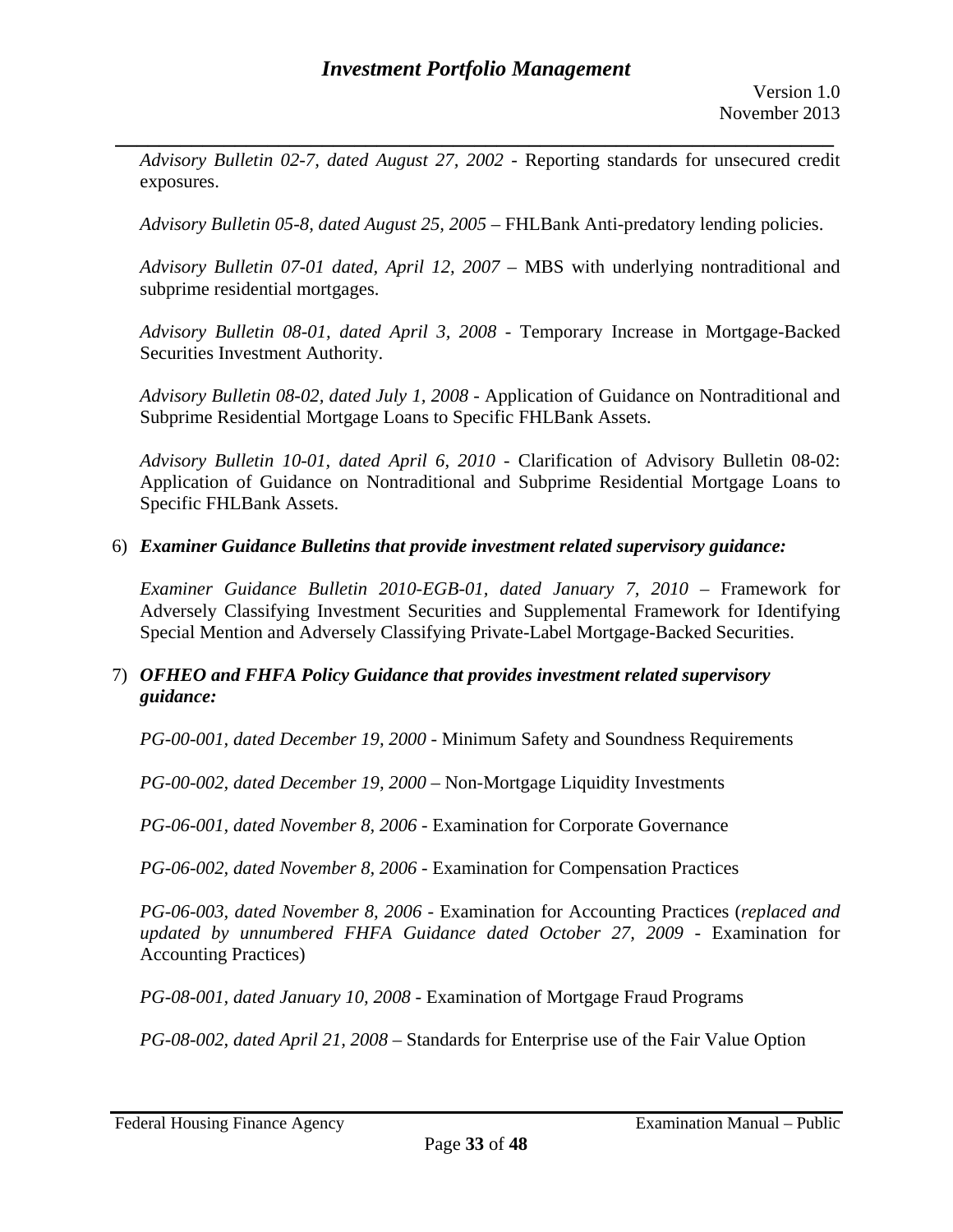## **Issues Specific to the Regulated Entities**

#### *1) Corporate Governance*

Regulated entities manage investment activity risk by establishing a risk management framework composed of policies and procedures, risk measurement and reporting systems, and independent oversight and control processes. On an ongoing basis, the board and management revise this framework to keep pace with the changes taking place within the regulated entity. Policies articulate factors such as the investment portfolio's purpose, risk limits, goals, authorized activities and instruments, internal controls, and reporting. At a minimum, the board will review and approve investment policies. Regulated entities use complex models to measure risk and produce board and management reports. Typically, the regulated entities' organizational structures include an enterprise-wide risk management function that is independent of the risktaking function. This function is responsible for measuring risk and preparing board and management reports. Another part of the framework is the internal and external audit function, which lends an independent assessment of the regulated entity's investment activities.

#### *2) Market Risk*

The investment portfolio typically has a significant effect on a regulated entity's overall interest rate risk profile. Regulated entities manage this risk by establishing risk limits, typically as a percent of capital or earnings.

Often, the regulated entities will manage interest rate risk by measuring the entire regulated entity's exposure on a macro basis, but some will separately measure and control the investment portfolio's price sensitivity. From a risk management perspective, the entire portfolio's sensitivity is more important than the individual securities' sensitivity; however, management should incorporate into the acquisition decision an assessment of the instrument's contribution to the overall portfolio's risk and return. For further interest rate risk management details, refer to the examination module on Interest Rate Risk Management.

## *3) Credit Risk*

Regulated entities use several methods for assessing and monitoring credit risk.

*Pre- and Post-Purchase Analysis* – Before a purchase and periodically thereafter regulated entities conduct internal credit analyses. The analysis' depth varies based on the investment's size, structural complexity, collateral type and quality, external ratings, and other risk characteristics. Included in the analysis should be an evaluation of the structural credit support, as well as an assessment of the issuer and/or third-party credit provider to determine their ability to honor their obligation.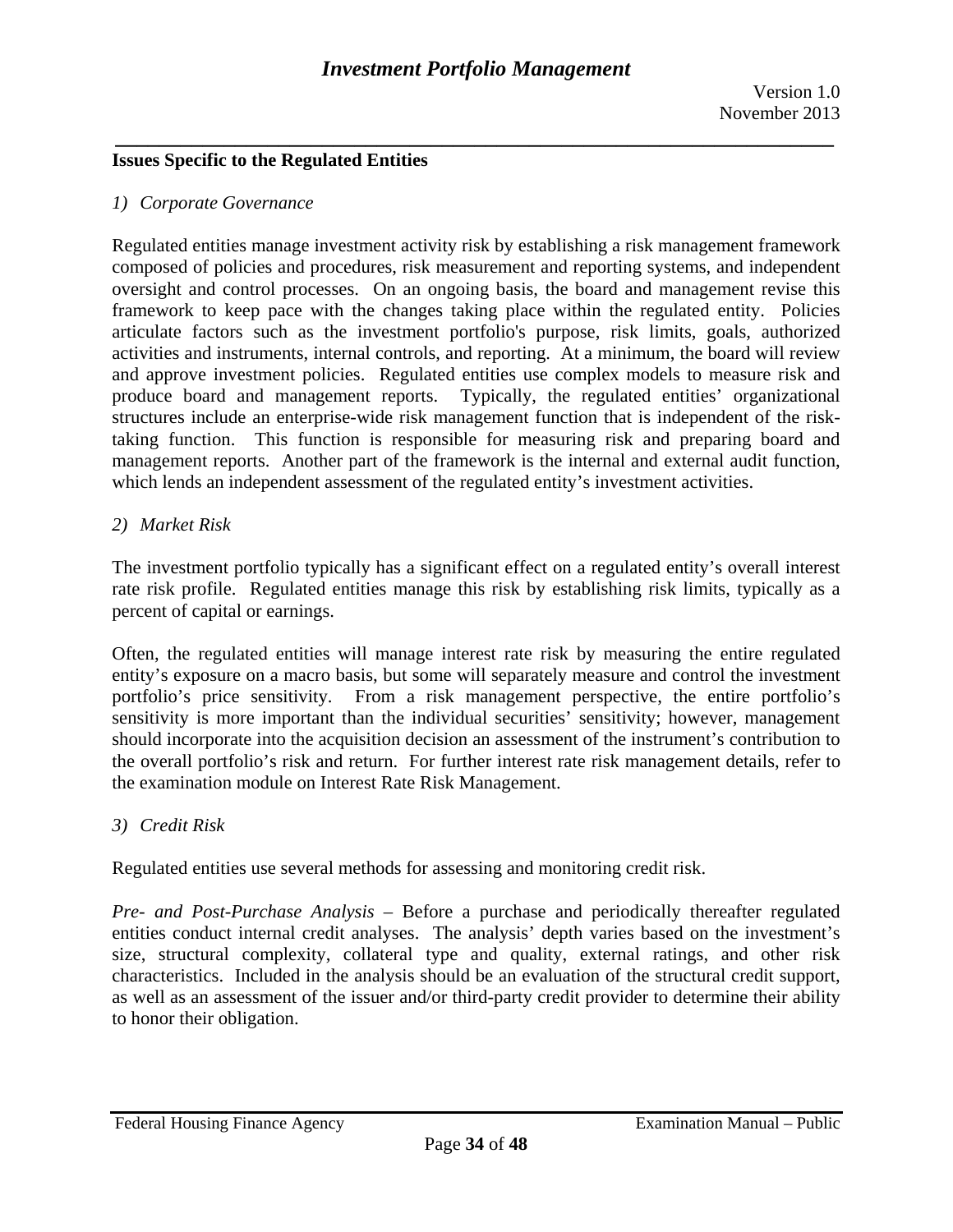*\_\_\_\_\_\_\_\_\_\_\_\_\_\_\_\_\_\_\_\_\_\_\_\_\_\_\_\_\_\_\_\_\_\_\_\_\_\_\_\_\_\_\_\_\_\_\_\_\_\_\_\_\_\_\_\_\_\_\_\_\_\_\_\_\_\_*  percentage of the portfolio in each rating category. *NRSRO Ratings* - Regulated entities use NRSRO ratings to assist in making investment decisions and monitoring the investment portfolio's credit risk. The regulated entities also use NRSRO ratings to measure sovereign risk, which is the risk of a foreign government becoming unwilling or unable to meet its obligations or renege on its guarantees. Regulated entities use services that provide an alert for when NRSRO ratings change. Reports are often produced that indicate the

The regulated entities should not place undue reliance on external ratings. In addition, the Dodd-Frank Wall Street Reform and Consumer Protection Act requires financial regulators (including the FHFA) to review their regulations and eliminate requirements for reliance on credit ratings.

#### Private-Label Mortgage-Backed Securities

PLMBS present a significant source of credit risk for the regulated entities. Relaxed loan underwriting standards, a weak economy, and the downturn in real estate markets increased the credit risk associated with PLMBS issued between approximately 2005 and 2008. During that time, the market had perceived limited credit risk from these securities. In many cases, the PLMBS initial prices and yields did not fully reflect their elevated credit risk. As market and underlying credit conditions deteriorated, credit and liquidity spreads widened and became more volatile, giving way to valuation declines and, in many cases, the volume and severity of credit rating downgrades increased. Further, credit support for senior tranches diminished and price volatility rose. Consequently, most of the regulated entities recognized OTTI charges and substantial fair value markdowns on these securities, which required the PLMBS' cost basis to be written down to fair value as a new cost basis and the amount below cost written off against current earnings<sup>9</sup>.

To understand the inherent risk, management must comprehend not only an investment's structural characteristics, but also the composition and credit characteristics of the underlying collateral. Management needs to conduct the analysis at both the deal and pool level using information that sufficiently captures collateral characteristics. Regulated entities rely upon models and, in some cases, third parties for estimating the portfolio's inherent risk and in some cases, to price PLMBS. These models are highly sensitive to inputs and assumptions that may be subject to errors and uncertainty. Accordingly, the regulated entities need to maintain robust governance processes to ensure compliance with regulatory requirements and fair value accounting guidelines. Additional information regarding valuation models can be found in the Risk Modeling module.

#### Money Market Assets

 $\overline{a}$ 

Regulated entities routinely lend funds to counterparties in money market asset transactions, such as selling Federal funds, investing in certificates of deposit, bankers' acceptances, and

<sup>&</sup>lt;sup>9</sup> Refer to the "Accounting" subsection of the Investment section of this module for additional guidance.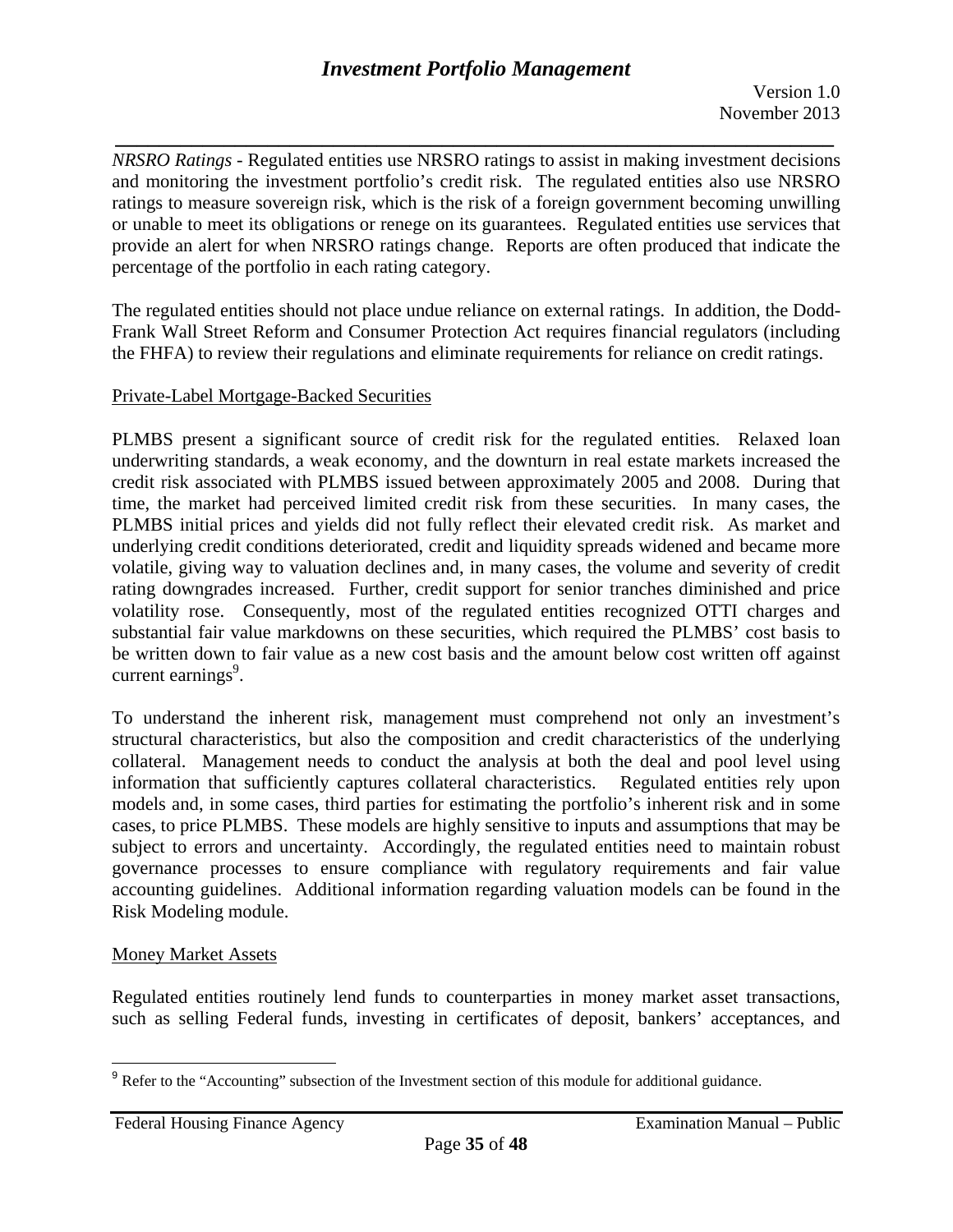*\_\_\_\_\_\_\_\_\_\_\_\_\_\_\_\_\_\_\_\_\_\_\_\_\_\_\_\_\_\_\_\_\_\_\_\_\_\_\_\_\_\_\_\_\_\_\_\_\_\_\_\_\_\_\_\_\_\_\_\_\_\_\_\_\_\_*  commercial paper. Money market assets enhance a regulated entity's overall liquidity posture, because their short maturities provide regular cash flow that allows for a cushion against adverse funding conditions. Regulated entities also use this cash flow to purchase additional securities, or in the case of the FHLBanks, fund advances.

## *4) Operational Risk*

The regulated entities are exposed to numerous operational risks that must be mitigated. Although front-office operations are subject to operational risk, the back-office operations have more significant risks because the back office processes the transactions, records them in the accounting system, and performs reconciliation procedures. In conducting these functions, the back office provides the necessary checks to prevent unauthorized investment activities. Listed below are two examples of methods a regulated entity might use to manage these risks.

*Operational Incident Reports* – The regulated entities use the reports to identify inherent areas of risk. Once these risks are identified, a root cause analysis is performed to determine the leading indicators and define appropriate risk mitigating actions. Management, and the board when significant risks are found, is responsible for ensuring the root-cause analysis is thorough and for monitoring the corrective action until resolution is achieved.

*Process Mapping* – The regulated entities that map their key processes improve workflow efficiencies, reduce operational risks, lower costs, and create a better match between information systems and investment related processes.

## *5) Financial Condition and Performance*

Regulated entities use their investment and money market asset portfolios as a source of liquidity. A common method the regulated entities use is to structure their portfolios with a "laddered" maturity distribution so that maturities occur evenly over time. A laddered portfolio provides the regulated entity with a regular source of liquidity as well as allows the regulated entity to "dollar cost average" its investment purchases. By investing a similar volume of funds at regular intervals, regulated entities reduce the risk of investing a disproportionate amount of funds at any one time. Investing too much all at once could result in future earnings problems if the purchases occurred at the low point of a yield cycle.

# 6) *Liquidity*

FHFA has directed the regulated entities to maintain highly liquid securities and other assets to cover their cash needs. Treasury bills and Federal Reserve deposits are superior sources of liquidity. Such forms of liquidity, however, impose a trade-off because a regulated entity can hold such investments at a negative carry. Each regulated entity needs to evaluate the tradeoff between superior liquidity and the cost of carry. Additional information on this topic can be found in the examination module on Liquidity.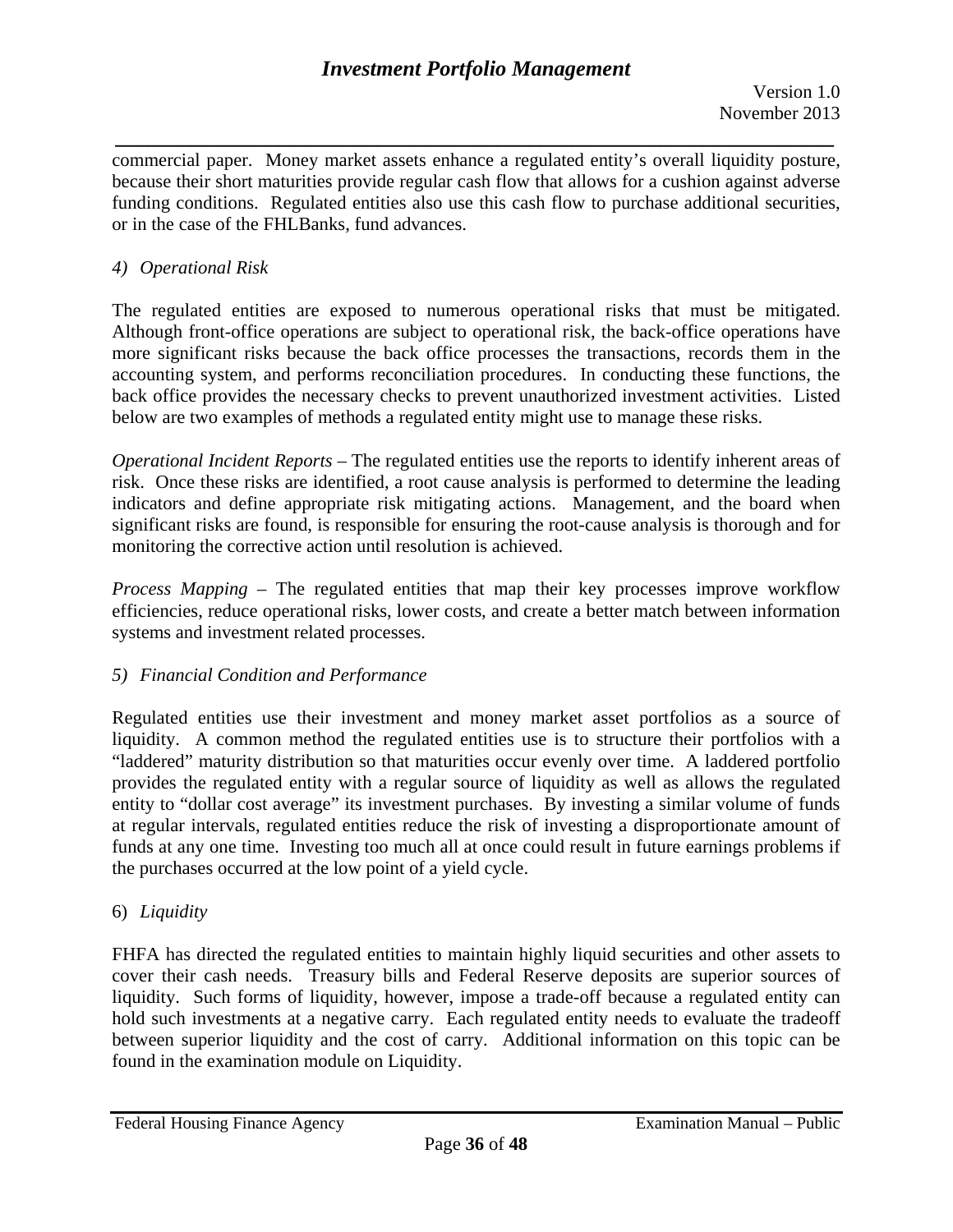### **Examination Guidance**

The workprogram for Investment Portfolio Management is detailed below. If this module is included in the examination scope, the examiner must perform worksteps sufficient in coverage to document the basis for conclusions on the quantity of risk and quality of risk management pertaining to this area. Transaction testing is mandatory and the examiner must document sufficient worksteps from Section 4, *Testing,* to support the findings and conclusions from this examination module.

In determining the extent of review and testing to be conducted in completing each examination, the examiner should take into account applicable FHFA off-site monitoring or analysis reports, such as analyses of the quality and effectiveness of corporate governance practices, financial condition and performance, economic and housing industry conditions, internal controls, and audit coverage relating to the institution's investment activities.

NOTE: Text in (*italics*) referenced in a workstep represents illustrative guidance that serves as suggestions for specific inquiry. Examiners may also refer to the Financial Concepts Tutorial that appears as Appendix A to this module.

### **1) Scope of Examination Work Performed**

- 1) Review investment related internal and external audit reports to determine the audit function's coverage and effectiveness in identifying internal control and risk management deficiencies. Assess and conclude on the responsiveness to address concerns identified by the internal and external auditors.
- 2) Review applicable FHFA off-site monitoring or analysis reports, and workpapers produced as part of on-going monitoring, related to investment portfolio management.
- 3) Review the previous report of examination and identify concerns related to the institution's investment practices. Evaluate the status of the regulated entity's efforts to address and correct previous examination findings.
- 4) Review investment portfolios reports that provide information such as:
	- a) Security description and CUSIP number;
	- b) Purchase price, date and par value;
	- c) Book value, including un-accreted discount or unamortized premium;
	- d) Maturity date and call options;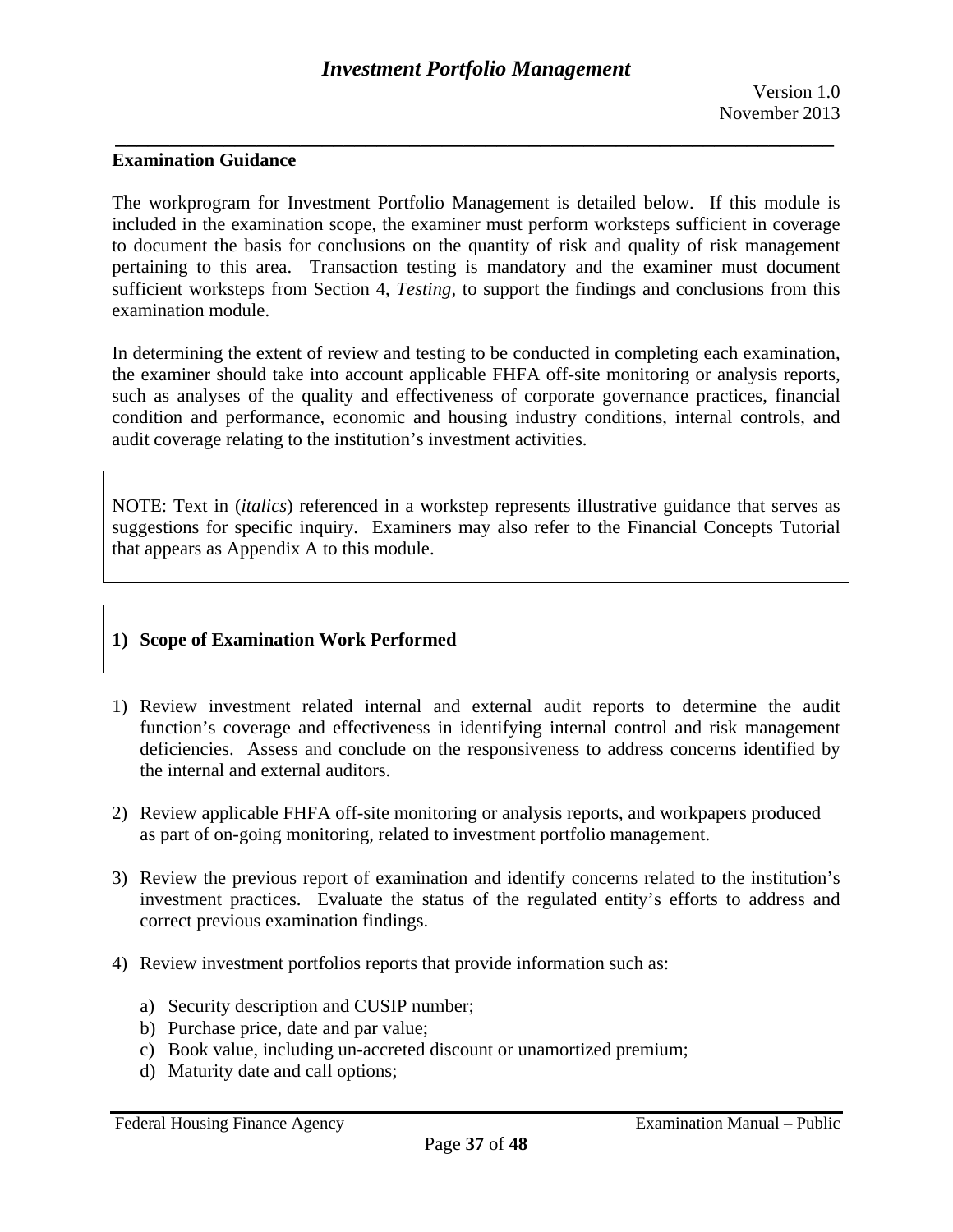- e) ASC 320 designation;
- f) NRSRO ratings;
- g) Performance reports;
- h) Interest rate risk sensitivity analysis;
- i) Investments purchased and sold since the last examination; and
- j) Counterparty credit exposure reports.
- 5) Evaluate the investment business strategy for its ability to assist the board and management in accomplishing the regulated entity's mission and generating income in a safe and sound manner. Additionally, ensure that the board, management, and staff have the ability to successfully execute the strategy and are appropriately monitoring the portfolio.
- 6) Assess the investment department's organizational structure, controls environment, and risk management framework to ascertain if they are adequate to meet the regulated entity's needs.
- 7) Determine the extent and effectiveness of the investment policies and procedures.
- 8) Assess the regulated entity's conformance with internal policies and procedures, regulatory requirements, and, in coordination with personnel from the FHFA's Office of the Chief Accountant, generally accepted accounting principles (GAAP). Of particular importance is the regulated entity's impairment analysis (ASC 320 *Investments-Debt and Equity Securities*).
- 9) Review the suitability of the analysis and controls surrounding the pre- and post-purchase processes.
- 10) Evaluate the investment portfolio's overall quality and performance as well as its contribution to the regulated entity's interest rate risk profile.
- 11) Review the board minutes to assess the board's participation in the investment policymaking and strategic planning process.

Summarize the work performed in the examination of the institution's investment portfolio management practices. To the extent there were modifications to the originally planned scope based on concerns identified during the examination, document those changes and the reasons for such changes.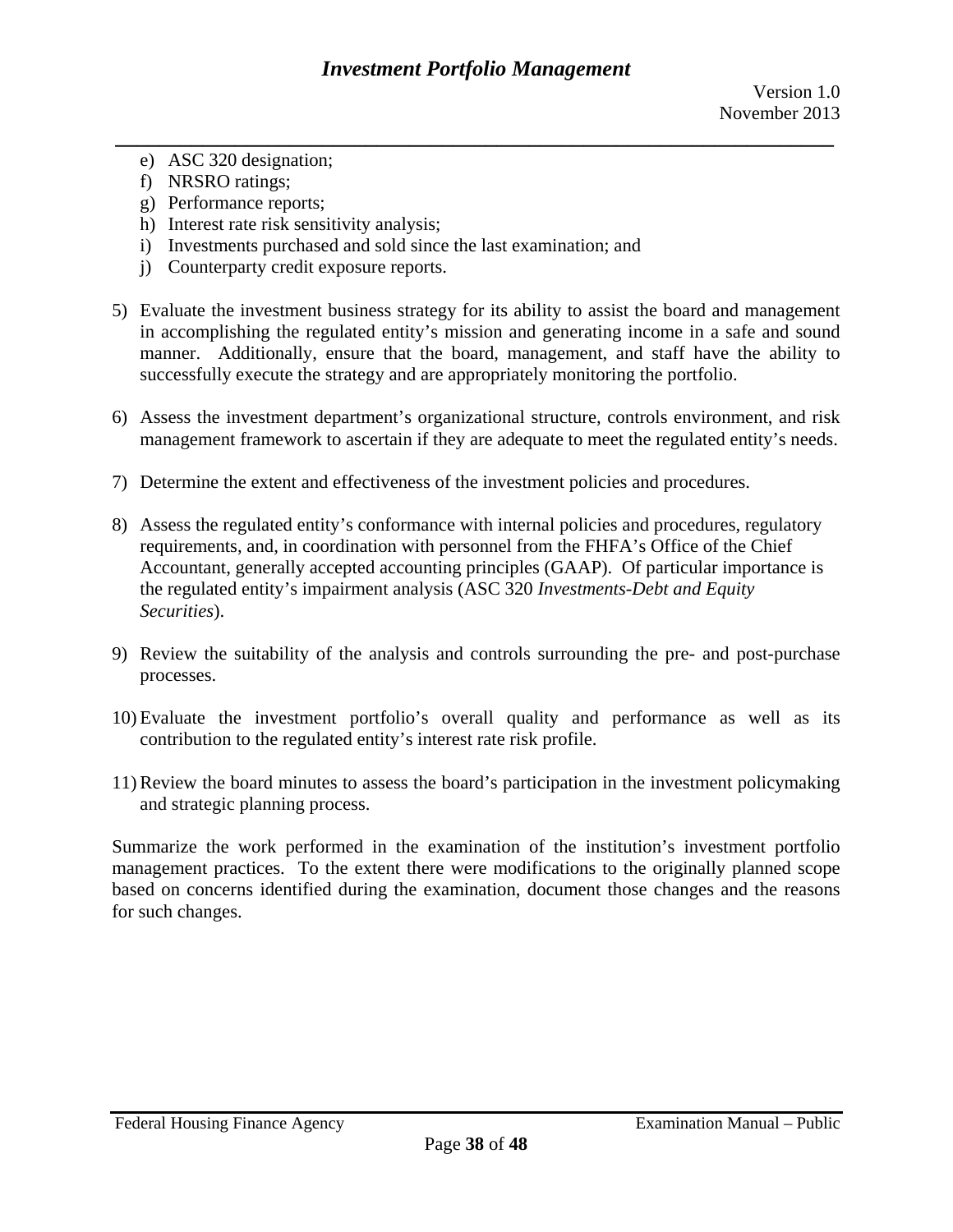## **2) Description of Risks**

- 1) Review the investment portfolio strategy to determine the risks and benefits. (*Does the strategy emphasize:* 
	- *a) Maximizing yield-to-maturity?*
	- *b) Using the portfolio to implement a desired asset/liability management position?*
	- *c) Keeping interest rate exposures within established limits?*
	- *d) Relative value of securities?*
	- *e) Maximizing the portfolio's total return?*
	- *f) Using the portfolio as a temporary asset until it can make better use of the funds?)*
- 2) Determine if the investment business model is consistent with the regulated entity's broader strategic objectives.
- 3) Evaluate any significant investment strategy changes that have been implemented since the last examination or are being considered that may affect the regulated entity's risk profile. *(The examiner should consider:* 
	- *a) New investment products.*
	- *b) Accounting changes.*
	- *c) Policies and key procedures.)*

## **3) Risk Management**

### *Risk Identification Process*

- 1) Based on worksteps performed under **Description of Risks**, assess and conclude on the adequacy of the organization's risk identification process.
- 2) Review the annual risk assessment to determine if it reasonably identifies and evaluates all material investment activities' risks. Investigate any action plans arising from the assessment and check corrective actions for effectiveness. *(Determine whether the regulated entity's risk assessment:* 
	- *a) Identifies all business lines and processes and their strategic objectives;*
	- *b) Describes key business processes;*
	- *c) Defines associated risks and quantifies potential effects on earnings and capital;*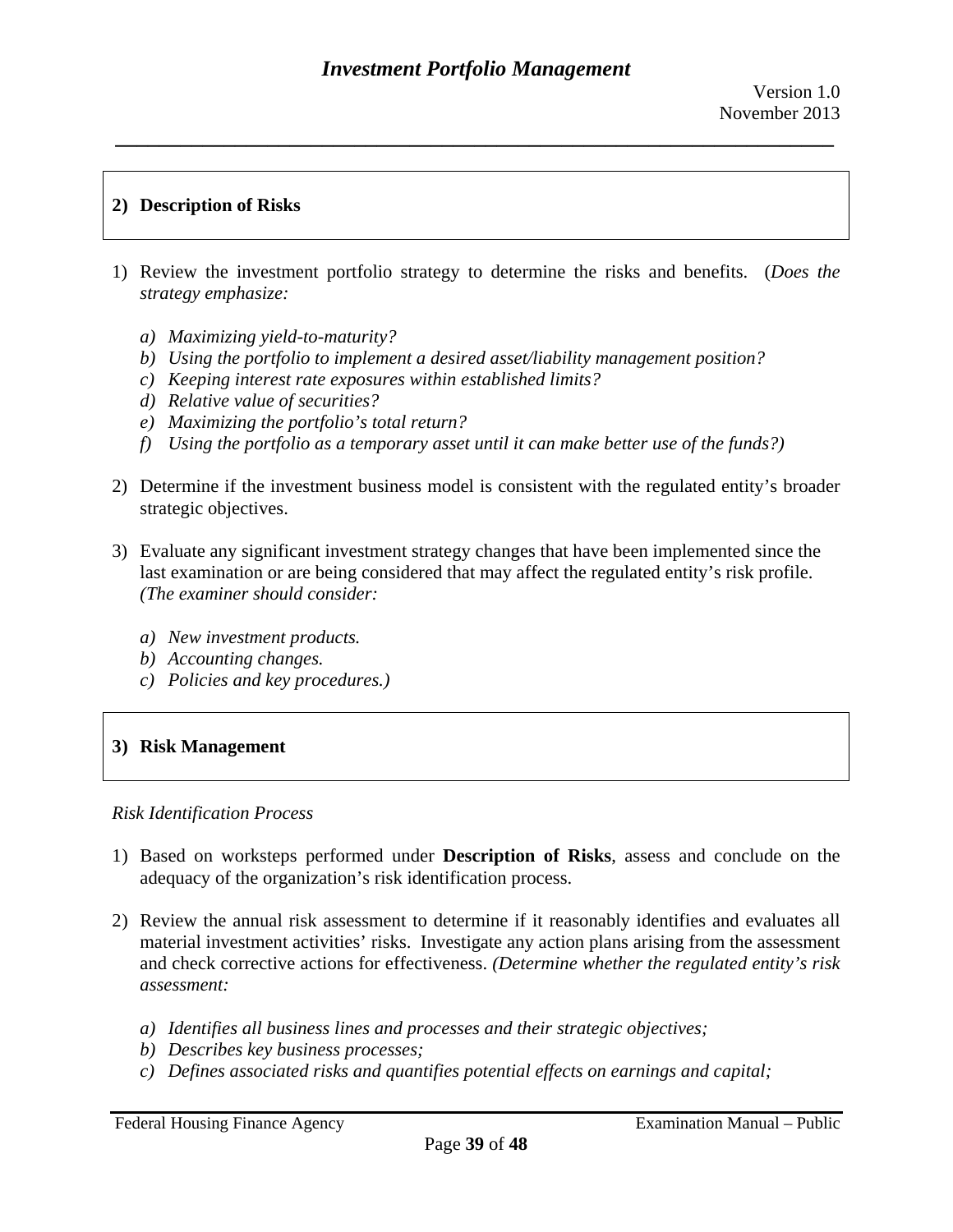- *d) Delineates control objectives;*
- *e) Identifies and assesses the effectiveness of mitigating controls;*
- *f) Documents methods used for testing control effectiveness;*
- *g) Quantifies the likelihood of control failures; and*
- *h) Identifies control weaknesses; and describes remedial actions to address the deficiencies.)*
- 3) Ascertain that management committees and delegated authorities appropriately identify, measure, monitor, and report the portfolio's risk trends and level of risk.

## *Organizational Structure*

- *mitigated appropriately described?)* 1) Determine if the board's committee structure and delegated authorities effectively assist the full board in understanding the portfolio's risks and risk levels. *(Are concerns appropriately identified and communicated to the board and management? Are explanations of how risk is*
- 2) Identify the key investment officers and personnel and their primary responsibilities, knowledge, and technical expertise. Determine if the staffing and skill level, segregation of duties, and cross-training are sufficient to execute the investment strategies.
- 3) Assess whether management is capable of prudently managing the investment portfolio. *Consider:* 
	- *a) Management's understanding of financial concepts, investment risks of both the portfolio and individual securities (pre-purchase analysis), and investment portfolio management strategies;*
	- *b) Treasury personnel's background and expertise;*
	- *c) The board's risk appetite;*
	- *d) Size and complexity of the portfolio;*
	- *e) Treasury personnel's awareness of interest rate trends;*
	- *f) Number of authorized dealers;*
	- *g) Credit risk analysis adequacy; and*
	- *h) Compliance with the regulated entity's policies.)*
- 4) Assess whether mid-office and/or back-office personnel have the necessary knowledge and experience to ensure control over transaction risks given the portfolio's size and complexity.
- 5) Determine if investment purchases are coordinated between departments such as risk management, information technology, treasury and cash management, and accounting in an efficient and effective manner.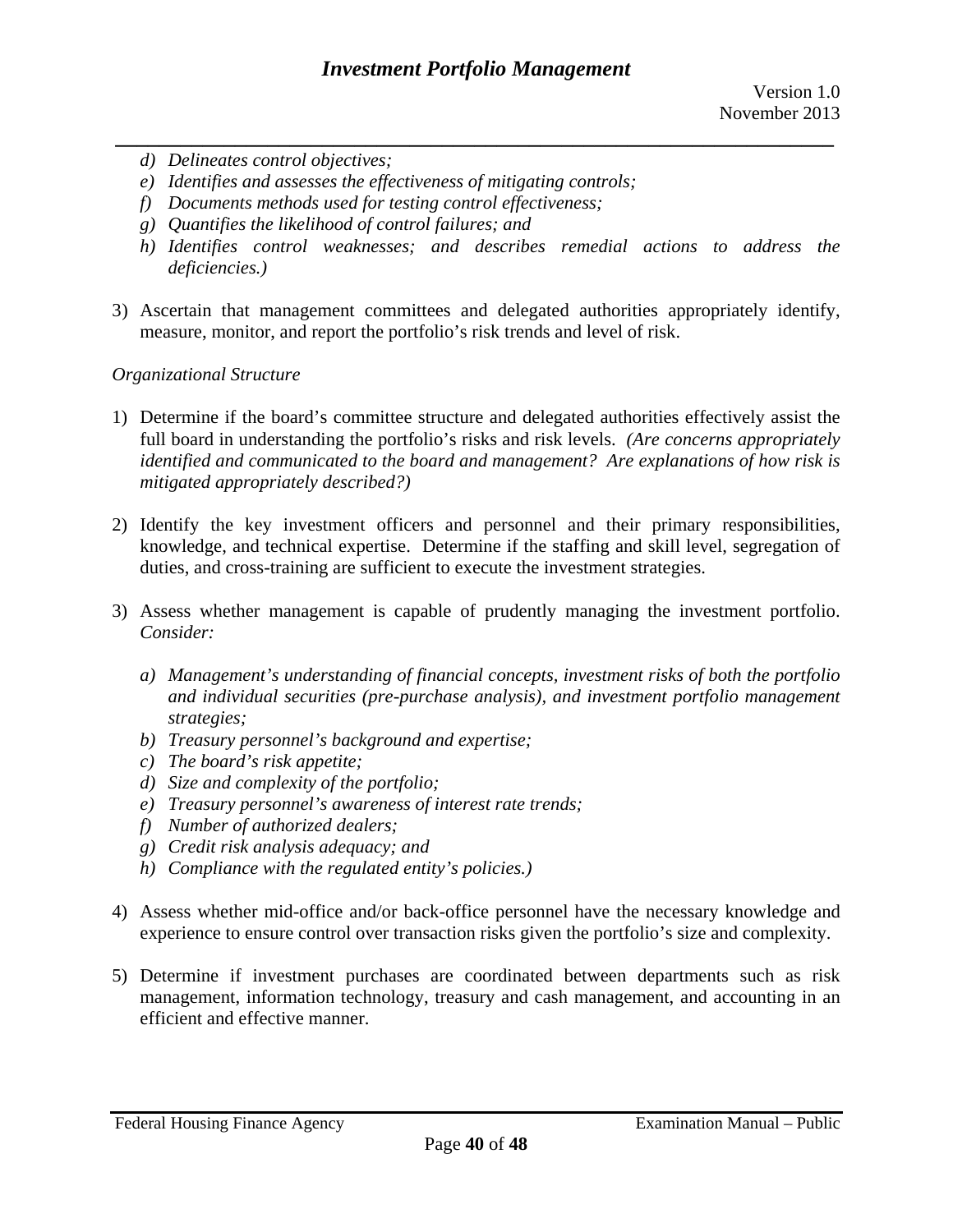*\_\_\_\_\_\_\_\_\_\_\_\_\_\_\_\_\_\_\_\_\_\_\_\_\_\_\_\_\_\_\_\_\_\_\_\_\_\_\_\_\_\_\_\_\_\_\_\_\_\_\_\_\_\_\_\_\_\_\_\_\_\_\_\_\_\_*  6) Assess the investment staff and management's independence from the risk management function.

## *Policy and Procedure Development*

- 1) Determine if departmental policies and procedures are current, relevant, comprehensive, comply with applicable regulations, and are consistent with the regulated entity's other policies. They should address credit, market, operational and financial risks. (*Some points to consider include:* 
	- *a) Policy and/or procedure limits on:* 
		- *i. Individual security price risk;*
	- *ii. Aggregate portfolio price sensitivity;*
	- *iii. Officer authorizations; and*
	- *iv. Purchases/sales volume in a pre-defined period;*
	- *b) Types of permitted securities;*
	- *c) Portfolio diversification;*
	- *d) Securities lending and repurchase agreement activity;*
	- *e) Credit quality standards for security issuers, guarantors, and third-party credit enhancers;*
	- *f) MBS, CMO, and ABS Investment guidance:* 
		- *i. Loan level attributes (FICO® or other commercially accepted credit scores, negative amortization, concentrations, loan-to-value, interest only, and documentation type);*
		- *ii. Targeted subordination levels;*
		- *iii. Tranche or class thickness; and*
		- *iv. Maximum holdings;*
	- *g) Authorized MBS and ABS servicers/trustees;*
	- *h) Securities dealers;*
		- *i. Authorized dealers;*
	- *ii. Credit quality standards;*
	- *iii. Settlement limits;*
	- *i) Subprime, non-traditional, and predatory lending issues;*
	- *j) Accounting policy conforms with GAAP;*
	- *k) Security transactions:*
		- *i. Execution standards (e.g., competitive bidding, documented pre-purchase analysis, conflicts of interest);*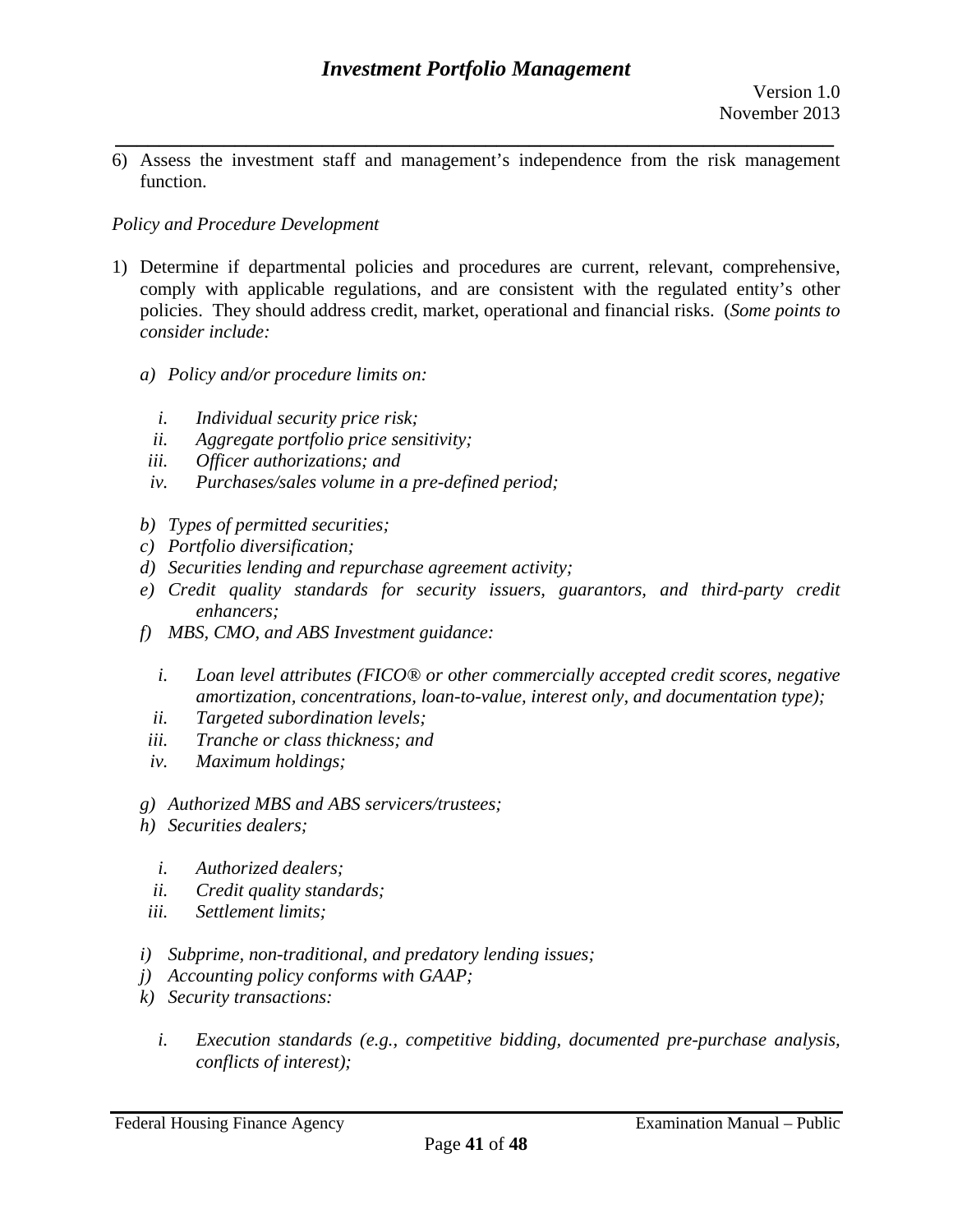- *ii. Personnel authorized to conduct transactions;*
- *iii. Off-premises trading;*
- *iv. Possession and control of securities;*
- *v. Internal control requirements; and*
- *vi. Investment transaction reporting.)*
- 2) Review the adequacy of the investment market pricing procedures. *(Consider the:* 
	- *a) Independence of the pricing function;*
	- *b) Pricing frequency;*
	- *c) Volume of illiquid or non-marketable investments;*
	- *d) Model pricing assumptions; and*
	- *e) Securities and Exchange Commission qualitative pricing process disclosures.)*
- 3) Review the Bank's policies and procedures and risk assessment for SBPAs. *Are the policies and procedures and risk assessment commensurate with the level and complexity of the Bank's SBPA activities?*
- 4) Review any restrictions imposed on SBPA activities. *Has the Bank set limits on SBPA activities in the aggregate, by SHFA, both, or other? How did the Bank determine the appropriateness of the limit(s)?*
- 5) Coordinate with the examiner responsible for reviewing interest rate risk management. *How does the Bank manage interest rate risk associated with VRDOs that it must purchase under an SBPA?*
- 6) Coordinate with the examiner responsible for reviewing liquidity risk management. *How does the Bank incorporate liquidity needs for SBPAs in its overall assessment of liquidity requirements?*
- 7) Review the FHLBank's pricing structure for SBPAs. *How does the Bank ensure that the fees address credit, market, and liquidity risks of SBPAs?*
- 8) Determine if policy/procedure changes since the prior examination allow for increased credit, market, operational, and/or liquidity risks relative to its overall risk exposures and regulatory requirements.

## *Risk Metrics*

- 1) Evaluate any risk metrics established related to investments and conclude whether the metrics considered all aspects of potential risks. *(Are the limits:* 
	- *a) Consistent with the strategy and the board's risk tolerance?*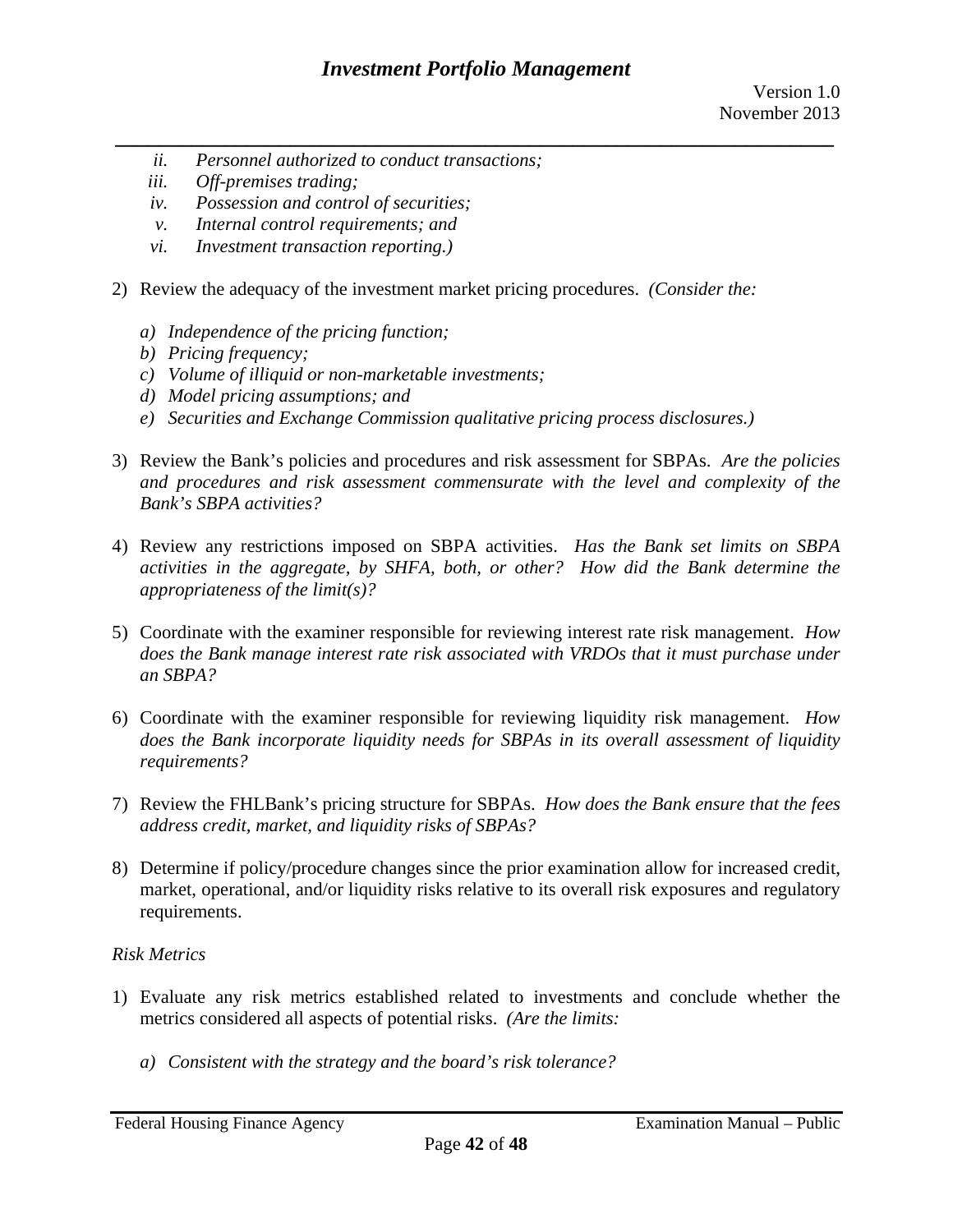*b) Reasonable in light of recent financial performance and budget expectations?)* 

2) Review the Bank's due diligence of SHFAs. *Does the Bank review the creditworthiness of SHFAs with which the Bank executes SBPAs? How often?* 

*\_\_\_\_\_\_\_\_\_\_\_\_\_\_\_\_\_\_\_\_\_\_\_\_\_\_\_\_\_\_\_\_\_\_\_\_\_\_\_\_\_\_\_\_\_\_\_\_\_\_\_\_\_\_\_\_\_\_\_\_\_\_\_\_\_\_* 

- 3) Review the Bank's analysis of VRDOs. *Does the Bank in any way evaluate the performance of, and/or cash flows generated by, the mortgage loans covered by the bond indenture of the VRDOs that are, in turn, covered by the SBPAs entered into by the Bank?*
- 4) Review any restrictions placed on SHFA performance. *Below what credit rating for an SHFA does the Banks' SBPAs relieve the Bank from its obligations under the SBPA?*

## *Reporting*

- 1) Assess the board and management investment reports. *(Consider whether the reports:* 
	- *a) Are tailored to the intended audience and level of risk;*
	- *b) Are accurate and timely;*
	- *c) Explain how risks have changed rather than simply provide data;*
	- *d) Provide both summary information and transaction detail, as appropriate; and*
	- *e) Address or include:* 
		- *i. The status of investment strategic plan goals and objectives;*
		- *ii. Compliance with risk limits;*
	- *iii. Policy exceptions/waivers (A large number could indicate a weakness, especially if not pre-approved by board or a supervisory committee);*
	- *iv. Troubled, financially weakened, problem and/or adversely classified assets; and*
	- *v. Include off-balance sheet activities, as applicable.)*

## *Internal/External Audit*

- 1) Evaluate the adequacy of internal audit's investment scope, testing, and workpapers.
- 2) Evaluate the sufficiency of external audit's investment scope and testing.
- 3) Evaluate the acceptability of outside consultant review's objectives and scopes.
- 4) Review the responses to and status of internal and external audit findings and consultant recommendations.
- 5) Assess the effectiveness of reviews that identify the key financial reporting risks and controls and evaluate potential fraud. Review the efficiency of the procedures used to periodically attest to the control environment's adequacy.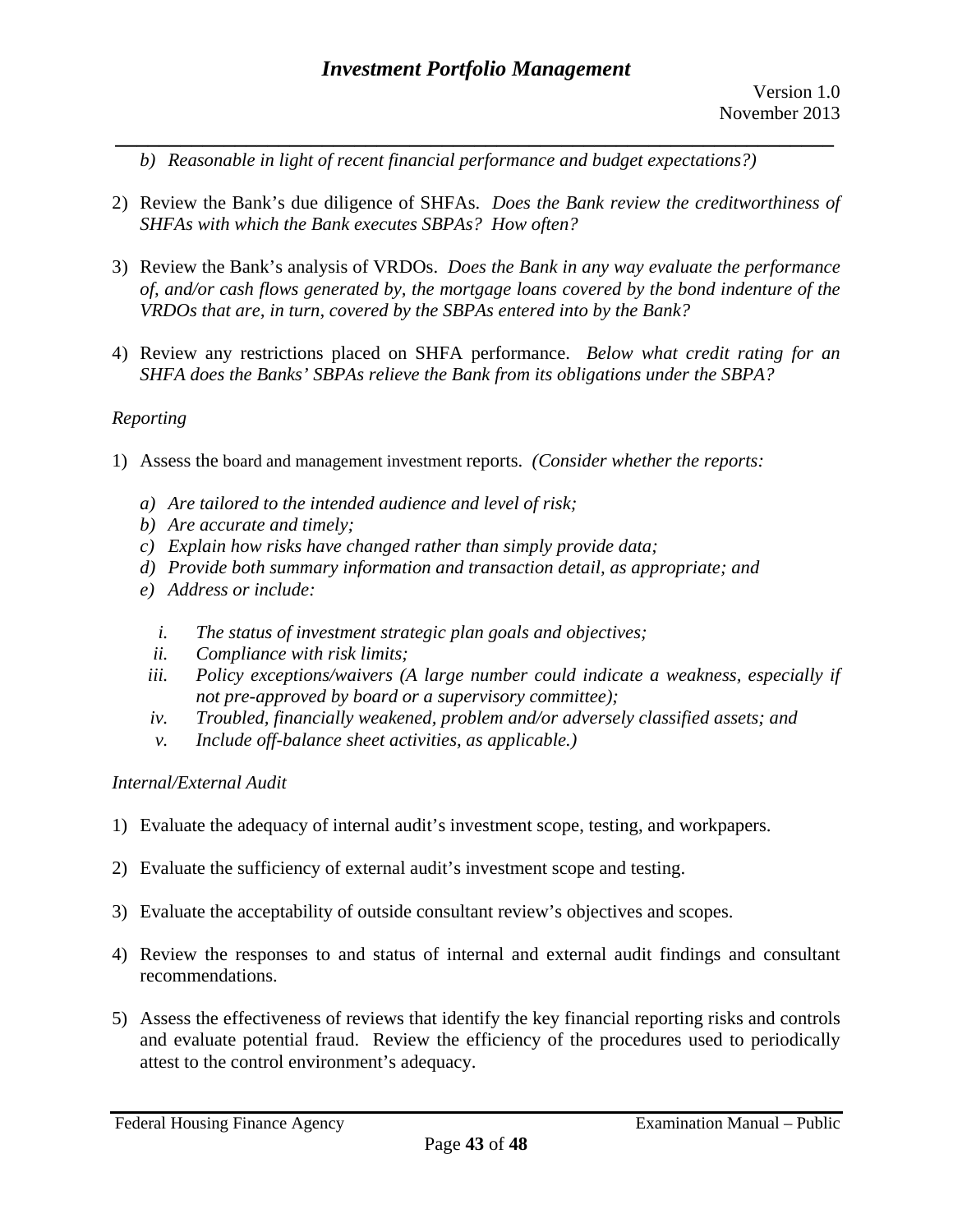investment portfolio's complexity and risks. *(Specific scope attributes should include, but*  6) Review the breadth and depth of audit testing to determine if it is consistent with the *are not limited to the following:* 

*\_\_\_\_\_\_\_\_\_\_\_\_\_\_\_\_\_\_\_\_\_\_\_\_\_\_\_\_\_\_\_\_\_\_\_\_\_\_\_\_\_\_\_\_\_\_\_\_\_\_\_\_\_\_\_\_\_\_\_\_\_\_\_\_\_\_* 

- *a) Principal and accrued interest general ledger reconciliations;*
- *b) Balancing of safekeeping reports with portfolio holdings;*
- *c) Reconciling pledged securities with pledged securities activity reports;*
- *d) Accrued interest calculations and premium amortization/discount accretion;*
- *e) Tracing sale/purchase confirmations to the system of record;*
- *f) Investment authorization and compliance limits;*
- *g) Comparing and reconciling portfolio performance with internal benchmarks and in the case of FHLBanks, with System averages and/or a customized system peer group;*
- *h) Evaluating portfolio yields relative to the credit and interest rate risk taken; and*
- *i) The adequacy of the regulated entity's liquidity reserves relative to its risk exposures and regulatory requirements.)*

## *Information Technology*

- 1) Review process flow charts or narrative work flow documents to identify and assess the investment function's automated and manual systems and applicable controls for processing, verifying, and settling transactions. *(Examples of activities/controls to review include:* 
	- *a) Reconcilements to determine whether there are significant unexplained differences, which should be discussed with management;*
	- *b) Independent review controls;*
	- *c) Trade confirmation process;*
	- *d) Dependence upon and controls surrounding user-developed applications;*
	- *e) Controls to ensure compliance policy limits;*
	- *f) Operational area is independent of personnel making investment decisions;*
	- *g) Controls over trading systems access, trade confirmation workflow, and process for entering trades into the system of records (Processes requiring multiple trade transaction entries to populate other systems are more error prone than when trade transaction data is only entered once (straight-through processing);*
	- *h) Documentation audit trail;*
	- *i) Operational losses to identify possible control weaknesses; and*
	- *j) Trader, counterparty, regulatory, and bank-wide concentration limits, robustness of data environment, authorized users, and vendor technical support.)*

# *Compliance*

1) Determine if the regulated entity complies with pertinent regulations and regulatory guidance.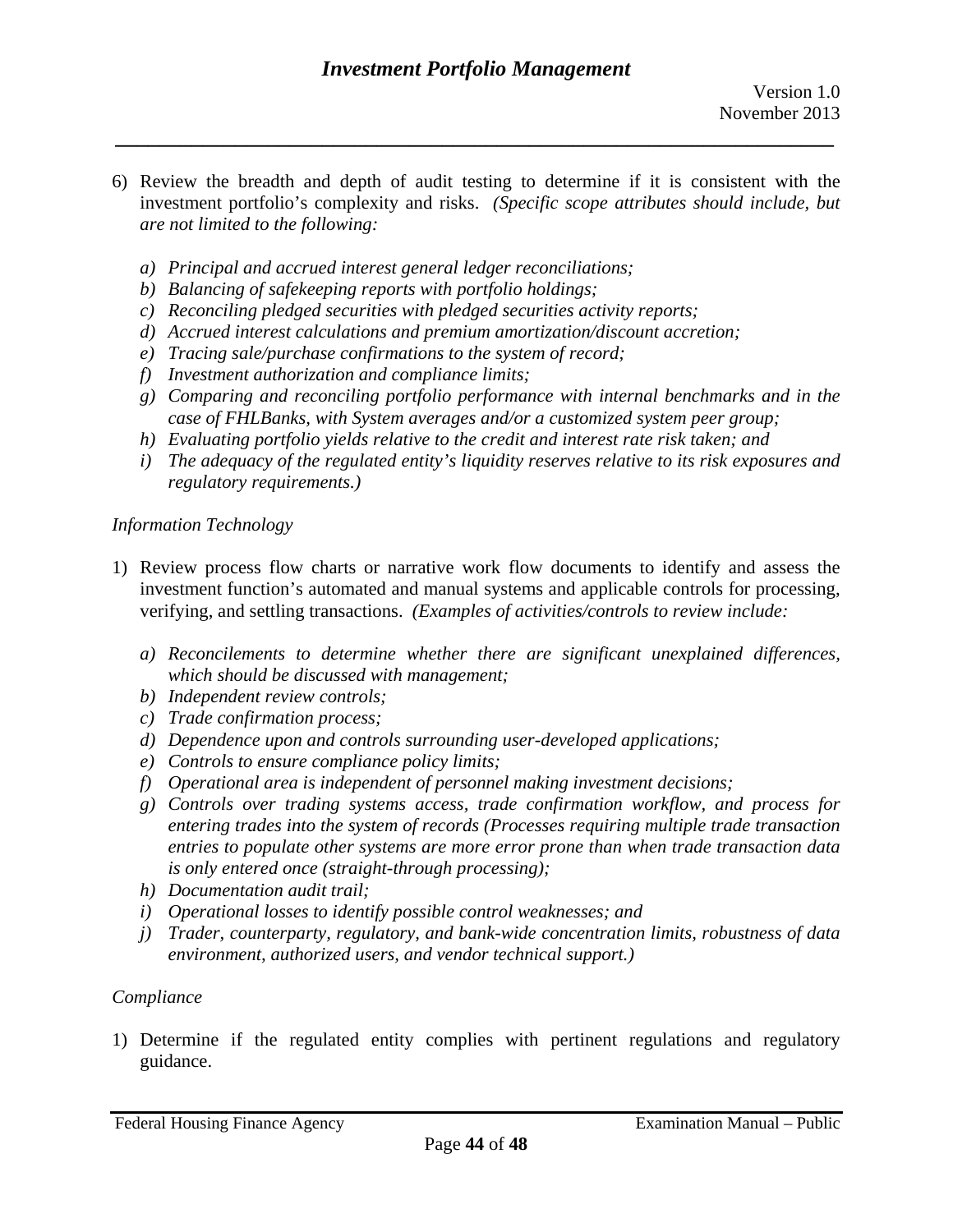- 2) Evaluate the board and management's efforts to ensure compliance with policies and procedures related to the investment program.
- 3) Assess compliance with applicable FHFA PMOS standards, including Standard 6 (Management of Asset and Investment Portfolio Growth), Standard 4 (Management of Market Risk—Measurement Systems, Risk Limits, Stress Testing, and Monitoring and Reporting), and Standard 7 (Investments and Acquisitions of Assets).
- 4) Evaluate compliance with any conditions imposed as part of the approval to conduct a new business activity if applicable.
- 5) Review the regulated entity's ASC 320 Investments-Debt and Equity Securities analysis to ensure compliance with GAAP in consultation with personnel from the FHFA Office of the Chief Accountant.

# **4) Testing**

- 1) Obtain a sample of security pre-purchase analysis and a process flow chart and/or procedures that summarize the key investment acquisition steps. Preferably the sample should include an MBS purchase. Verify that the analysis:
	- a) Was conducted prior to the purchase;
	- b) Was fully documented;
	- c) Was tailored to the investment type and complexity;
	- d) Complied with policies, procedures, and guidelines, as well as applicable regulatory requirements; and
	- e) Was approved by authorized individuals.
- 2) Ensure the analysis includes:
	- a) Competitive bids;
	- b) A robust market risk assessment using reasonable modeling assumptions, potential parallel rate movements, and when appropriate, nonparallel interest rate shocks;
	- c) A credit risk evaluation that takes into consideration such things as the underlying collateral, security structure, and credit enhancements; and
	- d) An assessment of material differences between the preliminary and final prospectus (when applicable).
- 3) Evaluate credit quality for a sample of investments. *(Consider factors such as the:*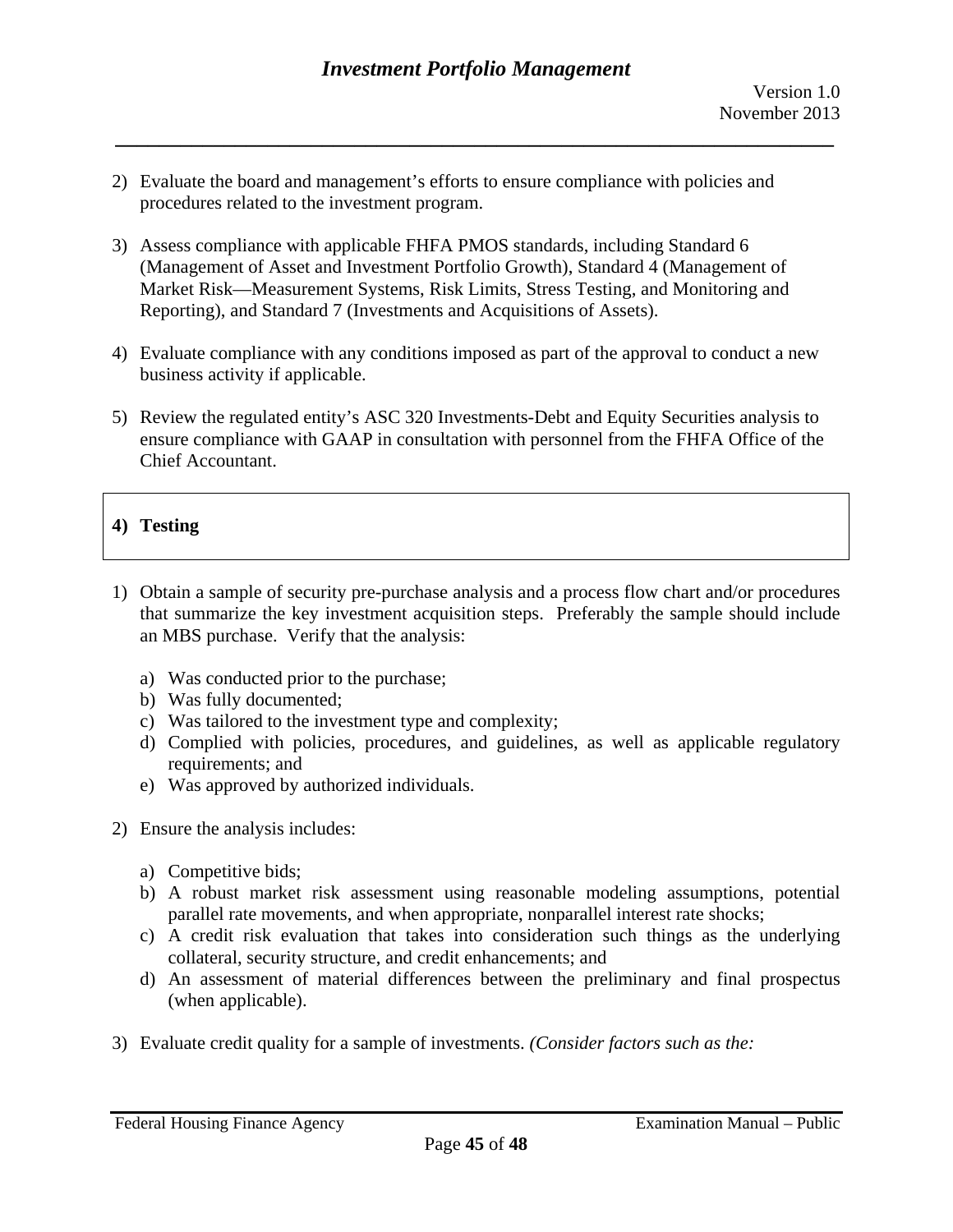- *a) NRSRO rating and recent rating changes and whether the rating applies to principal, interest, or both;*
- *b) Nature of underlying collateral;*
- *c) Underlying collateral's current and historical performance;*
- *d) Credit support level and type;*
- *e) Internal credit analysis or stress testing;*
- *f) Internal watch list or classification, if applicable; and*
- *g) OTTI.)*
- 4) In coordination with personnel from the FHFA Office of the Chief Accountant, review compliance with applicable accounting rules for a sample of securities.
- 5) Select a sample of approved counterparties and assess whether the files are current and contain satisfactory information to document an informed credit decision.
- 6) Select a sample of internally-classified securities and confirm the internal classification.

# **5) Conclusions**

- 1) Summarize conclusions for all examination work performed, including work performed by other FHFA staff as it relates to the regulated entity's investments. Develop a memorandum articulating the risks resulting from the institution's investment activities and the regulated entity's management of those risks. The memorandum should describe the basis of conclusions reached and summarize the analysis completed. Within the memorandum, discuss the types of risk the regulated entity is exposed to as a result of its investment activities (*e.g.,* market, credit, operational); the level of risk exposure; the direction of risk (stable, decreasing, increasing); and the quality of risk management practices (strong, adequate, weak). A memorandum must be prepared irrespective of whether the examiner's assessment is positive or negative.
- 2) Conclude on the responsiveness to previous examination findings. Evaluate the adequacy of the regulated entity's response to previous examination findings and concerns.
- 3) Develop findings and prepare findings memoranda, as appropriate. Based on examination work performed, develop findings communicating concerns identified during the examination. Findings should identify the most significant risks to the institution and the potential impact to the regulated entity resulting from the concerns identified. Such documents should describe a remediation plan specifying the appropriate corrective action to address examination concerns and establish a reasonable deadline for the regulated entity to remediate the finding. Communicate preliminary findings with the EIC. Discuss findings with regulated entity personnel to ensure the analysis and findings are free of factual errors.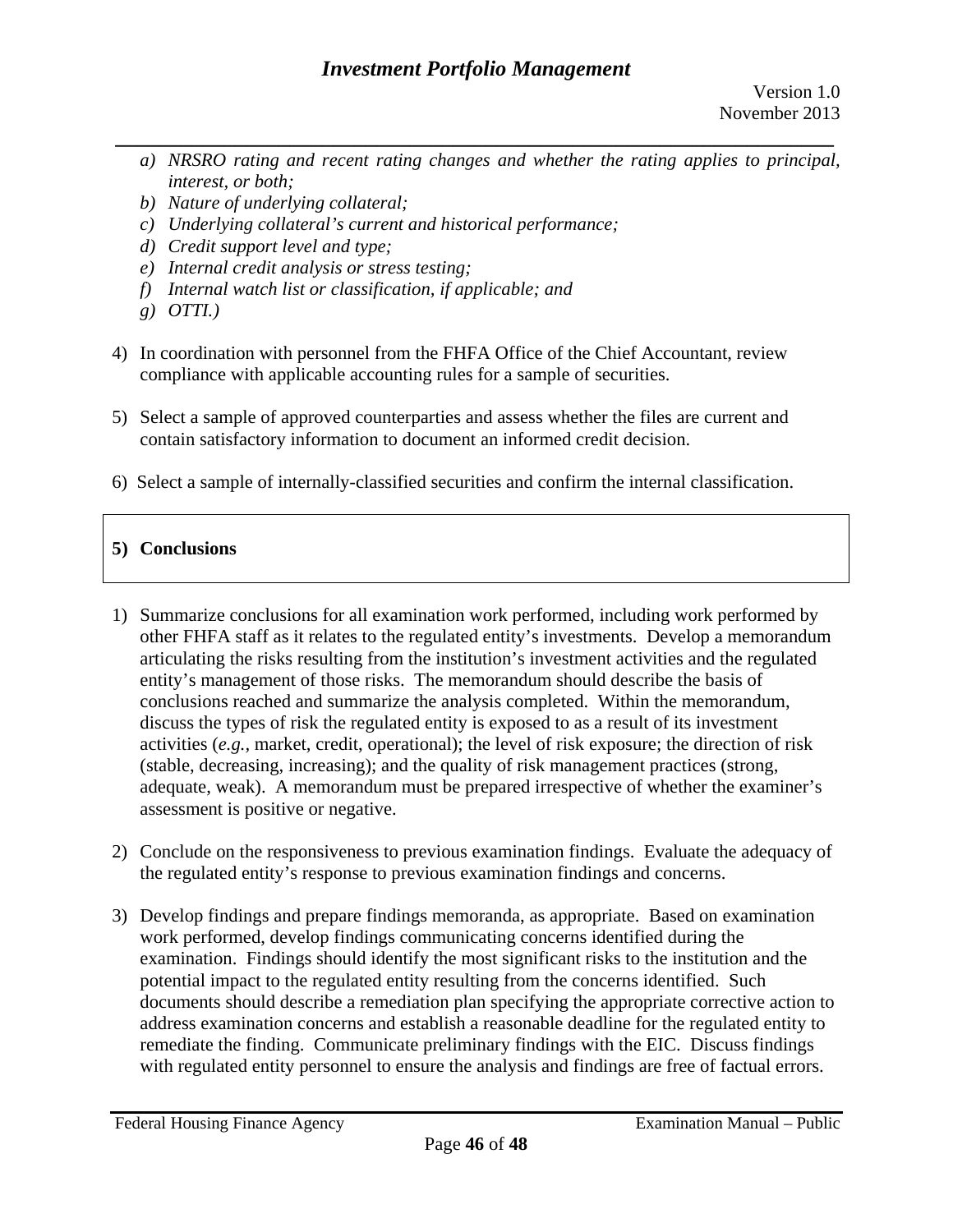4) Develop a list of follow-up items to evaluate during the next annual examination. In addition to findings developed in the steps above, include concerns noted during the examination that do not rise to the level of a finding. Potential concerns include issues the regulated entity is in the process of addressing, but require follow-up work to ensure actions are completed appropriately. In addition, potential concerns should include anticipated changes to the institution's practices or anticipated external changes that could impact the institution's future management of investment practices.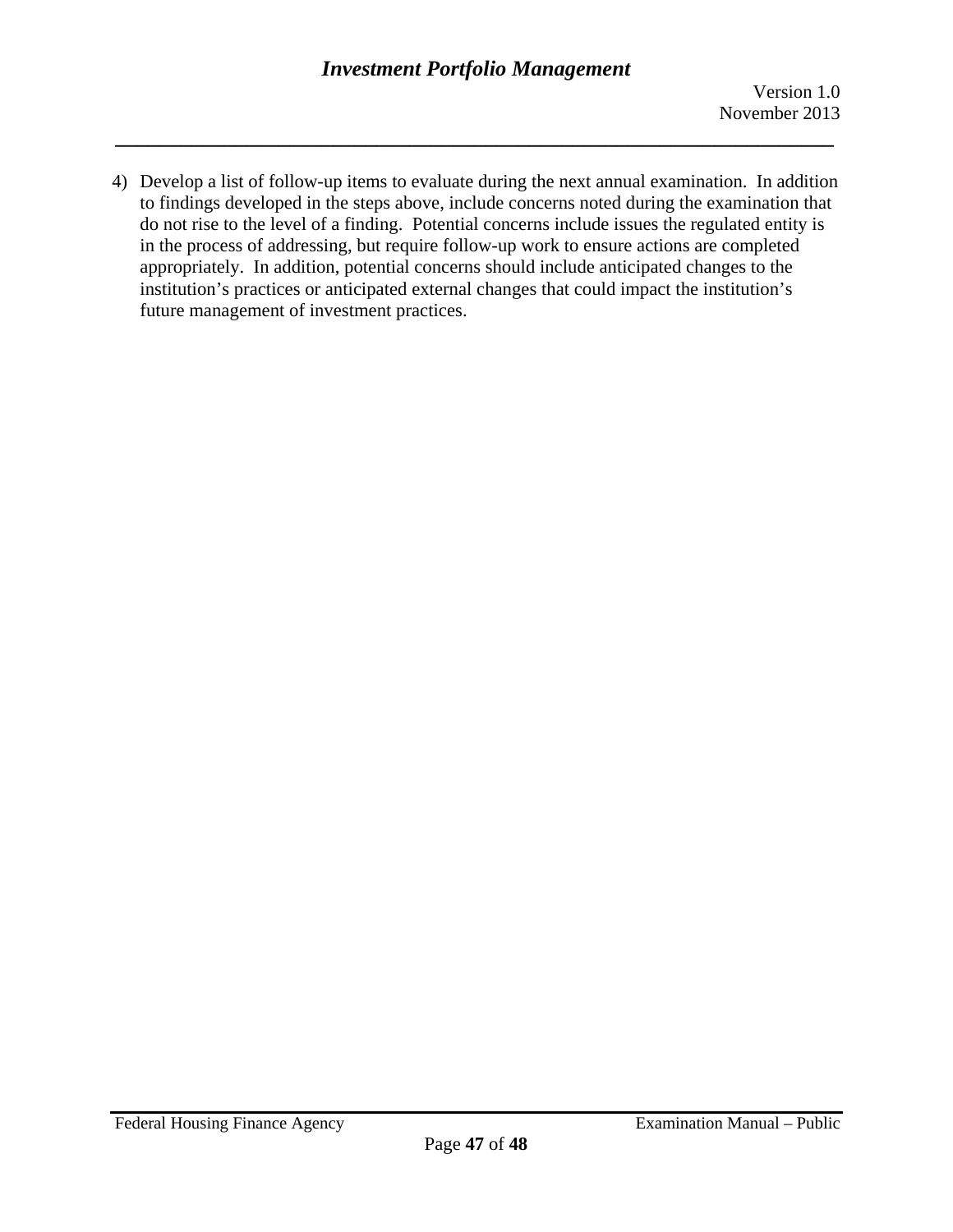### **1. Scope of Examination Work Performed**

Workpapers must document the examination activities undertaken to evaluate potential risks related to investments portfolio management.

#### **2. Description of Risks**

- Identify areas of concern related to investment portfolio management
- Assess current risks and trends in the risk to the organization emanating from the regulated entity's investment portfolio management function
- Evaluate changes within the organization or industry affecting risk
- Evaluate the entity's own risk-identification practices and conclude on their adequacy

### **3. Risk Management**

- Assess and conclude on the adequacy of the organization's risk identification process
- Assess and conclude on the overall adequacy of internal controls, including an evaluation of:
	- o The regulated entity's organizational structure
	- o Policy and procedure development for investment portfolio management
	- o Appropriateness of risk metrics established in the investment portfolio management area
	- o Reporting by management and the board
- Assess and conclude on the internal and external audit of risks
- Assess and conclude on the adequacy of information technology and controls related to investment portfolio management
- Assess and conclude on the adequacy of the organization's efforts to ensure:
	- o Compliance with laws, regulations and other regulatory guidance
	- o Compliance with the organization's policies and procedures

### **4. Testing**

Complete testing, as appropriate, to assess adherence with examination standards

### **5. Conclusions**

- Summarize conclusions for all examination work performed related to investment portfolio management
	- o Conclude on the level of risk to the organization
	- o Include an assessment of the adequacy of an organization's monitoring of risk and establishment of internal controls to mitigate risk
- Conclude on responsiveness to examination findings from previous examinations
- Develop examination findings as appropriate
- Identify areas requiring follow-up examination activities or monitoring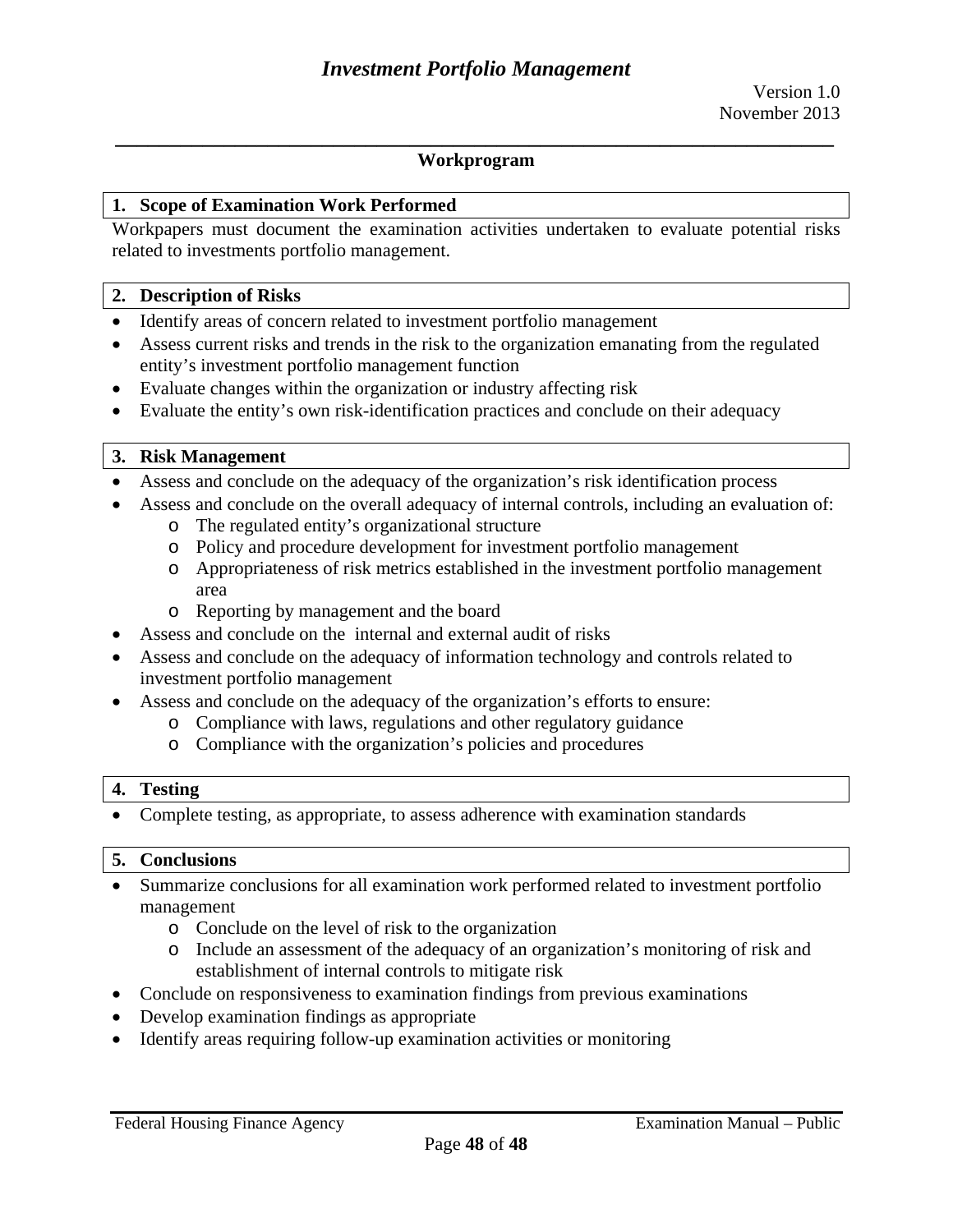# **Financial Concepts Tutorial**

Knowledge of fundamental concepts of finance will help examiners to properly assess risk in a regulated entity's investment portfolio. This appendix presents the most important financial concepts relevant to fixed income securities and regulated entity investment portfolio management. It also provides background on some of the more sophisticated techniques investment managers use to assess and evaluate risk and reward.

*The Fundamentals - Time Value of Money* 

A dollar received today is worth more than a dollar received a year from now. Since the investor can earn a return on the dollar received today, it is worth more than a dollar received in some future period.

*Future value* is the value of a sum of money at a specific future point in time. The future value is determined by applying an interest rate to the current amount of investable funds. For example, the future value of \$100,000 in five years invested at an annual rate of 6.40 percent is calculated as follows:

t  $FV = PV(1+i)$ (1) Where:

> $FV =$  Future Value in year t PV = Present Value  $i =$  Annual Interest Rate  $t = Time$  (years)

 $FV = 100,000 \times (1 + .0640)^5 = $136,366.64$ 

Conversely, *present value* is the current value of a future cash flow. For example, if the investor will receive \$136,366.64 five years from now, what is it worth today? The equation to compute a present value is:

$$
PV = \frac{FV}{\left(1 + i\right)^{t}}
$$
  
\n
$$
PV = \frac{\$136,366.64}{\left(1 + .064\right)^{5}} = \$100,000
$$
 (2)

The interest rate used in the denominator to calculate the present value is called a discount rate. In the above example, we have "discounted" the future payment amount of \$136,366.64 at 6.4 percent. The discount rate allows us to convert a future sum of money into a present value.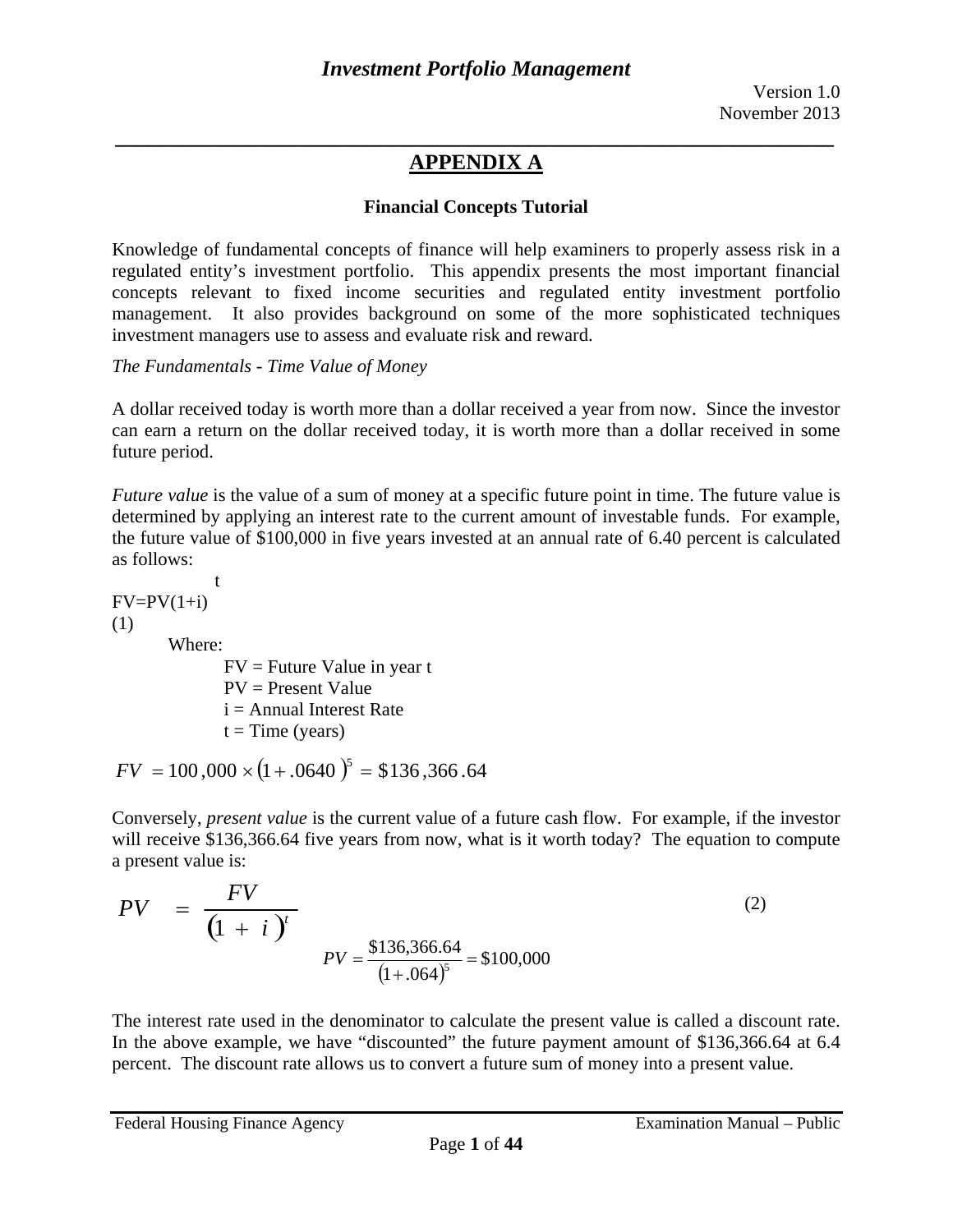The previous examples demonstrate the linkage between present and future value. They involved calculations of the future value and present value of a single sum of money given a specific interest rate. Investors in fixed coupon securities often receive level interest payments over a given period of time. Such a payment stream is called an annuity. The concepts of present and future value for a single payment extend to a series of payments.

For example, suppose an investor expects to receive \$5,000 per year for the next 10 years. This might be the future value of interest flows on a 10-year security. Assume the investor can invest these cash flows, as they are received, at a 7 percent annual rate of interest. This is called "interest on interest." The funds available at the end of ten years can be determined as follows:

$$
FV_A = A \left[ \frac{(1+i)^t - 1}{i} \right] \tag{3}
$$

Where:

 $A =$  Annuity amount  $FV_A$  = Future Value of an Annuity

$$
FV_A = 5,000 \left[ \frac{(1+.07)^{10} - 1}{.07} \right] = $69,082.24
$$

The difference between \$69,082.24, the future value of the annuity, and \$50,000 (10 annual payments of \$5,000 each) represents the accumulated interest earnings on the cash flows, interest on interest.

Suppose the investor wants to sell this cash flow stream of 10 payments of \$5,000 each. What is it worth today? The present value of that annuity stream comes from the following equation:

*PV*<sub>A</sub> = 
$$
A\left[\frac{1 - \left(\frac{1}{\left(1 + i\right)^{r}}\right)}{i}\right]
$$
  
\nWhere:  
\n $PV_A$  = Present Value of an A1

Where:

 $PV_A$  = Present Value of an Annuity

$$
PV_{A} = 5,000 \left[ \frac{1 - \left( \frac{1}{(1 + .07)^{10}} \right)}{.07} \right] = $35,117.91
$$

Federal Housing Finance Agency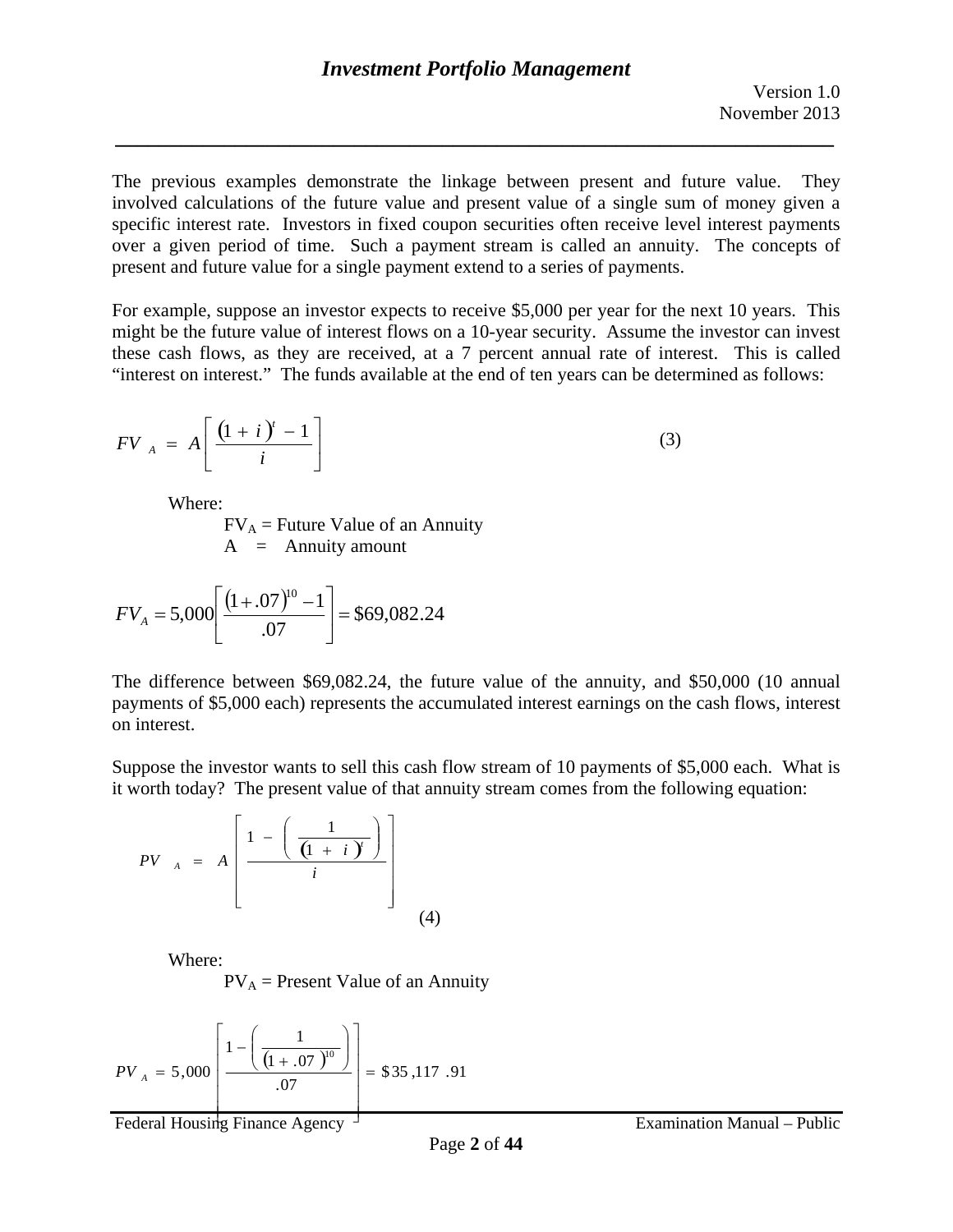An investor would be willing to pay \$35,118 today to receive the stream of \$5,000 cash flows.

## *Bond Prices*

The price of a bond is the present value of its future cash flows. The YTM of a bond is the discount rate that, when applied to the series of promised cash flows, results in a present value of those cash flows equal to the bond's current market price. So, the discount rate is the YTM. The YTM of a bond is a function of how risky the cash flows are. The more risky the cash flows, (credit risk or cash flow uncertainty risk because of bond structure) the higher the required YTM.

The timing and amount of cash flows or the cash flow schedule, as well as their uncertainty, is essential in understanding the risk in an individual security or portfolio. Bond valuation involves taking the present value of expected cash flows using a discount rate appropriate for the bond's risk features. For fixed coupon securities, like many U.S. Treasury instruments, there is no cash flow uncertainty. However, a mortgage security is subject to prepayment risk. Investors estimate the cash flow schedules for these assets by incorporating a prepayment rate. A prepayment rate allows the investor to estimate the cash flows against which to apply the required discount rate.

Consider a five-year Treasury security with a coupon of 5.375 percent, yielding 5.49 percent in the market. Its price would be the sum of the present values of both its coupon interest payments and the principal payment at maturity. The interest stream is an annuity whose present value comes from applying equation (4). The present value of the final maturity payment comes from applying equation (2).

If the bond has a par value of \$1,000, the present value of the coupon interest payments may be calculated as follows, using Equation (4):



Where:

 $c =$  semiannual coupon payment (annuity).  $$1,000 \times 0.05375/2 = $26.875$  $i =$  periodic yield, *i.e.*, 5.49%/2 = 2.745%. (Semiannual interest payments require us to divide the coupon rate by 2.) n = number of periods, *i.e.*, 5 years  $x$  2 = 10.

The present value of the annuity interest stream is \$232.26.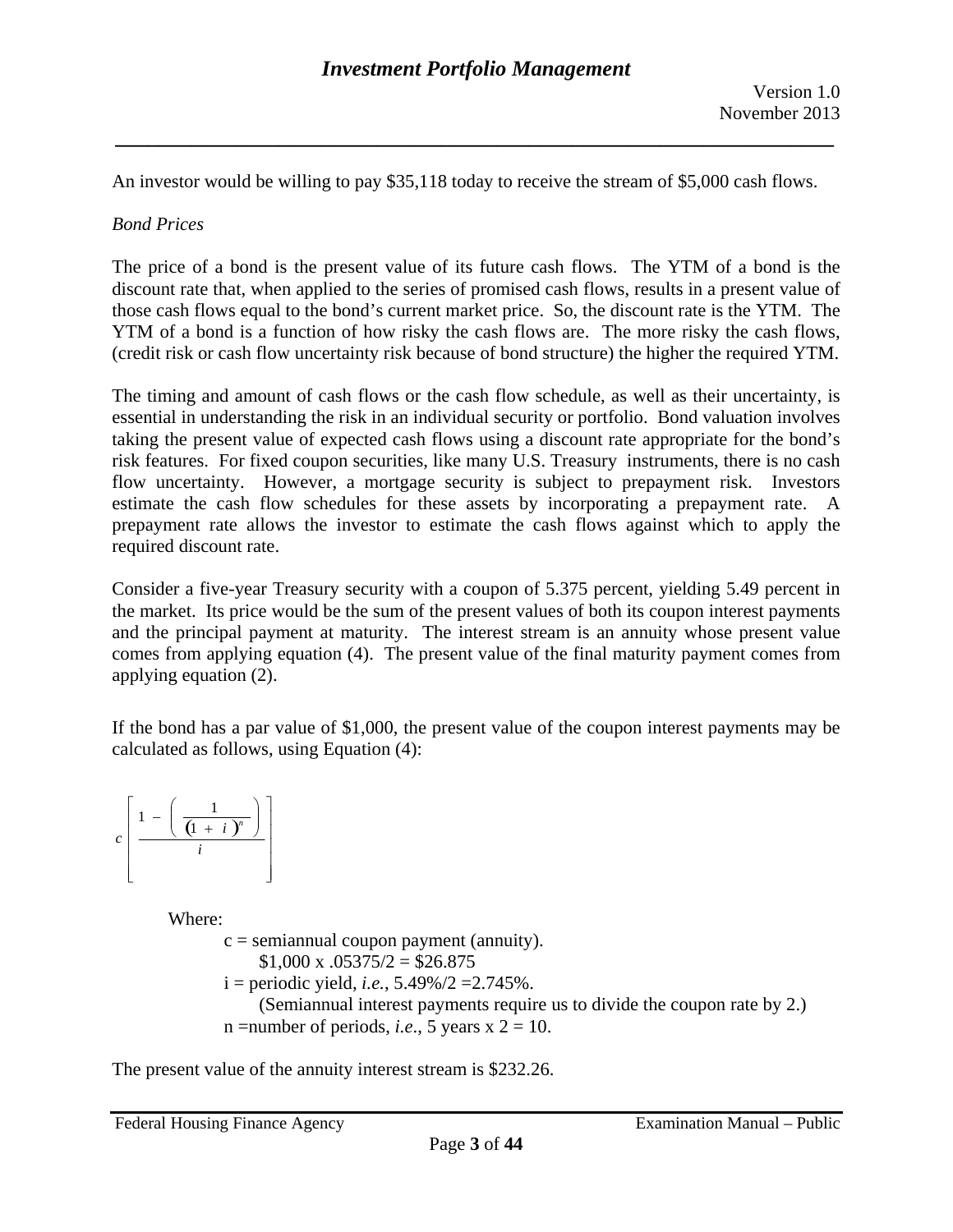

The present value of the principal at maturity, which in effect is like a zero coupon bond, is \$762.77, using equation (2) as shown below:

$$
\frac{FV}{\left(1\ +\ i\ \right)^{n}}
$$

Where:

FV = Par *(i.e*., Future) Value  $i =$  periodic discount rate,  $= 5.49\%/2 = 2.745\%$ 

$$
\frac{1000}{(1+.02745)^{10}} = $762.77
$$

### **Thus, the price of the bond, which is the sum of the present values of the annuity stream and the maturity amount, is \$995.03 (\$232.26 +\$762.77).**

coupon rate of 5.375 percent. The price of \$995.03 is below the bond's par value of \$1,000. When a bond sells below its par value, the bond sells at a discount. Bonds selling at a discount will have a yield higher than the coupon rate. Investors are not willing to pay full price (par value) for securities that have coupon rates lower than required by the market. In this case, the yield of 5.49 percent is higher than the

When the yield is lower than the coupon rate, the price will be above par value. Such a bond sells at a premium. Investors must pay more than face value to buy a security that has a coupon rate that is greater than the yield required by the market. Because at maturity the issuer redeems the bonds at par value, discount securities will accrete to par while premium securities will amortize to par. Accounting Standards Codification 310-20 specifies how to amortize premiums and accrete discounts.

1) Compounding Periods

The present and future values calculated in the annuity examples were based on full-year interest accrual periods. The annuity paid its cash flow once each year. The real world is more complex. In the fixed income markets the usual interest payment period is twice a year. But, there are also instruments that pay on a different basis, so it is useful to have some method of converting rates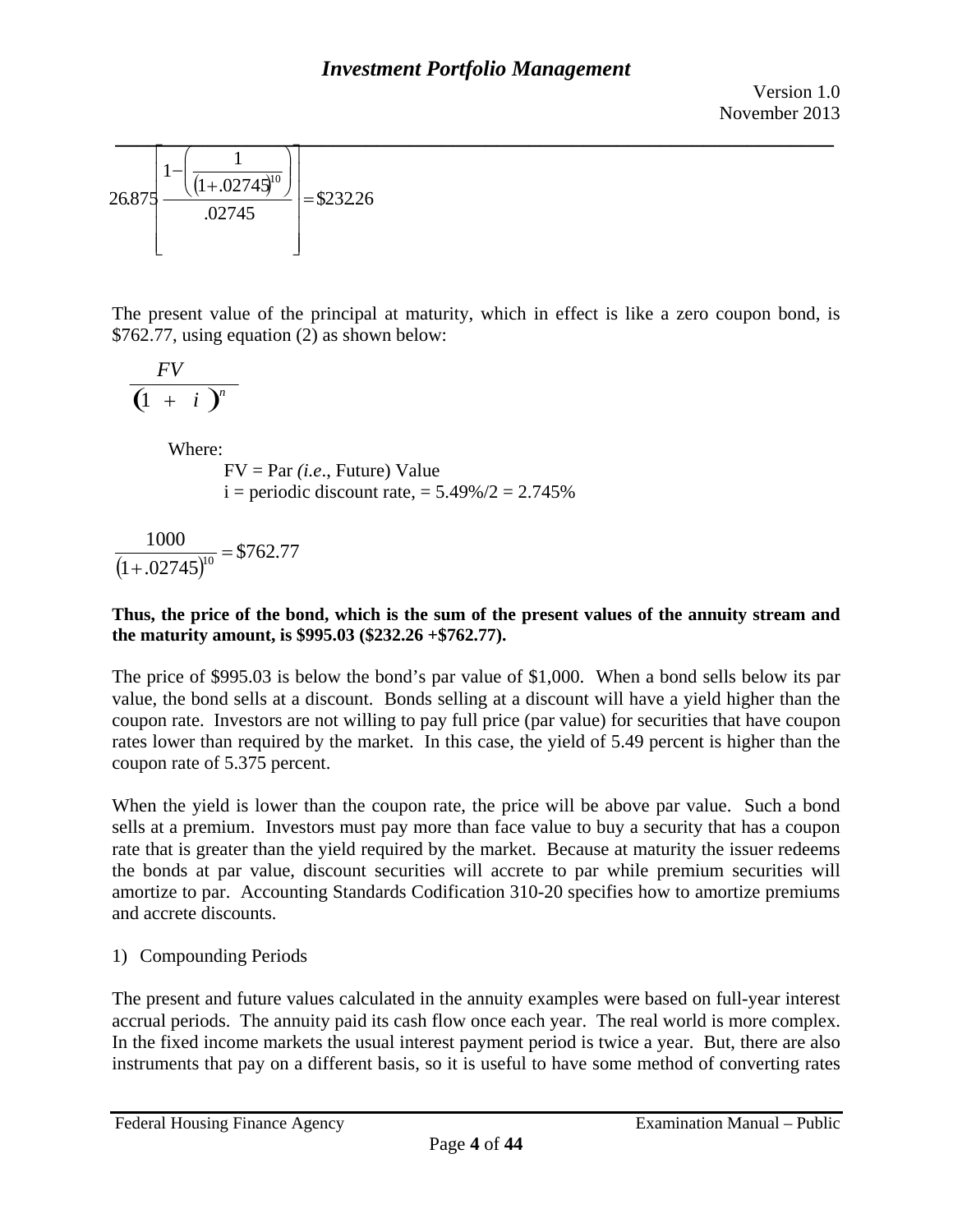*\_\_\_\_\_\_\_\_\_\_\_\_\_\_\_\_\_\_\_\_\_\_\_\_\_\_\_\_\_\_\_\_\_\_\_\_\_\_\_\_\_\_\_\_\_\_\_\_\_\_\_\_\_\_\_\_\_\_\_\_\_\_\_\_\_\_*  to the same basis so that investors can make comparisons between instrument types. Mortgage pass through securities pay monthly, and some interest rate swaps pay quarterly. Most rates are quoted on a semi-annual, or bond equivalent, basis. Investors convert yields on instruments that do not pay semi-annually to their semi-annual equivalent for comparison purposes. The equation for converting an annual rate to its semi-annual equivalent is:

$$
SAY = 2\left(\left(1 + R_a\right)^{\frac{1}{2}} - 1\right)
$$
\nWhere:

\n(5)

Where:

SAY=Semi-annual equivalent yield R *a* =Annual yield

In the example above, the semi-annual equivalent of a 6.4 percent annual rate is 6.3 percent, calculated as follows:

$$
SAY = 2\left(\left(1 + .064\right)^{\frac{1}{2}} - 1\right) = .063
$$

The general equation for converting a rate to its semi-annual equivalent basis is:

$$
SAY = 2\left(\left(1 + \frac{R}{k}\right)^{\frac{k}{2}} - 1\right) \tag{6}
$$

Where:

k=number of interest payments per year  $R =$  the return, or yield, expressed on the stated payment basis

For example, the semi-annual equivalent yield of a 6 percent quarterly pay bond that pays 1.5 percent four times a year is calculated as follows:

$$
SAY = 2\left(\left(1+.015\right)^{\frac{4}{2}}-1\right) = .06045
$$

# 2) Yield-To-Maturity (YTM)

The price of a bond is simply the sum of the present values of its cash flows. The cash flows are the coupon payments and the return of principal at maturity. We could discount each of the cash flows at a rate specific to when we receive the flow, but YTM calculations use the same discount rate for all of the cash flows. Later in this appendix we will see how to determine the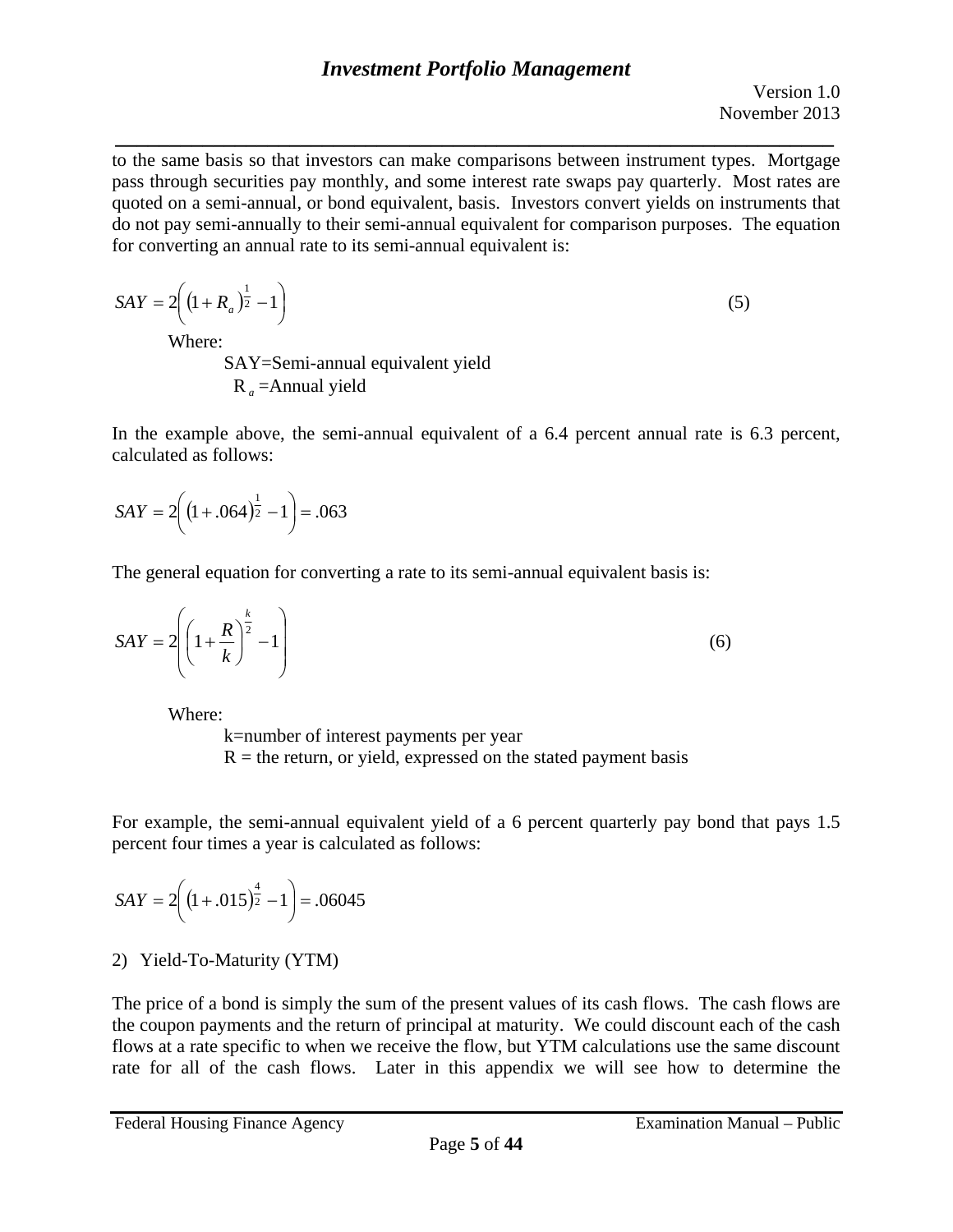*\_\_\_\_\_\_\_\_\_\_\_\_\_\_\_\_\_\_\_\_\_\_\_\_\_\_\_\_\_\_\_\_\_\_\_\_\_\_\_\_\_\_\_\_\_\_\_\_\_\_\_\_\_\_\_\_\_\_\_\_\_\_\_\_\_\_*  theoretically appropriate discount rate for each maturity, and why investors find it valuable to do so. For now, however, the YTM is that single discount rate that equates the sum of the discounted cash flows to the price of a bond.

The equation for a bond price is:

$$
P = \frac{C_1}{(1+y)} + \frac{C_2}{(1+y)^2} + \dots + \frac{C_n + Par}{(1+y)^n}
$$
(7)

Where:

P=Bond price  $C_i$  = cash flow in period i, in this case the semiannual coupon payment  $Par = Par$  Value  $Y =$  yield to maturity/2  $n =$  number of periods to maturity (2 times the number of years to maturity for a semi-annual pay bond)

The YTM is the discount rate, y, that satisfies equation (7). It gives a present value of cash flows equal to the bond's market price. In this case, the YTM is also the semi-annual, or bond equivalent, yield, because we receive payments twice per year. The bond-equivalent yield (BEY) is the standard for yield comparisons in the fixed income market.

Table 1

| (1)           | (2)              | (3)           | (4)              |
|---------------|------------------|---------------|------------------|
| <b>Period</b> | <b>Cash Flow</b> | D iscount     | <b>Present</b>   |
|               |                  | <b>Factor</b> | value of         |
|               |                  |               | <b>Cash Flow</b> |
| 1             | 26.88            | 0.973         | 26.16            |
| 2             | 26.88            | 0.947         | 25.46            |
| 3             | 26.88            | 0.922         | 24.78            |
| 4             | 26.88            | 0.897         | 24.12            |
| 5             | 26.88            | 0.873         | 23.47            |
| 6             | 26.88            | 0.850         | 22.84            |
| 7             | 26.88            | 0.827         | 22.23            |
| 8             | 26.88            | 0.805         | 21.64            |
| 9             | 26.88            | 0.784         | 21.06            |
| 10            | 1026.88          | 0.763         | 783.27           |
|               |                  |               | 995.03           |

Table 1 illustrates the calculation of the price of the \$1,000 par value five-year Treasury security we reviewed earlier. Rather than using the present value equations for an annuity and a single cash flow to calculate the price, as before, we are now going to view each cash flow separately. To calculate a bond price using equation (7), we need a schedule of the bond's cash flows. In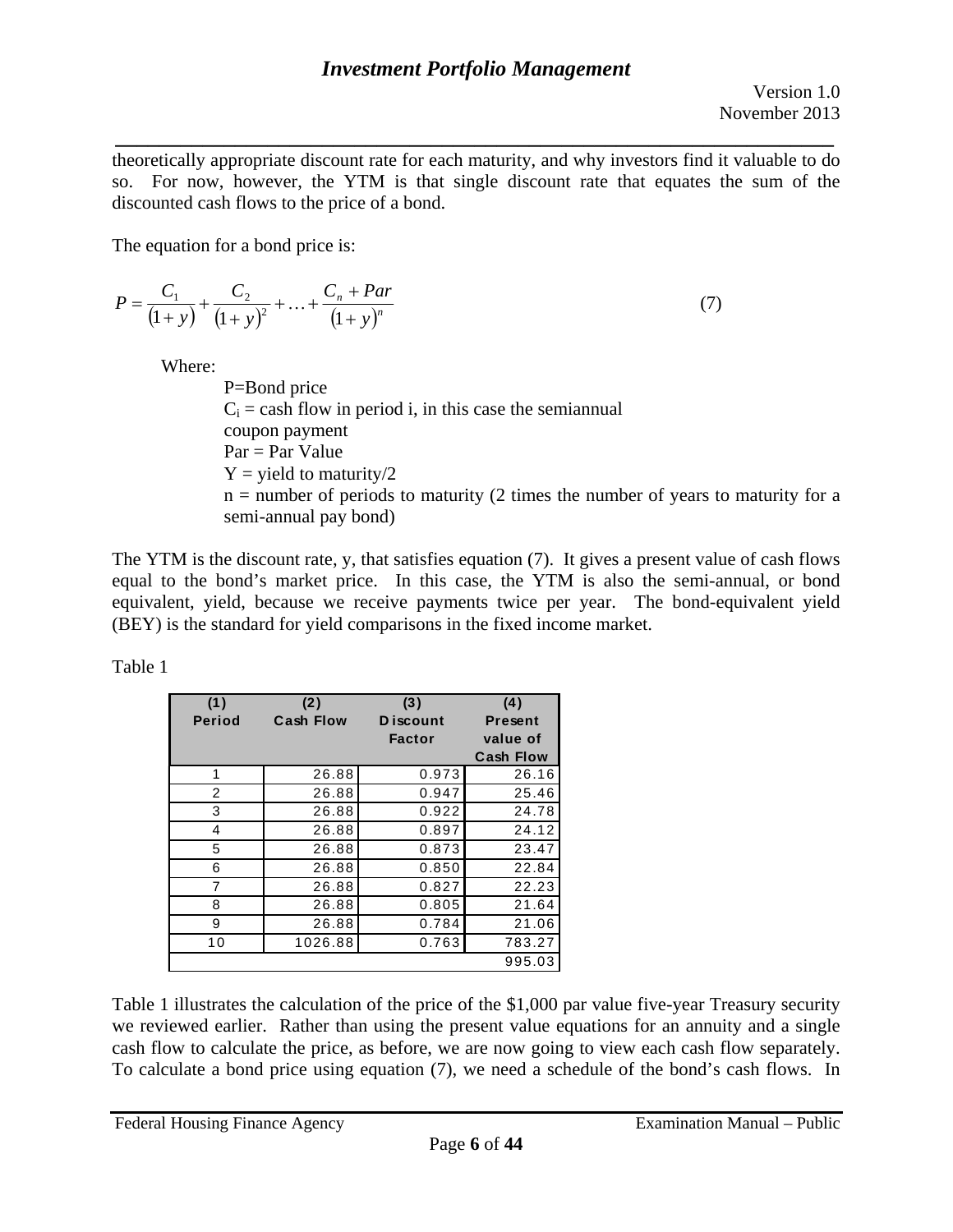*\_\_\_\_\_\_\_\_\_\_\_\_\_\_\_\_\_\_\_\_\_\_\_\_\_\_\_\_\_\_\_\_\_\_\_\_\_\_\_\_\_\_\_\_\_\_\_\_\_\_\_\_\_\_\_\_\_\_\_\_\_\_\_\_\_\_*  Table 1, column one shows the period in which the cash flow is received. Period 1 is six months from today, period 2 is one year from today, and so on out to five years. Here, we have assumed a new issue bond with its coupon due a full six months from now. Column 2 schedules the cash flows. The Treasury security pays \$26.875 for each six-month period. In period 10, the investor receives the interest payment (\$26.875) plus the return of principal (\$1,000). Column 3 provides the discount factor. The discount factor is the result of applying the present value equation given

in equation (2),  $PV = \frac{FV}{(1+i)^t}$ . It is the amount we need to invest today in order to receive \$1.00

in period t. The values decline as we go down the column because the amount we invest will take longer to compound to get to \$1.00. Column 4 details the present value of each scheduled cash flow. It results from multiplying the cash flow in column 2 by the discount factor in column 3. As before, we see the price of the bond is \$995.03.

3) Bond Price Sensitivity

While the valuation of a financial instrument is an important concept in investment management, quantifying the sensitivity of that valuation to changes in market conditions such as interest rates and volatility is at the core of investment portfolio risk management.

A basic property of non-callable bonds is that the price of the bond has an inverse relationship to its yield. This is because the price of a bond is the present value of its cash flows. As market yields increase, the present value of future cash flows decreases. The price of the bond will decrease since its promised cash flows become less valuable; the coupon rate on the bond is lower than the market's required yield. The most important determinant of price sensitivity is maturity. A less understood factor, however, is the level of interest rates.

Graphically, (see Figure 1) the shape of the price/yield relationship for an option free bond is

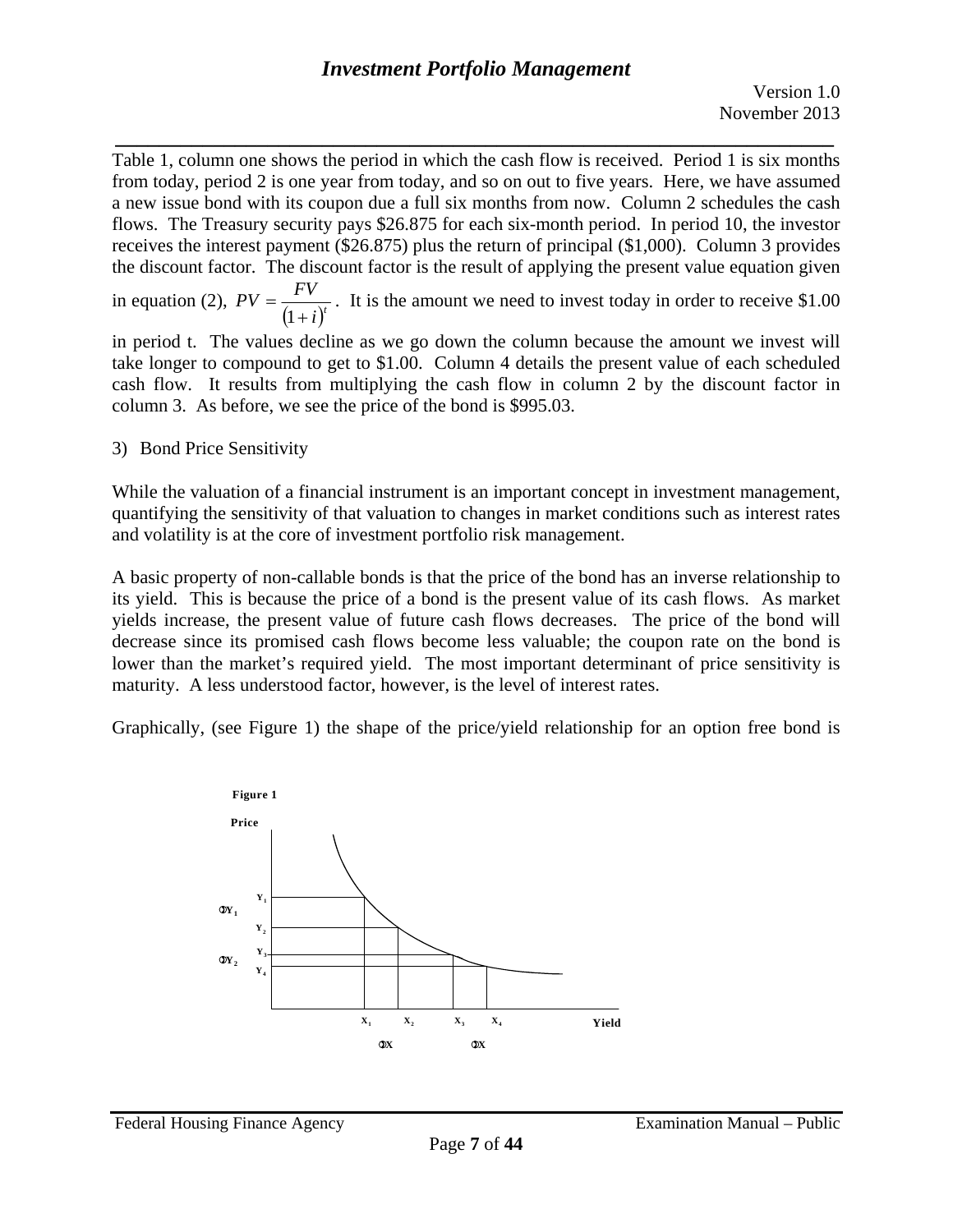*\_\_\_\_\_\_\_\_\_\_\_\_\_\_\_\_\_\_\_\_\_\_\_\_\_\_\_\_\_\_\_\_\_\_\_\_\_\_\_\_\_\_\_\_\_\_\_\_\_\_\_\_\_\_\_\_\_\_\_\_\_\_\_\_\_\_*  curved, or "convex." It is not linear. This property of fixed income securities is beneficial. When yields decline (increase) the price of the bond will not only increase (decrease), but will do so at an increasing (decreasing) rate. This property of non-callable bonds is known as positive convexity, which this appendix will cover in detail later. Because of positive convexity, price sensitivity for bonds, given a particular yield change, are greater at lower interest rates than they are at higher interest rates. This is evident by looking at the slope of the price/yield curve in Figure 1. The relationship between price and yield is a curve, and not a line, because equation (7), the bond price formula, is not a linear equation.

At low rate levels, a given change in yields causes a bigger change in price than at higher rate levels. The fact that the graph is a curve, and not a line, means that yield changes (along the X axis) produce different changes in price (along the Y axis) all along the curve. In Figure 1 the difference between the two yields X2 and X1, (X2-X1), is the same as the difference between X4 and X3, (X4-X3), but the associated price changes are not the same. The price change at lower rates (Y1-Y2) is greater than at higher rates (Y3-Y4).

## *Bond Price Sensitivity: Duration & Convexity*

Many financial professionals use duration and convexity to measure the sensitivity of a bond's (or portfolio's) value to parallel changes in yield. Thus, these terms are measures of risk. There are a number of different "duration" measures. "Modified" duration directly estimates the price sensitivity of a security. Related terms include  $Macaulay<sup>10</sup>$  duration and effective duration. Although all attempt to measure price sensitivity, in practice they have different uses.

Macaulay duration is useful in immunization, a process in which a risk manager constructs a portfolio whose value will at least equal a specified liability amount, regardless of whether rates rise or fall. To obtain such a portfolio, the manager acquires a portfolio with a Macaulay duration equal to the investment horizon (the liability maturity) and an initial present value of the bond portfolio equal to the present value of the future liabilities. If interest rates rise, the investor's total return from interest will increase, offsetting the decline in portfolio values. If interest rates fall, the rise in portfolio values offsets the decline in the return from interest payments.

Portfolio managers use modified duration, an extension of Macaulay duration, to measure a bond's price sensitivity to small parallel movements in interest rates. For securities that have fixed cash flows, such as Treasuries, modified duration can provide a very good estimate of price sensitivity, especially for small yield changes.

To illustrate the calculation of Macaulay and modified duration, consider the previous example of a five-year Treasury note with a coupon of 5.375 percent, priced to yield 5.49 percent. First, the relevant equations:

 $\overline{a}$ 

<sup>10</sup> Macaulay F., *Some Theoretical Problems Suggested by Movements of Interest Rates, Bond Yields and Stock Prices in the United States since 1856* (New York: National Bureau of Economic Research, 1938).

Federal Housing Finance Agency **Examination Manual** – Public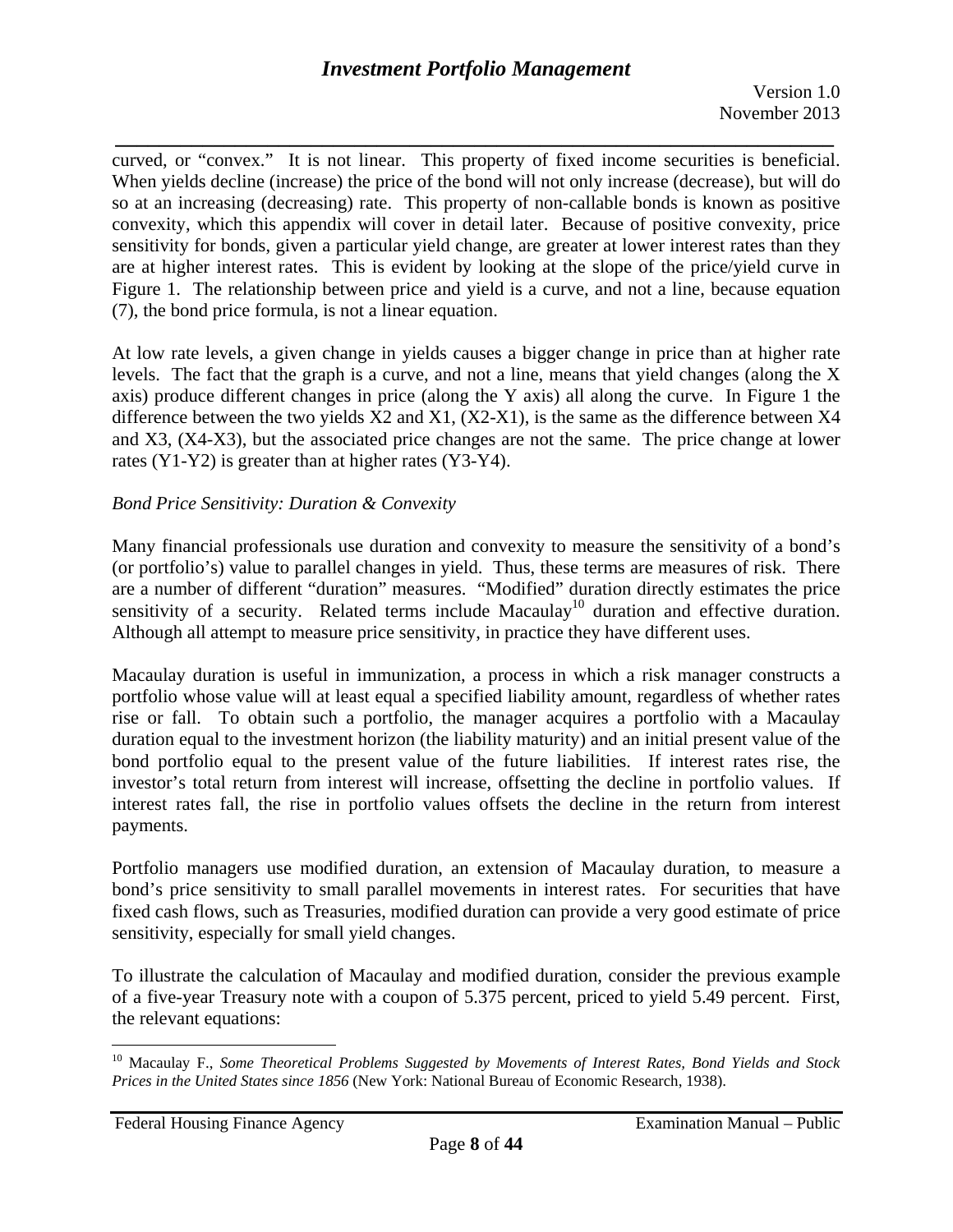## *Macaulay Duration* (in periods):

$$
D = 1 \left( \frac{C_1}{\frac{(1+y)}{P}} \right) + 2 \left( \frac{C_2}{\frac{(1+y)^2}{P}} \right) + \dots + n \left( \frac{C_n + Par}{\frac{(1+y)^n}{P}} \right)
$$
(8)

*Macaulay Duration* **(in years):**

$$
D_{y} = \frac{D}{k} \tag{9}
$$

Where:

D =Macaulay duration in periods  $D<sub>v</sub>$ =Macaulay duration in years k =number of interest periods per year And other variables are the same at the yield to maturity calculation in equation (7)

Perhaps an easier way to see what the duration calculation does is to consider an alternative representation of Macaulay's duration:

$$
D = \frac{(1)PVCF + (2)PVCF + ... + (n)PVCF}{PVTCF}
$$
 (10)

where:

 $\text{PVCF}_{t}$  = Present value of cash flow in period t discounted at the periodic yield; PVTCF = Present value of total cash flow, the price;

 $k =$  number of periods per year.  $k = 2$  for Treasury securities that pay semiannually.

n = number of periods until maturity. With semiannual compounding, a five-year Treasury security has n=10 periods; and

 $t = period$  in which the investor receives the cash flow.

The denominator of the equation is the bond's price, including accrued interest. In the numerator, the duration calculation considers the present value of each cash flow, and multiplies it by the period in which it occurs.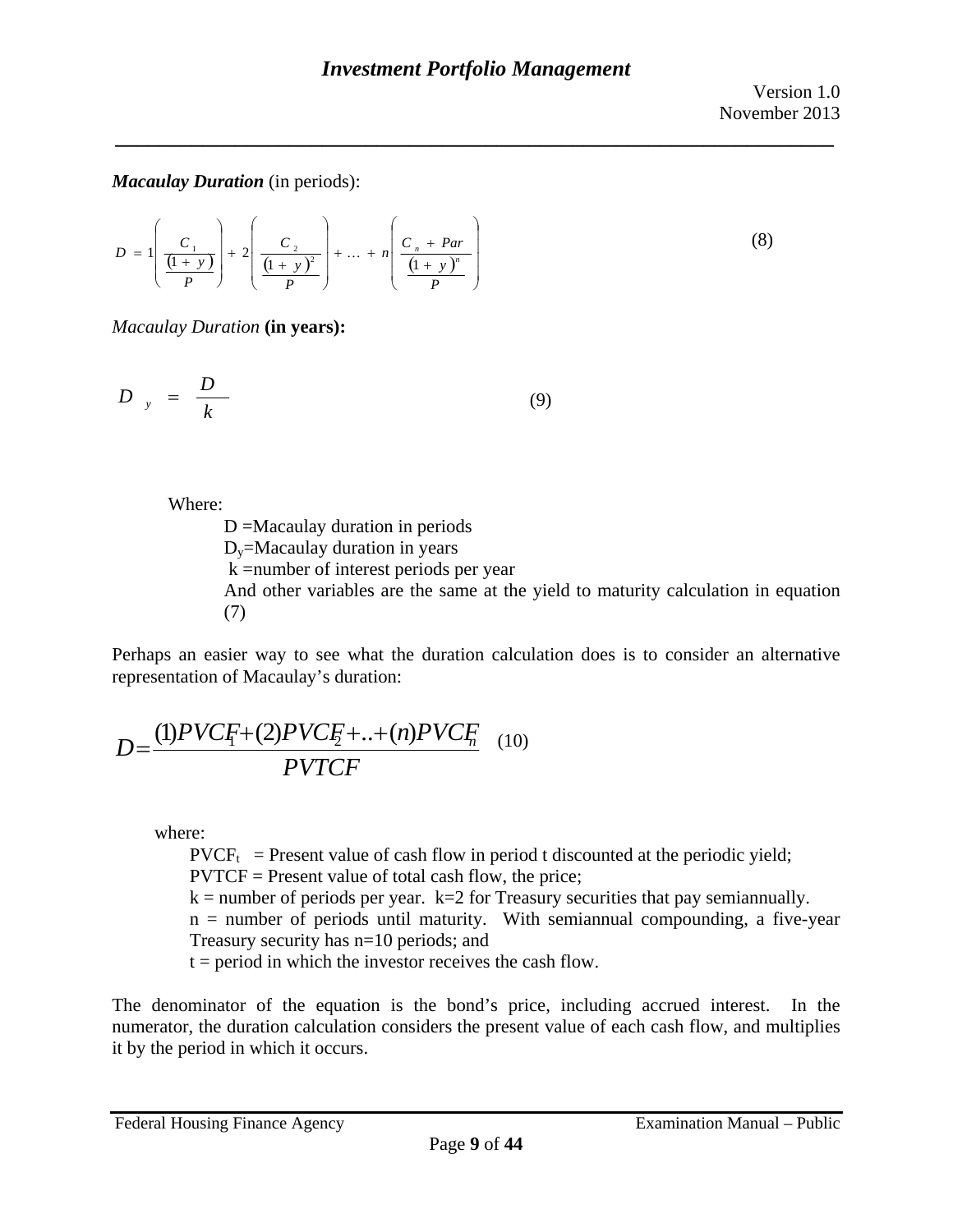*\_\_\_\_\_\_\_\_\_\_\_\_\_\_\_\_\_\_\_\_\_\_\_\_\_\_\_\_\_\_\_\_\_\_\_\_\_\_\_\_\_\_\_\_\_\_\_\_\_\_\_\_\_\_\_\_\_\_\_\_\_\_\_\_\_\_*  Modified Duration:

$$
D_{\text{mod}} = \frac{D_y}{1 + \left(\frac{yield}{k}\right)}
$$
(11)

Where:  $D_{\text{mod}} = \text{Modified}$  Duration

The percentage price change for a security, using duration, is:

Percentage price change  $= -D_{mod} x$  yield change x 100 (12)

For example, if a bond has a modified duration of 2.0, a 100 basis point change in rates would cause a percentage price change of: 2.0 x .01 x  $100 = 2$  percent. Modified duration simply measures percentage price sensitivity.

To calculate duration, we need a schedule of the bond's cash flows. In Table 2, column one shows the period in which the cash flow is received. Period 1 is six months from today, period 2 is one year from today, and so on out to five years. Column 2 schedules the cash flows. The Treasury security pays \$26.875 for each six-month period. In period 10 the investor receives the interest payment (\$26.875) plus the return of principal (\$1,000). Column 3 provides the discount factor. The discount factor is what a dollar is worth, based upon our assumed discount rate of 5.49 percent, at each future point. These factors decline over time, because a dollar becomes worth less the further in the future we receive it. This results from applying the present value equation given in Equation (2).  $PV = FV/(1+i)^t$ . In this case, the FV is always \$1, because we're calculating the present value of a dollar at some future period. Column 4 details the present value of each scheduled cash flow. It results from multiplying the cash flow in column 2 by the discount factor in column 3. Column 5 represents the present value of each cash flow, multiplied by the period in which it occurs. For example, in period 1 the present value of the cash flow is \$26.157, and is multiplied by 1 to get \$26.16 in column 5. In period 2, the present value of \$25.458 multiplied by 2 gives \$50.92 in column 5.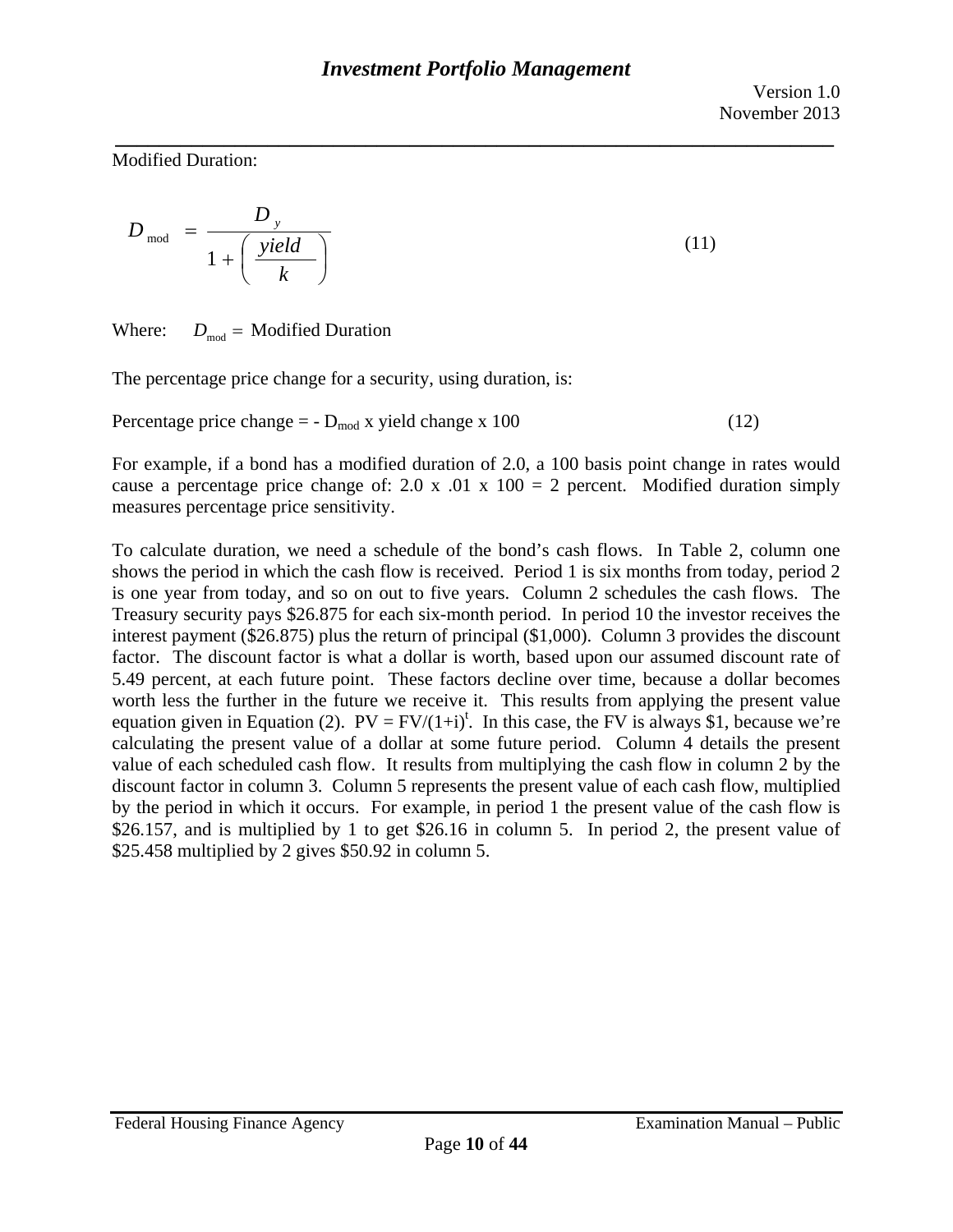Version 1.0 November 2013

| <b>Table 2</b>    |           |                                  |                 |                                            |  |  |
|-------------------|-----------|----------------------------------|-----------------|--------------------------------------------|--|--|
| (1)<br>Period (t) | (2)<br>CF | (3)<br><b>Discount</b><br>Factor | (4)<br>$PVCF_t$ | (5)<br>$\mathbf{t}$ X (PVCF <sub>t</sub> ) |  |  |
| $\mathbf{1}$      | 26.875    | .9733                            | \$26.157        | \$26.16                                    |  |  |
| $\overline{c}$    | 26.875    | .9473                            | \$25.458        | \$50.92                                    |  |  |
| 3                 | 26.875    | .9220                            | \$24.778        | \$74.33                                    |  |  |
| $\overline{4}$    | 26.875    | .8973                            | \$24.116        | \$96.46                                    |  |  |
| 5                 | 26.875    | .8734                            | \$23.472        | \$117.36                                   |  |  |
| 6                 | 26.875    | .8500                            | \$22.845        | \$137.07                                   |  |  |
| $\overline{7}$    | 26.875    | .8273                            | \$22.234        | \$155.64                                   |  |  |
| 8                 | 26.875    | .8052                            | \$21.640        | \$173.12                                   |  |  |
| 9                 | 26.875    | .7837                            | \$21.062        | \$189.56                                   |  |  |
| 10                | 1,026.875 | .7628                            | \$783.268       | \$7,832.68                                 |  |  |
|                   |           |                                  | \$995.031       | \$8,853.30                                 |  |  |

Table 2 simply replicates what occurs when applying equation (10). The sum of the present values of the cash flows in column 4 is \$995.03. This is the bond's price, which is the same value we got when we valued the bond as an interest annuity stream and a principal cash flow at maturity using Equations 2 and 4. Macaulay duration is calculated as the sum of column 5 divided by the bond's price. The resulting duration of 8.898 is measured in periods. To get duration in years, divide duration (in periods) by the number of periods in a year (2), and get Macaulay duration of 4.449 years (equation 9). To get modified duration, we apply equation (11).

$$
D = \frac{8,853 \cdot .30}{995 \cdot .031} = 8.898
$$

$$
D_{y} = \frac{8.898}{2} = 4.449
$$

$$
D_{\text{mod}} = \frac{4.449}{1.0275} = 4.33
$$

Modified duration, which estimates the amount that a bond's price will change, assumes that changes in yield do not change cash flows. In our example, the bond has a modified duration of 4.33 years. Thus, the bond's price is estimated to increase/decrease 4.33 percent if market interest rates fall/rise 100 basis points. Note in equation (12) that there is a negative sign in front of the modified duration term. This illustrates that when interest rates rise (the yield change is positive), the change in price is negative. If interest rates fall (the yield change is negative), the change in price is positive. There are some securities, such as interest-only securities stripped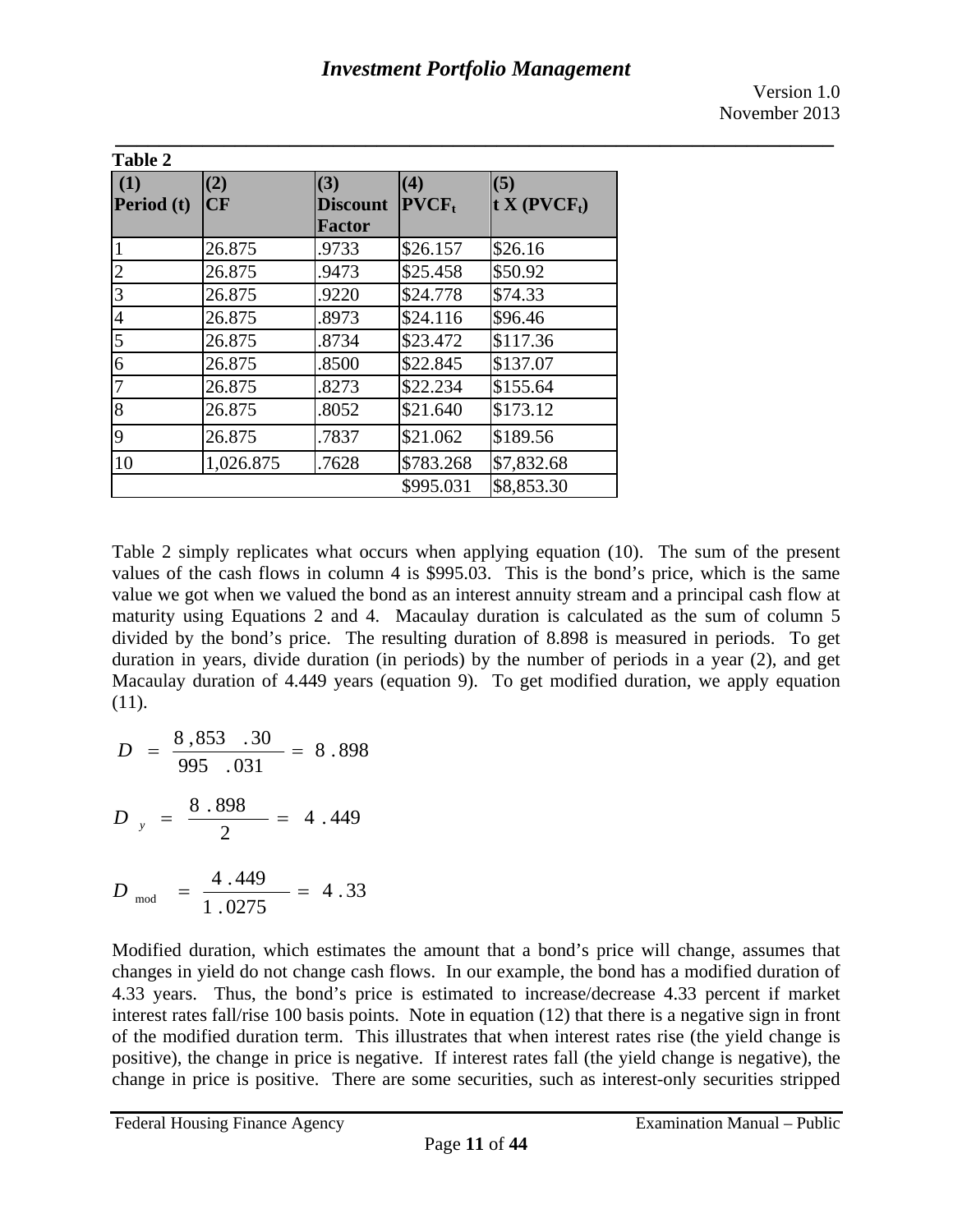from mortgage pass-through securities, whose prices rise when rates rise. Such securities have negative durations.

*\_\_\_\_\_\_\_\_\_\_\_\_\_\_\_\_\_\_\_\_\_\_\_\_\_\_\_\_\_\_\_\_\_\_\_\_\_\_\_\_\_\_\_\_\_\_\_\_\_\_\_\_\_\_\_\_\_\_\_\_\_\_\_\_\_\_* 

Modified duration calculates an estimate for percentage changes in price, but portfolio managers are also interested in absolute dollar price changes. Dollar duration provides the estimated dollar price change, and is calculated by multiplying the modified duration of a bond by its price.

 $Dollar Duration = - Modified duration x price$  (13)

For example, the modified duration of a 5 percent coupon, ten year bond trading at 89.98 and yielding 6.37 percent is 7.62 years. Its dollar duration for a 100 basis point change in rates is 6.86, (7.62 x .9). This means that a \$100 par value bond would have an estimated dollar price change of \$6.86 for a 100 basis point change in rates. The price of the bond at a 6.27 yield, ten basis points lower, is 90.67. Since the yield change is only 10 basis points, not 100 basis points, the estimate of the price change using dollar duration is  $$0.69$  (-7.62 x .90 x -0.1). The actual price change is also \$0.69. Over small yield changes, such as the 10 basis points here, duration (and dollar duration) provide very good approximations of price sensitivity.

The duration of any zero coupon cash flow for a given maturity will always be longer than that of a regular interest-bearing bond. The reason for this is that a higher proportion of the total cash flow for an interest-bearing bond occurs sooner than for a zero coupon bond. The earlier the cash flow occurs, the lower the risk, since risk increases with maturity.

Lower coupon securities have higher durations, or more price sensitivity, than higher coupon securities. A zero coupon security is more  $\frac{1}{2}$  price-sensitive than any other security with

its maturity. Reviewing equation (10), the zero coupon bond has only one cash flow.

$$
D = \frac{(1)PVCF_1 + (2)PVCF_2 + ... + (n)PVCF_n}{PVTCF}
$$

In the equation, all terms in the numerator are zero, except the last one.

$$
D = \frac{(n) PVCF_n}{PVTCF}
$$

except for n. The last term in the numerator is  $(n)$ PVCF<sub>n.</sub> Since a zero coupon bond has only one cash flow,  $PVCF<sub>n</sub>$  is PVTCF. Therefore, the term in the numerator cancels the term in the denominator, except for n.  $D = n$ 

$$
D = n
$$

Thus, the Macaulay duration of a zero coupon security is its maturity. The modified duration is slightly less, after applying equation (11).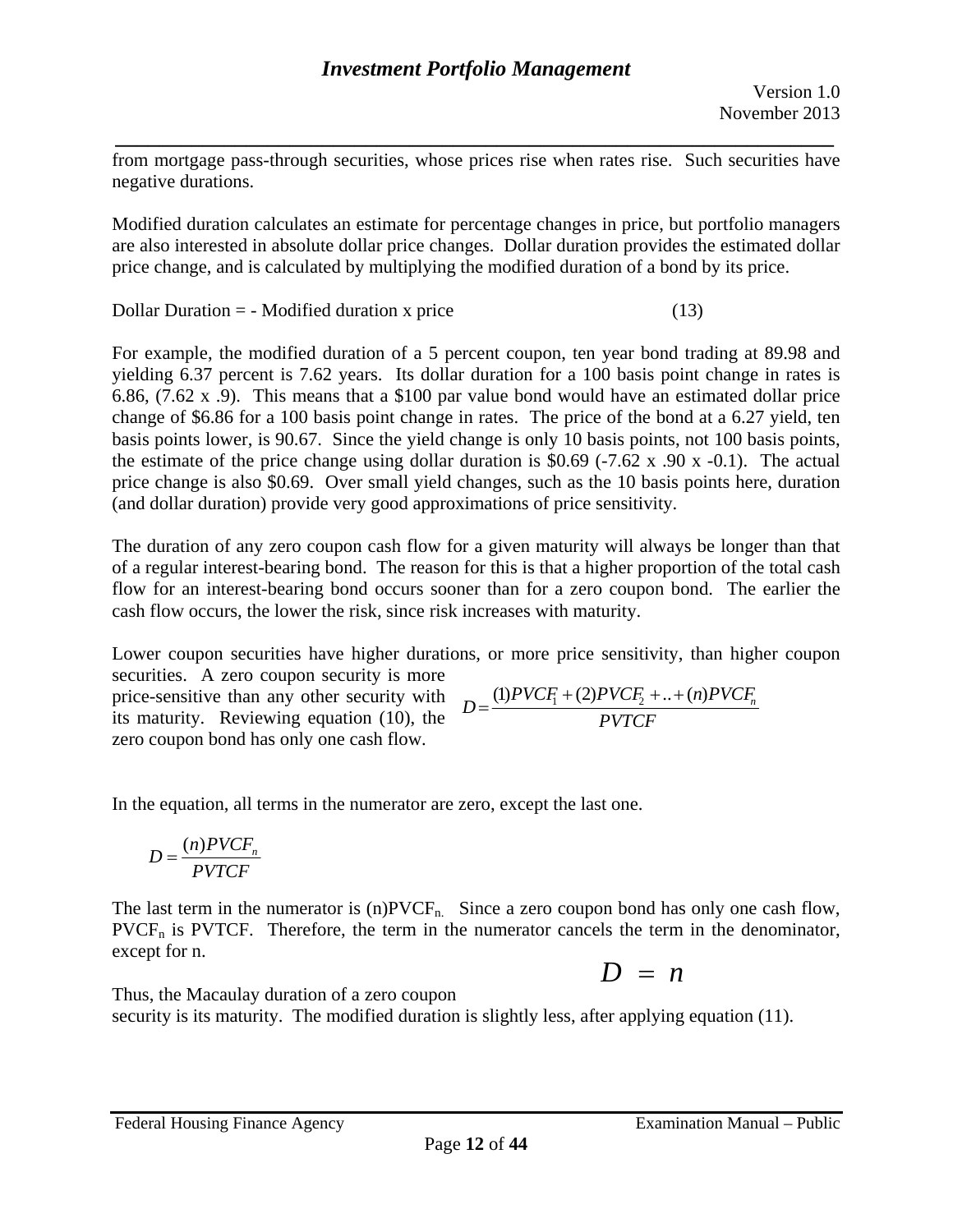*\_\_\_\_\_\_\_\_\_\_\_\_\_\_\_\_\_\_\_\_\_\_\_\_\_\_\_\_\_\_\_\_\_\_\_\_\_\_\_\_\_\_\_\_\_\_\_\_\_\_\_\_\_\_\_\_\_\_\_\_\_\_\_\_\_\_*  Equation (10) also provides a convenient way of seeing why longer maturity assets have more price sensitivity than do shorter maturity assets. Since the denominator of the equation is just the price, it is the terms in the numerator that determine duration. Since the present value of each cash flow is multiplied by the period in which it occurs, the longer the maturity, the greater the duration measure, because each cash flow present value is multiplied by a bigger term for n, and consequently the greater the price sensitivity.

 *Error in estimating price*  **Figure 2 Convexity & D uration**  *Price (\$) Yield (% )*  **Price/Yield Curve: Positively Convex**  *based only on duration*  **D uration:linear approximation** 

Recall the price/yield curve for option-free securities:

For progressively larger changes in interest rates, the duration estimate of the actual price movement will be increasingly in error. Using our five-year Treasury example, Table 3 quantifies the duration error for a 100, 200, and 300 basis point change in interest rates. It compares the price change estimated by duration with the actual percentage price change. Notice that the greater the change in rates from our starting level of 5.49 percent, the greater the error in the duration estimate. For example, when rates rise 300 basis points to 8.49 percent, duration estimates that the price will decline 12.99 percent while the actual price decline is only 12.04 percent. The error using duration is thus 0.95 percent at 300 basis points. At a 100 basis point change the difference between the actual price change and the duration estimate is only 0.11 percent.

Note that the duration price estimate always is less than the actual price, since the straight line tangent to the curve in Figure 2 lies below the curve at all points except at the current price (tangency point). Finally, note that the actual price change when yields fall is greater than the price change when rates rise. For example, when yields drop 100 basis points, the price increases 4.44 percent. The price falls 4.22 percent when yields increase 100 basis points. This is positive convexity.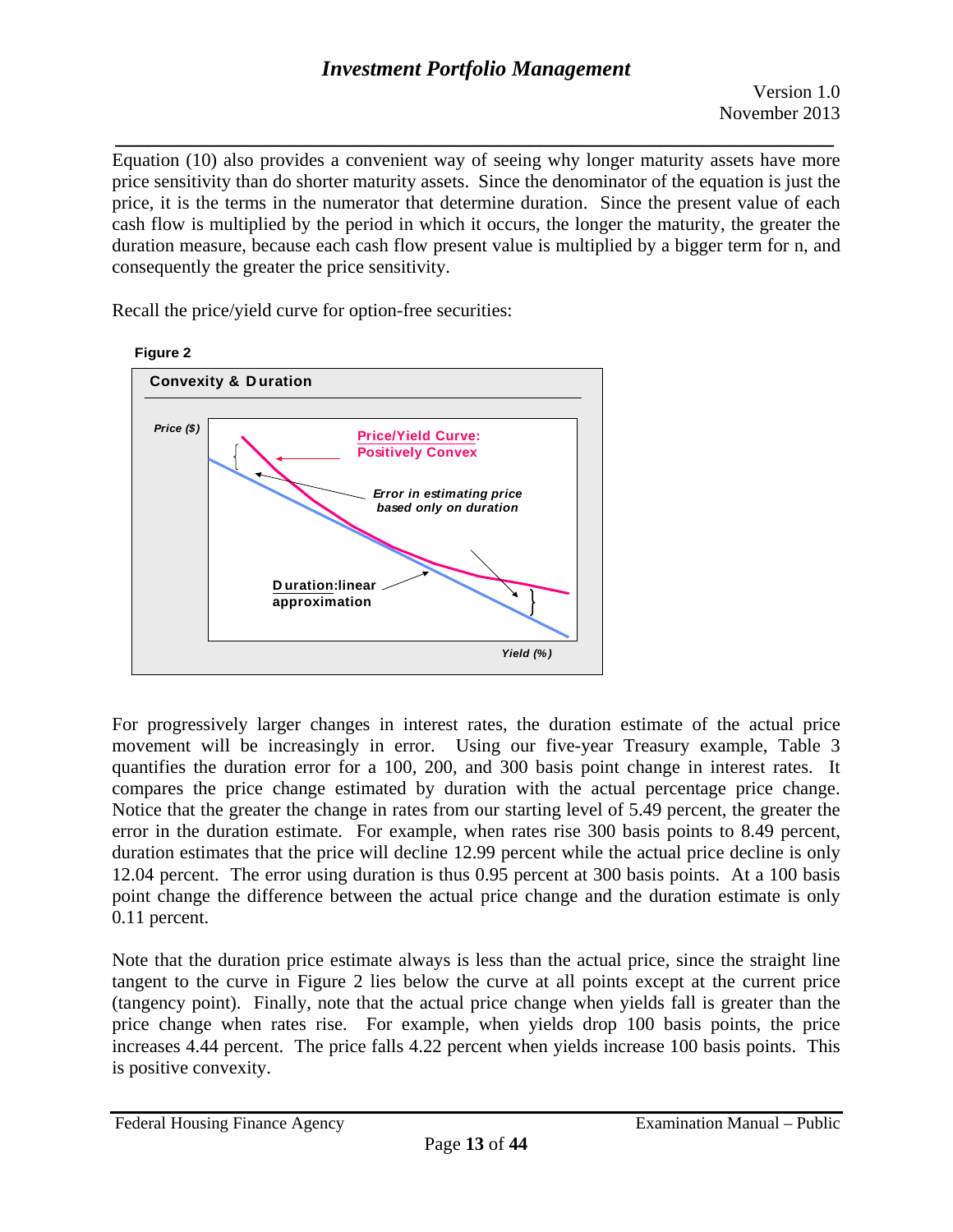(14)

| <b>Actual Price</b> | \$1,134.85 | \$1,085.80 | \$1,039.24 | \$995.03 | \$953.03  | \$913.13    | \$875.20    |
|---------------------|------------|------------|------------|----------|-----------|-------------|-------------|
| % Price Change      | 14.05%     | 9.12%      | 4.44%      |          | $-4.22%$  | $-8.23%$    | $-12.04%$   |
|                     |            |            |            |          |           |             |             |
| Est. Price          | ,124.28    | ا 1,081.20 | 1,038.11   |          | 951.95    | 908.86<br>S | 865.78<br>S |
| Est. Price Chg      | 12.99%     | 8.66%      | 4.33%      |          | $-4.33\%$ | $-8.66\%$   | $-12.99%$   |
|                     |            |            |            |          |           |             |             |
| Duration Error      | $1.06\%$   | 0.46%      | 0.11%      |          | 0.11%     | 0.43%       | 0.95%       |

### *\_\_\_\_\_\_\_\_\_\_\_\_\_\_\_\_\_\_\_\_\_\_\_\_\_\_\_\_\_\_\_\_\_\_\_\_\_\_\_\_\_\_\_\_\_\_\_\_\_\_\_\_\_\_\_\_\_\_\_\_\_\_\_\_\_\_*  Table 3

The calculation of duration assumes that when yields change, the cash flows of a bond will not change. This is an unrealistic assumption for bonds with options, such as callable bonds or mortgage-backed securities. In the case of a callable bond, a decline in the market yield near or below the coupon rate will limit the price appreciation. Investors will be reluctant to pay more than par for a bond that the issuer can redeem, at par, prior to maturity. If the bond is called, investors who pay more than par (or the call price) will have a capital loss. Therefore, Macaulay and modified duration, which assume that cash flows do not change, are not effective methods of quantifying the price sensitivity of bonds with embedded options.

Investors use a different measure, called effective duration (also known as option adjusted duration), to address the likelihood that cash flows will change as rates change. Equation (14) below shows the calculation for effective duration.

$$
D_{\text{eff}} = \frac{P_d - P_u}{2 P (\Delta y)}
$$

Where:

 $P = Initial price$  $P_d$  = Price when rates go down  $P_u$  = Price when rates go up  $(\Delta y)$  = yield change (in basis points)

The important difference between effective duration and other duration measures is that the price of the bond, in both up and down rate shifts, is determined based upon cash flows expected to occur in that new rate environment. Many analysts compute the price for the security in up and down interest rate scenarios using a constant option adjusted spread (OAS). OAS analysis is discussed later in this appendix.

For a CMO, for example, a rate decline of 100 basis points would trigger a new prepayment rate, which would generate a new cash flow schedule. A rise in rates might trigger a slower prepayment rate.

Effective duration essentially takes an average of price changes when rates rise and fall. This "average" can mask the true amount of risk when a security has very different price changes when rates rise and fall. For example, consider a security priced at 100 (par), whose value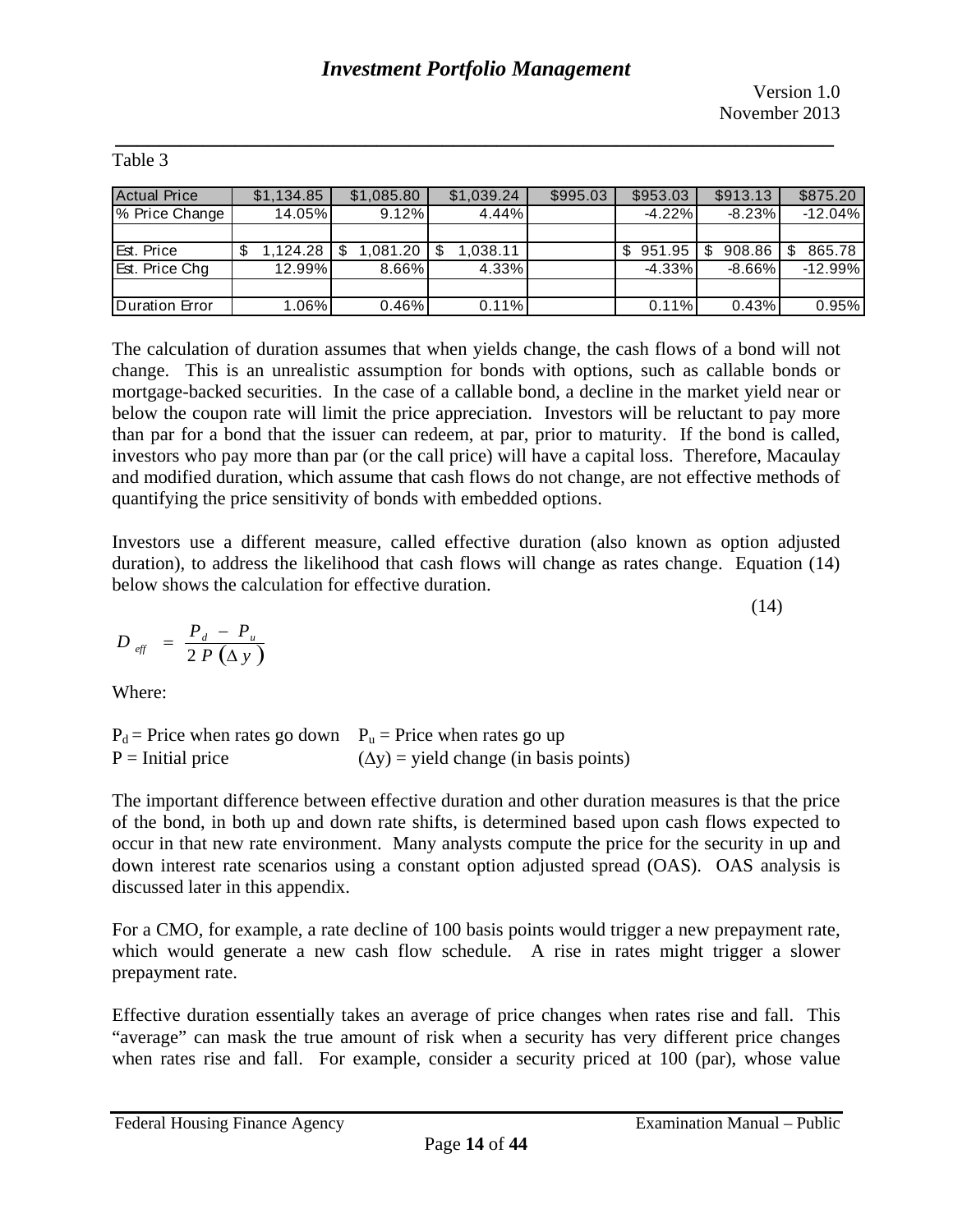*\_\_\_\_\_\_\_\_\_\_\_\_\_\_\_\_\_\_\_\_\_\_\_\_\_\_\_\_\_\_\_\_\_\_\_\_\_\_\_\_\_\_\_\_\_\_\_\_\_\_\_\_\_\_\_\_\_\_\_\_\_\_\_\_\_\_*  becomes 102 when rates fall 100 basis points and 85 when rates rise 100 basis points. The security clearly has an asymmetric risk profile; it loses much more than it gains when rates change 100 basis points.

Using equation (12) the effective duration of the security would be 8.5:

$$
D_{\text{eff}} = \frac{102 - 85}{2 \times 100 \times .01} = 8.5
$$

While effective duration does consider how rate changes affect cash flows, it can give a resulting risk measure that bears little relationship to how the security will perform, especially when the interest rate move is large. The example above shows that the bond's price will rise 2 percent or fall 15 percent if rates change by 100 basis points. Effective duration thus has little meaning for a bond with such an asymmetric risk profile for a yield change this significant. Effective duration is therefore much more effective over smaller yield changes, such as 25 basis points.

This example underscores the important point that investors should understand the projected price change of a security in both rising and falling rates, rather than rely on a summary measure like effective duration.

The term "effective duration" used here is the one given in various books written by Frank Fabozzi, as well as other authors. Some market participants, however, use "effective duration" in different ways. Examiners should recognize that this term may have a meaning that varies among different users.

Examiners can use the following table to gain a general insight into the price sensitivity of securities in a regulated entity's investment portfolio:

| Security<br>4)      | <b>Estimated Price Sensitivity</b> |  |  |  |
|---------------------|------------------------------------|--|--|--|
|                     | (100)<br>basis point<br>yield      |  |  |  |
|                     | change)                            |  |  |  |
| 2 Year Treasury     | 1.95%                              |  |  |  |
| 4 Year Treasury     | 3.49%                              |  |  |  |
| 5 Year Treasury     | 4.27%                              |  |  |  |
| 7 Year Treasury     | 5.66%                              |  |  |  |
| 10 Year Treasury    | 7.44%                              |  |  |  |
| 30 Year Treasury    | 14.18%                             |  |  |  |
| 15 Year Ginnie Mae  | 3.59%                              |  |  |  |
| 15 Year Fannie Mae  | 3.50%                              |  |  |  |
| 30 Year Freddie Mac | 4.31%                              |  |  |  |
| 30 Year Ginnie Mae  | 4.80%                              |  |  |  |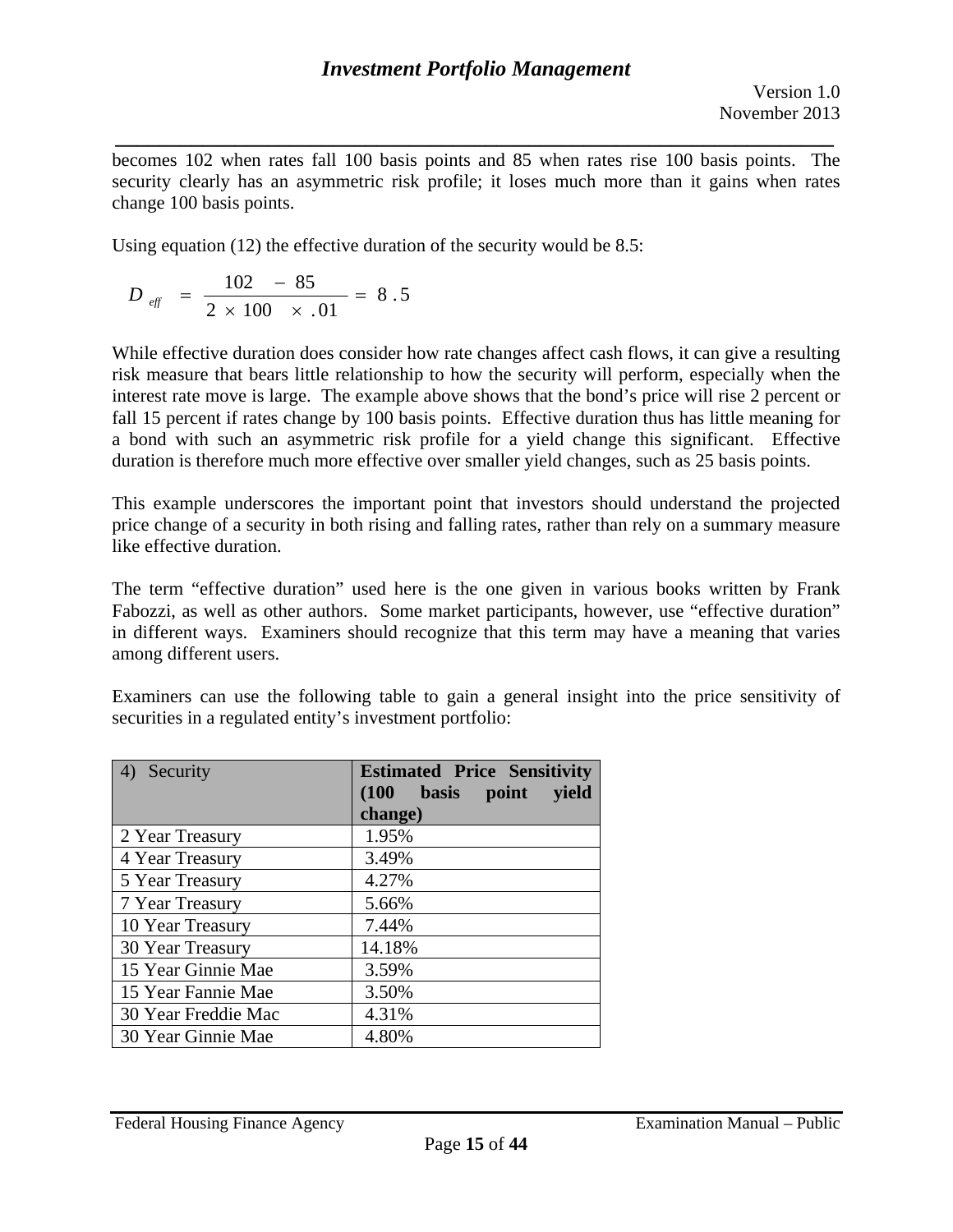*\_\_\_\_\_\_\_\_\_\_\_\_\_\_\_\_\_\_\_\_\_\_\_\_\_\_\_\_\_\_\_\_\_\_\_\_\_\_\_\_\_\_\_\_\_\_\_\_\_\_\_\_\_\_\_\_\_\_\_\_\_\_\_\_\_\_*  The sensitivities above arise from using modified and effective duration, as appropriate.

The modified duration of a portfolio of securities is the weighted average of the modified durations of the bonds in the portfolio, where the weight of each security is the proportion of the portfolio each security represents. If the portfolio has a modified duration of 5.5, it means that a 100 basis point change in rates will cause the portfolio value to change by approximately 5.5 percent. Such a portfolio would be quite price sensitive, given that its sensitivity exceeds that of a 30-year Ginnie Mae security.

The duration estimate assumes a parallel shift in the yield curve; the required YTM on each bond in the portfolio will change by the same amount. Since parallel shifts happen rarely, the duration estimate of the value change of a portfolio will likely be in error because of this unrealistic assumption.

Duration measures provide a first approximation of price volatility for a bond. Duration always underestimates the actual price of an option-free security, because duration is a straight-line (linear) estimate of the price/yield function, which is a curve. Investors can gain better price estimates by using a combination of duration and convexity.

# **Convexity**

The term "convexity" refers to the curvature of the price/yield relationship evident in Figures 1 and 2. While duration provides a first approximation to price volatility, convexity provides a second approximation. Duration combined with convexity provides a better approximation of bond price volatility than using duration alone.

# *Equation*

Convexity (in years) 
$$
= \frac{1(2)PVCF_1 + 2(3)PVCF_2 + ... + n(n+1)PVCF_n}{(1 + \frac{yield}{k})^2 \times k^2 \times PVTCF}
$$
 (15)

Percentage price change due to convexity = .5 x Convexity x (Yield change)<sup>2</sup> (16)

Continuing with the example of a five-year Treasury security, Table 4 illustrates the application of equation (15) and the convexity calculation.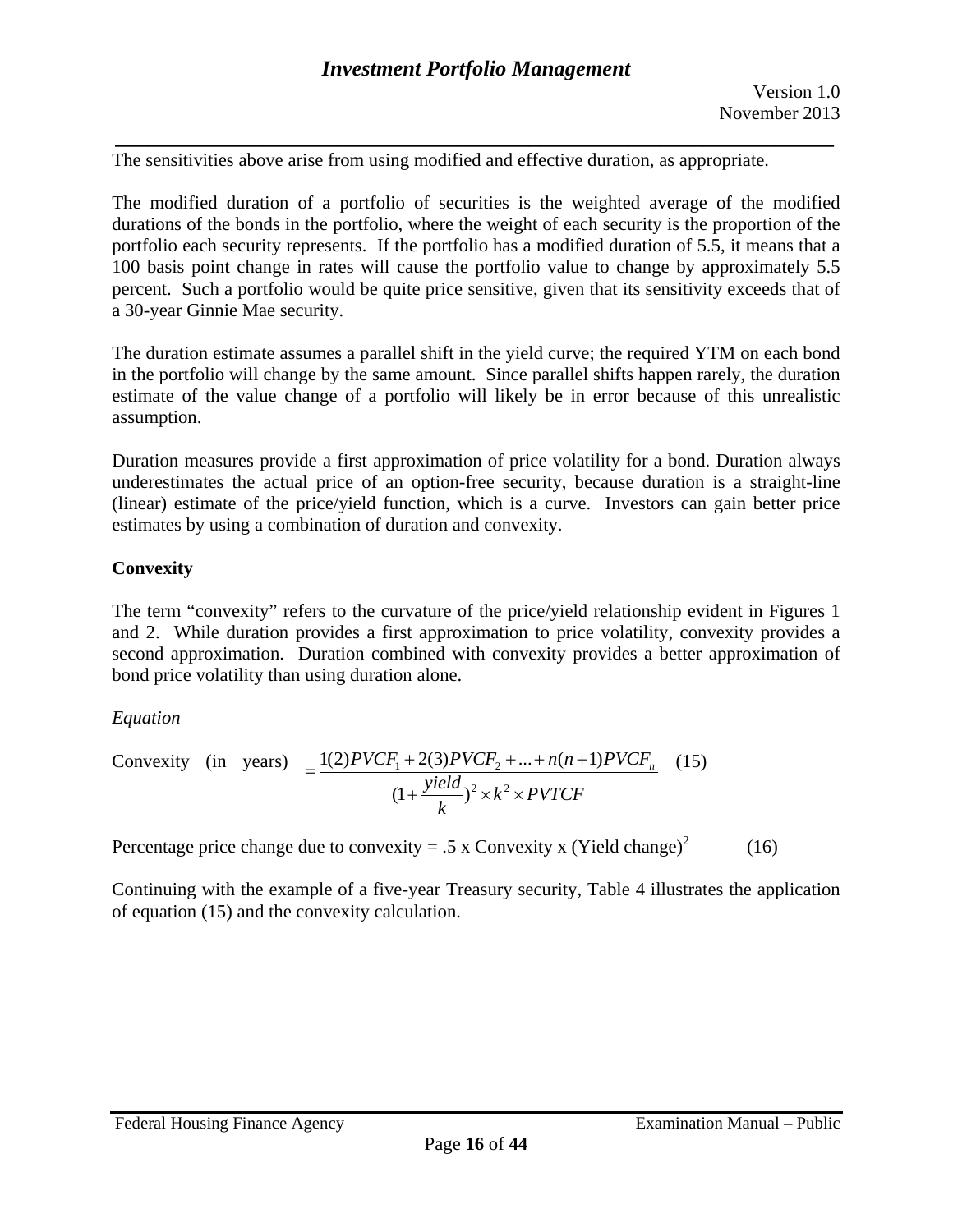Version 1.0 November 2013

| (1)        | (2)              | (3)        | (4)                 | (5)             | (6)         |
|------------|------------------|------------|---------------------|-----------------|-------------|
| Period (t) | $t \times (t+1)$ | СF         | Discount Factor     | <b>PVCF</b>     | t X PVCF    |
|            |                  | \$26.88    | 0.9733              | \$26.16         | \$52.31     |
| 2          | 6                | \$26.88    | 0.9473              | \$25.46         | \$152.75    |
| 3          | 12               | \$26.88    | 0.9220              | \$24.78         | \$297.34    |
| 4          | 20               | \$26.88    | 0.8973              | \$24.12         | \$482.32    |
| 5          | 30               | \$26.88    | 0.8734              | \$23.47         | \$704.15    |
| 6          | 42               | \$26.88    | 0.8500              | \$22.84         | \$959.47    |
| 7          | 56               | \$26.88    | 0.8273              | \$22.23         | \$1,245.12  |
| 8          | 72               | \$26.88    | 0.8052              | \$21.64         | \$1,558.10  |
| 9          | 90               | \$26.88    | 0.7837              | \$21.06         | \$1,895.59  |
| 10         | 110              | \$1,026.88 |                     | 0.7628 \$783.27 | \$86,159.53 |
|            |                  |            |                     |                 |             |
|            |                  |            | Price               | \$995.03        | \$93,506.68 |
|            |                  |            |                     |                 |             |
|            |                  |            | Convexity           |                 | 22.255      |
|            |                  |            | Impact of convexity |                 | 0.0011      |

The numerator of equation (15) is the sum of column 6 in Table 4. The denominator is as follows:  $(1+(0.0549/2))^2$  x  $2^2$  x 995.03 = 4,201.62. Therefore, convexity = 93,506.69 / 4,201.63  $= 22.25.$ 

Applying equation (16), the impact of convexity for a 100 basis point change in rates is: 0.5 x 22.25 x  $(.01)^2 = .0011$ , or 11 basis points.

Table 5 shows that supplementing duration with convexity provides a better estimate of the actual price change than does duration alone. Even for a change in yields of 300 basis points, the combination of using duration and convexity estimates comes very close to the actual price change on the security.

Table 4

| <b>Basis Point Change</b> | $-300$     | $-200$     | $-100$     | $\bf{0}$ | 100      | 200      | 300       |
|---------------------------|------------|------------|------------|----------|----------|----------|-----------|
| Yield                     | 2.49%      | 3.49%      | 4.49%      | 5.49%    | 6.49%    | 7.49%    | 8.49%     |
| Price                     | \$1,134.85 | \$1,085.80 | \$1,039.24 | \$995.03 | \$953.03 | \$913.13 | \$875.20  |
| % Change                  | 14.05%     | 9.12%      | 4.44%      |          | $-4.22%$ | $-8.23%$ | $-12.04%$ |
|                           |            |            |            |          |          |          |           |
| Duration Impact           | 12.99%     | 8.66%      | 4.33%      |          | $-4.33%$ | $-8.66%$ | $-12.99%$ |
| Convexity Impact          | 1.00%      | 0.45%      | 0.11%      |          | 0.11%    | 0.45%    | 1.00%     |
|                           |            |            |            |          |          |          |           |
| Duration & Convexity      | 13.99%     | 9.11%      | 4.44%      |          | $-4.22%$ | $-8.22%$ | $-11.99%$ |
|                           |            |            |            |          |          |          |           |
| <b>Total Difference</b>   | 0.06%      | 0.02%      | 0.00%      |          | 0.00%    | $-0.02%$ | $-0.05%$  |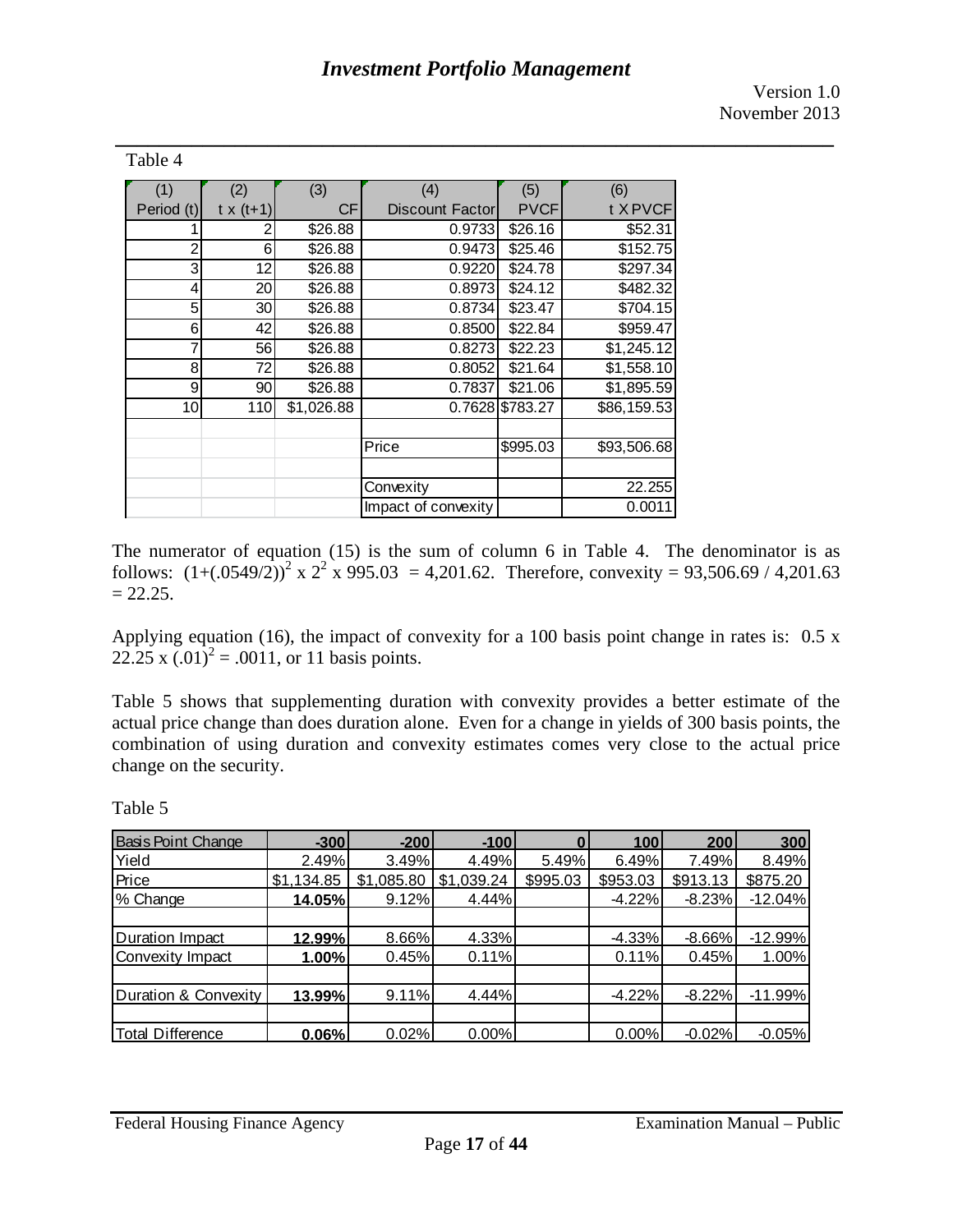*\_\_\_\_\_\_\_\_\_\_\_\_\_\_\_\_\_\_\_\_\_\_\_\_\_\_\_\_\_\_\_\_\_\_\_\_\_\_\_\_\_\_\_\_\_\_\_\_\_\_\_\_\_\_\_\_\_\_\_\_\_\_\_\_\_\_*  For a 300 basis point yield change, the duration estimate misses by more than 1 percent when rates fall (14.05 percent - 12.99 percent). Including convexity reduces the error to only six basis points (14.05 percent - 13.99 percent).

## *Forward and Spot Rates*

Suppose an investor has funds to invest, and has a two-year investment horizon. The investor could simply purchase a two-year security. Alternatively, however, the investor could purchase a one-year security and, upon its maturity, roll it over for one year. Alternatively, the investor could purchase a three-year security and sell it after one year. There are a number of combinations that yield a two-year horizon. How does the investor decide what strategy is best?

If the investor knew where rates would be one year from now, the choice would be easy. The investor would purchase the securities that provided the greatest total return, considering coupon income, interest on interest, and any gain/loss incurred from selling securities early. While investors cannot know beforehand what the best strategy will be, they can examine the yield curve to determine what the yield curve implies for future rates. They can then use that information to make a more informed investment decision.

Assume that the investor with the two-year horizon sees that the yields for one-year and two-year securities are 6 percent and 6.5 percent respectively. Intuitively, and ignoring interest on interest, the investor with \$100 to invest could earn \$6 for one-year (\$100 x .06), and \$13 for two years (\$100 x 6.5 x 2). With this information, one can see that the yield curve implies a rate of 7 percent for one-year securities, one year from now. The investor that buys a one-year security at 6 percent, and then rolls it over at that implied rate of 7 percent, would collect \$13 in coupon income. That's the same amount the investor could get by purchasing the two-year security yielding 6.5 percent.

The yield curve implies a 7 percent rate for one-year securities, one year from now. The 7 percent rate is called an implied forward rate. It is implied because you cannot directly observe it in the yield curve. You need to calculate it. It is the rate that must exist in order to make the investor indifferent between the two strategies, since they both pay \$13.

The investor can use this information to help make the investment decision. If the investor believes one-year rates will be greater than 7 percent a year from now, the appropriate strategy for a two-year horizon would be to buy a one-year security, and then roll it over into another one-year security. If the investor is correct, and one-year rates are higher than 7 percent, the strategy will generate more total dollars of income than would simply buying the two-year security. If the investor is incorrect, then the strategy will produce less income than simply purchasing the two-year security. The key point is that, by analyzing forward rates, the investor can compare his/her own forecast of rates to what the yield curve implies. Forward rates thus help investors make more fully informed investment decisions.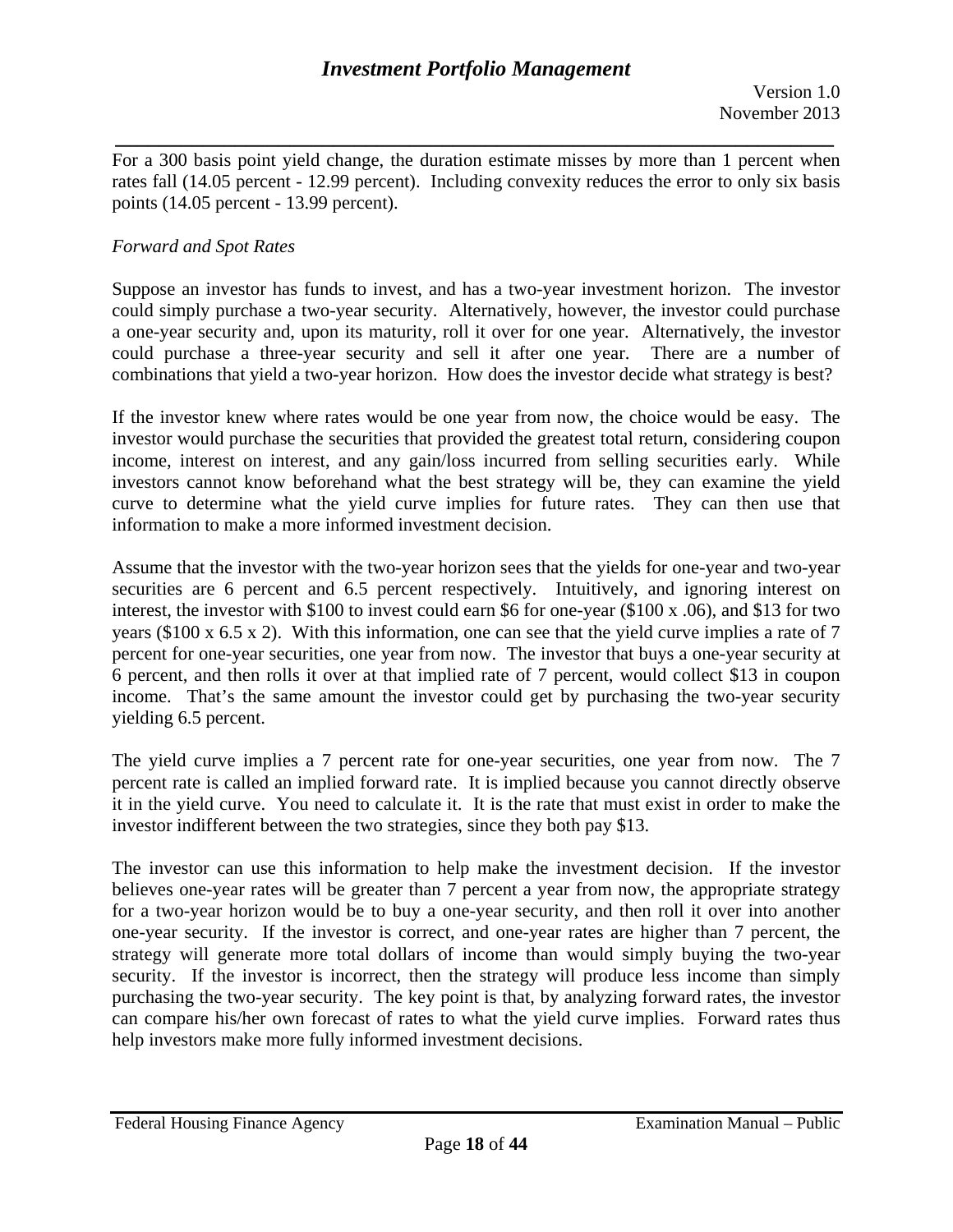Consider the following yield curve for zero coupon securities:

| <b>M</b> | r ear | ears  | ears  | ears       | 10Y<br>ears |
|----------|-------|-------|-------|------------|-------------|
| Yield    | 6.42% | 6.35% | 6.32% | 6.22%<br>h | 6.04%       |

Note: Since short-term rates are higher than long-term rates this yield curve is inverted.

Suppose the investor wanted to determine what the yield curve implies for three-year rates, two years from now. For example, the investor may have a block of securities maturing two years from now and therefore wants to know what the "market" expects three-year yields to be at that point. The three-year rate, in two years, must satisfy the following equation:

$$
(1+.0622)^5 = (1.0635)^2 (1+zf_3)^3
$$

Here,  $_2f_3$  means the three-year rate, two years from now. More generally,  $_nf_t$  means the rate for t years, n years from now.

Solving this equation for the forward rate gives a yield of 6.13 percent. Therefore, the yield curve implies that three-year yields will be 6.13 percent, two years from now. Note that the yield curve is slightly inverted, with short yields greater than long yields. As expected, an inverted curve signals the market's expectation that yields will fall: the 6.13 percent forward rate is lower than the current yield of 6.32 percent for three-year securities.

The solution to the above equation yields the more general equation for computing implied forward rates:

$$
_{n} f_{t} = \left[ \frac{\left(1 + z_{n+t}\right)^{n+t}}{\left(1 + z_{n}\right)^{n}} \right]^{\frac{1}{t}} - 1 \tag{17}
$$

Where:

 $n_t =$ The forward rate *n* periods from now, for *t* periods.  $z_n$  = Semiannual spot (*i.e.*, zero coupon) rate for *n* periods.  $z_{n+t}$  = Semiannual spot rate for  $n+t$  periods.

Investors may wonder how effectively forward rates predict future yield levels. Empirical studies have shown that forward rates generally are poor at predicting near-term changes in yields. However, the question is not whether they accurately forecast the future, but rather how the investor can use these implied yields to determine the most effective investment decision or portfolio strategy. It is precisely because forward rates are not good at predicting future rates that they are so useful. By comparing the investor's own forecast of how yields will change with what the yield curve implies, the investor can make the most informed investment decision.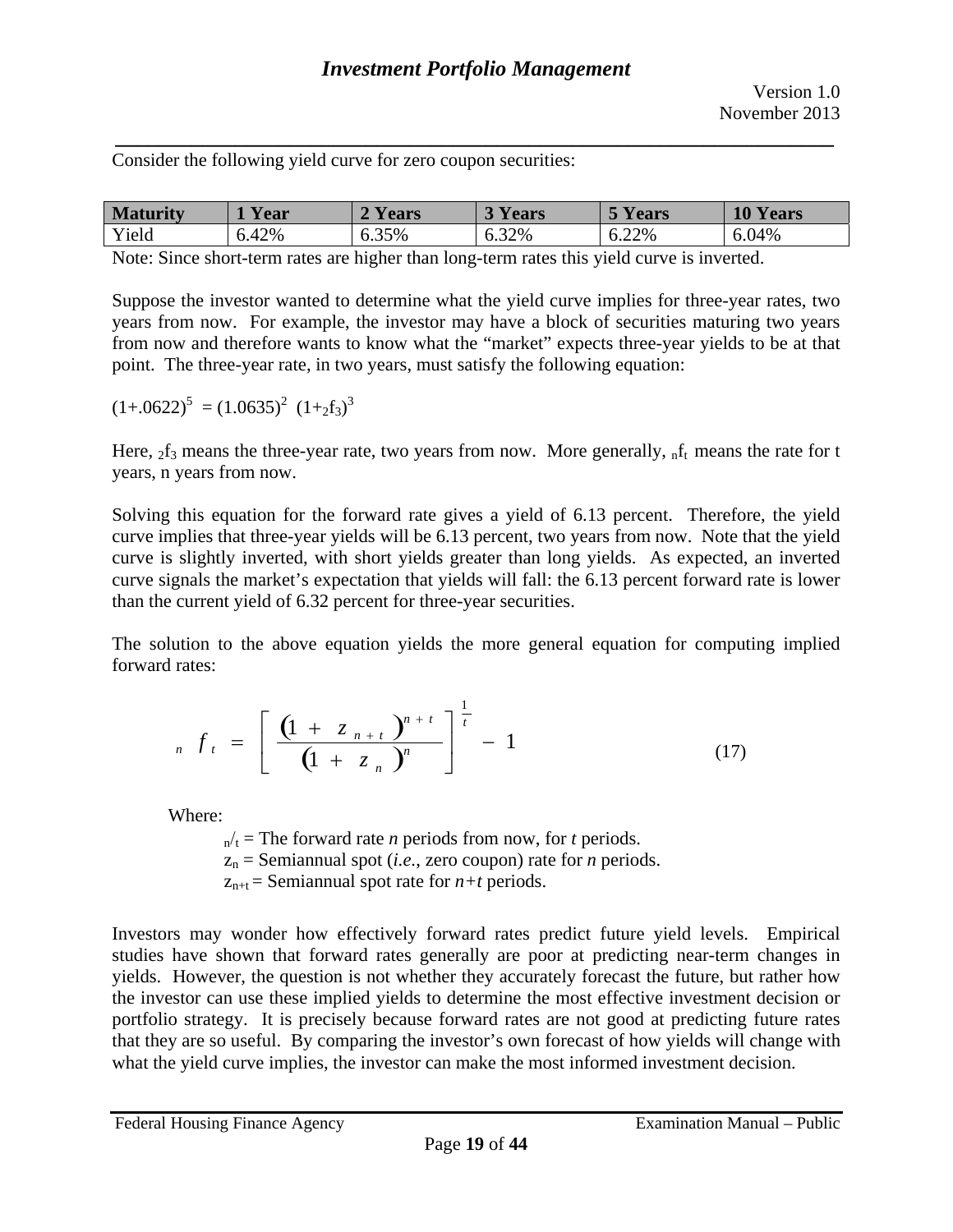## 1) Spot Rates

Many investors confuse spot and forward rates. A forward rate is a rate expected to occur at some future date. It is implied by the yield curve. In the example above, 6.13 percent is the rate implied by the current yield curve for three-year securities, two years from now. A spot rate, by contrast, is a zero coupon rate. It is a rate today for a zero coupon security. A zero coupon security has only one cash flow; the investor collects the face amount at maturity.

Consider again the five-year Treasury security we have used in this appendix. It pays 10 coupon payments of \$26.875, and a final principal cash flow of \$1,000. The YTM calculation discounted each of these cash flows at a single rate, the bond's YTM of 5.49 percent. But, why should investors discount a cash flow that occurs in six months at the same rate as a cash flow that occurs in five years? Theoretically, each cash flow should have its own discount rate.

An investor can replicate the cash flow of the five-year Treasury security without actually buying the security. To do so, the investor would purchase 10 individual zero coupon bonds whose maturities correspond to the interest payment dates on the Treasury. Each zero coupon bond would have a face value of \$26.875, the amount of interest payments the investor would receive on a five-year Treasury. The investor would also have to purchase a zero coupon bond that paid \$1,000 at the end of five years. The cost of this package of zero coupon bonds that replicates the cash flows of the five-year Treasury security must equal the cost of the Treasury security; otherwise, there would be an arbitrage opportunity.

Investors can think of any security as a package of zero coupon bonds. We can replicate the cash flow schedule of other kinds of securities, such as a mortgage security. We would simply buy a series of zero coupon bonds, each having a face value equal to the cash flow we expect to receive on the mortgage security for the applicable payment date. The advantage of using zero coupon yields to discount the cash flows is that the investor can assign to each cash flow the discount rate appropriate for that cash flow.

Treasury bill yields represent spot rates, because T-bills are zero coupon securities. Investors can readily observe spot rates out to one year, the maturity of the longest Treasury bill. After one year, however, investors cannot observe spot rates. Although "stripped" Treasury zero coupon securities do exist beyond one year, they tend to have much lower liquidity than coupon securities. Therefore, to construct a "spot rate curve" or zero coupon curve, investors derive zero coupon rates using a process called "bootstrapping the yield curve," using coupon-bearing Treasury issues. This process starts with known spot rates, such as Treasury bill yields, and incrementally derives "theoretical" spot rates across the maturity spectrum. These spot rates are theoretical because we derived them; the securities do not exist.

For example, consider a 1.5-year Treasury security with a 6.25 percent coupon, priced at par. A \$1,000 par value security will make a coupon payment of \$31.25 every six months. Assume that the six-month and one-year T-bill yields, or the spot rates, are 5.8 percent and 5.9 percent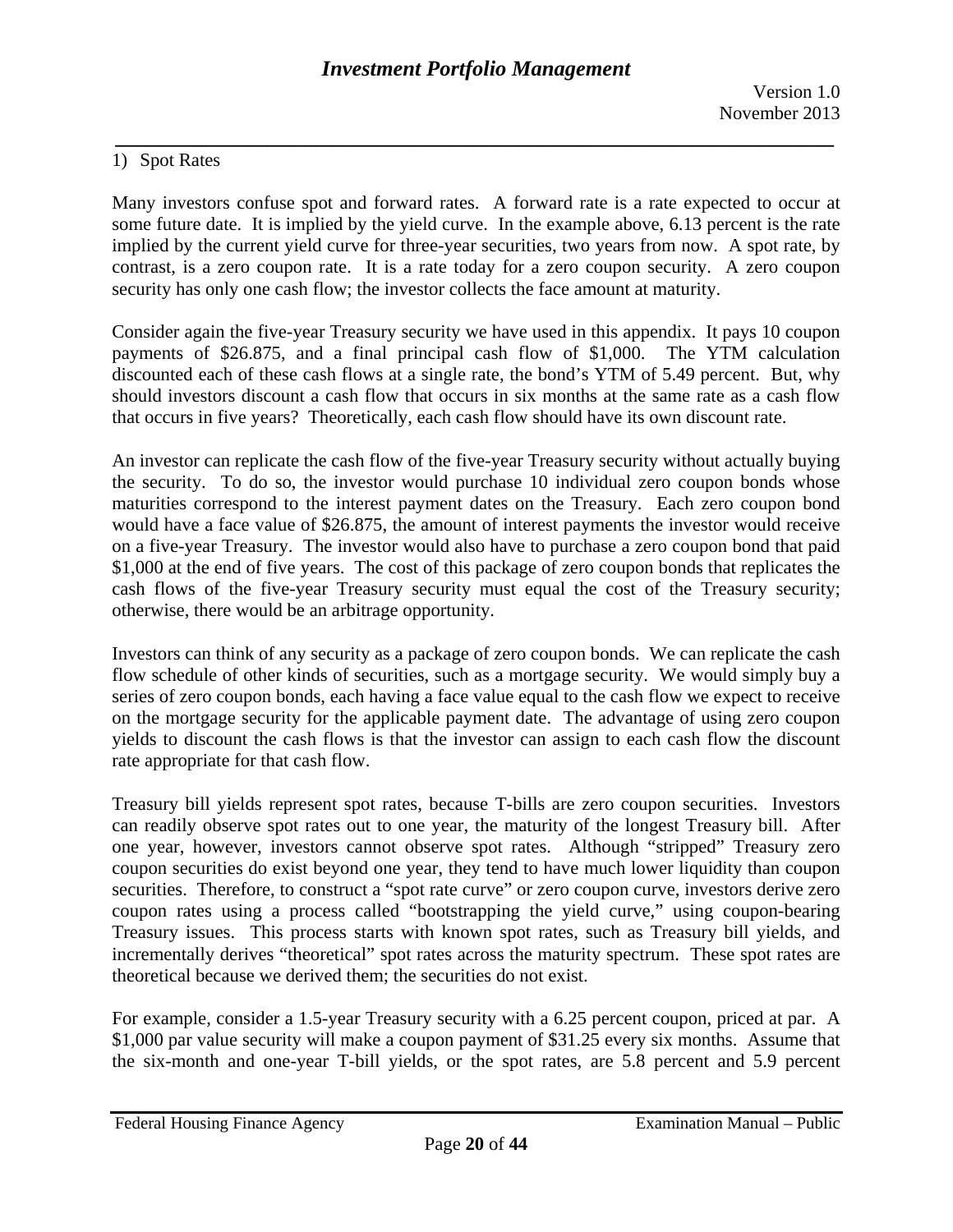*\_\_\_\_\_\_\_\_\_\_\_\_\_\_\_\_\_\_\_\_\_\_\_\_\_\_\_\_\_\_\_\_\_\_\_\_\_\_\_\_\_\_\_\_\_\_\_\_\_\_\_\_\_\_\_\_\_\_\_\_\_\_\_\_\_\_*  respectively. To derive the 1.5-year spot rate, we solve for the rate that, when combined with known spot rates, gives a present value equal to the current price of the 1.5-year Treasury. In other words, what discount rate, applied to the 1.5-year payment, after discounting the six-month and 12-month cash flows at T-bill spot rates, will give a present value of the 6.25 percent coupon bond equal to its current price of par?

$$
\left[\frac{31.25}{1 + \left(\frac{.058}{2}\right)^{1}}\right] + \left[\frac{31.25}{1 + \left(\frac{.059}{2}\right)^{2}}\right] + \left[\frac{1031.25}{1 + \left(\frac{s}{2}\right)^{3}}\right] = $1,000
$$

Solving the equation for the spot rate, s, gives 6.26 percent. Therefore, 6.26 percent is the 1.5year spot (or zero coupon) rate. Note that this is not the same discount rate as the 6.25 percent YTM on the Treasury security. In upward sloping yield curves, spot rates are greater than the yields to maturity. Continuing in the same manner ("bootstrapping"), we take a two-year Treasury security. We have the six-month and 12-month spot rates, as well as the 18-month spot rate we just derived. To solve for the two-year spot rate, we solve for the rate that gives a present value of the two-year security's cash flows, discounted at our spot rates, equal to its current price. This process continues sequentially until we have all the points on the yield curve.

The spot curve provides the theoretical discount rate for each maturity point. Once we have this curve, we can evaluate the relative value of different securities more effectively, especially for bonds with irregular cash flows. Consider the following two securities:

|           | Coupon | <b>YTM</b> | <b>Maturity</b> |
|-----------|--------|------------|-----------------|
| Treasury  | 6.25%  | 7.00%      | 10 Years        |
| Corporate | 0.00%  | 8.50%      | 10 Years        |

Both of these securities have 10-year maturities. Traditionally, an investor would say that the corporate provides a 150-basis-point spread over the Treasury. However, the corporate bond is a zero coupon bond. It has only one cash flow. The Treasury, on the other hand, will pay a regular coupon over its life. Since the cash flow schedules of the two securities are so different, the bonds are not comparable. Therefore, for purposes of determining relative value, it is not appropriate to calculate the spread simply by subtracting the yield of the Treasury from the yield of the corporate.

As discussed previously, we can replicate the cash flow of any security by purchasing zero coupon Treasury securities. In this case, because the corporate itself is a zero coupon security, the task is easy. If the corporate bond has a face value of \$1,000, an investor can replicate it by purchasing a zero coupon Treasury security paying \$1,000 in 10 years. Suppose a 10-year zero coupon Treasury yields 7.5 percent. In that case, it is easy to see that the real spread on the corporate is 100 basis points, not 150 basis points.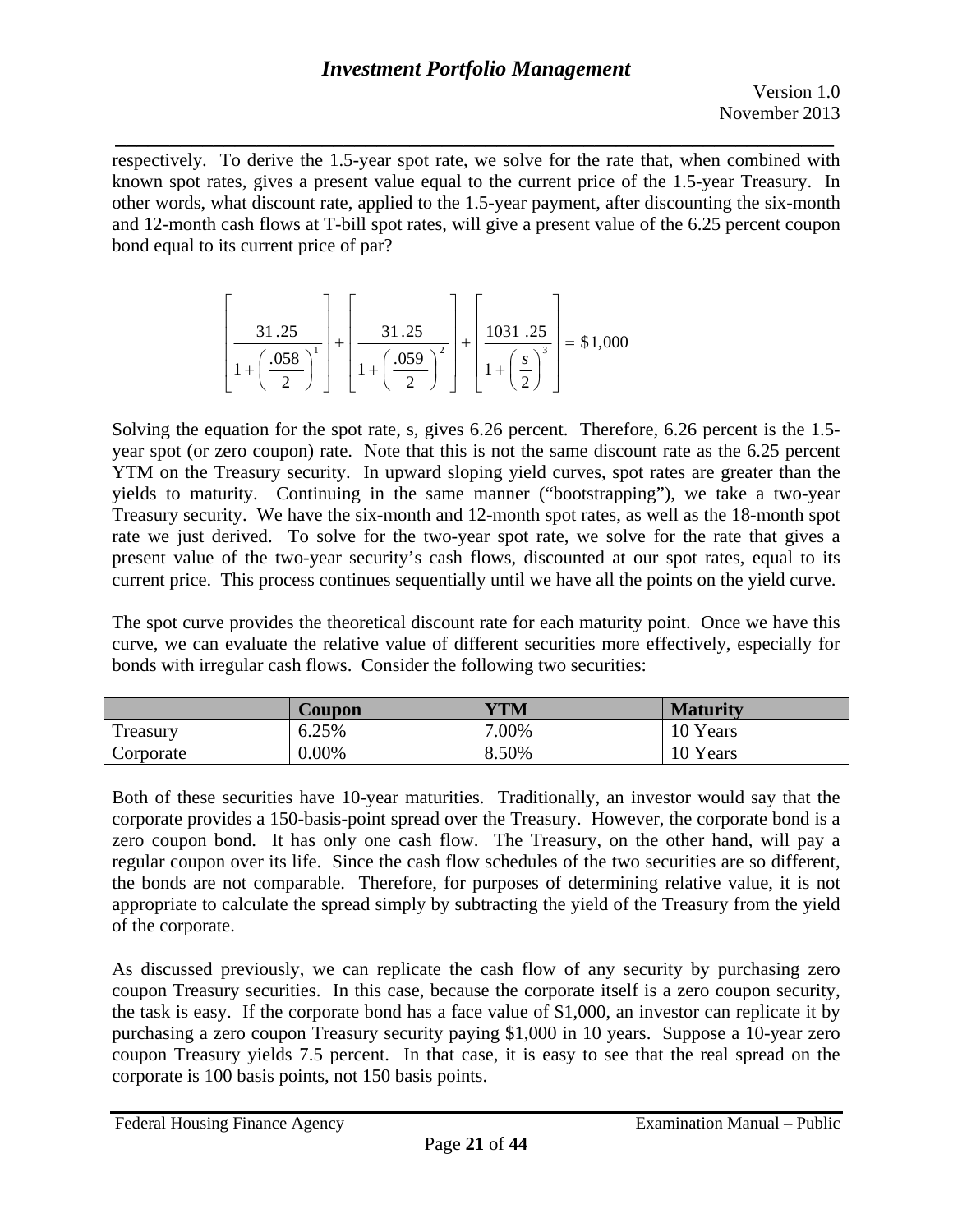In general, the theoretically appropriate way to assess the relative value of a security is to compare it with a package of zero coupon Treasury securities that replicate its cash flow. If one discounts each cash flow of a credit risky security by the relevant spot rates, such as the zero coupon Treasury rates, the resulting present value of the security will be greater than its current price. This makes sense, since discounting cash flows from a credit risky instrument at the low risk-free rate will produce a value much higher than the security's market price.

Suppose we then add a constant spread to each of the spot rates. If this constant spread results in a present value equal to the observed price of the security, then that spread is the theoretical spread. It is called a static, or "zero volatility," spread. Calculating the static spread is a trial and error process. "Zero volatility" simply means that any options embedded in the security are not exercised, including the option to default. In other words, the cash flow of the security will not change. When applied to bonds with no embedded options except the option to default, this static (or zero volatility) spread is the spread the investor realizes over the entire Treasury spot rate curve if the bond is held until maturity and the bond does not default.

# 2) Asset Pricing: YTM, Spot Rates, and Forward Rates

There are three ways to value a security, and each gives the same price. The conventional yieldto-maturity (YTM) discounts each cash flow at a single discount rate, its YTM. Alternatively, the investor can discount each cash flow at the spot rate or the zero coupon rate appropriate for each payment date. Arbitrage relationships ensure that discounting by spot rates gives the same price as discounting by the YTM. Finally, investors can discount cash flows at a series of forward rates, where the forward rates are determined from spot rates. For example, on a twoyear security paying a \$25 coupon, with a par value of \$1,000, the calculation would be:

$$
Price = \left[\frac{25}{1+\frac{s}{2}}\right] + \left[\frac{25}{\left(1+\frac{s}{2}\right)\left(1+\frac{1}{1}\right)}\right] + \left[\frac{25}{\left(1+\frac{s}{2}\right)\left(1+\frac{1}{1}\right)\left(1+\frac{2}{1}\right)}\right] + \left[\frac{1,025}{\left(1+\frac{s}{2}\right)\left(1+\frac{1}{2}\right)\left(1+\frac{2}{1}\right)\left(1+\frac{2}{1}\right)}\right]
$$

The discounting process here uses a series of six-month period forward rates. Since forward rates are derived from spot rates, discounting by either method provides the same present value, price.

# 3) Deficiencies in Traditional Yield-to-Maturity Calculation

The traditional YTM calculation involves discounting security cash flows at a single discount rate, notwithstanding the fact that there is a unique rate for each maturity point. As an example,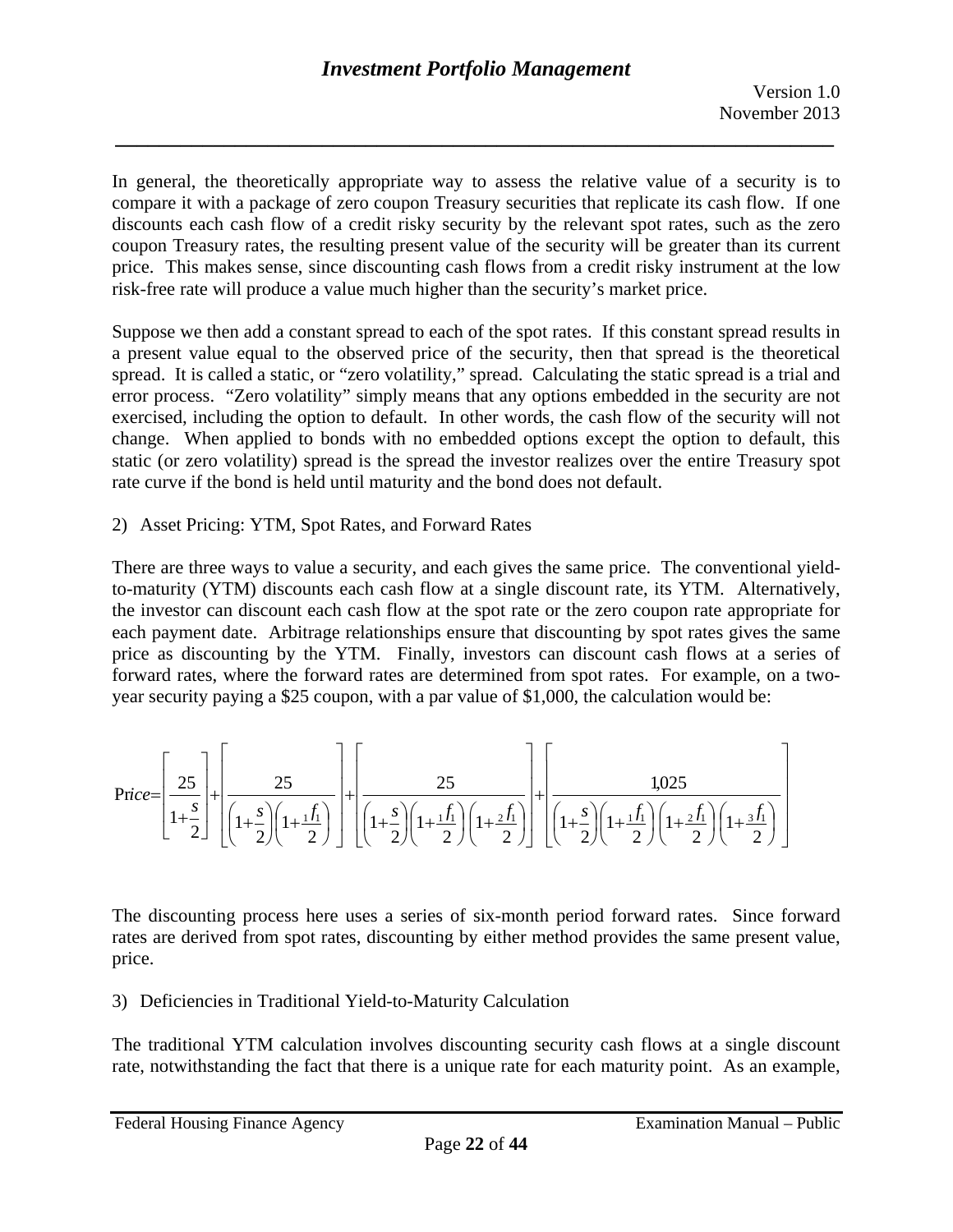*\_\_\_\_\_\_\_\_\_\_\_\_\_\_\_\_\_\_\_\_\_\_\_\_\_\_\_\_\_\_\_\_\_\_\_\_\_\_\_\_\_\_\_\_\_\_\_\_\_\_\_\_\_\_\_\_\_\_\_\_\_\_\_\_\_\_*  for a ten-year security, the last cash flow, in year 10, is discounted at the same rate as the payment due in six months. The traditional YTM calculation thus is an average discount rate; it ignores the term structure of interest rates. The term structure of rates is important in assessing the risks and rewards of securities, such as mortgage securities, with uneven cash flows. This is why we considered spot rates.

The YTM calculation does not consider an investor's reinvestment of coupon interest. The actual yield realized on an investment depends upon the returns the investor earns on interest payments -- interest on interest. Therefore, the realized yield on the investment equals the YTM only if the investor reinvests all coupon interest payments at that YTM. This happens only for zero coupon securities, which accrete to par value at the YTM. If interest rates rise subsequent to purchasing a coupon bond, the investor may reinvest cash flows at a rate higher than the YTM, which then results in a realized yield greater than the YTM. Alternatively, reinvesting at yields lower than the YTM will cause a realized yield less than the YTM. The YTM calculation also assumes that the investor holds the security to maturity. This assumption is often unrealistic.

The traditional YTM calculation also does not consider interest rate volatility, which is particularly important for securities with options. The YTM calculation essentially assumes that interest rates remain unchanged over the life of the security.

# *Option-Adjusted Spread Analysis*

How does an investor compare two securities when one, or both, have uncertain cash flows because of options? Traditionally, the investor would compare the yields to maturity of the two securities. However, as discussed previously, the best way to discount cash flows is not using a single rate such as in the YTM calculation, but rather using different spot or zero coupon rates for each time period's cash flows.

Even if an investor discounts cash flows at spot rates, however, what cash flow schedule should be used? An investor who buys a security with embedded options has sold those options. If the security is callable, the investor has sold the issuer the right to repay the debt prior to maturity. Many securities are path-dependent. The cash flows the investor receives in any one period depend not only on the current level of interest rates but also on how interest rates have evolved to that point. For example, a mortgage security's prepayment rates depend not only on the current rate level but also on how many refinancing opportunities homeowners have previously had. The mortgage investor has sold the homeowner the right to prepay the mortgage and thus reduce the principal balance of the security. Investors receive higher yields for selling these options. However, the key question for investors is whether the higher yield fully compensates them for the prepayment risk they have taken.

How does the investor answer that question? By evaluating the security over a sufficiently large number of possible scenarios so that the investor considers the impact of the options. After all, if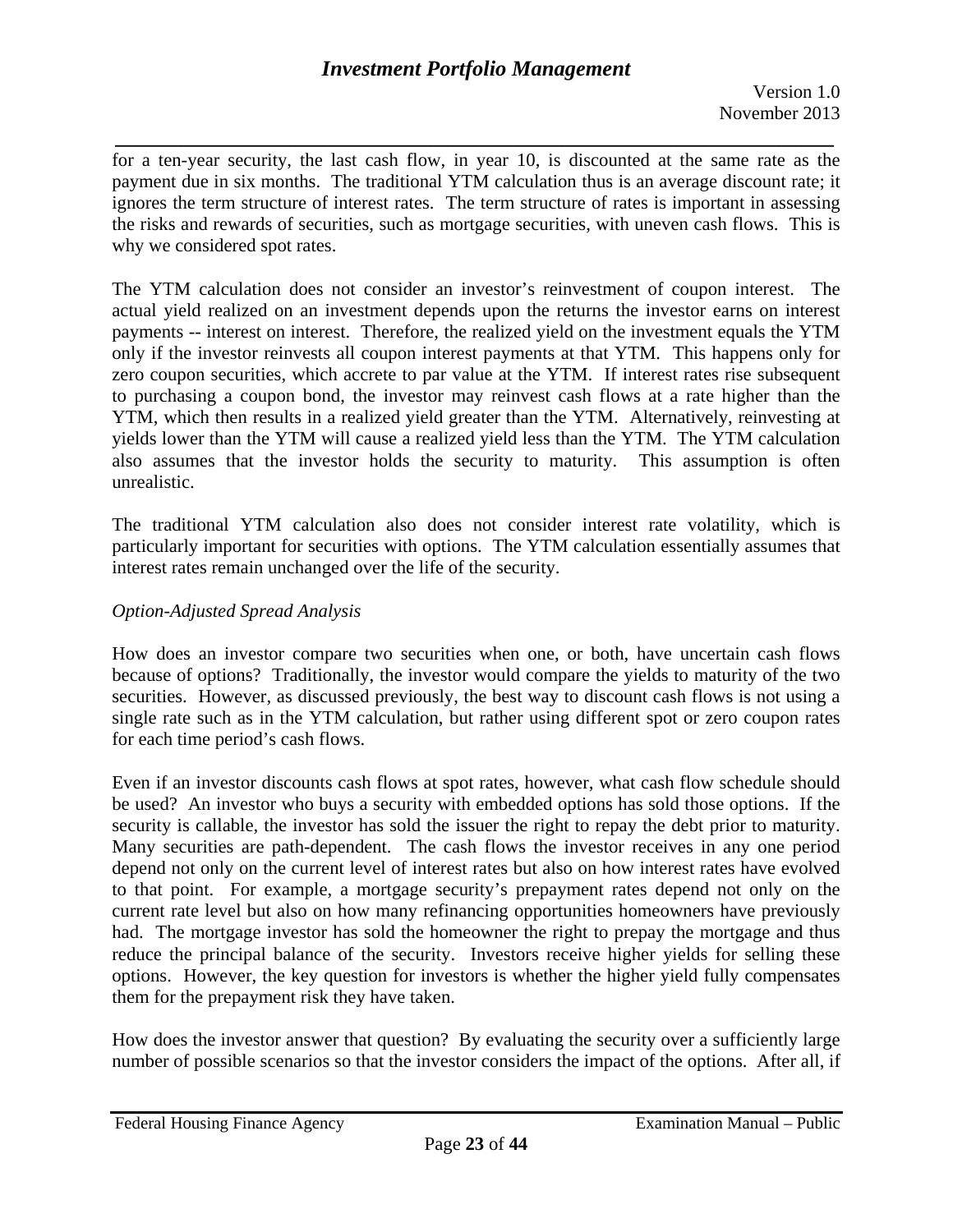*\_\_\_\_\_\_\_\_\_\_\_\_\_\_\_\_\_\_\_\_\_\_\_\_\_\_\_\_\_\_\_\_\_\_\_\_\_\_\_\_\_\_\_\_\_\_\_\_\_\_\_\_\_\_\_\_\_\_\_\_\_\_\_\_\_\_*  not for the options, the cash flows would not change and an investor could simply use the static spread discussed previously. The value of the options depends upon what interest rates do. If interest rates fall, the option the issuer owns permitting it to call the debt (or the homeowner to refinance the debt) becomes more valuable. The investor, who is on the other side of the transaction, has sold the options and therefore loses value when option values increase. The price of the security compresses and will not trade significantly over par value. This is negative convexity.

Suppose we could generate 5,000 possible paths that interest rates might take over the life of the security we wish to analyze. These paths would provide a summary of almost all possible scenarios. Some of these paths would be favorable, while others would be unfavorable. The process of generating interest rate paths could have constraints, such as precluding extremely high or low rate levels, and provide for mean reversion (the higher rates go, the more likely it will be that they then would fall). Given a prepayment model, we could then estimate the cash flows that would occur for each possible rate path. Once we have all 5,000 cash flow schedules, we can discount these cash flows just as we would any other security, using spot rates appropriate for each path. If we discount each cash flow at the spot rates for each of 5,000 rate paths, we generate 5,000 possible values for the security under analysis. These values can then be averaged and compared to the price of the security. Using spot rates, however, will give an average present value greater than the current price observed in the market. This is so because Treasury spot rates are the lowest discount rates; they reflect no cash flow uncertainty and no credit risk. Securities with options have cash flow uncertainty, however, for which investors demand compensation in the form of higher yields. So, we would add some fixed spread to the spot rates in each of the 5,000 rate paths to compute the present values in each path.

Suppose the fixed spread we pick is 50 basis points. We then compare the average present value of 5,000 scenarios to the current price of the security. If the average present value does not equal the observed market price, we know that 50 basis points is not the correct spread. We then select a different spread and try again. When the average present value of the 5,000 different scenarios equals the security's price, the fixed spread we have added to the spot rates is the security's option-adjusted spread (OAS). The OAS is the constant spread that, when added to each spot rate in each rate scenario, gives an average present value equal to the security's market price.

Market Price = 
$$
\left[ \frac{PV (path 1) + PV (path 2) + ... PV (path 5,000)}{5,000} \right]
$$

By using 5,000 scenarios, or some other suitably large number, we have tried to consider all the possible paths interest rates can take. By evaluating a security over these scenarios, we are attempting to fully explore the impact the option has on the security value.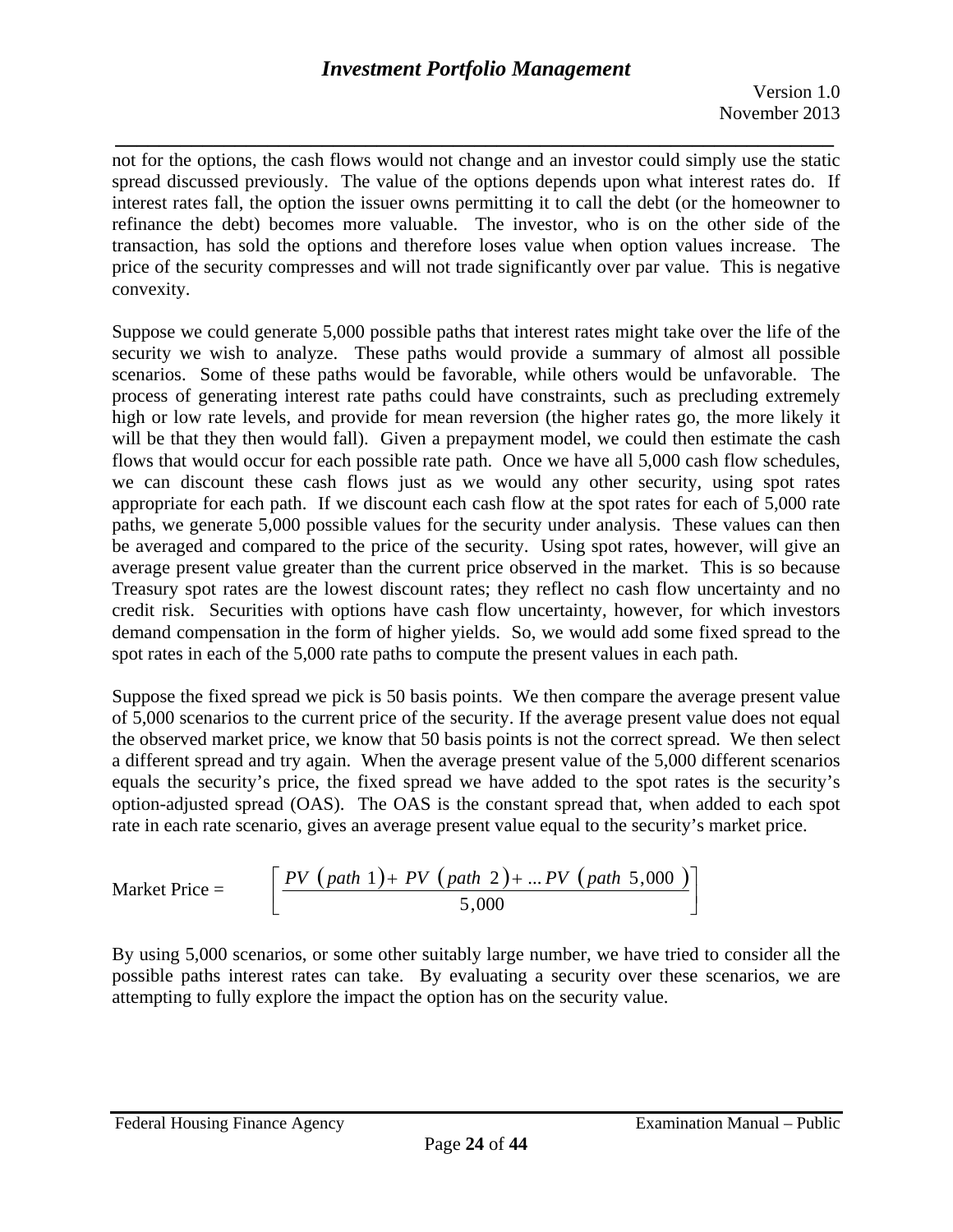Version 1.0 November 2013

*\_\_\_\_\_\_\_\_\_\_\_\_\_\_\_\_\_\_\_\_\_\_\_\_\_\_\_\_\_\_\_\_\_\_\_\_\_\_\_\_\_\_\_\_\_\_\_\_\_\_\_\_\_\_\_\_\_\_\_\_\_\_\_\_\_\_*  Because an OAS analysis considers a large number of potential rate paths, it can be an effective way to determine the relative value of securities. However, like other risk and return measures, it too has its limitations. They include:

- 1) **Modeling error.** Different firms can evaluate the same security and compute different, and sometimes dramatically different, OAS estimates. The causes of the difference could be different prepayment estimates, different means of developing rate paths, or other factors. Consider an investor evaluating two securities. Firm A may show the securities having OASs of 30 and 50 basis points respectively, while firm B may show the same securities having OASs of 40 and 20 basis points. Not only do the two firms show different OASs for the securities but the firms do not agree on which security has the higher OAS.
- 2) **Interpretation problems.** The OAS represents a summary estimate of the spread the investor might receive over the Treasury spot curve. It is not a guaranteed spread. To see this most clearly, assume that one of the 5,000 scenarios modeled in the OAS analysis actually occurs. In this particular scenario, where rates have risen, the present value of the cash flows or price, using the spot rates for that path, is considerably lower than the current price. For example, on a mortgage security, the cash flows remain outstanding longer than expected. If the investor knew that this scenario would occur, he/she would not be willing to pay the current market price. To reconcile to the current higher market price, given this perfect knowledge of how rates will evolve, the investor would have to add a spread lower than the OAS. Perhaps the investor would even subtract a spread from each Treasury spot rate on that rate path. In other words, to get a present value for that path to equal its current market price, given a specific cash flow associated with higher interest rates, we would have to add a spread less than the OAS. It may even be necessary to use rates lower than the spot rates to get the present value to equal the current market price. In such a case, the OAS would be negative. So, even if the OAS analysis includes the actual future evolution of interest rates, the investor that relies on the OAS alone has not been able to use the information to make an effective investment choice.
- example, that there are some scenarios that lead to unacceptably low present values. 3) **Failure to consider all relevant information.** If the OAS modeling process evaluates 5,000 different rate paths, it will generate 5,000 present values. The distribution of those prices provides valuable information to the investor. The investor may discover, for Such possibilities may exceed the investor's risk tolerance. The more widely dispersed the present values are, the more risk the security has. The more concentrated the present values are, the higher the structural quality of the security and the lower the risk. Despite this valuable information, however, investors rarely review the distribution of present values across the rate paths.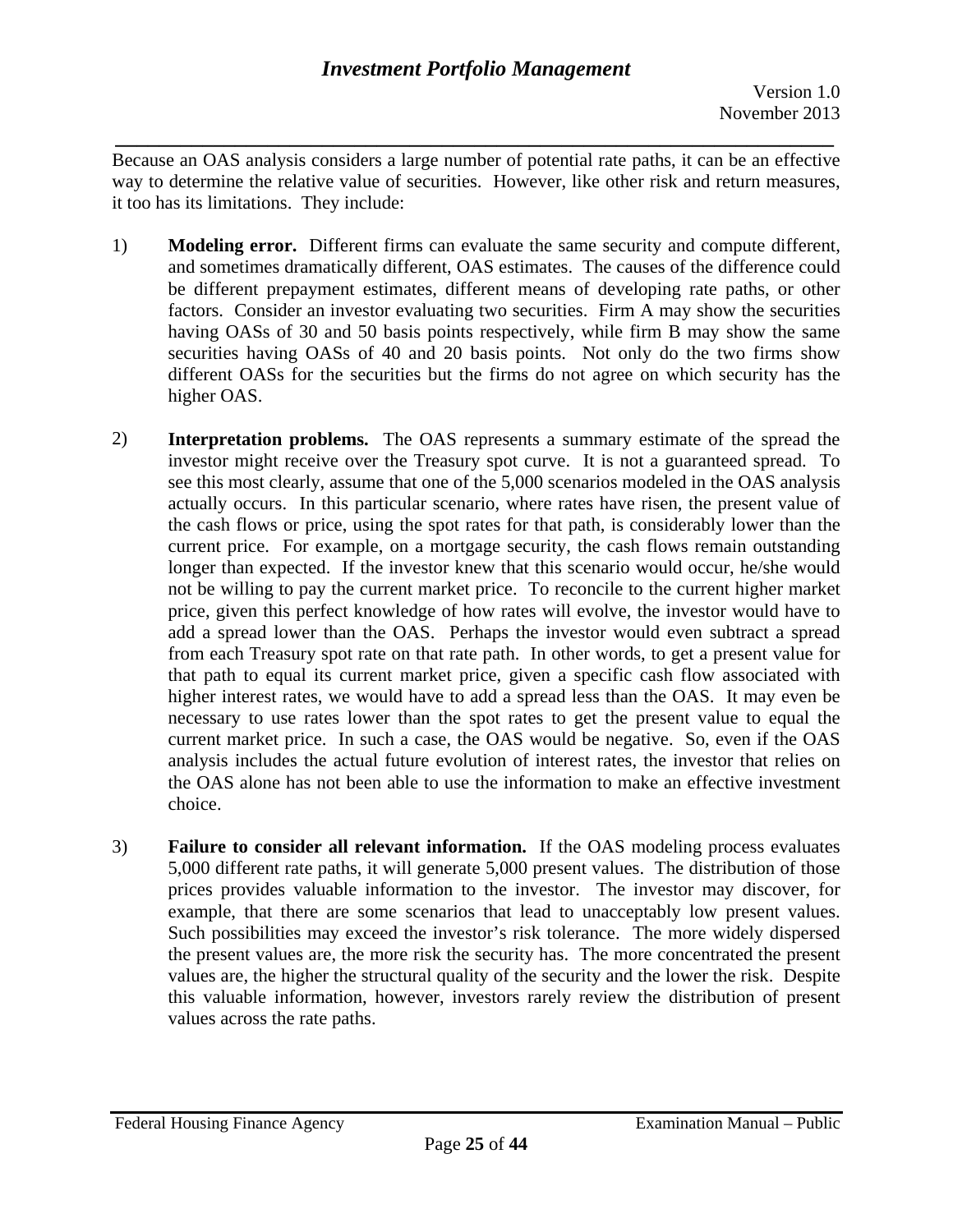*\_\_\_\_\_\_\_\_\_\_\_\_\_\_\_\_\_\_\_\_\_\_\_\_\_\_\_\_\_\_\_\_\_\_\_\_\_\_\_\_\_\_\_\_\_\_\_\_\_\_\_\_\_\_\_\_\_\_\_\_\_\_\_\_\_\_*  As a result, investors should never rely on an OAS analysis alone when making investment decisions. Investors should use OAS analysis as one component of a complete relative value analysis, keeping in mind the limitations noted above. A complete relative analysis should consider, in addition to OAS, scenario and total return analyses, an assessment of duration and convexity, and a specific review of cash flows across different rate scenarios.

### **Prepayment Speeds**

With a bullet security, the cash flow schedule -- which details the timing and amount of all principal and interest payments -- is known with certainty. When a security contains options such as a mortgage security, however, there can be an infinite number of possible cash flow schedules. To assess value, investors need to evaluate a security over a number of different interest rate environments, each of which will have its own cash flow schedule.

A mortgage borrower, for example, makes monthly payments of both interest and principal. The borrower, however, has the option to make extra principal payments, or pay off the mortgage completely. These unscheduled principal payments are called prepayments and are an example of how those who own options can exercise them against those who have sold options.

A measure of monthly prepayments is Single Monthly Mortality (SMM), and the equation for calculating it is:

$$
SMM = \frac{P_p}{\left(B_i - P_s\right)}\tag{18}
$$

Where: $SMM =$  Single Monthly Mortality

 $P_p$  = Prepaid Principal

 $B_i$  = Balance at the beginning of the period

 $P_s$  = Scheduled Principal Payment

For example, if the principal balance at the beginning of the month is \$100, the scheduled principal payment is \$0.40 and the prepaid principal is \$0.60, then the SMM is calculated as follows:

$$
SMM = \frac{.6}{(100 - .4)} = .6024\%
$$

Notice that the quantity in the denominator is the pool balance after the scheduled principal payment.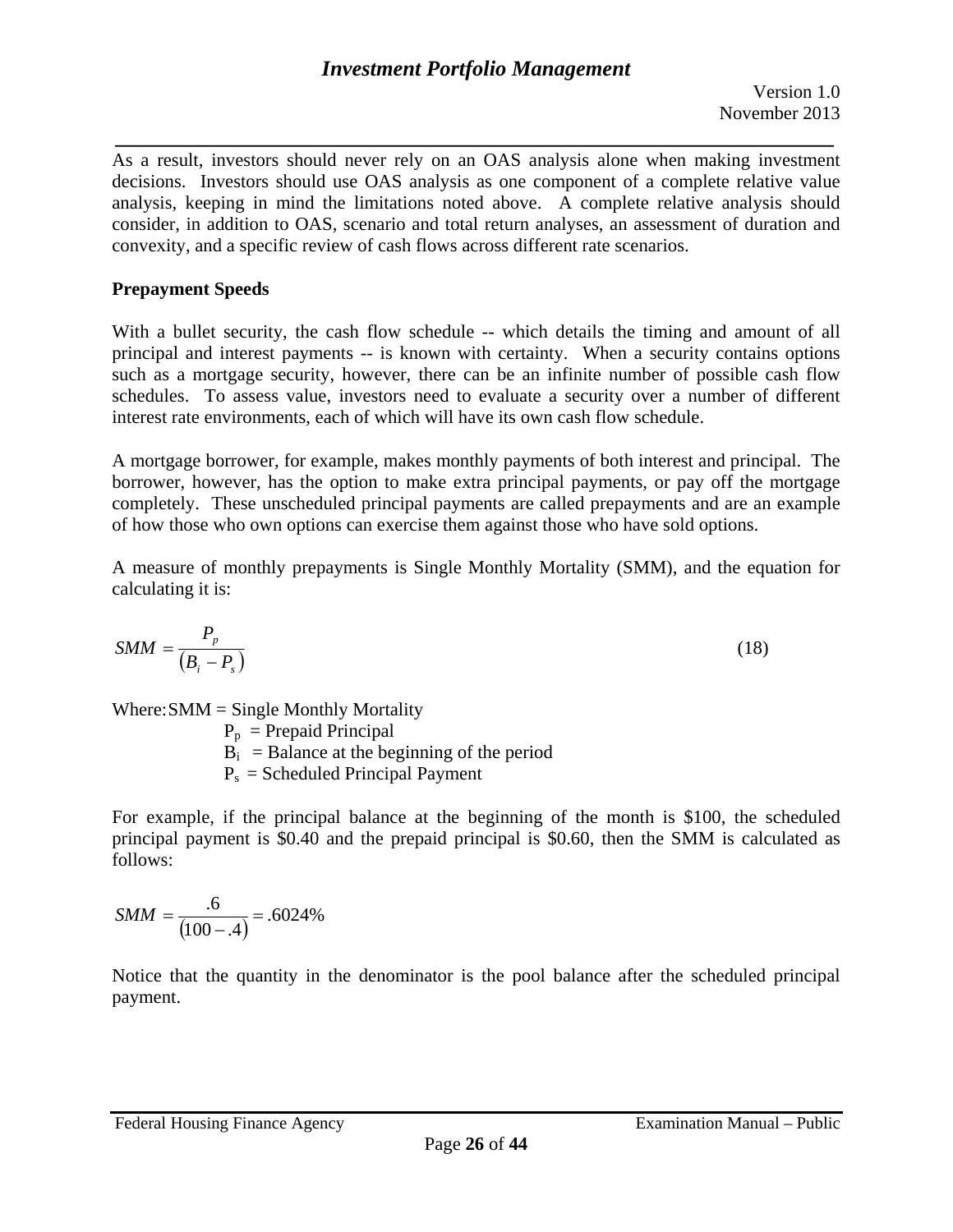*\_\_\_\_\_\_\_\_\_\_\_\_\_\_\_\_\_\_\_\_\_\_\_\_\_\_\_\_\_\_\_\_\_\_\_\_\_\_\_\_\_\_\_\_\_\_\_\_\_\_\_\_\_\_\_\_\_\_\_\_\_\_\_\_\_\_*  SMM is the basic unit of prepayment, but prepayment rates are more commonly discussed in annual terms. The annualized version of SMM is the Constant Prepayment Rate (CPR). The equation for calculating CPR is:

$$
CPR = 1 - (1 - SMM)^{12} \tag{19}
$$

In the example above, the CPR for a pool that experiences a SMM of .6024% for twelve continuous months is:

$$
CPR = 1 - (1 - .006024)^{12} = 6.99\%
$$

The outstanding balance of a pool after a period of time is a function of both scheduled principal payments and prepayments. An assessment of prepayment speeds is critical to understanding the risk and reward profile of mortgage-backed securities. It is the prepayment speed that allows the investor to generate the cash flow schedule, which then permits calculation of the security's yield. Table 6 shows the balances of a pool of 6.5 percent newly originated 30-year mortgage loans prepaying 6, 12, and 18 percent CPR at various years after origination, and illustrates the dramatic effect prepayments can have on an investment.

Table 6

| <b>YEAR</b> | 6% CPR     | <b>12% CPR</b> | <b>18% CPR</b> |  |
|-------------|------------|----------------|----------------|--|
| Start       | <u>100</u> | <u>100</u>     | <u>100</u>     |  |
|             | 93         | 87             | 81             |  |
| 2           | 86         | 76             | 66             |  |
| 3           | 80         | 66             | 53             |  |
| 4           | 74         | 57             | 43             |  |
| 5           | 69         | 49             | 35             |  |
| 6           | 63         | 43             | 28             |  |
| 7           | 59         | 37             | 23             |  |
| 8           | 54         | 32             | 18             |  |
| 9           | 50         | 27             | 15             |  |
| 10          | 46         | 24             | 12             |  |
| <b>WAL</b>  | 10.7       | 6.7            | 4.7            |  |

At 6 percent CPR, 59 percent of the pool remains outstanding after 7 years. At 18 percent CPR, however, only 23 percent of the pool remains outstanding after the same 7 year period.

1) In the early 1980s, the Public Securities Association (PSA) tried to define a "normal" prepayment rate, which they defined as the rate of prepayment in an unchanging interest rate environment. After studying the data, they developed a model, known as the PSA model. that projects that in an unchanging environment prepayment rates will increase gradually for 30 months and then level off at a constant rate. The gradual increase in prepayments is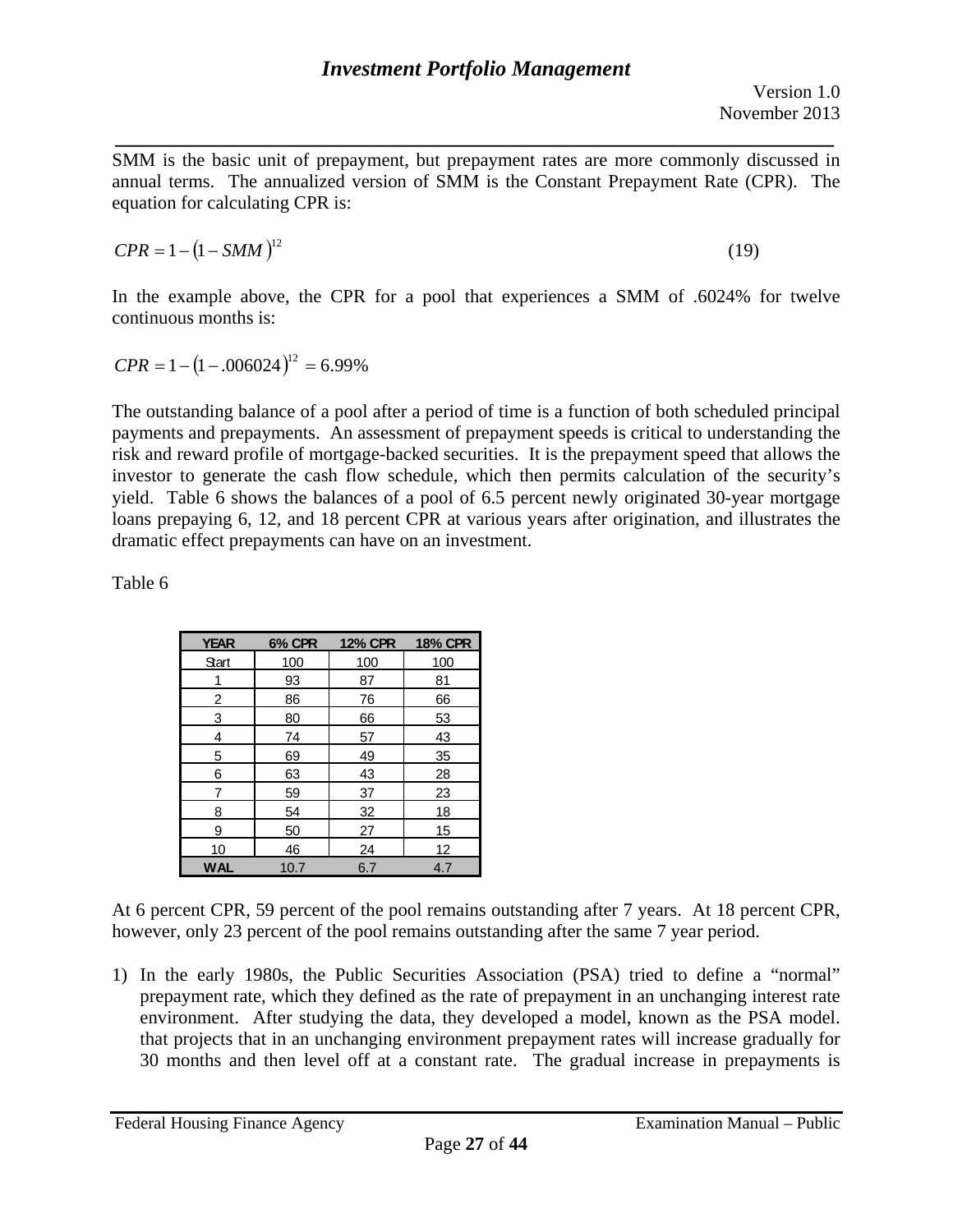*\_\_\_\_\_\_\_\_\_\_\_\_\_\_\_\_\_\_\_\_\_\_\_\_\_\_\_\_\_\_\_\_\_\_\_\_\_\_\_\_\_\_\_\_\_\_\_\_\_\_\_\_\_\_\_\_\_\_\_\_\_\_\_\_\_\_*  known as "seasoning" and is the result of a number of factors. The principal reason that borrowers prepay in a stable environment is because they relocate, and once they relocate they tend to stay in the new location for at least a little while. Also, borrowers incur fixed costs from taking out a mortgage, and they try to spread out those costs over the longest possible time period.

- 2) The standard PSA model projects that in the first month after origination, a pool that meets their steady state definition would prepay at a rate of 0.2 percent CPR. The prepayment rate would then increase by 0.2 percent CPR each month from months 2-30. So, after 2 months the prepayment rate would be 0.4 percent CPR. After 3 months the rate would be 0.6 percent, and so on out to 30 months. After 30 months, and for the remaining life of the pool, the prepayment rate would be 6 percent CPR. Prepayment rates in different environments are then expressed as a percentage of the PSA model. For example, a pool that prepays at 0.8 percent CPR after 2 months, is prepaying at 200 percent of the PSA model, or simply 200 PSA. A pool that prepays at a rate of 9 percent CPR after 30 months is prepaying at a rate of 150 PSA (.06 x 1.5 = .09). But, it is not accurate to say that 6 percent CPR = 100 percent PSA, or 12 percent CPR = 200 percent PSA, because those statements are only true after 30 months.
- 3) For fixed rate mortgages the PSA model gives a reasonable approximation of the seasoning phenomenon, which makes it a convenient tool in describing prepayment speeds. For example, it's easier to say "100 PSA" than "this pool is 10 months old and prepaying at 2 percent CPR".

Because of the ramping process of the PSA model, it is possible to achieve very high PSA speeds that do not involve significant amounts of actual cash prepayments. For example, in month 1, if the security pays at 2 percent CPR, this would translate into 1,000 percent PSA, because the standard PSA model assumes only a 0.2 percent CPR in the first month.

4) For adjustable rate mortgages the seasoning period is not so pronounced. Therefore, for ARMs, investors express prepayments in CPR terms rather than PSA terms.

# **OVERVIEW OF MAJOR TYPES OF INVESTMENT SECURITIES**

# **1) Mortgage-backed Securities (MBS)**

# **Introduction**

Financial management of a regulated entity has become significantly more complex with the expansion of authority to invest in MBS and derivative financial products. The key characteristic that distinguishes MBS from advances or other debt securities is the degree of uncertainty associated with the expected cash flows, due primarily to the option granted to the mortgagee to prepay part or all of the mortgage at any time without penalty. Thus, the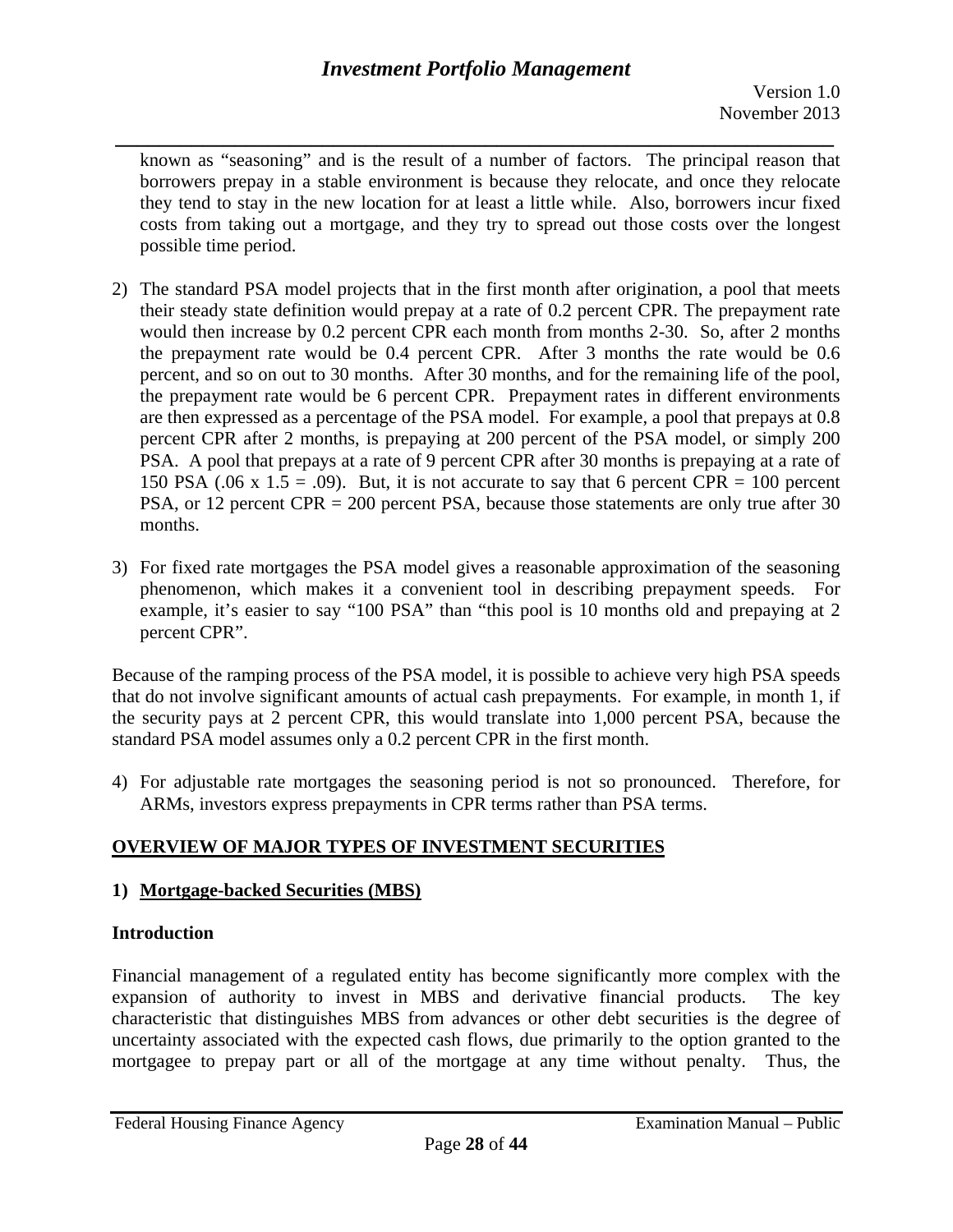*\_\_\_\_\_\_\_\_\_\_\_\_\_\_\_\_\_\_\_\_\_\_\_\_\_\_\_\_\_\_\_\_\_\_\_\_\_\_\_\_\_\_\_\_\_\_\_\_\_\_\_\_\_\_\_\_\_\_\_\_\_\_\_\_\_\_*  predictability of the cash flow stream and yield from these investments, an increasingly larger percentage of total regulated entity assets, is less certain than is typical of other investments.

#### **Risks Associated with MBS**

The prepayment option either increases or decreases the average life of a particular MBS. When interest rates fall, prepayments accelerate and investors receive cash flows earlier, resulting in a shorter average life. Conversely, when interest rates rise, prepayments slow and investors receive cash flows later, resulting in a longer average life. Because prepayments typically accelerate as interest rates decline, and slow as rates rise, any change in the security's average life works against the investor.

This extension or contraction risk can affect total investment return primarily in three ways: (1) market value; (2) reinvestment income; and (3) interest income (accounting yield). Further, investors also have to manage the traditional credit, liquidity, and geographic concentration risks.

- 1. Market Value. When interest rates decline, the average lives of MBS shorten, reducing the price appreciation associated with falling interest rates. When interest rates rise, average lives of MBS lengthen, increasing the price depreciation associated with rising interest rates. The net result is that prices go down faster when interest rates are rising, and prices go up slower when interest rates are falling. This phenomenon of inopportune price performance is called "negative convexity."
- 2. Reinvestment Income. The same inopportune timing of cash flows reduces reinvestment income. When interest rates fall, more cash flow must be reinvested at lower rates. When interest rates rise, less cash flow is reinvested at higher rates.
- 3. Interest Income/Accounting Yield. If the security was purchased at a premium or discount, extension/contraction risk can affect income by altering the accounting yield. Faster prepayments reduce the yield of premium-priced MBS and increase the yield of discount-priced MBS. Conversely, slower prepayments increase the yield of premiumpriced MBS and decrease the yield of discount-priced MBS.

*Credit Risk*: The underlying mortgages collateralize the MBS, reducing credit risk, but do not eliminate credit risk. Credit risk is real, and is a function of the underwriting standards applied to the underlying mortgages.

*Liquidity Risk:* The liquidity for some mortgage related securities, such as private-labeled or unusually structured MBS and collateralized mortgage obligations (CMOs) may be limited under certain market conditions. Purchasing exotic or unusual structured tranches, complete tranches, or a significant percentage of an entire issue can cause liquidity or marketability concerns because an investor may incur significant losses because the investor has to sell in a very thin market. However, since the regulated entities have the ability and intent to hold CMOs to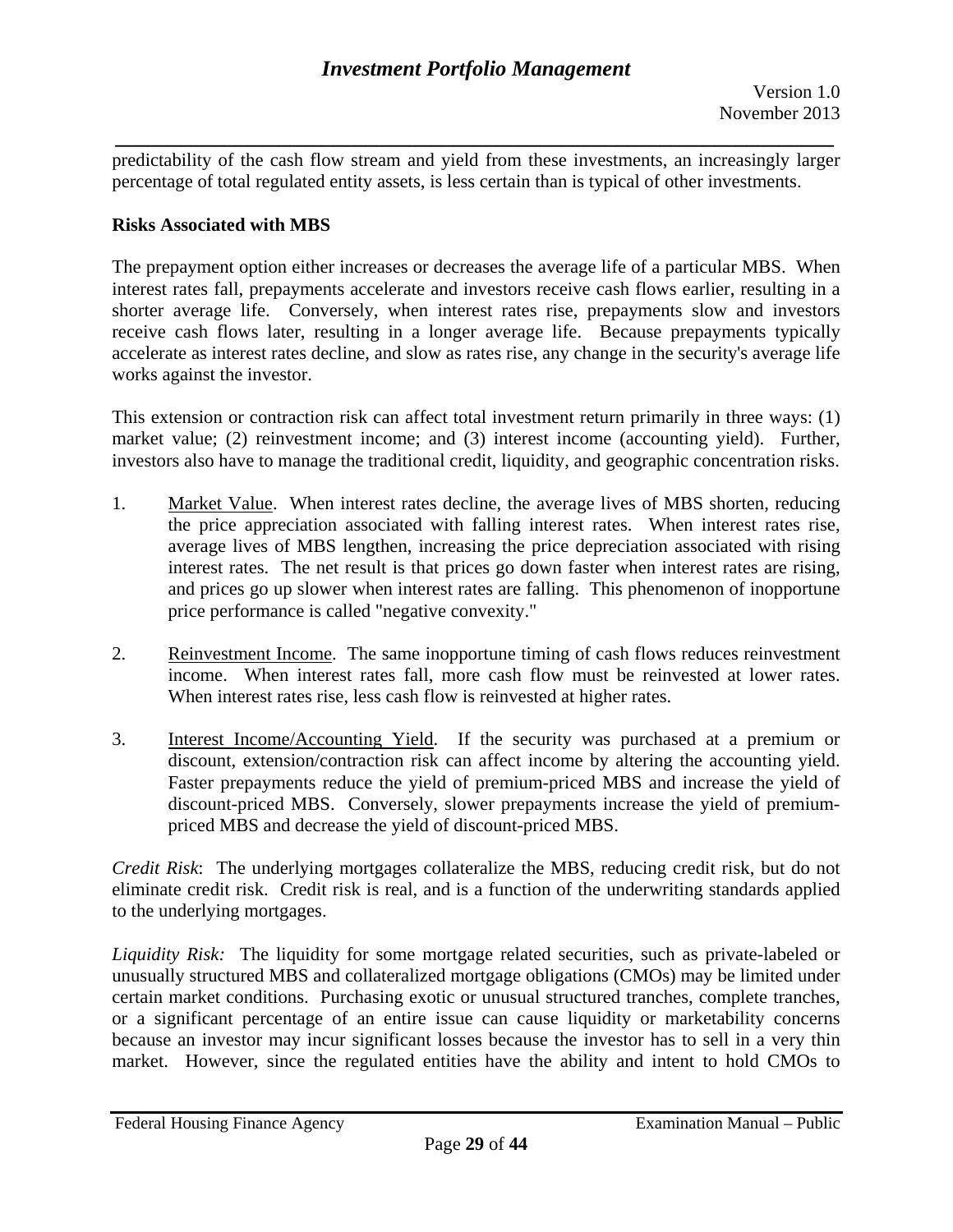*\_\_\_\_\_\_\_\_\_\_\_\_\_\_\_\_\_\_\_\_\_\_\_\_\_\_\_\_\_\_\_\_\_\_\_\_\_\_\_\_\_\_\_\_\_\_\_\_\_\_\_\_\_\_\_\_\_\_\_\_\_\_\_\_\_\_*  maturity, liquidity concerns may not be as important. However, as the mark-to-market accounting treatment becomes more prevalent, the impact of liquidity on the regulated entities' income or financial condition may be just as real.

*Concentration Risk:* Geographic concentration in the underlying collateral may result in abnormal or unexpected prepayment behaviors that would adversely affect the credit quality or returns on a MBS.

### **Measuring Prepayment Speeds**

MBS prepayment speeds are often expressed as an index number or "PSA." As explained earlier in this appendix, PSA stands for Public Securities Association, the organization that approved the mathematics behind the standard. PSA can range from a minimum of 60 PSA, which would indicate that only 3.6 percent of the mortgages in a pool were expected to repay in a year's time, to 1666 PSA, which would indicate that 100 percent of the mortgages were expected to be repaid within a year.

The most important factor in determining the likelihood of prepayments is the difference between the interest rates on pooled mortgages and the prevailing mortgage interest rate. The lower the current mortgage rates are relative to the interest rates on the pooled mortgages, the greater the likelihood that refinancing will occur. Other factors affecting prepayments include seasoning, burnout and seasonality.<sup>11</sup> In addition, the demographics of an area, the state of local economies and the assumability of the underlying mortgages also affect prepayment characteristics.

### **Cash Flow Yield**

 $\overline{a}$ 

The various structures, prepayment rates, and other assumptions allow investors to estimate the amount and timing of the cash flows. These can be discounted and summed to provide an estimate of market price and a basis to compare yield to Treasury securities of expected comparable maturity.

The problem with this pricing methodology is that it assumes that all cash flows should be discounted at the same rate, and it does not consider that interest rate volatility can affect the timing of the cash flows of a MBS that will affect yield and price.

### **Option Pricing Models and Option Adjusted Spread Simulation Analysis**

Option pricing models attempt to estimate the theoretical price of an option, most often in terms of implied interest rate volatility for comparison to expected interest rate volatility. There are six

<sup>&</sup>lt;sup>11</sup>Burnout refers to prepayment behavior after a sustained interest rate movement. Burnout occurs when interest rate-sensitive mortgagors exit the pool, leaving only those less inclined to refinance. Prepayment speeds therefore decrease even though interest rate levels continue to provide an incentive to refinance.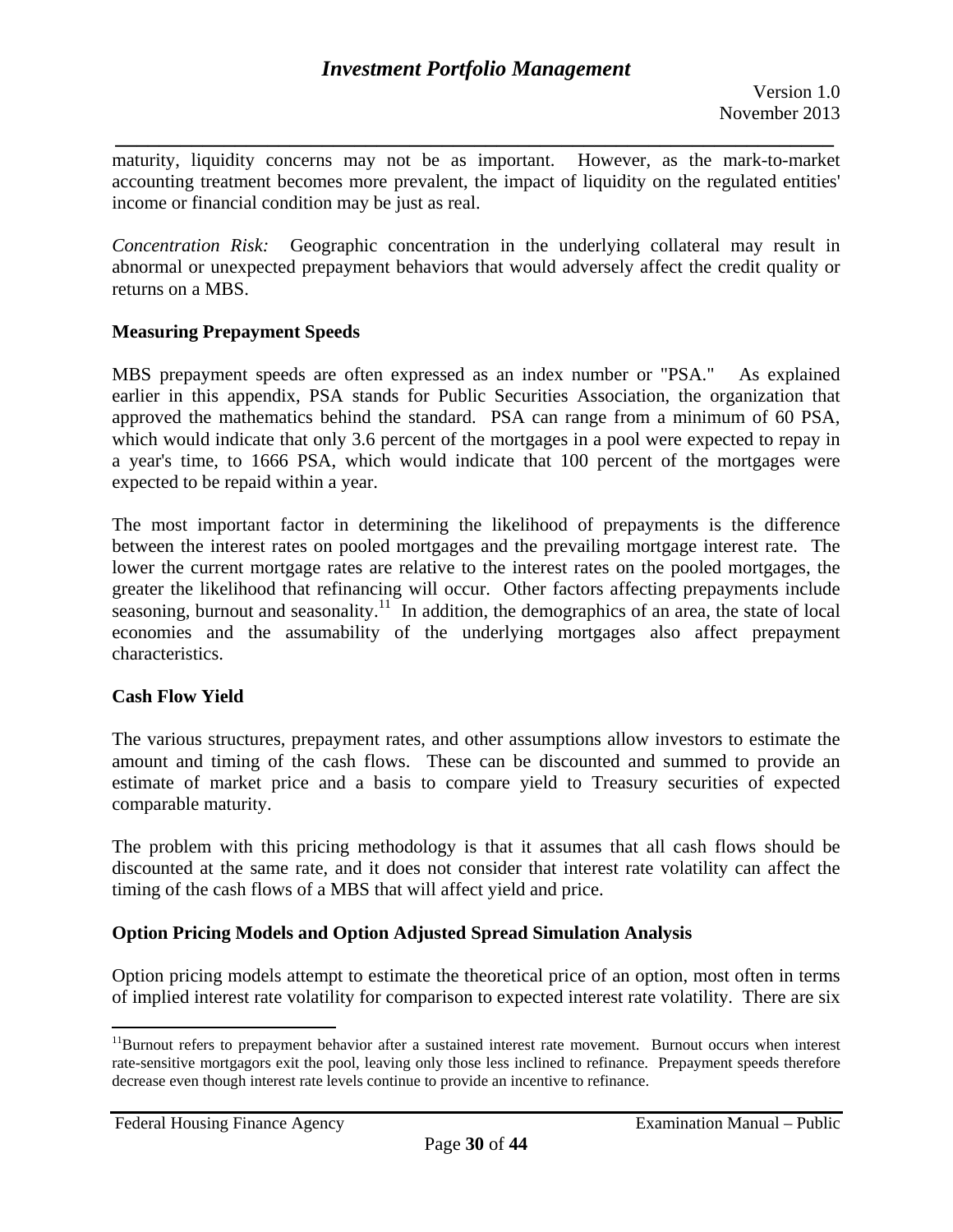*\_\_\_\_\_\_\_\_\_\_\_\_\_\_\_\_\_\_\_\_\_\_\_\_\_\_\_\_\_\_\_\_\_\_\_\_\_\_\_\_\_\_\_\_\_\_\_\_\_\_\_\_\_\_\_\_\_\_\_\_\_\_\_\_\_\_*  factors to consider in an option's price: (1) current price of the underlying security; (2) strike price; (3) time to expiration; (4) the short-term risk-free interest rate over the life of the option; (5) coupon rate; and (6) expected interest rate volatility over the investment horizon.

Option adjusted spread (OAS) is a pricing methodology that estimates a spread over comparable maturity Treasuries that includes premiums for default, liquidity, and option risk. OAS is based on spot rates and implied forward rates, probability distributions for short-term Treasury spot rates (based on the current spot rate curve and historical interest rate behavior) and a "Monte-Carlo" simulation of a large number of interest rate paths, from which an average present value is calculated.

Most regulated entities have the capability of performing OAS analysis and have incorporated it into their investment decision making. Examiners should understand the possible complications associated with the estimation process for computing an OAS and should check the reasonableness of the regulated entities' assumptions and results.

Examiners should carefully review prepayment speed assumptions (and whether assumptions are based on seasoned, moderately seasoned, or unseasoned performance) and whether assumptions are from authoritative sources.<sup>12</sup> Other considerations include the appropriateness of the volatility assumptions used to determine the value of the explicit interest rate caps and floors embedded in the CMO floaters and Ginnie Mae adjustable rate issuances.

### **Accounting for Mortgage-Backed Securities**

*Accounting Standards Codification (ASC)* 310-20 requires that most costs and fees on loans and any discount or premium on loans at their time of purchase be amortized over the life of the loan. Amortization is calculated based on the interest method, using a level yield (*i.e*., constant effective yield method).

Regarding MBS, ASC 310-20 permits an enterprise that "holds a large number of similar loans for which prepayments are probable and the timing and amount of prepayments may be reasonably estimated" to consider "estimates of future principal prepayments in its calculation of constant effective yield." Premiums and discounts are amortized based upon the expected prepayments of the underlying mortgages. At least annually, amortizations are adjusted and reflect actual prepayment experience. These adjustments may cause a substantial change in the accounting yield on MBS, as recognition of discounts and premiums accelerates or slows.

# **2) United States Treasuries and Agencies**

The regulated entities are authorized to invest in marketable direct obligations issued or guaranteed by the United States and marketable direct obligations of U.S. Government

 $\overline{a}$ 

 $12$ Private-label MBS do have not have a published prepayment speed consensus. Prepayment speed assumptions are typically based on a factor or multiplier of a similar coupon agency security prepayment speed.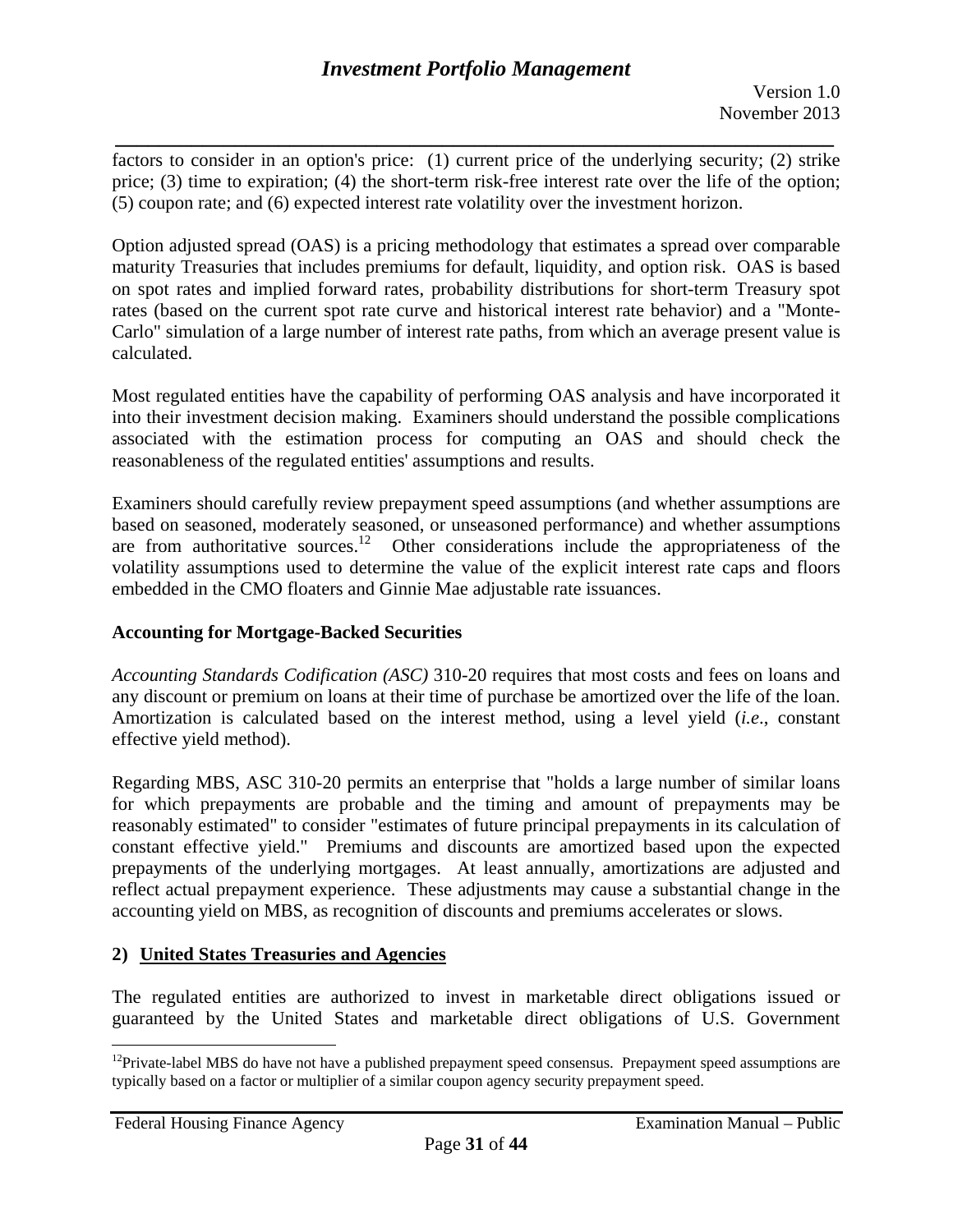*\_\_\_\_\_\_\_\_\_\_\_\_\_\_\_\_\_\_\_\_\_\_\_\_\_\_\_\_\_\_\_\_\_\_\_\_\_\_\_\_\_\_\_\_\_\_\_\_\_\_\_\_\_\_\_\_\_\_\_\_\_\_\_\_\_\_*  Sponsored Agencies and Instrumentalities (GSAs) for which the credit of such entities is pledged for repayment of both principal and interest.

### **Risks Associated with Treasuries and Agencies**

Treasury securities are considered default free. Although securities issued by Government Sponsored Agencies are not explicitly guaranteed by the U.S. Government, the agency issuances are considered almost default free. Credit risk associated with these investments is considered minimal.

However, the GSAs have become more innovative and their issuances have become more complex. The agency issuances range from simple fixed-rate, fixed-maturity bonds to bonds with embedded call or put options, with the maturity or principal repayment based on other indexes. Therefore, in addition to interest rate risks, agency issuances contain option, basis, and liquidity risks.

### **3) Money Market Investment**s

The regulated entities maintain a portfolio of money market investments for liquidity purposes. This investment portfolio is largely comprised of Federal funds sold and commercial paper (CP). The other investments in this portfolio include: (1) repurchase agreements (repo); (2) U.S. dollar deposits; and (3) Bankers' acceptances and bank and thrift notes.

### **Risks Associated with Money Market Investment**s

With the exception of repos, the regulated entities' money market investments are nearly always unsecured. Evaluating the regulated entity's management and control of its unsecured credit exposure is the primary objective in reviewing this investment sub-portfolio.

### **4) Standby Bond Purchase Agreements**

Standby bond purchase agreements (SBPAs) are over-the-counter contracts that are designed to ensure a liquid market for variable-rate demand obligations (VRDOs), *i.e.*, as they relate to FHFA-regulated entities, variable rate bonds that are issued by state housing finance agencies (SHFAs). In the most basic sense, there are two principal parties to the SBPA: the VRDO issuer (for example, an SHFA) and a liquidity provider (for example, one of the regulated entities). At the time this module was written, eight FHLBanks had received approval to enter into SBPAs as liquidity provider with SHFAs. They are the Federal Home Loan Banks of Dallas, Des Moines, Seattle, New York, Boston, Cincinnati, Chicago, and Topeka. Both Fannie Mae and Freddie Mac charters allow participation in SBPAs as multifamily housing liquidity facilities. Since the result of a liquidity provider fulfilling its contingent obligation under an SBPA is the acquisition of a VRDO, an examiner should consider a regulated entity's participation in SBPA activities when assessing potential investment portfolio risks. Examiners should also consider in their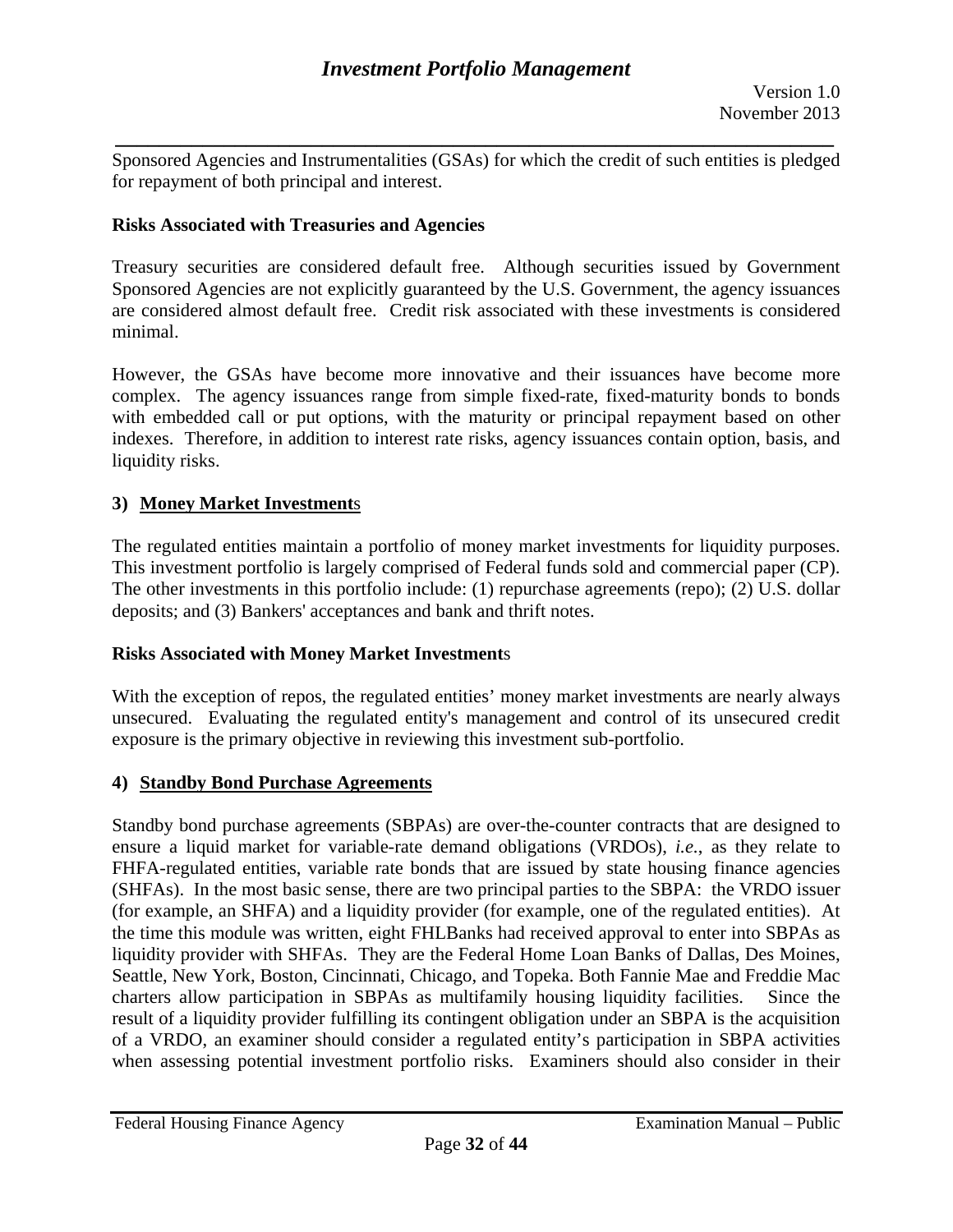*\_\_\_\_\_\_\_\_\_\_\_\_\_\_\_\_\_\_\_\_\_\_\_\_\_\_\_\_\_\_\_\_\_\_\_\_\_\_\_\_\_\_\_\_\_\_\_\_\_\_\_\_\_\_\_\_\_\_\_\_\_\_\_\_\_\_*  prioritization of resources that the level of SBPA activity at the regulated entities is declining owing to structural changes in the way SHFAs fund themselves given experiences they encountered during and after the onset of the financial market crisis in 2007-2009

 provider a higher interest rate on the VRDO. The liquidity provider reserves the right to Under the terms of an SBPA, the liquidity provider agrees to purchase VRDOs when certain conditions as defined in the SBPA are met, typically including a condition requiring that the SHFA remain investment grade. The term of the agreement, traditionally several years, and per annum fee are established by the SBPA. An investor in a VRDO has the option – a put option – to sell the bond to another investor through a remarketing agent at interest rate reset dates. The investors are typically money market mutual funds, which are subject to requirements that their investments be readily marketable. (The Securities and Exchange Commission's Rule 2a-7 under the Investment Company Act establishes a condition regarding the credit risk aspects of marketability, namely that a money market mutual fund may invest in a security only if it has no less than a double-A rating and the fund's board of directors otherwise determines the investment presents minimal credit risk. *See* 17 CFR 270.2a-7.) The liquidity provider's responsibilities under an SBPA facilitate marketability of the VRDOs. If the "put" is exercised and the remarketing agent is unable to sell the VRDO to another investor, the remarketing agent chooses not to take the bond into its own inventory, and SBPA conditions are met, the liquidity provider is obligated to buy the bond. The terms of the SBPA may require the SHFA to pay the liquidity subsequently sell any bonds it purchases subject to the terms of the SBPA. If the VRDO is not successfully remarketed within a certain period of time after the liquidity provider acquires the bond, term-out provisions in an SBPA require the SHFA to redeem the bonds on an accelerated repayment schedule.

Instances in which liquidity providers must purchase VRDOs due to failed remarketing are rare. (0.3 percent) of the total outstanding. For example, except during the period of severe liquidity stress in the financial markets in the later part of 2008 (September to December 2008), the FHLBanks have never had to purchase SHFA-issued bonds as liquidity provider under SBPAs. Even during this time of liquidity stress in the financial markets, the volume of FHLBank purchases as liquidity provider was  $low - 18$ percent on average – relative to the amount of SBPAs outstanding at the FHLBanks. (By comparison, during this period, purchases of SHFA-issued VRDOs by all SBPA providers overall was approximately 30 percent.) Furthermore, all bonds that the FHLBanks purchased were subsequently remarketed, with the majority remarketed in less than one month. Fannie Mae and Freddie Mac also experienced a low volume of VRDO purchases, even during the financial market crisis. Fannie Mae purchased VRDOs totaling just 1.4 percent of potential SBPAs obligations outstanding, with all remarketed in a month. The maximum draw on Freddie Mac's multifamily liquidity facility during the financial market crisis was just a small fraction

To perform an examination of SBPA activities, an examiner should request and review applicable policies and procedures, relevant policy committee minutes, a sample of recentlyexecuted SBPAs, applicable counterparty (i.e., SHFA) credit analyses, financial statements of the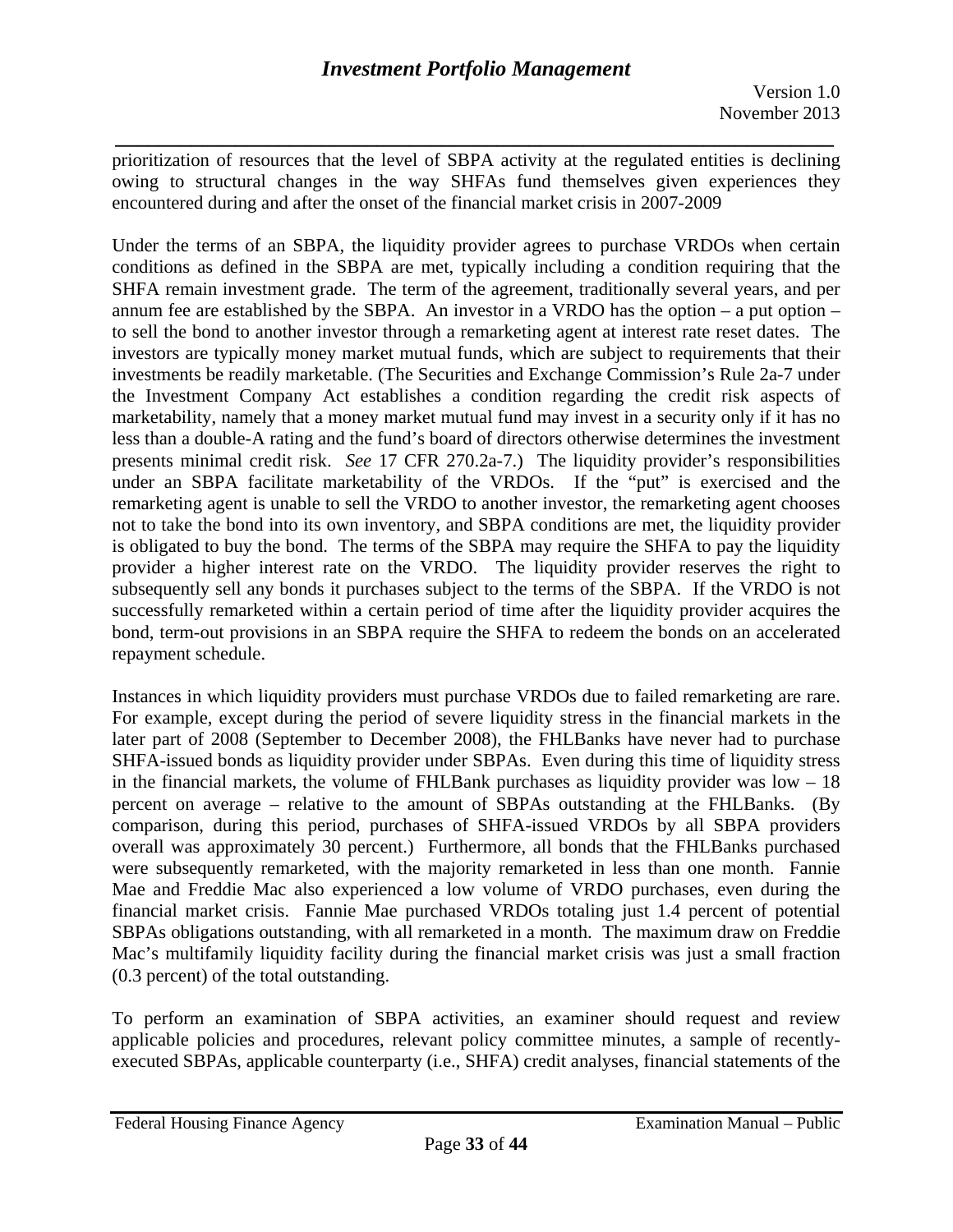Version 1.0 November 2013

*\_\_\_\_\_\_\_\_\_\_\_\_\_\_\_\_\_\_\_\_\_\_\_\_\_\_\_\_\_\_\_\_\_\_\_\_\_\_\_\_\_\_\_\_\_\_\_\_\_\_\_\_\_\_\_\_\_\_\_\_\_\_\_\_\_\_*  applicable SHFA(s), Official Statements pertaining to VRDO offerings (these are similar to offering circulars or prospectuses), applicable risk assessments and internal audits, and a ledger of outstanding SBPAs including amounts and terms. Examiners should also interview management and staff that are involved with the activity to assess their knowledge of the activity, policy requirements, relevant systems, and risks.

An examination of SBPA activities should include an evaluation of governance, credit risk, liquidity risk, operational risk, market risk and pricing, with a particular emphasis on liquidity risk, credit risk, and pricing. Conversely, an examination of SBPA activity may not need to focus extensively on market risk.

### **Risks Associated with Standby Bond Purchase Agreements**

#### *Governance*

Governance of SBPA activities should be informed by a current risk assessment that is commensurate with the scope and complexity of the activities. Risk management policies should include limits (for example, volume and counterparty limits) that make sense to the regulated entity's operations. Executive management and, as appropriate, the board of directors should receive periodic reports regarding SBPA activities, including volume, performance, profitability, and risks.

### *Liquidity Risk*

As indicated above, instances in which liquidity providers in SBPAs are called upon to purchase VRDOs have been rare. However, the regulated entities must ensure that they maintain sufficient liquidity to honor their commitments, albeit contingent commitments, under SBPAs. In determining the amount of liquidity necessary to honor its SBPA commitments, a regulated entity should assess the likelihood of remarketing agents being unable to remarket VRDOs when necessary and any consequent need for the regulated entity to acquire the bonds. The regulated entity should also ensure it maintains liquidity in keeping with FHFA guidance and regulations, as applicable. Fannie Mae and Freddie Mac liquidity metrics assume a worst case purchase of all or substantially all VRDOs backed by SBPAs.

### *Credit Risk*

know that SBPAs are designed to provide liquidity support rather than credit support to VRDOs. A regulated entity's assessment of credit risk associated with SBPAs is critical. The credit analysis should be comprehensive, independent, and timely. Interestingly, the examiner should KRPAs should contain provisions that allow the liquidity provider relief from needing to take ownership of the VRDOs when the SHFA's creditworthiness deteriorates, which generally would lead to a lower rating on the VRDOs, all else equal. For example, the SBPA may provide such relief when the SHFA's credit rating drops below investment grade. However, because the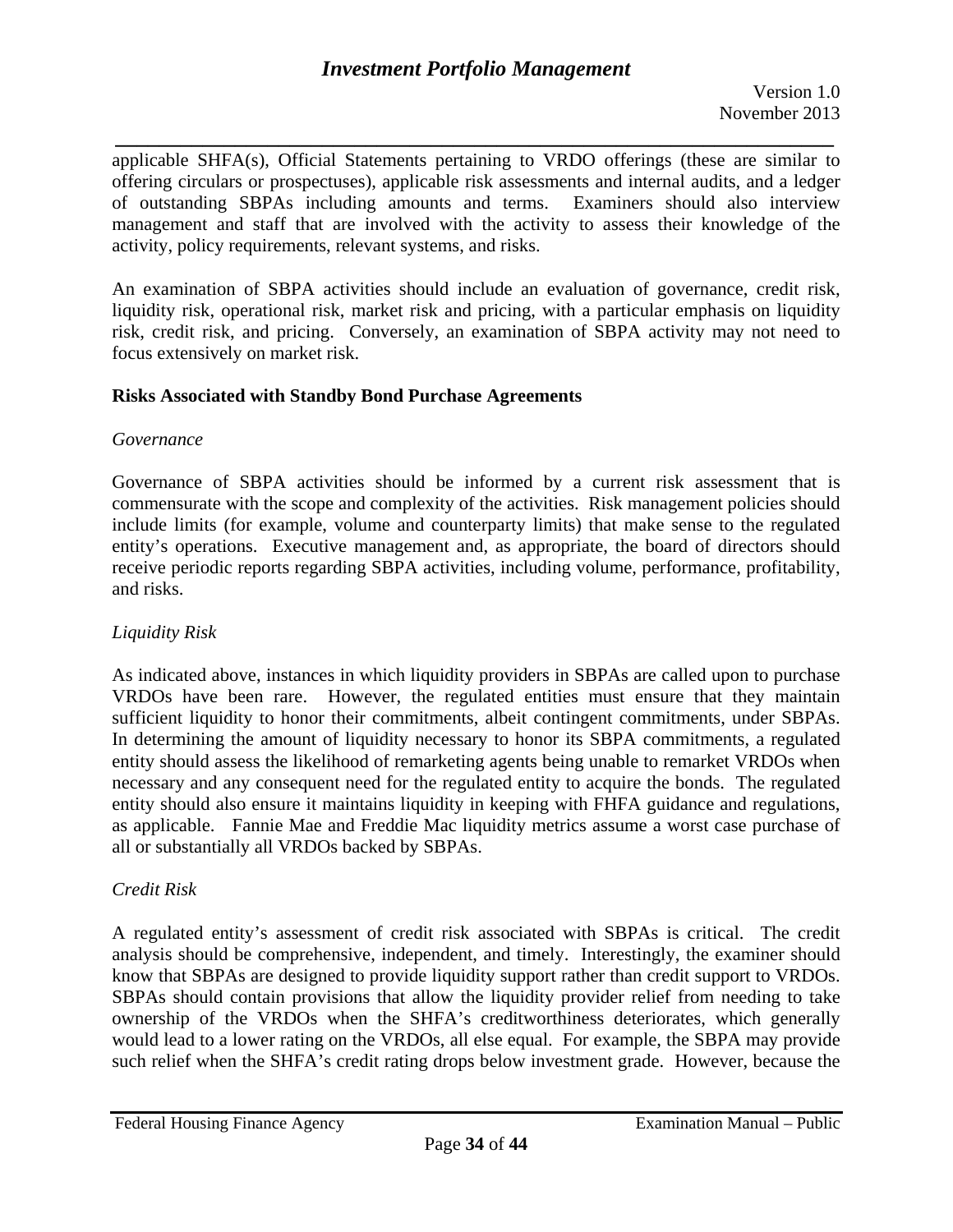*\_\_\_\_\_\_\_\_\_\_\_\_\_\_\_\_\_\_\_\_\_\_\_\_\_\_\_\_\_\_\_\_\_\_\_\_\_\_\_\_\_\_\_\_\_\_\_\_\_\_\_\_\_\_\_\_\_\_\_\_\_\_\_\_\_\_*  typical investors in VRDOs are mutual funds that are limited to investing in bonds rated double-A or better, a "run" on the bonds may occur if investors believe that the VRDO ratings will drop below double-A. If the SBPA only provides relief when the SHFA's rating drops below investment grade, the chance of the liquidity provider needing to assume ownership of the VRDOs is much greater (since there may be few, if any, other interested investors).

The regulated entity's credit analysis should include an evaluation of the SHFA's creditworthiness and the evaluation should not exclusively rely on credit ratings. The evaluation should include a review of the SHFA's balance sheet, income statement, and cash flows. In addition, the credit analysis should assess the structure of the trust indentures from which the VRDOs are issued, including the types of assets in the trusts, as well as the regulated entity's obligations according to the terms of the SBPA. The analysis should also consider, as appropriate, the fact that if the liquidity provider purchases a VRDO, the terms of the SBPA may require the SHFA to pay higher interest-rate coupons and higher principal, which would drain the liquidity of the SHFA more quickly. The types of assets in the trust may include singlefamily mortgage loans, multi-family mortgage loans, private-label or Agency mortgage-backed securities, or, potentially, other types of assets. Less risky assets in the trust generally reduce the likelihood of investor disinterest in the attendant VRDOs when credit conditions in the financial markets deteriorate. The regulated entity should have an understanding of the performance of the assets within the trust.

# *Pricing*

underlying bonds. Proper pricing for SBPAs is critical to ensuring that regulated entities are properly compensated for SBPA risk. SBPA pricing is generally understood as the annual fees the regulated entities charge for the commitment to purchase the VRDOs when conditions specified in the SBPA are met. Commitments with longer terms, with less creditworthy SHFAs, and/or associated with higher-risk assets in the trust indentures from which attendant VRDOs are issued command higher fees. FHLBanks have historically been "price-takers" when setting fees in that they set their fees based on an assessment of fees charged by other market participants for similar structures. They may also set the fees lower than market if they perceive a benefit to the housing communities in their district. Fannie Mae has not agreed to any SBPA commitments for several years. Freddie Mac still offers a liquidity facility for multifamily housing authorities. The facility is priced to cover all costs, with the terms limited to five years regardless of the life of the Fannie Mae and Freddie Mac each participated in the U.S. Treasury Department's Temporary Credit and Liquidity Program (TCLP), announced in October 2009, through which they executed facilities similar to SBPAs, with fees set based on program formulas. (This program and a related New Issue Bond Purchase Program were designed to stabilize the SHFA funding environment during the financial crisis, given problems with the structure of VRDO financing at some SHFAs and local housing finance agencies.) Regardless of the pricing approach the regulated entity uses, supporting analysis should be documented and adequately demonstrate how SBPA pricing compensates for associated risks.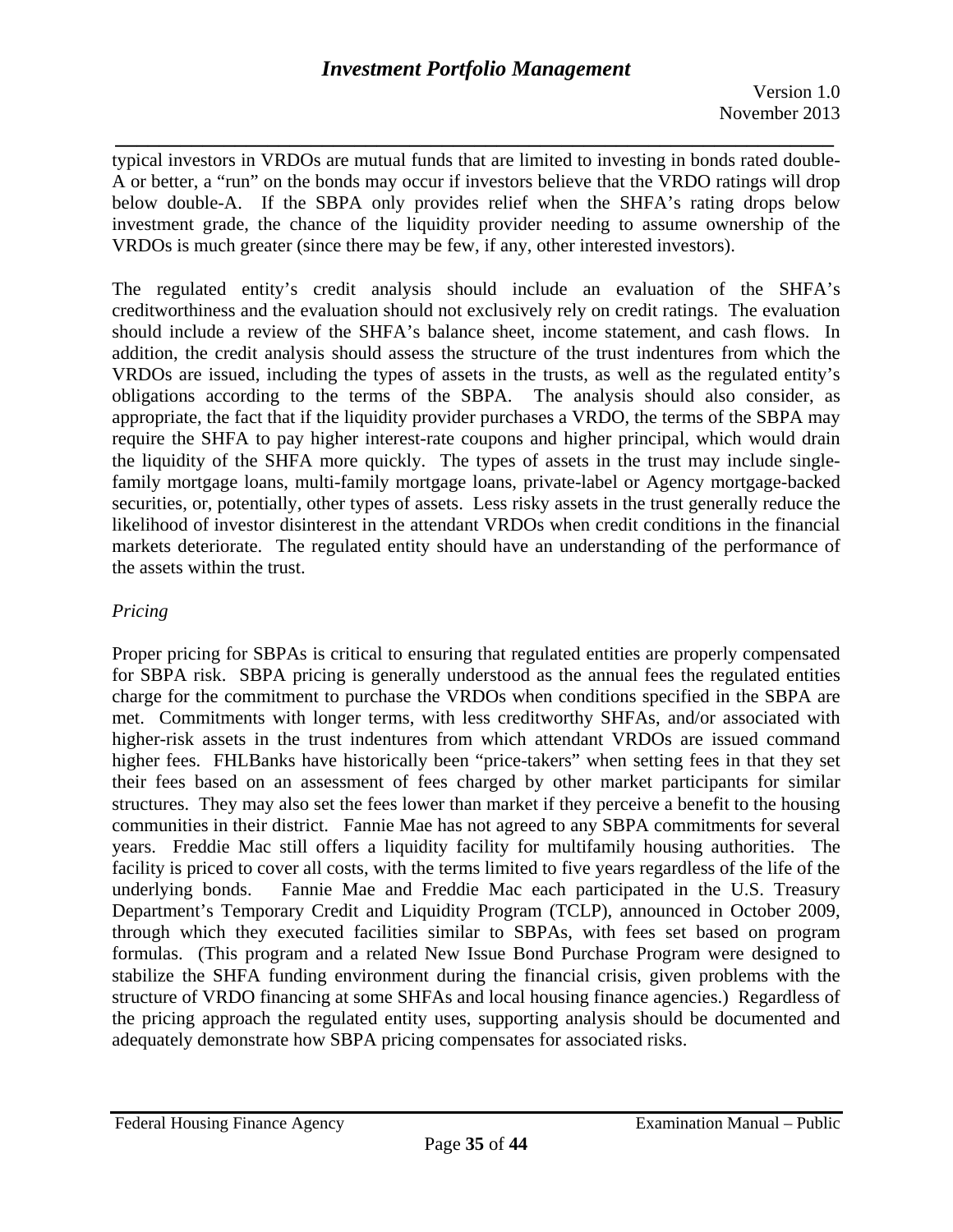*\_\_\_\_\_\_\_\_\_\_\_\_\_\_\_\_\_\_\_\_\_\_\_\_\_\_\_\_\_\_\_\_\_\_\_\_\_\_\_\_\_\_\_\_\_\_\_\_\_\_\_\_\_\_\_\_\_\_\_\_\_\_\_\_\_\_* 

### *Operational Risk*

The regulated entity's risk assessment process should capture operational risks associated with SBPA activities. The level and type of operational risk associated with purchasing bonds under SBPAs are similar to the operational risk of purchasing bonds as investments. Information systems and technology should be commensurate with the complexity of the SBPA operations. Systems should ensure timely communication with remarketing agents when the likelihood of the regulated entity acquiring VRDOs under the terms of the SBPA is elevated. (This can help ensure that the regulated entity is prepared to accept the bond into inventory when notified by the remarketing agent.) In addition, the regulated entity should ensure that SBPA contract execution and renewal, if any, receives adequate review by legal counsel.

### *Market Risk*

SBPAs are off-balance sheet contracts and do not expose a regulated entity to interest rate risk unless it must fulfill its commitment under the SBPA to purchase a VRDO. If the regulated entity must purchases a VRDO, interest rate risk arises from any difference in interest rate sensitivity between payments required under the terms of the SBPA and the funding used to support the bond purchase. VRDOs that a liquidity provider may acquire through its SBPA obligation are variable rate and, moreover, the terms of the SBPA generally include abovemarket "penalty" rates to be paid to the liquidity provider if it needs to hold the bond for more than a short period of time. The examiner should assess the regulated entity's plans for addressing interest rate risk of holding VRDOs acquired through its fulfillment of SBPA obligations in the same manner he or she would assess market risk in other investment activities.

### **Measures of Security Price Sensitivity**

The investment portfolio often represents a significant source of interest rate risk to a regulated entity. Managing this interest rate risk has become a significant challenge for management, given the growing complexity of security structures, the measurement of interest rate risk using the economic perspective ("market value of equity"), and the trend toward market value accounting. To control interest rate risk effectively, management should understand the sensitivity of portfolio values to interest rate changes.

Investors commonly measure price sensitivity of option-free securities by referring to a security's duration. Duration is a technical term that simply is an estimate of the price sensitivity of a security for a 100 basis point change in rates. For callable and prepayable securities, investors assess risk by considering effective duration.

The value of an investment, like that of any financial asset, is the present value of its expected future cash flows. To get a present value, an investor needs to "discount" future cash flows using an appropriate interest rate. Discounting a future cash flow gives the current, or "present," value of that future cash flow. The security's yield in the market is the rate used to discount the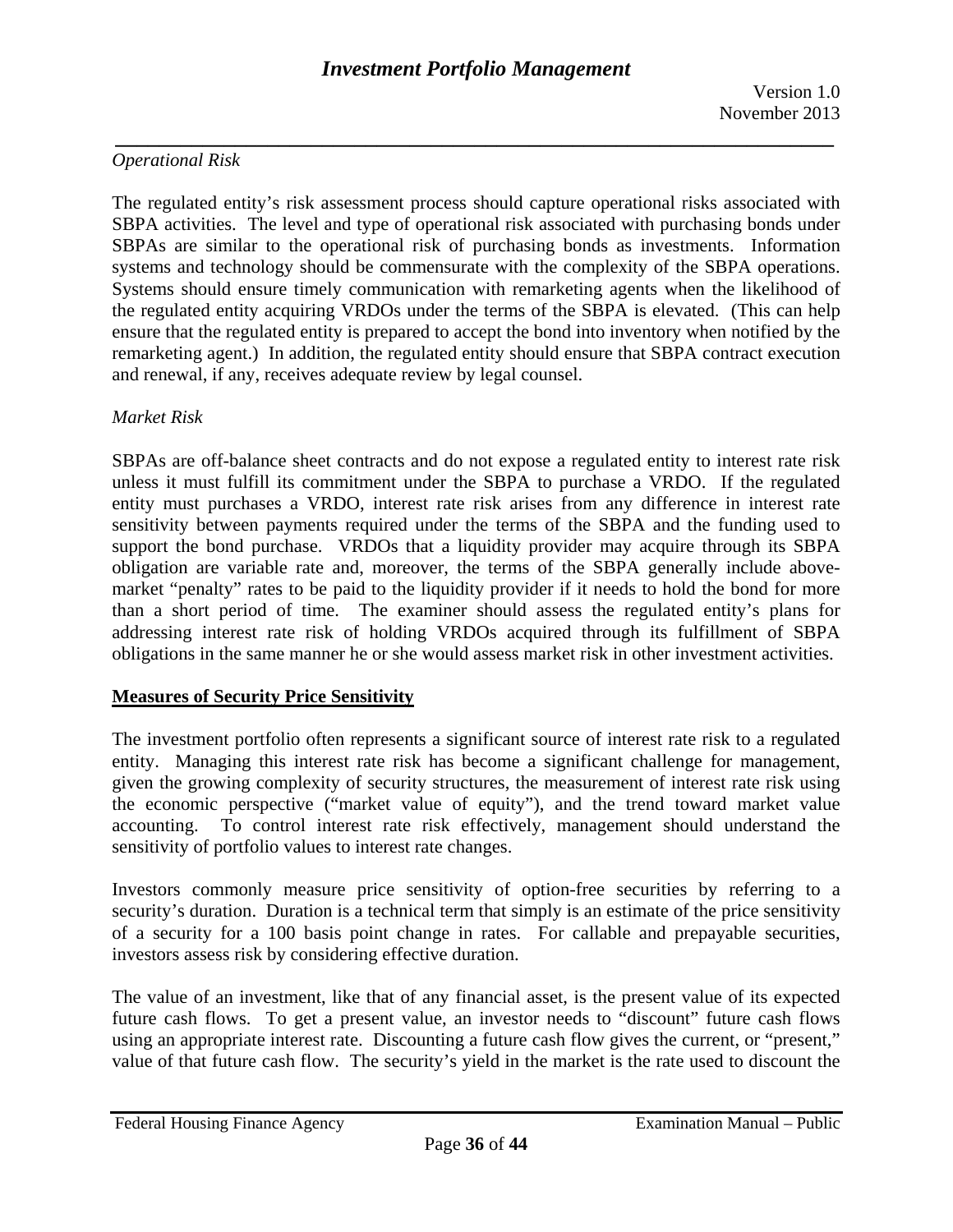*\_\_\_\_\_\_\_\_\_\_\_\_\_\_\_\_\_\_\_\_\_\_\_\_\_\_\_\_\_\_\_\_\_\_\_\_\_\_\_\_\_\_\_\_\_\_\_\_\_\_\_\_\_\_\_\_\_\_\_\_\_\_\_\_\_\_*  cash flows. In order to value a security and measure its interest rate risk, an investor must determine:

- The amount of future cash flows.
- The timing of future cash flows,
- The appropriate discount rate, and
- How the above factors might change as interest rates change.

**Option-Free Securities:** Many securities, such as U.S. Treasury notes and bonds and bullet agency issues, pay an established schedule of fixed coupon payments and have a set maturity date. They contain no put or call options. With such securities, the amount and timing of the cash flows is known with certainty, though default risk exists for all but U.S. Treasury securities. Changes in interest rates will not cause any change in either the amount or timing of cash flows the investor will receive. For example, a U.S. Treasury bond pays the investor a fixed coupon payment every six months throughout its life plus principal at maturity. Rate changes do, however, change the value of those future cash flows. The price of a Treasury security is simply the present value of these future cash flows, using the market yield as the rate to discount the future cash flows to their present value. As market yields change, the value of the promised cash flows changes, and thus the price of the security changes.

Duration estimates the approximate price sensitivity of option-free securities. Duration (or, more correctly, modified duration) calculations include a bond's characteristics, such as the coupon rate, maturity, current price, and market yield, in developing a price sensitivity estimate.

Modified duration (the terms duration and modified duration are usually used interchangeably) is a number that represents the percentage price change of a security for a 100 basis point change in yield. For example, if a security (or portfolio) has a duration of 2, the investor can estimate that the bond's price (or portfolio value) will rise or fall by approximately 2 percent for each 100 basis point change in interest rates. Therefore, if rates changed 100 basis points, a bond priced originally at par (100) would fall to 98 if rates rose and rise to 102 if rates fell. Because duration is a linear, or straight line measure of risk, a 200 basis point change in rates would cause the price to change by approximately 4 percent, or 2 percent for each 100 basis point yield change from its current level. Similarly, a 50 basis point change in rates would cause the price to change by approximately 1 percent.

When interest rates fall, prices for option-free securities rise by a greater amount than duration would estimate. When rates rise, bond prices fall by less than duration would estimate. Moreover, prices rise by more than they fall for a similar rate change. Investors use the term positive convexity to describe this favorable price movement.

A price/yield curve plots the price of a security for many different yield levels. Figure A illustrates a price/yield curve and shows that the relationship between price and yield is a curve. Duration estimates of price changes assume that the price/yield relationship is a straight line.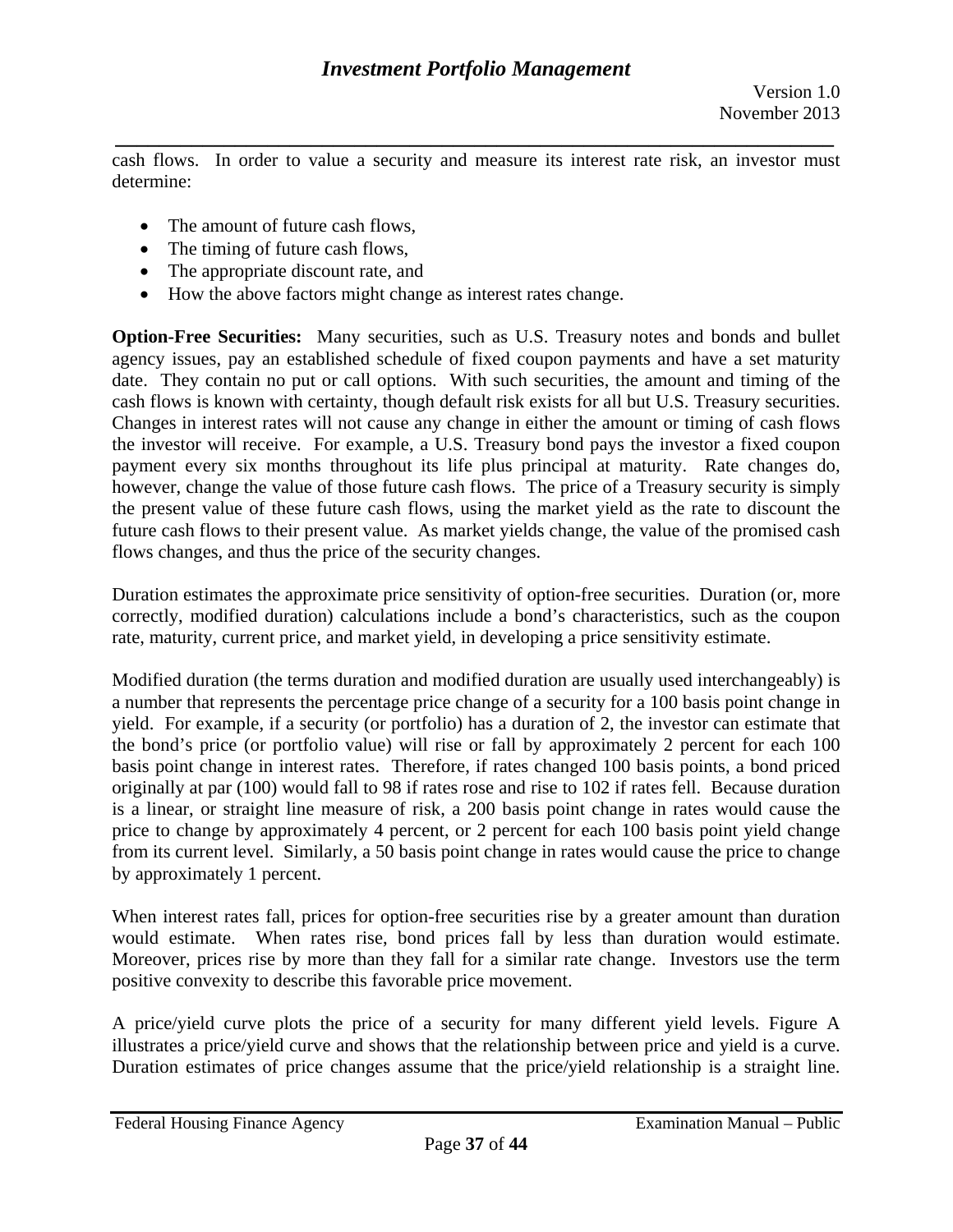*\_\_\_\_\_\_\_\_\_\_\_\_\_\_\_\_\_\_\_\_\_\_\_\_\_\_\_\_\_\_\_\_\_\_\_\_\_\_\_\_\_\_\_\_\_\_\_\_\_\_\_\_\_\_\_\_\_\_\_\_\_\_\_\_\_\_*  Because of the curved price/yield relationship, estimates of price changes using duration are accurate only for small yield changes.



The graph shows that the actual price of an option-free bond will be greater than the price estimated by duration, except where the line meets the curve, which is the current price of the security. The line provides the price estimate at each yield point using duration. Note also that at lower rate levels, prices rise at an increasing rate as rates fall. At higher yield levels, prices fall at a decreasing rate as rates rise.

**Securities with Options:** The calculation of duration assumes that the cash flow schedule of a security does not change when interest rates change. When a security contains options, however, the security's cash flow schedule is no longer certain. For callable bonds, the investor will not know with certainty the redemption date or the total amount of interest income the investment will provide. As a result, duration's estimate of the price sensitivity of a security with options may not be useful or accurate.

Investors typically perform scenario analysis in order to evaluate the risks of bonds with prepayment options. In scenario analysis, investors estimate various possible cash flow schedules by evaluating the bonds in different interest rate environments. For mortgage securities, investors use prepayment rates appropriate for each interest rate scenario to generate cash flow schedules.

When investors measure the price sensitivity of securities with options, they often refer to their effective duration. This method refines duration by allowing the cash flow schedules to change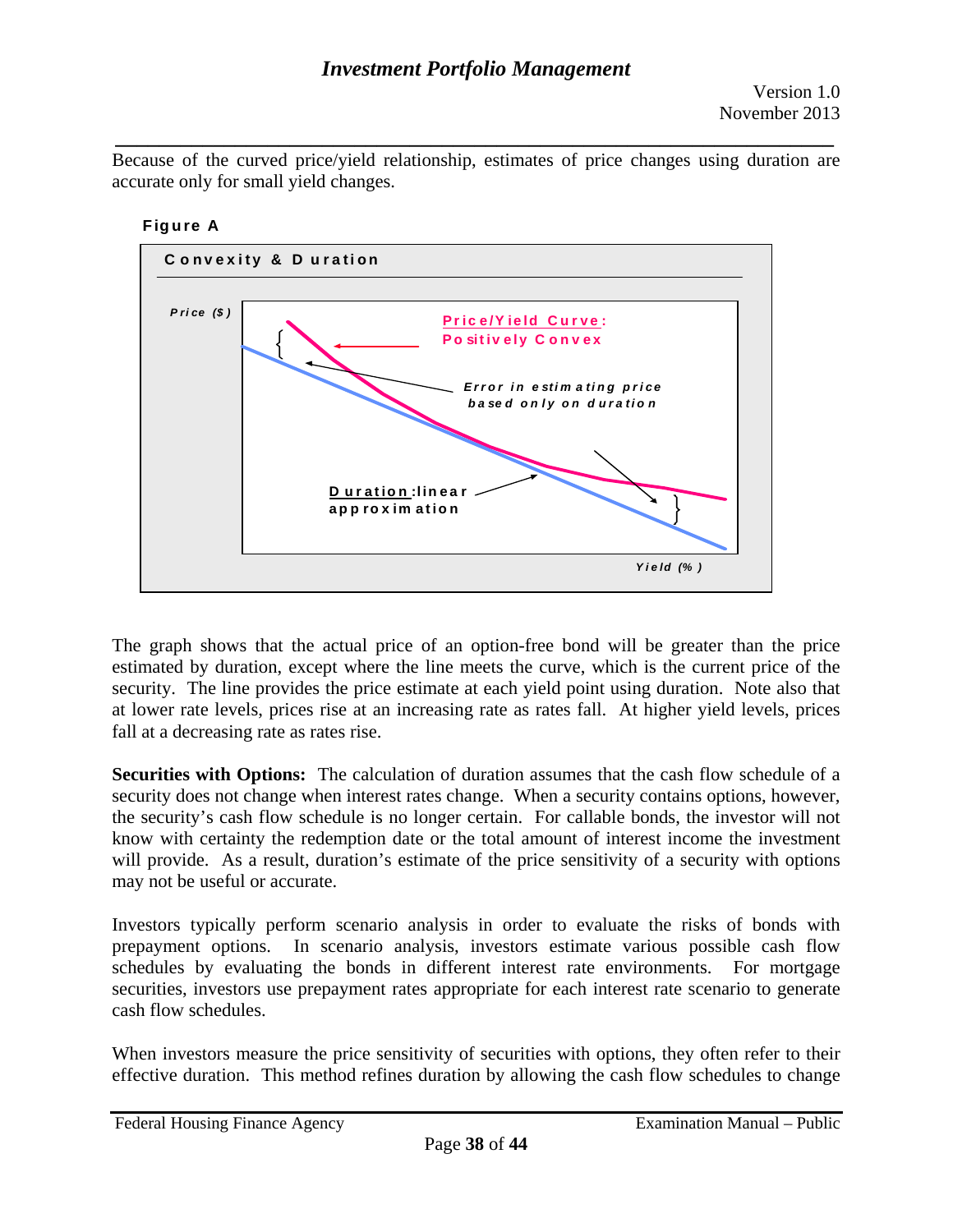*\_\_\_\_\_\_\_\_\_\_\_\_\_\_\_\_\_\_\_\_\_\_\_\_\_\_\_\_\_\_\_\_\_\_\_\_\_\_\_\_\_\_\_\_\_\_\_\_\_\_\_\_\_\_\_\_\_\_\_\_\_\_\_\_\_\_*  as interest rates change. The prices for both rising and falling rates are determined using the cash flow schedules that would be expected to occur at the new rate levels. Effective duration then averages the percentage price change in the rising and falling rate scenarios.

For example, if a security priced at 100 would rise to 103 if rates fall 100 basis points and fall to 95 if rates rise 100 basis points, the effective duration would be 4 percent. This 4 percent is computed as the average of the price changes of 3 percent and 5 percent. The prices, 103 and 95, are determined by projecting new cash flow schedules at the new rate levels. For securities without options, effective duration and duration give similar results.

 Securities with call options lose more value when rates rise than they gain when rates fall. Investors call this profile negative convexity, as opposed to positive convexity of option-free securities. However, negative convexity has a more pronounced impact on securities with options than positive convexity has on option-free securities due to price compression in a falling rate environment.



Figure B repeats the price/yield profile of an option-free (non-callable) security shown in Figure A, but also illustrates the price compression that occurs for a callable bond at lower yield levels. Note that at higher rate levels (seen on the horizontal axis further and further to the right), the price/yield profile of the callable security looks like that of a non-callable bond in Figure A. At high yield levels, the issuer's option to call the bonds has almost no value. Therefore, this portion of the price/yield curve resembles a non-callable security. At low yields, however, the dotted portion of the Figure shows price compression. Investors will assess callable securities as having maturities equal to the call date, not the stated final maturity. As a result, the prices will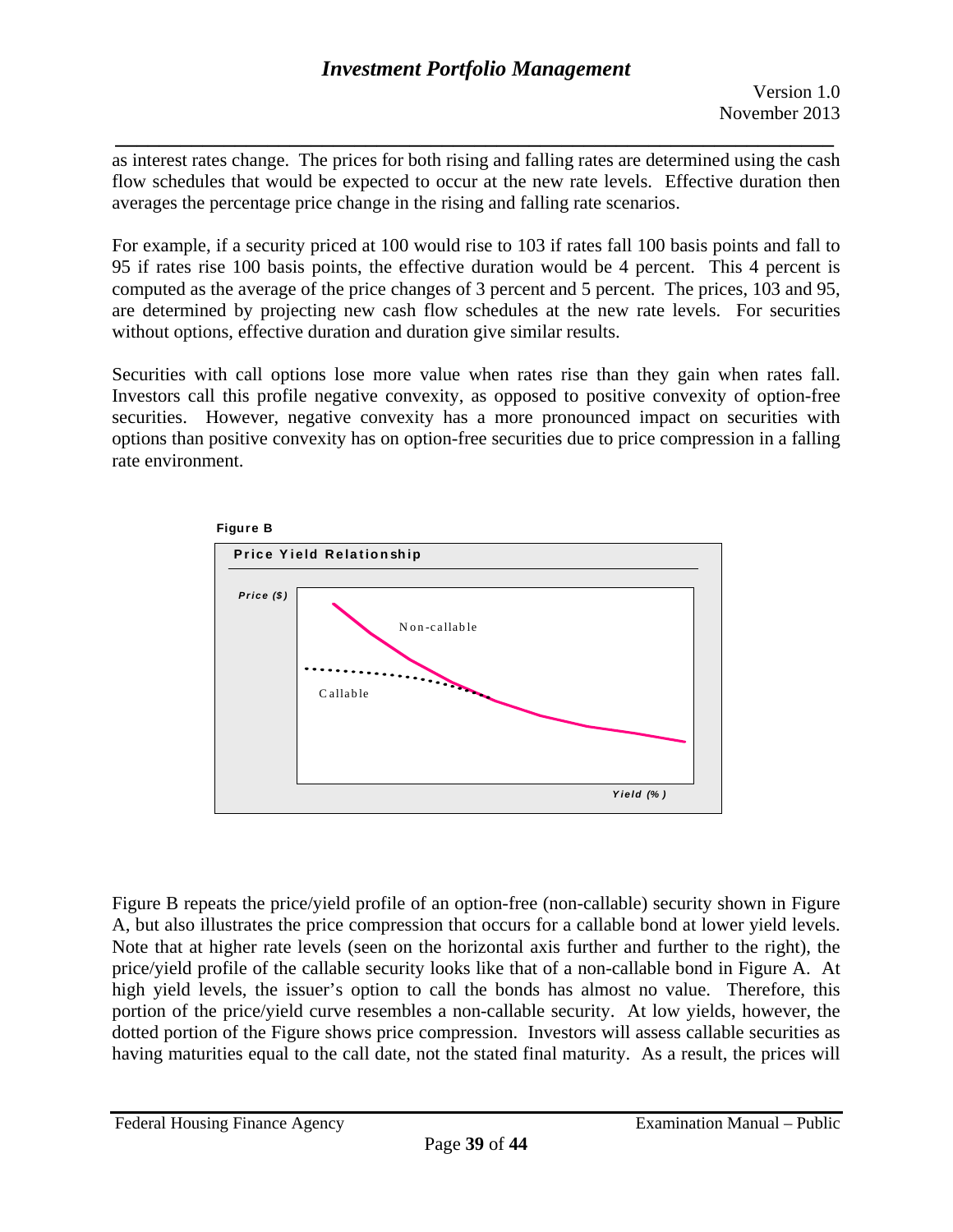compress to reflect the shorter maturity. Prices may continue to increase as rates fall, but at a slower rate.

*\_\_\_\_\_\_\_\_\_\_\_\_\_\_\_\_\_\_\_\_\_\_\_\_\_\_\_\_\_\_\_\_\_\_\_\_\_\_\_\_\_\_\_\_\_\_\_\_\_\_\_\_\_\_\_\_\_\_\_\_\_\_\_\_\_\_* 

|                           | Bond #1  | <b>Bond #2</b> |
|---------------------------|----------|----------------|
| <b>Current Price</b>      | 100      | 100            |
| Price Up 100 bps          | 96       | 95             |
| <b>Price Down 100 bps</b> | 105      | 101            |
| $%$ Price Change: +100 bp | $-4%$    | $-5%$          |
| % Price Change: - 100 bp  | $+5%$    | $+1\%$         |
| <b>Effective Duration</b> | 4.5%     | 3%             |
| Convexity                 | Positive | Negative       |

The following table illustrates convexity:

Bond #1 has positive convexity, because it gains more (5 percent) when rates fall than it loses (4 percent) when rates rise. Note that the impact of positive convexity is relatively modest, but it works for the investor. The percentage price change in each environment is approximately the same (4% vs. 5%). Bond #2 is negatively convex because it loses more (5 percent) when rates rise than it gains (1 percent) when rates fall. Bond #1 has an effective duration of 4.5 percent, which is the average of the 4 percent loss and the 5 percent gain. Bond #2 has an effective duration of 3 percent, the average of the 1 percent gain and the 5 percent loss. Note the more pronounced impact negative convexity can have on a security, compared to the relatively minor impact of positive convexity. Note also that bond #2's effective duration of 3 percent bears little relationship to either the 1 percent gain when rates fall or the 5 percent loss when rates rise. Effective duration can mislead the investor about the price risk profile of a security with options because it can average a relatively large loss with a relatively small gain. Therefore, investors should always review and understand the impact of negative convexity on a callable security (and a portfolio containing callable securities) by assessing price performance for both a rise and a fall in interest rates.

can provide a very conservative means of controlling price sensitivity of many securities. **Final Maturity -** since bond prices become more sensitive as maturity lengthens, final maturity Prepayable securities have periodic cash flows that can overstate the degree of price sensitivity implied by their final maturity. A 30-year mortgage security, for example, will not have the same risk as a 30-year Treasury security. More of the mortgage security's cash flow will occur sooner because it pays monthly principal and interest payments. A Treasury security does not pay any principal until maturity. The earlier return of cash flow (monthly principal and interest payments) makes a 30-year mortgage security less price sensitive than a 30 year Treasury bond.

Final maturity does not account for coupon differences in securities. A zero coupon security, for example, has more price sensitivity than a coupon-bearing security of the same maturity. A 10 year zero coupon security has much more price sensitivity than a 30-year pass-through mortgage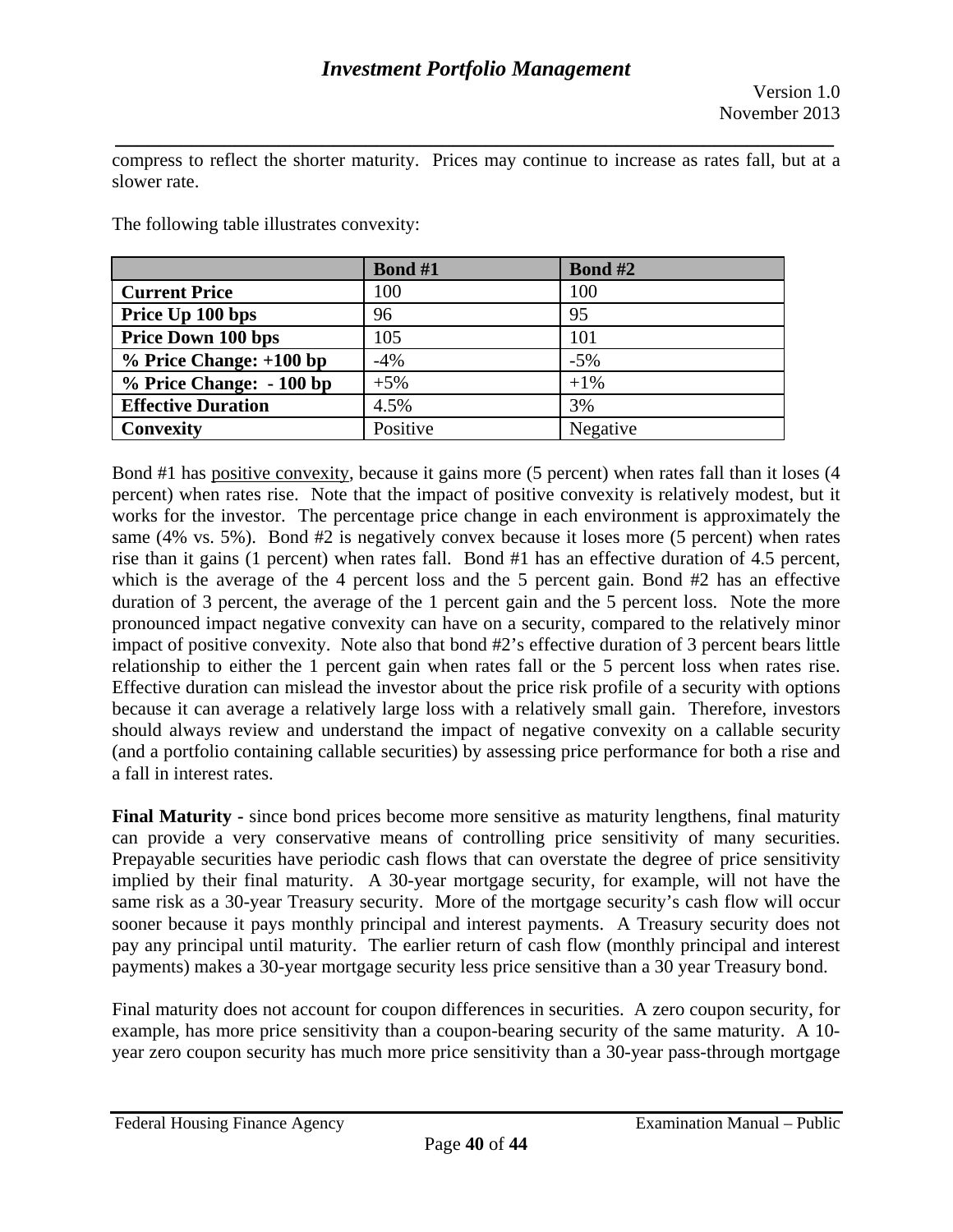*\_\_\_\_\_\_\_\_\_\_\_\_\_\_\_\_\_\_\_\_\_\_\_\_\_\_\_\_\_\_\_\_\_\_\_\_\_\_\_\_\_\_\_\_\_\_\_\_\_\_\_\_\_\_\_\_\_\_\_\_\_\_\_\_\_\_*  security, and nearly as much price sensitivity as a 15-year coupon security. Regulated entities using final maturity to limit portfolio interest rate risks should recognize this limitation.

**Average life** -- some regulated entities use average life as a means of measuring the interest rate sensitivity of individual securities and portfolios. A security's average life measures how long an average dollar of principal is outstanding.

|                | <b>Principal Cash Flow</b> |                   |
|----------------|----------------------------|-------------------|
| Year           | (PCF) Schedule             | <b>Year x PCF</b> |
|                | 275                        | 275               |
| $\overline{2}$ | 250                        | 500               |
| 3              | 200                        | 600               |
| 4              | 150                        | 600               |
| 5              | 125                        | 625               |
| <b>Total</b>   | 1,000                      | 2,600             |

Consider a \$1,000 par value security having the following cash flow schedule:

A cash flow schedule typically includes both principal and interest. However, average life calculations do not consider interest. In this example, which might represent the profile of a CMO tranche, the investor collects the \$1,000 par value over a five-year period. The security's average life is 2.6 years, which is calculated by dividing the weighted principal cash flow in column 3 (year the cash flow is received times the principal cash flow) of \$2,600 by the \$1,000 par value.

Average life can also provide misleading risk information when a security has an uneven ("barbell") cash flow schedule, as shown below:

| Year  | <b>Principal Cash Flow</b><br>(PCF) Schedule | <b>Year x PCF</b> |
|-------|----------------------------------------------|-------------------|
|       | 500                                          | 500               |
| ◠     |                                              |                   |
| 3     |                                              |                   |
|       |                                              |                   |
|       | 500                                          | 2,500             |
| Total | 1,000                                        | 3,000             |

The average life of this cash flow schedule is 3.0 years. However, after the \$500 payment at the end of the first period, the security's average life will increase to 4.0 years. Therefore, the original average life of three years understates the risk profile of the security. The average life increase occurs because, after one year, the investment becomes a bullet (single-payment) security with a four-year maturity. Its average life is four years, suggesting increased sensitivity,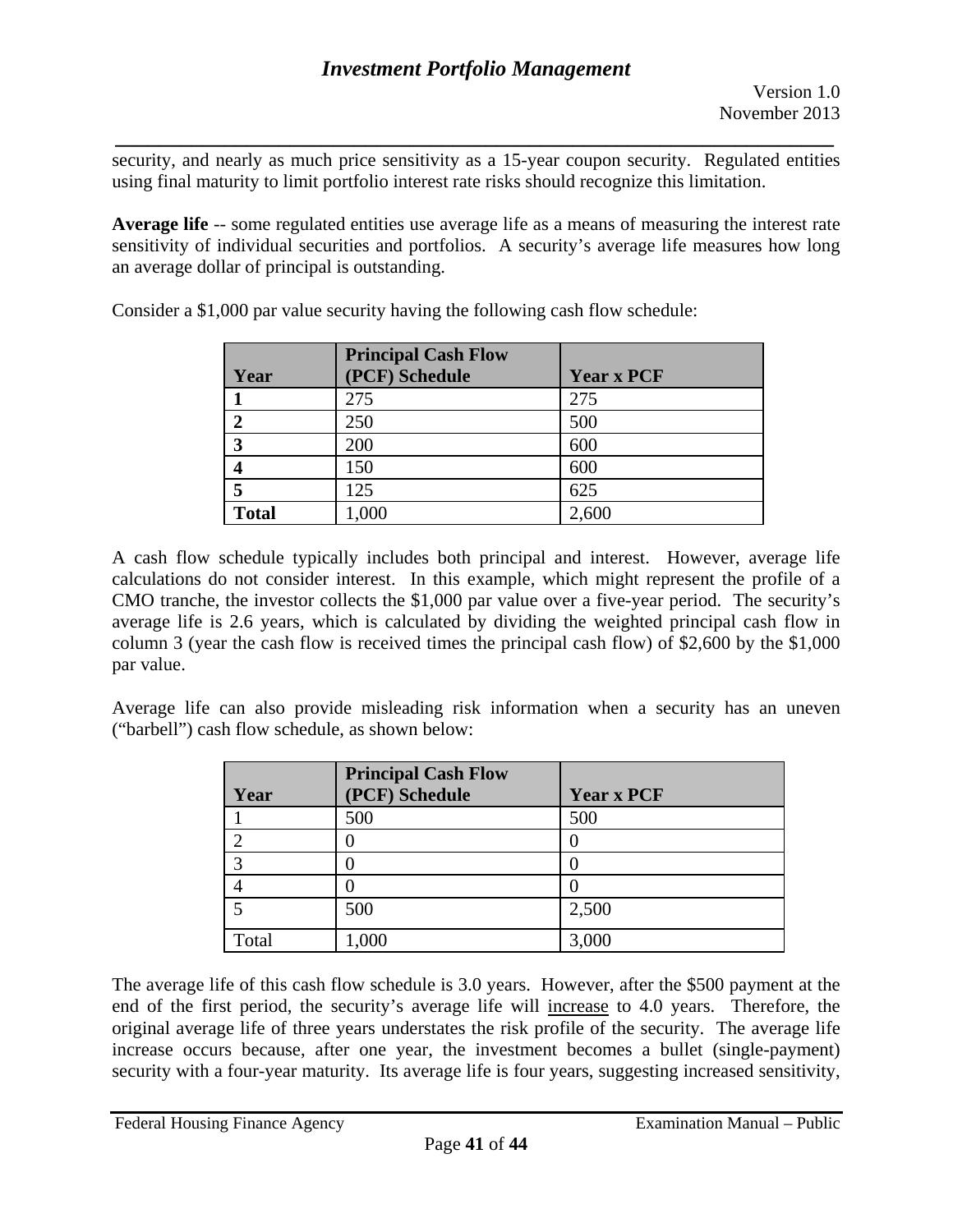*\_\_\_\_\_\_\_\_\_\_\_\_\_\_\_\_\_\_\_\_\_\_\_\_\_\_\_\_\_\_\_\_\_\_\_\_\_\_\_\_\_\_\_\_\_\_\_\_\_\_\_\_\_\_\_\_\_\_\_\_\_\_\_\_\_\_*  albeit on a risk position only half of the original exposure. This example highlights how the principal payment rules of a structured security such as a CMO can create more, or less, risky securities.

This example also underscores the importance of understanding and evaluating cash flow schedules when purchasing securities. It is not sufficient, when evaluating structured securities like CMOs, to review only the average life and price sensitivity measures. Regulated entities should also ask for projected cash flows for different rate environments. The above security has a short average life at inception, but will not deliver any principal cash flow from year two through year four. Securities with irregular principal cash flows, such as higher risk CMO tranches, should provide higher yields than securities with similar average lives to compensate investors for the irregular cash flow profile.

For securities with options, average life changes as interest rates change. For example, a CMO may have a 2.6 year average life in the current interest rate environment. If rates rise 300 basis points, however, the average life may extend to six years. Average life is only a static, point-intime estimate of price sensitivity. It will tend to understate price depreciation when rates rise, because it will ignore any lengthening of maturity (the maturity effect). Average life will overstate price appreciation when rates fall, because it assumes that the principal amount of the security will remain outstanding even though rates have fallen; it thus ignores customers' prepayment options.

Average life (unlike duration measures) considers principal only; it does not consider the interest cash flows. Regulated entities using average life to limit portfolio risk should recognize the limitations of this risk measure and consider guidelines that control the variability of the average life of a security as rates change. For example, a regulated entity might establish a guideline that limits, given a 300 basis point change in interest rates, an investment's extension of average life to three years and contraction of average life to four years. Consider the following scenario analysis:

|                  | <b>Base Case</b><br><b>Current</b><br><b>Rates</b> | Up<br><b>Rates</b><br><b>300 bps</b> | Fall<br><b>Rates</b><br><b>300 bps</b> | <b>Extends</b> | <b>Contracts</b> |
|------------------|----------------------------------------------------|--------------------------------------|----------------------------------------|----------------|------------------|
| <b>PSA Speed</b> | 225                                                | 125                                  | 800                                    |                |                  |
| Average          | $3.5$ yrs                                          | $5.5$ yrs                            | $1.7$ yrs                              | $2.0$ yrs      | $1.8$ yrs        |
| Life             |                                                    |                                      |                                        |                |                  |

respectively. A scenario analysis evaluates an investment in different interest rate environments. Here, it shows the investment in the base case (unchanged rates), as well as 300 basis points higher and lower. The analysis indicates that the bond's average life will extend by 2 years (from 3.5 years to 5.5 years) or contract by 1.8 years (from 3.5 years to 1.7 years). Both of these average life changes are within the guidelines, which limit extension and contraction to 3 and 4 years respectively.<br>
Federal Housing Finance Agency<br>
Federal Housing Finance Agency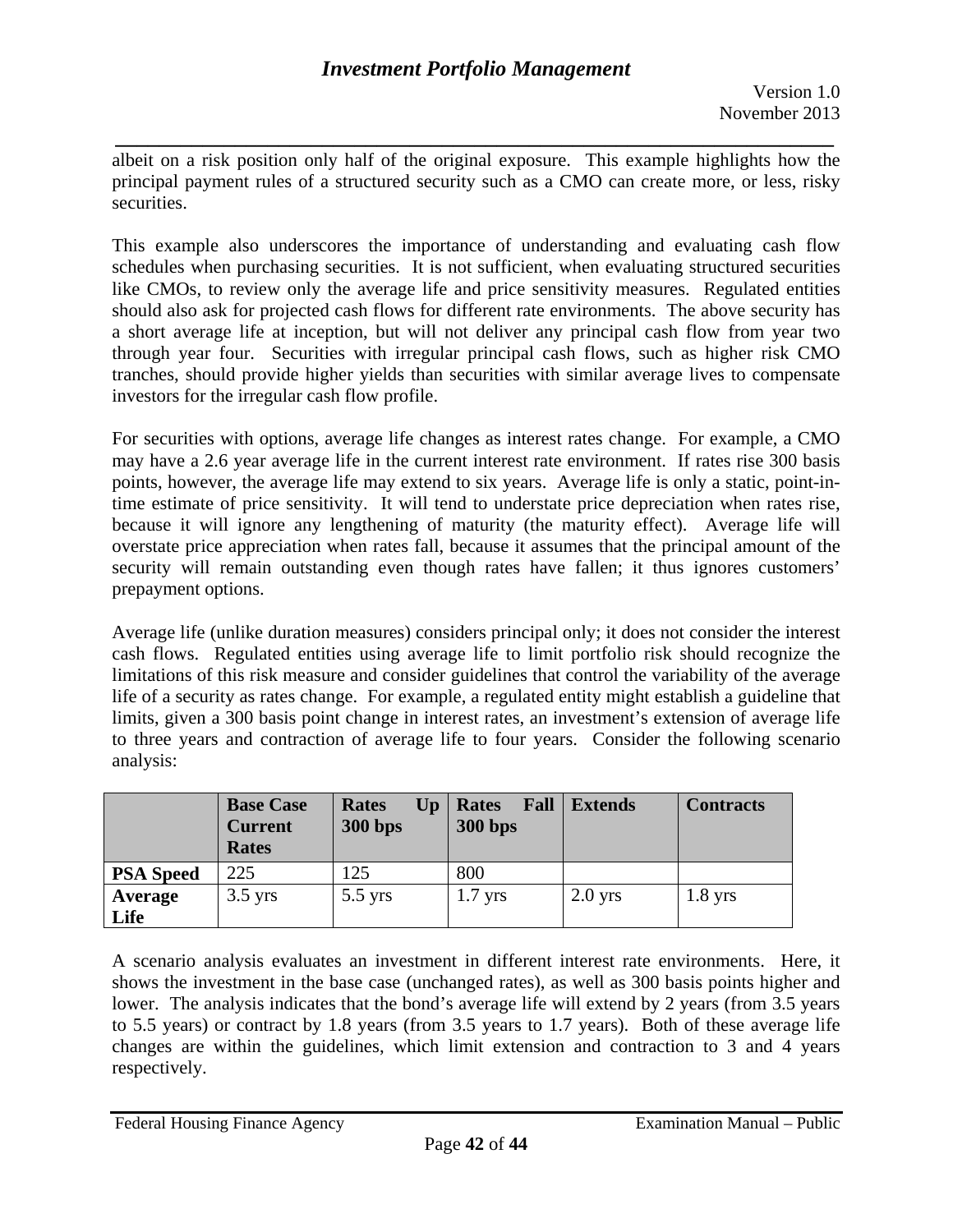*\_\_\_\_\_\_\_\_\_\_\_\_\_\_\_\_\_\_\_\_\_\_\_\_\_\_\_\_\_\_\_\_\_\_\_\_\_\_\_\_\_\_\_\_\_\_\_\_\_\_\_\_\_\_\_\_\_\_\_\_\_\_\_\_\_\_* 

When assessing the average life of mortgage securities, especially structured mortgage securities such as CMOs, regulated entities should evaluate carefully the manner in which prepayment speeds are used to calculate the average life. Many analytical services use a single prepayment speed for the entire life of the underlying collateral. The scenario analysis above used a single speed of 225 percent PSA in the base (unchanged interest rates) case. This means that the prepayment estimate is 225 percent of the standard PSA model.

If the security under consideration is priced at a premium or if the investor has a short-term investment horizon, a single prepayment speed may not give an accurate assessment of the security's risk. A "prepayment vector" is a series of prepayment rates that an analyst expects will occur over a defined period. For example, mortgage securities have well known seasonality trends, with prepayment rates higher in the spring and summer than in the fall and winter. When evaluating structured securities like CMO tranches, the long-term prepayment rate may have little analytical relevance. If the investor expects to receive cash flows over a short period of time, the only prepayment speeds that matter are those that the investor expects to occur while the security remains outstanding.

The following table compares a single prepayment speed to a vector of prepayment speeds:

|                     | <b>Month</b> 1 | <b>Month 2</b> | <b>Months</b> 3-12 | After 1 Year |
|---------------------|----------------|----------------|--------------------|--------------|
| <b>Single Speed</b> | 18% CPR        | 18% CPR        | 18% CPR            | 18% CPR      |
| <b>Prepay</b>       | 40% CPR        | 30% CPR        | 25% CPR            | 16% CPR      |
| <b>Vectors</b>      |                |                |                    |              |

Consider a CMO tranche that has a significant exposure to rising prepayments. This means that the tranche might completely pay off over a short period of time, and might occur because the tranche provides protection to other tranches; it absorbs cash flow when rates fall and pays off early. It provides cash flow protection when rates rise by not receiving any principal. Because of its structure, the tranche may receive a disproportionate amount of all the cash flows generated by the underlying collateral. Regulated entities sometimes experience negative returns because they fail to consider the impact of very rapid prepayment speeds over short time periods. A negative return occurs when a security does not remain outstanding long enough to generate enough coupon income to offset the premium paid for it.

For example, a regulated entity might pay a price of 103 for a \$1 million (par value) CMO tranche that has a coupon of 8 percent. The 3 percent premium means the regulated entity will pay \$1,030,000 for the security (\$1 million x  $1.03 = $1,030,000$ ). The regulated entity will collect only \$1 million in principal on the security (the par value), so the regulated entity will amortize, or write off as an expense the \$30,000 premium over the life of the security. The regulated entity might estimate an average life of two years, based upon a specified long-term prepayment speed (18 percent CPR). If no prepayments occur, the security will generate \$80,000 per year in interest income. If the security pays monthly, the regulated entity will